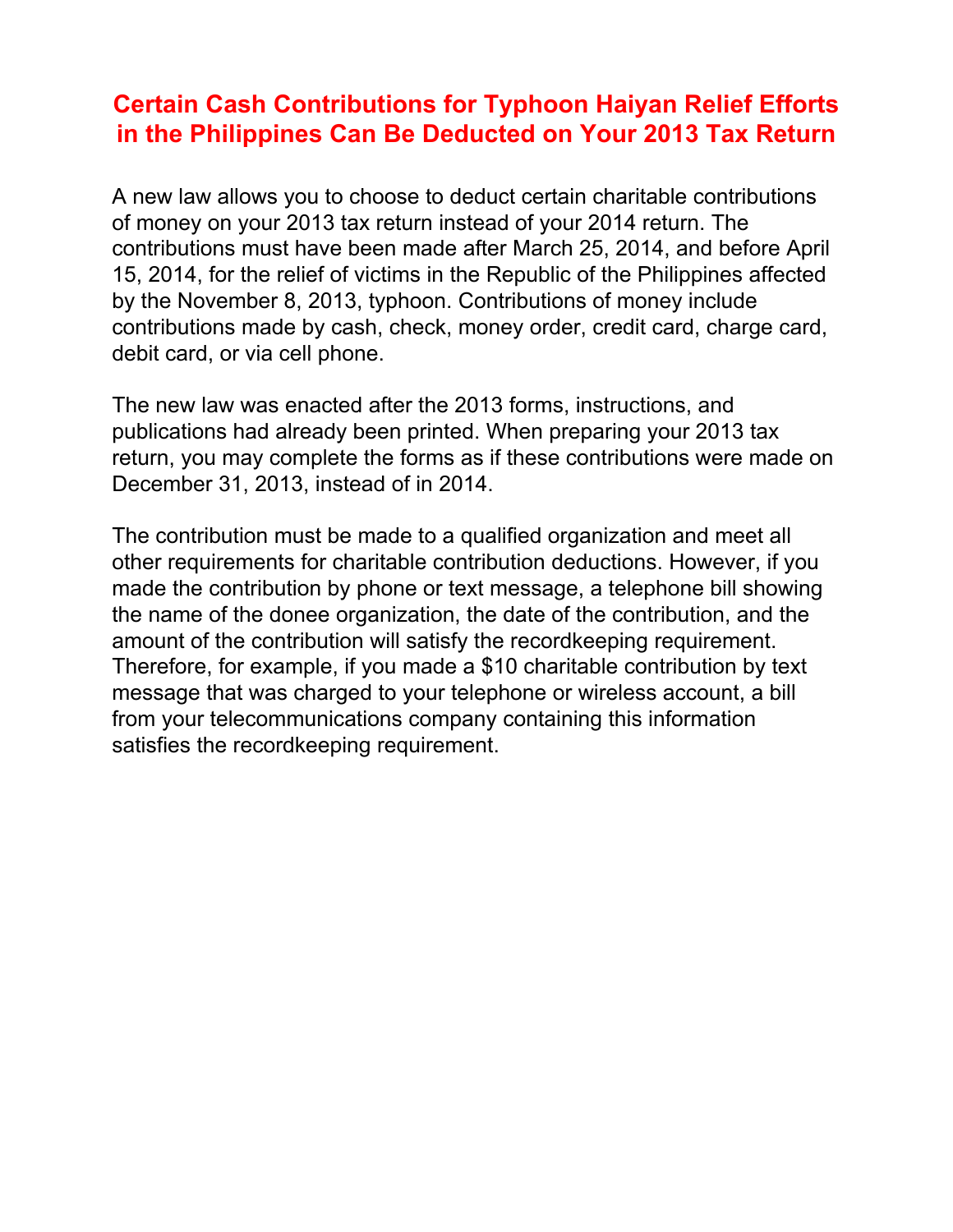# <span id="page-1-0"></span>2013 **Instructions for Form 1120S**

### U.S. Income Tax Return for an S Corporation

Section references are to the Internal Revenue Code unless otherwise noted. **Contents** 

| Contents                                                | raye            |  |
|---------------------------------------------------------|-----------------|--|
| General Instructions .......... <mark>2</mark>          |                 |  |
| Purpose of Form 2                                       |                 |  |
| Who Must File <u>2</u>                                  |                 |  |
| Termination of Election 2<br>Electronic Filing <u>2</u> |                 |  |
|                                                         |                 |  |
| When To File $\ldots \ldots \ldots \ldots$ 2            |                 |  |
| Who Must Sign 3                                         |                 |  |
| Paid Preparer Authorization 3                           |                 |  |
| Assembling the Return 4                                 |                 |  |
| Tax Payments 4                                          |                 |  |
| Electronic Deposit                                      |                 |  |
| Requirement 4                                           |                 |  |
| Estimated Tax Payments 4                                |                 |  |
| Interest and Penalties 4                                |                 |  |
| Accounting Methods 5                                    |                 |  |
| Accounting Period 5                                     |                 |  |
| Rounding Off to Whole                                   |                 |  |
| Dollars <u>5</u>                                        |                 |  |
| Recordkeeping 6                                         |                 |  |
| Amended Return 6                                        |                 |  |
| Other Forms and                                         |                 |  |
| <b>Statements That May Be</b>                           |                 |  |
| Required 6                                              |                 |  |
| Passive Activity Limitations 7                          |                 |  |
| <b>Extraterritorial Income</b>                          |                 |  |
| Exclusion 12                                            |                 |  |
| Specific Instructions .......... <mark>12</mark>        |                 |  |
| Period Covered  12                                      |                 |  |
|                                                         |                 |  |
| Name and Address  12<br>Item B. Business Code  12       |                 |  |
| Item C. Schedule M-3                                    |                 |  |
| Information<br>. <u>12</u>                              |                 |  |
| Item D. Employer                                        |                 |  |
| Identification Number                                   |                 |  |
| (EIN) <u>12</u>                                         |                 |  |
| Item F. Total Assets 13                                 |                 |  |
| Item H. Final Return, Name                              |                 |  |
| Change, Address                                         |                 |  |
| Change, Amended<br>Return, or S Election                |                 |  |
| Termination or                                          |                 |  |
| Revocation  13                                          |                 |  |
| Income 13                                               |                 |  |
| Deductions                                              | <u>14</u>       |  |
| Tax and Payments $\ldots \ldots \ldots$                 | 20              |  |
| Reconciliation                                          | <u>39</u>       |  |
| Schedule B                                              | 20              |  |
| .<br>Schedules K and K-1 (General                       |                 |  |
| $Instructions)$                                         | 21<br>$\sim 10$ |  |
| <b>Specific Instructions</b>                            |                 |  |
| (Schedule K-1 Only)<br>.                                | 22              |  |
| Specific Instructions (Schedules K                      |                 |  |
| and K-1, Part III) $\ldots \ldots \ldots$               | 23              |  |
| Schedule Lass                                           | 39              |  |
| Schedule M-1                                            | <u>39</u>       |  |
| Schedule M-2 $\ldots$                                   | 40              |  |
|                                                         |                 |  |

#### **Contents Page**

Principal Business Activity Codes ................. **[43](#page-43-0)** Index ..................... **[46](#page-46-0)**

### **Future Developments**

For the latest information about developments related to Form 1120S and its instructions, such as legislation enacted after they were published, go to *[www.irs.gov/form1120s](http://www.irs.gov/form1120s)*.

### **What's New**

**Form 1125-E, Compensation of Officers.** For tax years beginning after 2012, use Form 1125-E if the S corporation deducts an expense for compensation for officers and has total receipts of \$500,000 or more. See the instructions for lines 7 and 8.

**New Schedule B-1 (Form 1120S), Information on Certain Shareholders of an S Corporation.** S Corporations that check the "Yes" box for question 3 of Form 1120S, Schedule B, will need to complete new Schedule B-1 (Form 1120S). See Schedule B-1 (Form 1120S) for details.

**Schedule K-1 (Form 1120S).** New code U has been added to box 17 of Schedule K-1. Code U is used to report information related to the net investment income tax. Former code U (*Other information*) is now code V.

**Regulations section 1.1411-10(g) election.** The corporation can elect to include section 951 inclusions and section 1293 inclusions in net investment income for purposes of section 1411 in the same tax year as the amounts are included in income for chapter 1 purposes. See *[Regulations](#page-6-0)  [section 1.1411-10\(g\) \(section 1411](#page-6-0)  [election with respect to CFCs and](#page-6-0) [QEFs\)](#page-6-0)* under *Other Forms and Statements That May Be Required* for more information.

### **Photographs of Missing Children**

The Internal Revenue Service is a proud partner with the National Center for Missing and Exploited Children. Photographs of missing children selected by the Center may appear in these instructions on pages that would

otherwise be blank. You can help bring these children home by looking at the photographs and calling 1-800-THE-LOST (1-800-843-5678) if you recognize a child.

### **Unresolved Tax Issues**

The Taxpayer Advocate Service (TAS) is your voice at the IRS. Its job is to ensure that every taxpayer is treated fairly and that you know and understand your rights. TAS offers free help to guide you through the often-confusing process of resolving tax problems that you haven't been able to solve on your own. Remember, the worst thing you can do is nothing at all.

As a taxpayer, the corporation has rights that the IRS must abide by in its dealings with the corporation. The TAS tax toolkit at *[www.irs.gov/advocate](http://www.irs.gov/advocate)* can help the corporation understand these rights.

The corporation can contact the TAS as follows.

Call the corporation's local advocate, whose number is listed in the local phone book and on our website at *[www.irs.gov/advocate](http://www.irs.gov/advocate)*.

Call the toll-free intake line at 1-877-777-4778 to see if the corporation is eligible for assistance. Individuals who are deaf, hard of hearing, or have a speech disability and who have access to TTY/TDD equipment can call 1-800-829-4059. These individuals can also access the IRS through relay services such as the Federal Relay Service at *[www.gsa.gov/fedrelay](http://www.gsa.gov/fedrelay)*.

TAS also handles large-scale or systemic problems that affect many taxpayers. If the corporation knows of one of these broad issues, please report it to us through the Systemic Advocacy Management System at *[www.irs.gov/advocate](http://www.irs.gov/advocate)*.

For more information, go to *[www.irs.gov/advocate](http://www.irs.gov/advocate)*.

### **Direct Deposit of Refund**

To request a direct deposit of the corporation's income tax refund into an account at a U.S. bank or other financial institution, attach Form 8050, Direct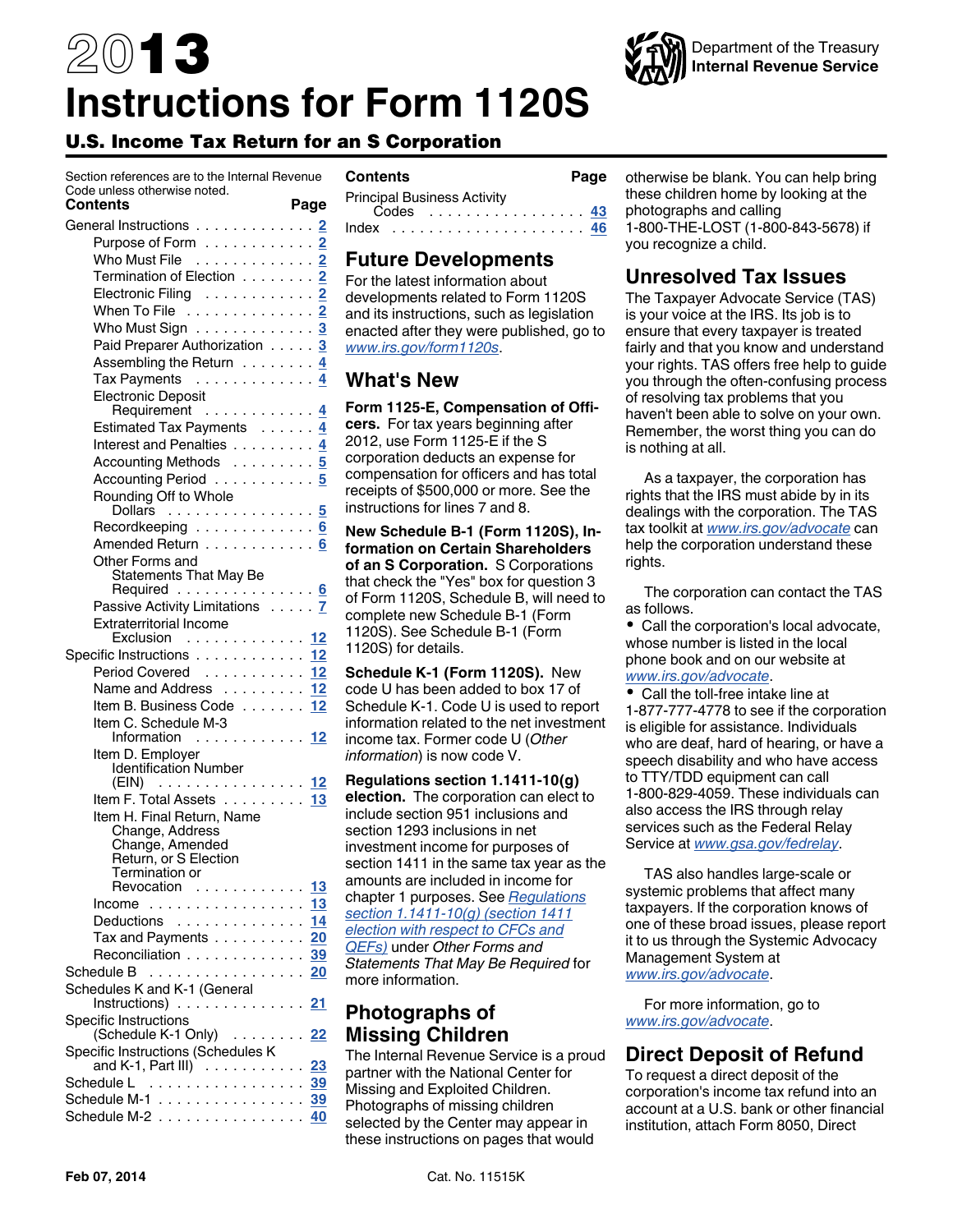<span id="page-2-0"></span>Deposit of Corporate Tax Refund. See the instructions for line 27.

### **How To Get Forms and Publications**

**Internet.** You can access the IRS website 24 hours a day, 7 days a week, at IRS.gov to:

• Download forms, including talking tax forms, instructions, and publications;

- Order IRS products online;
- Research your tax questions online;

• Search publications online by topic or keyword;

Use the online Internal Revenue Code, regulations, or other official guidance;

View Internal Revenue Bulletins (IRBs) published in recent years; and

• Sign up to receive local and national tax news by email.

**By phone and in person.** You can order forms and publications by calling 1-800-TAX-FORM (1-800-829-3676). You can also get most forms and publications at your local IRS office.

### **General Instructions**

### **Purpose of Form**

Use Form 1120S to report the income, gains, losses, deductions, credits, etc., of a domestic corporation or other entity for any tax year covered by an election to be an S corporation. For details about the election, see Form 2553, Election by a Small Business Corporation, and the Instructions for Form 2553.

### **Who Must File**

A corporation or other entity must file Form 1120S if (a) it elected to be an S corporation by filing Form 2553, (b) the IRS accepted the election, and (c) the election remains in effect. After filing Form 2553, you should have received confirmation that Form 2553 was accepted. If you did not receive notification of acceptance or nonacceptance of the election within 2 months of filing Form 2553 (5 months if you checked box Q1 to request a letter ruling), take follow-up action by calling 1-800-829-4933. Do not file Form 1120S for any tax year before the year the election takes effect.

If you have not filed Form 2553, or did not file Form 2553 on time, you may be entitled to relief for a late filed election to be an S corporation. See the Instructions for Form 2553 for details.

### **Termination of Election**

Once the election is made, it stays in effect until it is terminated. If the election is terminated, the corporation (or a successor corporation) can make another election on Form 2553 only with IRS consent for any tax year before the 5th tax year after the first tax year in which the termination took effect. See Regulations section 1.1362-5 for details.

An election terminates automatically in any of the following cases.

1. The corporation is no longer a small business corporation as defined in section 1361(b). This kind of termination of an election is effective as of the day the corporation no longer meets the definition of a small business corporation. Attach to Form 1120S for the final year of the S corporation a statement notifying the IRS of the termination and the date it occurred.

2. The corporation, for each of three consecutive tax years, (a) has accumulated earnings and profits and (b) derives more than 25% of its gross receipts from passive investment income as defined in section 1362(d)(3) (C). The election terminates on the first day of the first tax year beginning after the third consecutive tax year. The corporation must pay a tax for each year it has excess net passive income. See the line 22a instructions for details on how to figure the tax.

3. The election is revoked. An election can be revoked only with the consent of shareholders who, at the time the revocation is made, hold more than 50% of the number of issued and outstanding shares of stock (including non-voting stock). The revocation can specify an effective revocation date that is on or after the day the revocation is filed. If no date is specified, the revocation is effective at the start of the tax year if the revocation is made on or before the 15th day of the 3rd month of that tax year. If no date is specified and the revocation is made after the 15th day of the 3rd month of the tax year, the revocation is effective at the start of the next tax year.

To revoke the election, the corporation must file a statement with the appropriate service center listed under *Where To File* in the Instructions for Form 2553. In the statement, the corporation must notify the IRS that it is revoking its election to be an S corporation. The statement must be signed by each shareholder who consents to the revocation and contain

the information required by Regulations section 1.1362-6(a)(3).

A revocation can be rescinded before it takes effect. See Regulations section 1.1362-6(a)(4) for details.

For rules on allocating income and deductions between an S short year and a C short year and other special rules that apply when an election is terminated, see section 1362(e) and Regulations section 1.1362-3.

If an election was terminated under (1) or (2) above, and the corporation believes the termination was inadvertent, the corporation can request permission from the IRS to continue to be treated as an S corporation. See Regulations section 1.1362-4 for the specific requirements that must be met to qualify for inadvertent termination relief.

### **Electronic Filing**

Corporations can generally electronically file (*e-file*) Form 1120S, related forms, schedules, statements, and attachments, Form 7004 (automatic extension of time to file), and Forms 940, 941, and 944 (employment tax returns). Form 1099 and other information returns can also be electronically filed. The option to *e-file*  does not, however, apply to certain returns.

Certain corporations with total assets of \$10 million or more that file at least 250 returns a year are required to *e-file*  Form 1120S. See Regulations section 301.6037-2. However, these corporations can request a waiver of the electronic filing requirements. See Notice 2010-13, 2010-4 I.R.B. 327.

For more information, visit *[www.irs.gov/Filing](http://www.irs.gov/Filing)*. Click on the links for *Self-Employed & Small Businesses* and *Corporations*.

### **When To File**

Generally, an S corporation must file Form 1120S by the 15th day of the 3rd month after the end of its tax year. For calendar year corporations, the due date is March 17, 2014 (March 15th is a Saturday). A corporation that has dissolved must generally file by the 15th day of the 3rd month after the date it dissolved.

If the due date falls on a Saturday, Sunday, or legal holiday, the corporation can file on the next day that is not a Saturday, Sunday, or legal holiday.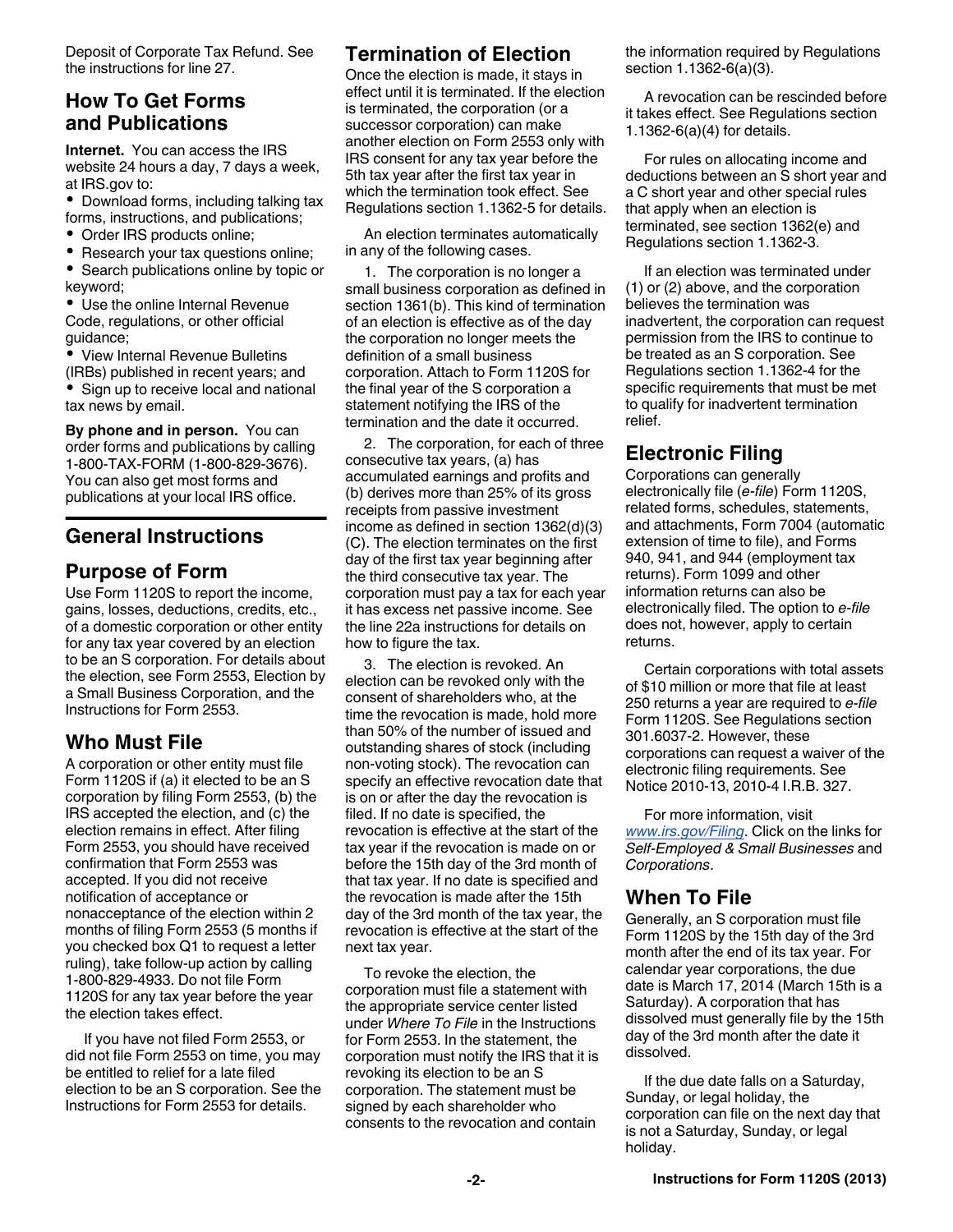## <span id="page-3-0"></span>**Where To File**

File the corporation's return at the applicable IRS address listed below.

| If the corporation's<br>principal business, office,<br>or agency is located in:                                                                                                                                                                                                      | And the total assets at the<br>end of the tax year (Form<br>1120S, page 1, item F) are: | Use the following address:                                                                    |
|--------------------------------------------------------------------------------------------------------------------------------------------------------------------------------------------------------------------------------------------------------------------------------------|-----------------------------------------------------------------------------------------|-----------------------------------------------------------------------------------------------|
| Connecticut, Delaware,<br>District of Columbia, Florida,<br>Georgia, Illinois, Indiana,<br>Kentucky, Maine, Maryland,                                                                                                                                                                | Less than \$10 million and<br>Schedule M-3 is not filed                                 | Department of the Treasury<br>Internal Revenue Service<br>Center<br>Cincinnati, OH 45999-0013 |
| Massachusetts, Michigan,<br>New Hampshire, New Jersey,<br>New York, North Carolina.<br>Ohio, Pennsylvania, Rhode<br>Island, South Carolina,<br>Tennessee, Vermont, Virginia,<br>West Virginia, Wisconsin                                                                             | \$10 million or more or<br>less than \$10 million and<br>Schedule M-3 is filed          | Department of the Treasury<br>Internal Revenue Service<br>Center<br>Ogden, UT 84201-0013      |
| Alabama, Alaska, Arizona,<br>Arkansas, California,<br>Colorado, Hawaii, Idaho, Iowa,<br>Kansas, Louisiana, Minnesota,<br>Mississippi, Missouri,<br>Montana, Nebraska, Nevada,<br>New Mexico, North Dakota,<br>Oklahoma, Oregon, South<br>Dakota, Texas, Utah,<br>Washington, Wyoming | Any amount                                                                              | Department of the Treasury<br>Internal Revenue Service<br>Center<br>Ogden, UT 84201-0013      |
| A foreign country or U.S.<br>possession                                                                                                                                                                                                                                              | Any amount                                                                              | Internal Revenue Service<br>Center<br>P.O. Box 409101<br>Ogden, UT 84409                      |

If the S corporation election was terminated during the tax year and the corporation reverts to a C corporation, file Form 1120S for the S corporation's short year by the due date (including extensions) of the C corporation's short year return.

### **Private Delivery Services**

Corporations can use certain private delivery services designated by the IRS to meet the "timely mailing as timely filing" rule for tax returns. These private delivery services include only the following.

DHL Express (DHL): DHL Same Day Service.

Federal Express (FedEx): FedEx Priority Overnight, FedEx Standard Overnight, FedEx 2Day, FedEx International Priority, and FedEx International First.

United Parcel Service (UPS): UPS Next Day Air, UPS Next Day Air Saver, UPS 2nd Day Air, UPS 2nd Day Air A.M., UPS Worldwide Express Plus, and UPS Worldwide Express.

The private delivery service can tell you how to get written proof of the mailing date.

For the IRS mailing address to use if you are using a private delivery service, go to IRS.gov and enter "private delivery services" in the search box.

*Private delivery services cannot deliver items to P.O.*  **boxes.** You must use the U.S. *Postal Service to mail any item to an IRS P.O. box address.*

### **Extension of Time To File**

File Form 7004, Application for Automatic Extension of Time To File Certain Business Income Tax, Information, and Other Returns, to request a 6-month extension of time to file. Generally, the corporation must file Form 7004 by the regular due date of the return. See the Instructions for Form 7004.

## **Who Must Sign**

The return must be signed and dated by:

The president, vice president, treasurer, assistant treasurer, chief accounting officer; or

• Any other corporate officer (such as tax officer) authorized to sign.

If a return is filed on behalf of a corporation by a receiver, trustee, or assignee, the fiduciary must sign the return, instead of the corporate officer. Returns and forms signed by a receiver or trustee in bankruptcy on behalf of a corporation must be accompanied by a copy of the order or instructions of the court authorizing signing of the return or form.

If an employee of the corporation completes Form 1120S, the paid preparer space should remain blank. Anyone who prepares Form 1120S but does not charge the corporation should not complete that section. Generally, anyone who is paid to prepare the return must sign it and fill in the "Paid Preparer Use Only" area.

The paid preparer must complete the required preparer information and:

• Sign the return in the space provided for the preparer's signature.

• Give a copy of the return to the taxpayer.

**Note.** A paid preparer may sign original or amended returns by rubber stamp, mechanical device, or computer software program.

### **Paid Preparer Authorization**

If the corporation wants to allow the IRS to discuss its 2013 tax return with the paid preparer who signed it, check the "Yes" box in the signature area of the return. This authorization applies only to the individual whose signature appears in the "Paid Preparer Use Only" section of the return. It does not apply to the firm, if any, shown in that section.

If the "Yes" box is checked, the corporation is authorizing the IRS to call the paid preparer to answer any questions that may arise during the processing of its return. The corporation is also authorizing the paid preparer to:

• Give the IRS any information that is missing from the return,

Call the IRS for information about the processing of the return or the status of any related refund or payment(s), and

• Respond to certain IRS notices about math errors, offsets, and return preparation.

The corporation is not authorizing the paid preparer to receive any refund check, bind the corporation to anything (including any additional tax liability), or otherwise represent the corporation before the IRS.

The authorization will automatically end no later than the due date (excluding extensions) for filing the corporation's 2014 tax return. If the corporation wants to expand the paid preparer's authorization or revoke the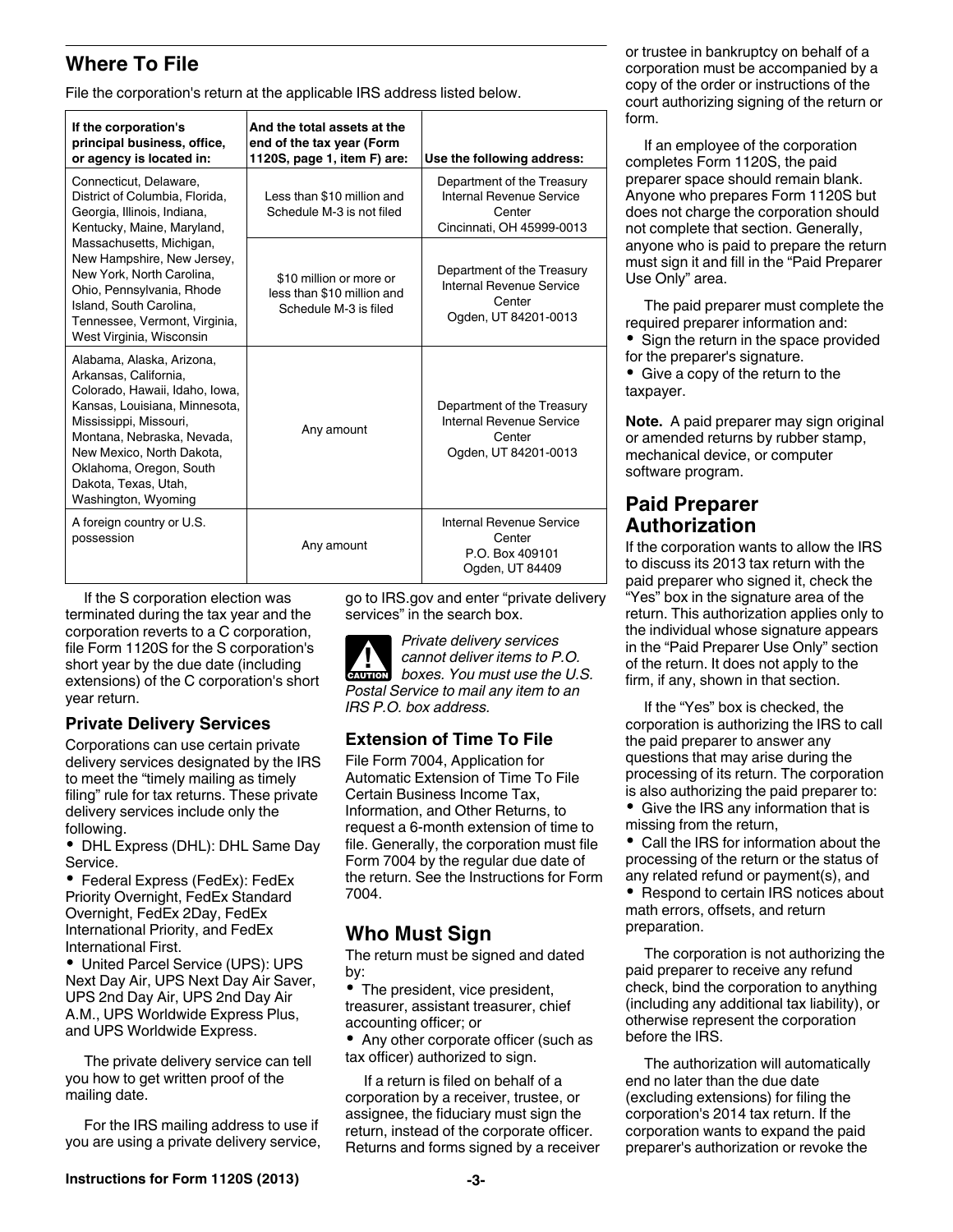<span id="page-4-0"></span>authorization before it ends, see Pub. 947, Practice Before the IRS and Power of Attorney.

### **Assembling the Return**

To ensure that the corporation's tax return is correctly processed, attach all schedules and other forms after page 5 of Form 1120S in the following order.

1. Schedule N (Form 1120), Foreign Operations of U.S. Corporations.

2. Form 8825, Rental Real Estate Income and Expenses of a Partnership or an S Corporation.

3. Form 8050.

4. Form 1125-A, Cost of Goods Sold.

5. Form 4136, Credit for Federal Tax Paid on Fuels.

6. Form 8941, Credit for Small Employer Health Insurance Premiums.

7. Additional schedules in alphabetical order.

8. Additional forms in numerical order.

Complete every applicable entry space on Form 1120S and Schedule K-1. Do not enter "See Attached" or "Available Upon Request" instead of completing the entry spaces. If more space is needed on the forms or schedules, attach separate sheets using the same size and format as the printed forms.

If there are supporting statements and attachments, arrange them in the same order as the schedules or forms they support and attach them last. Show the totals on the printed forms. Enter the corporation's name and EIN on each supporting statement or attachment.

### **Tax Payments**

The corporation must pay any tax due in full no later than the 15th day of the 3rd month after the end of the tax year. If any date falls on a Saturday, Sunday, or legal holiday, the payment is due on the next day that is not a Saturday, Sunday, or legal holiday.

### **Electronic Deposit Requirement**

Corporations must use electronic funds transfers to make all federal tax deposits (such as deposits of employment, excise, and corporate income tax). Generally, electronic funds transfers are made using the Electronic Federal Tax Payment System (EFTPS). However, if the corporation does not want to use EFTPS, it can arrange for its tax professional, financial institution, payroll service, or other trusted third party to make deposits on its behalf. Also, it may arrange for its financial institution to initiate a same-day tax wire payment (discussed below) on its behalf. EFTPS is a free service provided by the Department of the Treasury. Services provided by a tax professional, financial institution, payroll service, or other third party may have a fee.

To get more information about EFTPS or to enroll in EFTPS, visit *[www.eftps.gov](http://www.eftps.gov)* or call 1-800-555-4477. Additional information about EFTPS is also available in Pub. 966, Electronic Federal Tax Payment System: A Guide To Getting Started.

**Depositing on time.** For deposits made by EFTPS to be on time, the corporation must initiate the deposit by 8 p.m. Eastern time the day before the date the deposit is due. If the corporation uses a third party to make deposits on its behalf, they may have different cutoff times.

**Same-day wire payment option.** If the corporation fails to initiate a deposit transaction on EFTPS by 8 p.m. Eastern time the day before the date a deposit is due, it can still make the deposit on time by using the Federal Tax Application (FTA). Before using the same-day wire payment option, the corporation will need to make arrangements with its financial institution ahead of time. Please check with the financial institution regarding availability, deadlines, and costs. To learn more about making a same-day wire payment and download the Same-Day Payment Worksheet, visit *[www.eftps.gov](http://www.eftps.gov)*.

### **Estimated Tax Payments**

Generally, the corporation must make installment payments of estimated tax for the following taxes if the total of these taxes is \$500 or more: (a) the tax on built-in gains, (b) the excess net passive income tax, and (c) the investment credit recapture tax.

The amount of estimated tax required to be paid annually is the smaller of: (a) the total of the above taxes shown on the return for the tax year (or if no return is filed, the total of these taxes for the year) or (b) the sum of *(i)* the investment credit recapture tax and the built-in gains tax shown on the return for the tax year (or if no return is filed, the total of these taxes for the tax year) and *(ii)* any excess net passive income tax shown on the corporation's return for the preceding tax year. If the preceding tax year was less than 12 months, the

estimated tax must be determined under (a).

The estimated tax is generally payable in four equal installments. However, the corporation may be able to lower the amount of one or more installments by using the annualized income installment method or adjusted seasonal installment method under section 6655(e).

For a calendar year corporation, the payments are due for 2014 by April 15, June 16, September 15, and December 15. For a fiscal year corporation, they are due by the 15th day of the 4th, 6th, 9th, and 12th months of the year. If any date falls on a Saturday, Sunday, or legal holiday, the installment is due on the next day that is not a Saturday, Sunday, or legal holiday.

The corporation must make the payments using electronic funds transfers as described earlier.

For information on penalties that apply if the corporation fails to make required payments, see the Instructions for Form 2220.

### **Interest and Penalties**

*If the corporation receives a notice about penalties after it files its return, send the IRS an explanation and we will determine if the corporation meets reasonable-cause criteria. Do not attach an explanation when the corporation's return is filed.*

**Interest.** Interest is charged on taxes paid late even if an extension of time to file is granted. Interest is also charged on penalties imposed for failure to file, negligence, fraud, substantial valuation misstatements, substantial understatements of tax, and reportable transaction understatements from the due date (including extensions) to the date of payment. The interest charge is figured at a rate determined under section 6621.

**Late filing of return.** A penalty may be charged if the return is filed after the due date (including extensions) or the return does not show all the information required, unless each failure is due to reasonable cause. See *Caution*, earlier. For returns on which no tax is due, the penalty is \$195 for each month or part of a month (up to 12 months) the return is late or does not include the required information, multiplied by the total number of persons who were shareholders in the corporation during any part of the corporation's tax year for which the return is due. If tax is due, the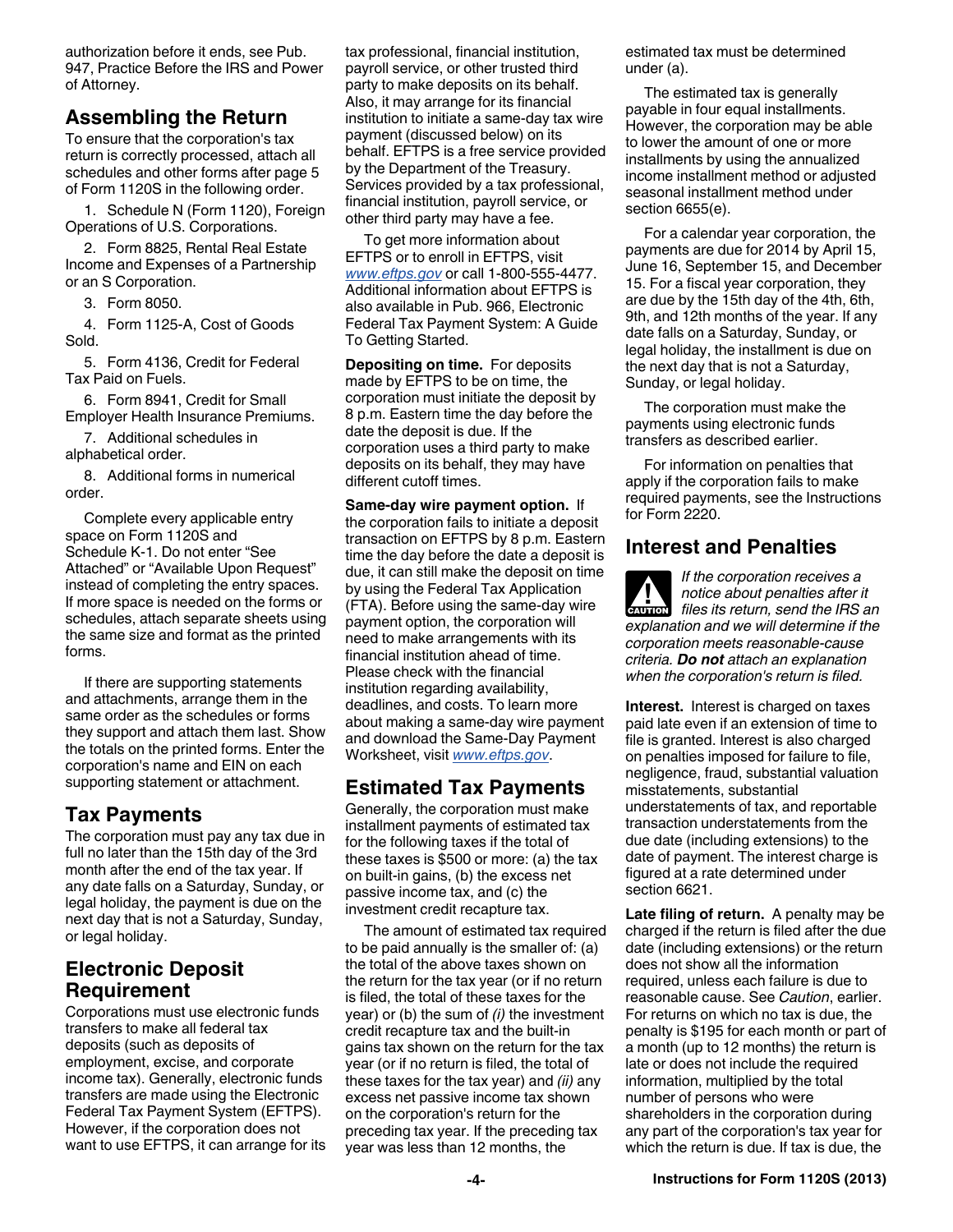<span id="page-5-0"></span>penalty is the amount stated above plus 5% of the unpaid tax for each month or part of a month the return is late, up to a maximum of 25% of the unpaid tax. The minimum penalty for a return that is more than 60 days late is the smaller of the tax due or \$135.

Late payment of tax. A corporation that does not pay the tax when due generally may be penalized  $\frac{1}{2}$  of 1% of the unpaid tax for each month or part of a month the tax is not paid, up to a maximum of 25% of the unpaid tax. The penalty will not be imposed if the corporation can show that the failure to pay on time was due to reasonable cause. See *Caution*, earlier.

#### **Failure to furnish information timely.**

For each failure to furnish Schedule K-1 to a shareholder when due and each failure to include on Schedule K-1 all the information required to be shown (or the inclusion of incorrect information), a \$100 penalty may be imposed with respect to each Schedule K-1 for which a failure occurs. If the requirement to report correct information is intentionally disregarded, each \$100 penalty is increased to \$250 or, if greater, 10% of the aggregate amount of items required to be reported. See sections 6722 and 6724 for more information.

The penalty will not be imposed if the corporation can show that not furnishing information timely was due to reasonable cause. See *Caution*, earlier.

**Trust fund recovery penalty.** This penalty may apply if certain excise, income, social security, and Medicare taxes that must be collected or withheld are not collected or withheld, or these taxes are not paid. These taxes are generally reported on:

Form 720, Quarterly Federal Excise Tax Return;

Form 941, Employer's QUARTERLY Federal Tax Return;

Form 943, Employer's Annual Federal Tax Return for Agricultural Employees;

Form 944, Employer's ANNUAL Federal Tax Return; or

Form 945, Annual Return of Withheld Federal Income Tax.

The trust fund recovery penalty may be imposed on all persons who are determined by the IRS to have been responsible for collecting, accounting for, and paying over these taxes, and who acted willfully in not doing so. The penalty is equal to the full amount of the unpaid trust fund tax. See the Instructions for Form 720, Pub. 15 (Circular E), Employer's Tax Guide, or

Pub. 51 (Circular A), Agricultural Employer's Tax Guide, for details, including the definition of responsible persons.

**Other penalties.** Other penalties can be imposed for negligence, substantial understatement of tax, reportable transaction understatements, and fraud. See sections 6662, 6662A, and 6663.

### **Accounting Methods**

Figure income using the method of accounting regularly used in keeping the corporation's books and records. The method used must clearly reflect income. Permissible methods include cash, accrual, or any other method authorized by the Internal Revenue Code.

The following rules apply. Generally, an S corporation cannot use the cash method of accounting if it is a tax shelter (as defined in section 448(d)(3)). See section 448 for details.

Unless it is a qualifying taxpayer or a qualifying small business taxpayer, a corporation must use the accrual method for sales and purchases of inventory items. See the Form 1125-A instructions.

• Special rules apply to long-term contracts. See section 460.

Generally, dealers in securities must use the mark-to-market accounting method. Dealers in commodities and traders in securities and commodities can elect to use the mark-to-market accounting method. See section 475.

**Change in accounting method.** Generally, the corporation must get IRS consent to change the method of accounting used to report income (for income as a whole or for the treatment of any material item). To do so, the corporation generally must file Form 3115, Application for Change in Accounting Method. For more information, see the Instructions for Form 3115 and Pub. 538, Accounting Periods and Methods.

### **Accounting Period**

A corporation must figure its income on the basis of a tax year. A tax year is the annual accounting period a corporation uses to keep its records and report its income and expenses.

An S corporation must use one of the following tax years.

- A tax year ending December 31.
- A natural business year.
- An ownership tax year.
- A tax year elected under section 444.

A 52-53 week tax year that ends with reference to a year listed above.

• Any other tax year (including a 52-53-week tax year) for which the corporation establishes a business purpose.

generally may be penalized <sup>1</sup> <sup>th</sup> of 1% of the state of the state of the state of the state of the state of the state of the state of the state of the state of the state of the state of the state of the state of the stat A new S corporation must use Form 2553 to elect a tax year. To later change the corporation's tax year, see Form 1128, Application To Adopt, Change, or Retain a Tax Year, and its instructions (unless the corporation is making an election under section 444, discussed next).

**Electing a tax year under section** 

**444.** Under the provisions of section 444, an S corporation can elect to have a tax year other than a required year, but only if the deferral period of the tax year is not longer than the shorter of 3 months or the deferral period of the tax year being changed. This election is made by filing Form 8716, Election To Have a Tax Year Other Than a Required Tax Year.

An S corporation may not make or continue an election under section 444 if it is a member of a tiered structure, other than a tiered structure that consists entirely of partnerships and S corporations that have the same tax year. For the S corporation to have a section 444 election in effect, it must make the payments required by section 7519. See Form 8752, Required Payment or Refund Under Section 7519.

A section 444 election ends if an S corporation:

Changes its accounting period to a calendar year or some other permitted year,

• Is penalized for willfully failing to comply with the requirements of section 7519, or

Terminates its S election (unless it immediately becomes a personal service corporation).

If the termination results in a short tax year, enter at the top of the first page of Form 1120S for the short tax year, "SECTION 444 ELECTION TERMINATED."

### **Rounding Off to Whole Dollars**

The corporation can round off cents to whole dollars on its return and schedules. If the corporation does round to whole dollars, it must round all amounts. To round, drop amounts under 50 cents and increase amounts from 50 to 99 cents to the next dollar.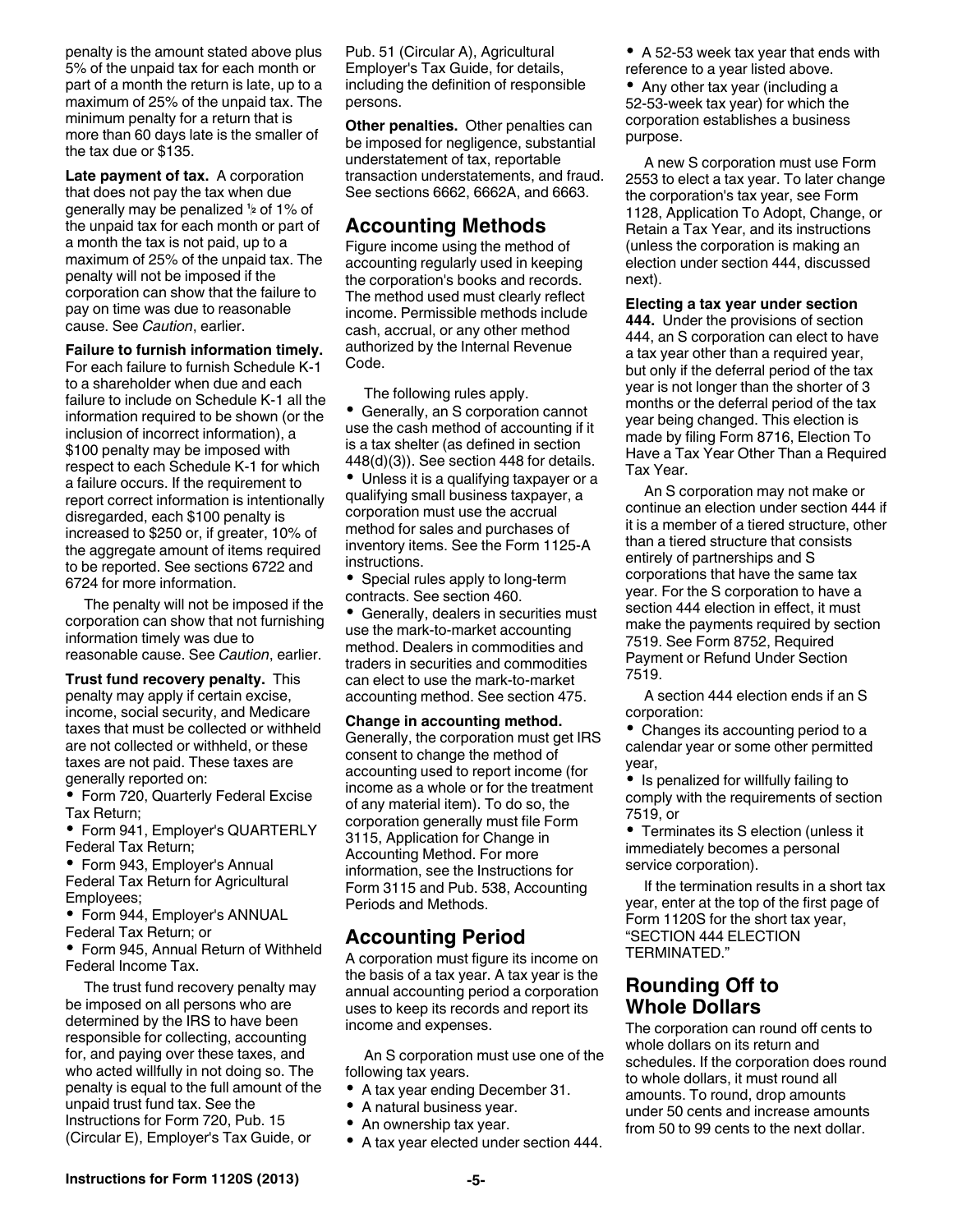<span id="page-6-0"></span>For example, \$1.49 becomes \$1 and \$2.50 becomes \$3.

If two or more amounts must be added to figure the amount to enter on a line, include cents when adding the amounts and round off only the total.

### **Recordkeeping**

Keep the corporation's records for as long as they may be needed for the administration of any provision of the Internal Revenue Code. Usually, records that support an item of income, deduction, or credit on the return must be kept for 3 years from the date each shareholder's return is due or filed, whichever is later. Keep records that verify the corporation's basis in property for as long as they are needed to figure the basis of the original or replacement property.

The corporation should keep copies of all filed returns. They help in preparing future and amended returns.

### **Amended Return**

To correct a previously filed Form 1120S, file an amended Form 1120S and check box H(4) on page 1. Attach a statement that identifies the line number of each amended item, the corrected amount or treatment of the item, and an explanation of the reasons for each change.

If the income, deductions, credits, or other information provided to any shareholder on Schedule K-1 is incorrect, file an amended Schedule K-1 (Form 1120S) for that shareholder with the amended Form 1120S. Also give a copy of the amended Schedule K-1 to that shareholder. Check the "Amended K-1" box at the top of the Schedule K-1 to indicate that it is an amended Schedule K-1.

A change to the corporation's federal return may affect its state return. This includes changes made as the result of an IRS examination. For more information, contact the state tax agency for the state(s) in which the corporation's return was filed.

### **Other Forms and Statements That May Be Required**

**Reportable transaction disclosure statement.** Disclose information for each reportable transaction in which the corporation participated. Form 8886, Reportable Transaction Disclosure Statement, must be filed for each tax year the corporation participated in the

transaction. The corporation may have to pay a penalty if it is required to file Form 8886 and does not do so.The following are reportable transactions.

1. Any listed transaction, which is a transaction that is the same as or substantially similar to one of the types of transactions that the IRS has determined to be a tax avoidance transaction and identified by notice, regulation, or other published guidance as a listed transaction.

2. Any transaction offered under conditions of confidentiality for which the corporation (or a related party) paid an advisor a fee of at least \$50,000.

3. Certain transactions for which the corporation (or a related party) has contractual protection against disallowance of the tax benefits.

4. Certain transactions resulting in a loss of at least \$2 million in any single year or \$4 million in any combination of years.

5. Any transaction identified by the IRS by notice, regulation, or other published guidance as a "transaction of interest."

For more information, see Regulations section 1.6011-4. Also see the Instructions for Form 8886.

*Penalties.* The corporation may have to pay a penalty if it is required to disclose a reportable transaction under section 6011 and fails to properly complete and file Form 8886. Penalties may also apply under section 6707A if the corporation fails to file Form 8886 with its corporate return, fails to provide a copy of Form 8886 to the Office of Tax Shelter Analysis (OTSA), or files a form that fails to include all the information required (or includes incorrect information). Other penalties, such as an accuracy-related penalty under section 6662A, may also apply. See the Instructions for Form 8886 for details on these and other penalties.

**Reportable transactions by material advisors.** Material advisors to any reportable transaction must disclose certain information about the reportable transaction by filing Form 8918, Material Advisor Disclosure Statement, with the IRS. For details, see the Instructions for Form 8918.

**Transfers to a corporation controlled by the transferor.** Every significant transferor (as defined in Regulations section 1.351-3(d)) that receives stock of a corporation in exchange for property in a nonrecognition event must include the statement required by

Regulations section 1.351-3(a) on or with the transferor's tax return for the tax year of the exchange. The transferee corporation must include the statement required by Regulations section 1.351-3(b) on or with its return for the tax year of the exchange, unless all the required information is included in any statement(s) provided by a significant transferor that is attached to the same return for the same section 351 exchange.

**Election to reduce basis under section 362(e)(2)(C).** If property is transferred to a corporation subject to section 362(e)(2), the transferor and the acquiring corporation may elect, under section 362(e)(2)(C), to reduce the transferor's basis in the stock received instead of reducing the acquiring corporation's basis in the property transferred. Once made, the election is irrevocable. If an election is made, a statement must be filed in accordance with Regulations section 1.362-4(d)(3). If an election was made before September 3, 2013, also see Notice

2005-70, 2005-41 I.R.B. 694, and Regulations section 1.362-4(j).

**Regulations section 1.1411-10(g) (section 1411 election with respect to CFCs and QEFs).** A corporation

that directly or indirectly owns stock of a controlled foreign corporation (CFC) (within the meaning of section 953(c)(1) (B) or section 957(a)) or a passive foreign investment company (within the meaning of section 1297(a)) that the corporation treats as a qualified electing fund (QEF) under section 1293 may make the election provided in Regulations section 1.1411-10(g) for a tax year that begins before January 1, 2014, if all of its shareholders consent to the election. This election must be made on an entity-by-entity basis, and applies only to the particular CFCs and QEFs for which an election is made. In general, for purposes of section 1411, if an election is in effect for a CFC or QEF, the amounts included in income under section 951 and section 1293 derived from the CFC or QEF are included in net investment income, and distributions described in section 959(d) or section 1293(c) are excluded from net investment income. An election that is made under Regulations section 1.1411-10(g) cannot be revoked. For more information regarding this election, see Regulations section 1.1411-10(g).

The election must be made in a statement that is filed with the corporation's original or amended return for the tax year in which the election is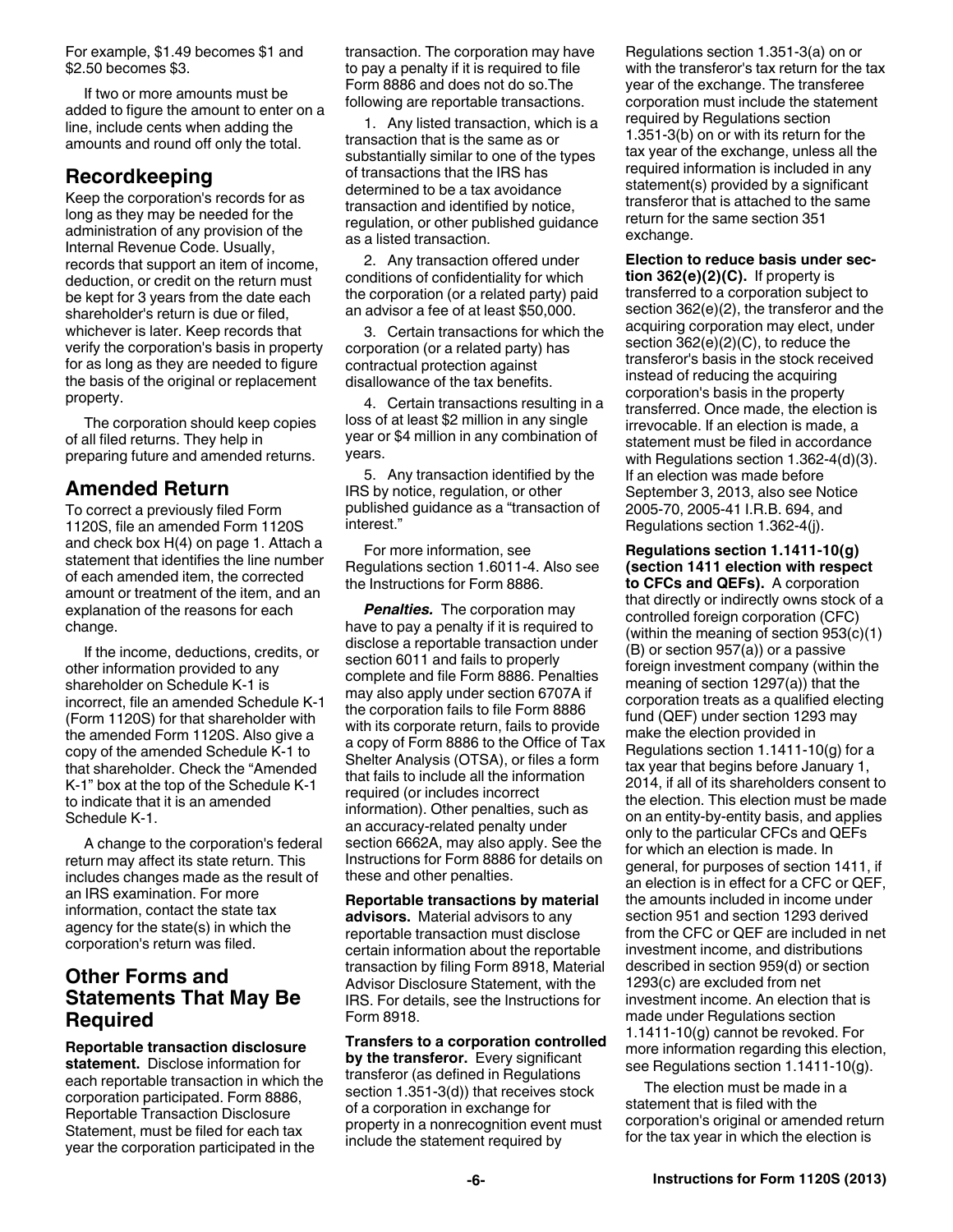<span id="page-7-0"></span>made. An election can be made on an amended return only if the tax year for which the election is made, and all tax years affected by the election, are not closed by the period of limitations on assessments under section 6501. The statement must include:

• The name and EIN of the corporation making the election,

A declaration that all of its shareholders consent to each election made in the statement,

A declaration that the corporation elects under Regulations section 1.1411-10(g) to apply the rules in Regulations section 1.1411-10(g) to the CFCs and QEFs identified in the statement, and

The following information for each CFC and QEF for which an election is made: (i) the name of the CFC or QEF; and (ii) either the EIN of the CFC or QEF, or, if the CFC or QEF does not have an EIN, the reference ID number of the CFC or QEF.

**Other forms and statements.** See Pub. 542, Corporations, for a list of other forms and statements a corporation may need to file in addition to the forms and statements discussed throughout these instructions.

### **Passive Activity Limitations**

In general, section 469 limits the amount of losses, deductions, and credits that shareholders can claim from "passive activities." The passive activity limitations do not apply to the corporation. Instead, they apply to each shareholder's share of any income or loss and credit attributable to a passive activity. Because the treatment of each shareholder's share of corporate income or loss and credit depends on the nature of the activity that generated it, the corporation must report income or loss and credits separately for each activity.

The following instructions and the instructions for Schedules K and K-1, later, explain the applicable passive activity limitation rules and specify the type of information the corporation must provide to its shareholders for each activity. If the corporation had more than one activity, it must report information for each activity on an attachment to Schedules K and K-1.

Generally, passive activities include (a) activities that involve the conduct of a trade or business if the shareholder does not materially participate in the activity and (b) all rental activities

(defined later) regardless of the shareholder's participation. For exceptions, see *Activities That Are Not Passive Activities*, later. The level of each shareholder's participation in an activity must be determined by the shareholder.

The passive activity rules provide that losses and credits from passive activities can generally be applied only against income and tax (respectively) from passive activities. Thus, passive losses cannot be applied against income from salaries, wages, professional fees, or a business in which the shareholder materially participates or against "portfolio income" (defined later). Passive credits cannot be applied against the tax related to any of these types of income.

Special rules require that net income from certain activities that would otherwise be treated as passive income must be recharacterized as nonpassive income for purposes of the passive activity limitations. See

*[Recharacterization of Passive Income](#page-10-0)*, later.

To allow each shareholder to correctly apply the passive activity limitations, the corporation must report income or loss and credits separately for each of the following:

- Trade or business activities,
- $\bullet$ Rental real estate activities,
- Rental activities other than rental real estate, and
- Portfolio income.

#### **Activities That Are Not Passive Activities**

The following are not passive activities.

1. Trade or business activities in which the shareholder materially participated for the tax year.

2. Any rental real estate activity in which the shareholder materially participated if the shareholder met both of the following conditions for the tax year.

a. More than half of the personal services the shareholder performed in trades or businesses were performed in real property trades or businesses in which he or she materially participated.

b. The shareholder performed more than 750 hours of services in real property trades or businesses in which he or she materially participated.

For purposes of this rule, each interest in rental real estate is a separate activity unless the shareholder elects to treat all interests in rental real estate as one activity.

If the shareholder is married filing jointly, either the shareholder or his or her spouse must separately meet both of the above conditions, without taking into account services performed by the other spouse.

A real property trade or business is any real property development, redevelopment, construction, reconstruction, acquisition, conversion, rental, operation, management, leasing, or brokerage trade or business. Services the shareholder performed as an employee are not treated as performed in a real property trade or business unless he or she owned more than 5% of the stock in the employer.

3. The rental of a dwelling unit used by a shareholder for personal purposes during the year for more than the greater of 14 days or 10% of the number of days that the residence was rented at fair rental value.

4. An activity of trading personal property for the account of owners of interests in the activity. For purposes of this rule, personal property means property that is actively traded, such as stocks, bonds, and other securities. See Temporary Regulations section  $1.469 - 1T(e)(6)$ .

**Note.** The section 469(c)(3) exception for a working interest in oil and gas properties does not apply to an S corporation because state law generally limits the liability of shareholders.

#### **Trade or Business Activities**

A trade or business activity is an activity (other than a rental activity or an activity treated as incidental to an activity of holding property for investment) that:

1. Involves the conduct of a trade or business (within the meaning of section 162),

2. Is conducted in anticipation of starting a trade or business, or

3. Involves research or experimental expenditures deductible under section 174 (or that would be if you chose to deduct rather than capitalize them).

If the shareholder does not materially participate in the activity, a trade or business activity of the corporation is a passive activity for the shareholder.

Each shareholder must determine if he or she materially participated in an activity. As a result, while the corporation's ordinary business income (loss) is reported on page 1 of Form 1120S, the specific income and deductions from each separate trade or business activity must be reported on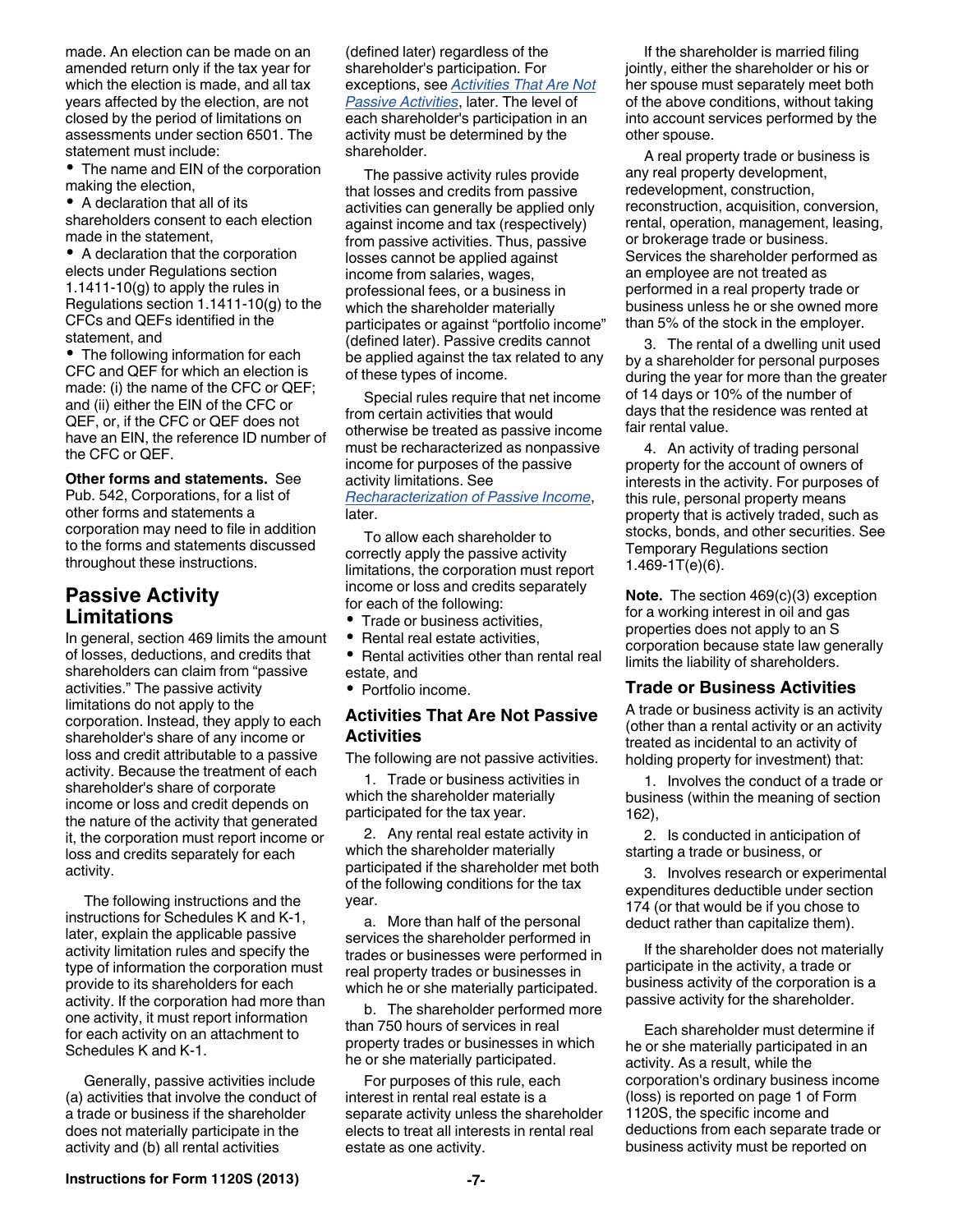<span id="page-8-0"></span>attachments to Form 1120S. Similarly, while each shareholder's allocable share of the corporation's ordinary business income (loss) is reported in box 1 of Schedule K-1, each shareholder's allocable share of the income and deductions from each trade or business activity must be reported on attachments to each Schedule K-1. See *[Passive Activity Reporting](#page-10-0)* 

*[Requirements](#page-10-0)*, later, for more information.

#### **Rental Activities**

Generally, except as noted below, if the gross income from an activity consists of amounts paid principally for the use of real or personal tangible property held by the corporation, the activity is a rental activity.

There are several exceptions to this general rule. Under these exceptions, an activity involving the use of real or personal tangible property is not a rental activity if any of the following apply.

• The average period of customer use (defined later) for such property is 7 days or less.

• The average period of customer use for such property is 30 days or less and significant personal services (defined later) are provided by or on behalf of the corporation.

Extraordinary personal services (defined later) are provided by or on behalf of the corporation.

• Rental of the property is treated as incidental to a nonrental activity of the corporation under Temporary Regulations section 1.469-1T(e)(3)(vi) and Regulations section 1.469-1(e)(3) (vi)(D).

• The corporation customarily makes the property available during defined business hours for nonexclusive use by various customers.

The corporation provides property for use in a nonrental activity of a partnership in its capacity as an owner of an interest in such partnership. Whether the corporation provides property used in an activity of a partnership in the corporation's capacity as an owner of an interest in the partnership is determined on the basis of all the facts and circumstances.

In addition, a guaranteed payment described in section 707(c) is never income from a rental activity.

#### **Average period of customer use.**

Figure the average period of customer use for a class of property by dividing the total number of days in all rental periods by the number of rentals during the tax year. If the activity involves

renting more than one class of property, multiply the average period of customer use of each class by the ratio of the gross rental income from that class to the activity's total gross rental income. The activity's average period of customer use equals the sum of these class-by-class average periods weighted by gross income. See Regulations section 1.469-1(e)(3)(iii).

#### **Significant personal services.**

Personal services include only services performed by individuals. To determine if personal services are significant personal services, consider all the relevant facts and circumstances. Relevant facts and circumstances include:

• How often the services are provided,

The type and amount of labor required to perform the services, and The value of the services in relation to the amount charged for use of the property.

The following services are not considered in determining whether personal services are significant.

Services necessary to permit the lawful use of the rental property.

Services performed in connection with improvements or repairs to the rental property that extend the useful life of the property substantially beyond the average rental period.

 $\bullet$ Services provided in connection with the use of any improved real property that are similar to those commonly provided in connection with long-term rentals of high-grade commercial or residential property. Examples include cleaning and maintenance of common areas, routine repairs, trash collection, elevator service, and security at entrances.

#### **Extraordinary personal services.**

Services provided in connection with making rental property available for customer use are extraordinary personal services only if the services are performed by individuals and the customers' use of the rental property is incidental to their receipt of the services.

For example, a patient's use of a hospital room generally is incidental to the care received from the hospital's medical staff. Similarly, a student's use of a dormitory room in a boarding school is incidental to the personal services provided by the school's teaching staff.

**Rental activity incidental to a nonrental activity.** An activity is not a rental activity if the rental of the property is incidental to a nonrental activity, such as the activity of holding property for

investment, a trade or business activity, or the activity of dealing in property.

Rental of property is incidental to an activity of holding property for investment if both of the following apply.

• The main purpose for holding the property is to realize a gain from the appreciation of the property.

• The gross rental income from such property for the tax year is less than 2% of the smaller of the property's unadjusted basis or its fair market value.

Rental of property is incidental to a trade or business activity if all of the following apply.

• The corporation owns an interest in the trade or business at all times during the year.

• The rental property was mainly used in the trade or business activity during the tax year or during at least 2 of the 5 preceding tax years.

• The gross rental income from the property for the tax year is less than 2% of the smaller of the property's unadjusted basis or its fair market value.

The sale or exchange of property that is also rented during the tax year (in which the gain or loss is recognized) is treated as incidental to the activity of dealing in property if, at the time of the sale or exchange, the property was held primarily for sale to customers in the ordinary course of the corporation's trade or business.

See Temporary Regulations section 1.469-1T(e)(3) and Regulations section 1.469-1(e)(3) for more information on the definition of rental activities for purposes of the passive activity limitations.

**Reporting of rental activities.** In reporting the corporation's income or losses and credits from rental activities, the corporation must separately report rental real estate activities and rental activities other than rental real estate activities.

Shareholders who actively participate in a rental real estate activity may be able to deduct part or all of their rental real estate losses (and the deduction equivalent of rental real estate credits) against income (or tax) from nonpassive activities. Generally, the combined amount of rental real estate losses and the deduction equivalent of rental real estate credits from all sources (including rental real estate activities not held through the corporation) that may be claimed is limited to \$25,000.

Report rental real estate activity income (loss) on Form 8825 and line 2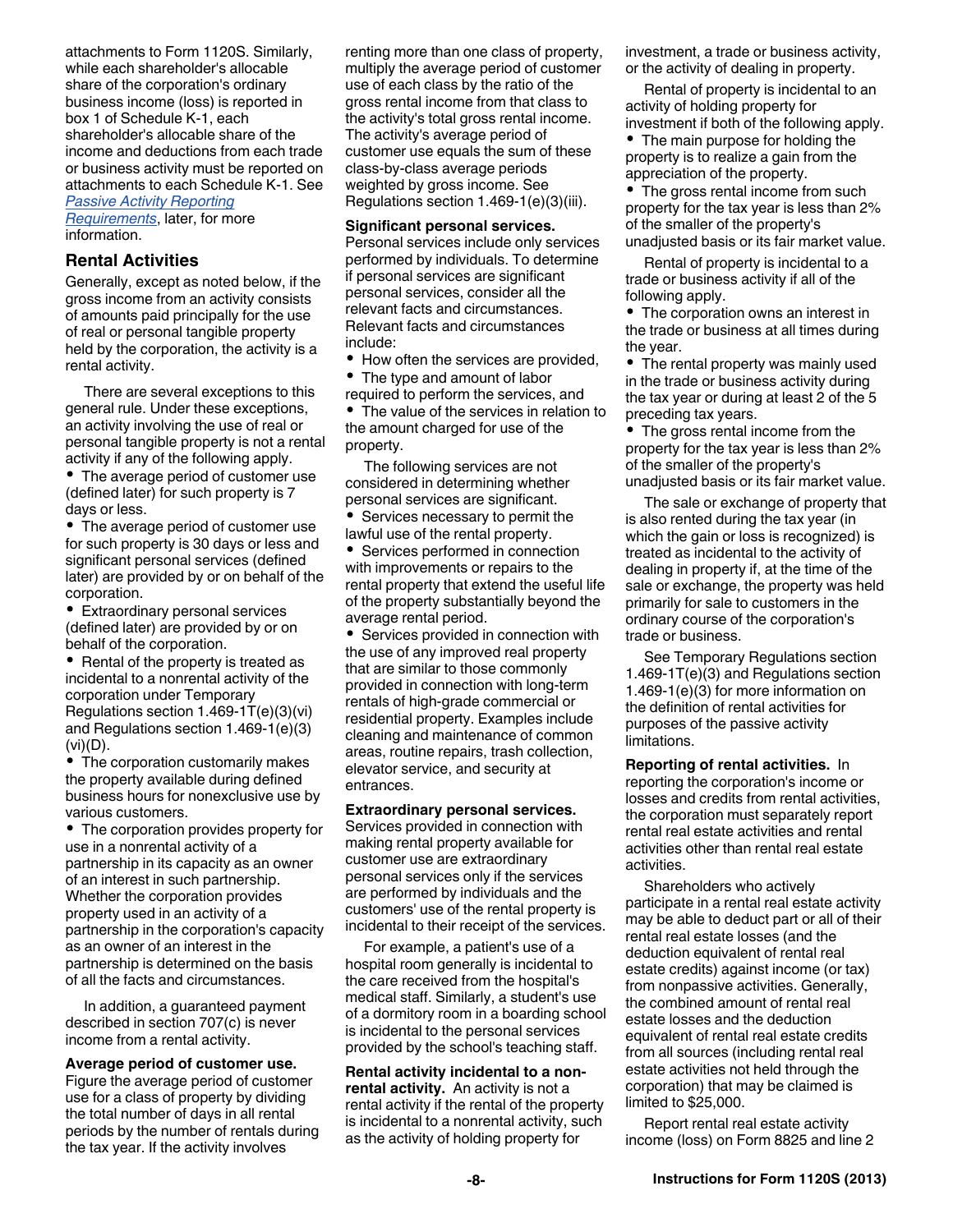<span id="page-9-0"></span>of Schedule K and box 2 of Schedule K-1, rather than on page 1 of Form 1120S. Report credits related to rental real estate activities on lines 13c and 13d of Schedule K (box 13, codes E and F, of Schedule K-1) and low-income housing credits on lines 13a and 13b of Schedule K (box 13, codes A, B, C, and D of Schedule K-1).

Report income (loss) from rental activities other than rental real estate on line 3 of Schedule K and credits related to rental activities other than rental real estate on line 13e of Schedule K and in box 13, code G, of Schedule K-1.

#### **Portfolio Income**

Generally, portfolio income includes all gross income, other than income derived in the ordinary course of a trade or business, that is attributable to interest; dividends; royalties; income from a real estate investment trust, a regulated investment company, a real estate mortgage investment conduit, a common trust fund, a controlled foreign corporation, a qualified electing fund, or a cooperative; income from the disposition of property that produces income of a type defined as portfolio income; and income from the disposition of property held for investment. See *Self-Charged Interest*, later, for an exception.

Solely for purposes of the preceding paragraph, gross income derived in the ordinary course of a trade or business includes (and portfolio income, therefore, does not include) the following types of income.

• Interest income on loans and investments made in the ordinary course of a trade or business of lending money.

• Interest on accounts receivable arising from the performance of services or the sale of property in the ordinary course of a trade or business of performing such services or selling such property, but only if credit is customarily offered to customers of the business.

• Income from investments made in the ordinary course of a trade or business of furnishing insurance or annuity contracts or reinsuring risks underwritten by insurance companies.

• Income or gain derived in the ordinary course of an activity of trading or dealing in any property if such activity constitutes a trade or business (unless the dealer held the property for investment at any time before such income or gain is recognized).

• Royalties derived by the taxpayer in the ordinary course of a trade or

business of licensing intangible property.

Amounts included in the gross income of a patron of a cooperative by reason of any payment or allocation to the patron based on patronage occurring with respect to a trade or business of the patron.

Other income identified by the IRS as income derived by the taxpayer in the ordinary course of a trade or business.

See Temporary Regulations section 1.469-2T(c)(3) for more information on portfolio income.

Report portfolio income and related deductions on Schedule K rather than on page 1 of Form 1120S.

#### **Self-Charged Interest**

Certain self-charged interest income and deductions may be treated as passive activity gross income and passive activity deductions if the loan proceeds are used in a passive activity. Generally, self-charged interest income and deductions result from loans between the corporation and its shareholders. Self-charged interest also occurs in loans between the corporation and another S corporation or partnership if each owner in the borrowing entity has the same proportional ownership interest in the lending entity.

The self-charged interest rules do not apply to a shareholder's interest in an S corporation if the S corporation makes an election under Regulations section 1.469-7(g) to avoid the application of these rules. To make the election, the S corporation must attach to its original or amended Form 1120S a statement that includes the name, address, and EIN of the S corporation and a declaration that the election is being made under Regulations section 1.469-7(g). The election will apply to the tax year for which it was made and all subsequent tax years. Once made, the election can only be revoked with the consent of the IRS.

For more details on the self-charged interest rules, see Regulations section 1.469-7.

#### **Grouping Activities**

Generally, one or more trade or business or rental activities may be treated as a single activity if the activities make up an appropriate economic unit for measurement of gain or loss under the passive activity rules. Whether activities make up an appropriate economic unit depends on all the relevant facts and circumstances. The factors given the greatest weight in determining whether activities make up an appropriate economic unit are:

- Similarities and differences in types of trades or businesses,
- The extent of common control,
- The extent of common ownership,
	- Geographical location, and
	- $\bullet$ Reliance between or among the activities.

*Example.* The corporation has a significant ownership interest in a bakery and a movie theater in Baltimore and a bakery and a movie theater in Philadelphia. Depending on the relevant facts and circumstances, there may be more than one reasonable method for grouping the corporation's activities. For instance, the following groupings may or may not be permissible.

- A single activity.
- A movie theater activity and a bakery activity.
- A Baltimore activity and a
- Philadelphia activity.
- Four separate activities.

Once the corporation chooses a grouping under these rules, it must continue using that grouping in later tax years unless either:

The corporation determines that the original grouping was clearly inappropriate; or

A material change in the facts and circumstances makes that grouping clearly inappropriate.

The IRS may regroup the corporation's activities if the corporation's grouping is not an appropriate economic unit and one of the primary purposes for the grouping (or failure to regroup as required under Regulations section 1.469-4(e)) is to avoid the passive activity limitations.

**Limitation on grouping certain activities.** The following activities may not be grouped together.

1. A rental activity with a trade or business activity unless the activities being grouped together make up an appropriate economic unit and:

a. The rental activity is insubstantial relative to the trade or business activity or vice versa or

b. Each owner of the trade or business activity has the same proportionate ownership interest in the rental activity. If so, the portion of the rental activity involving the rental of property to be used in the trade or business activity can be grouped with the trade or business activity.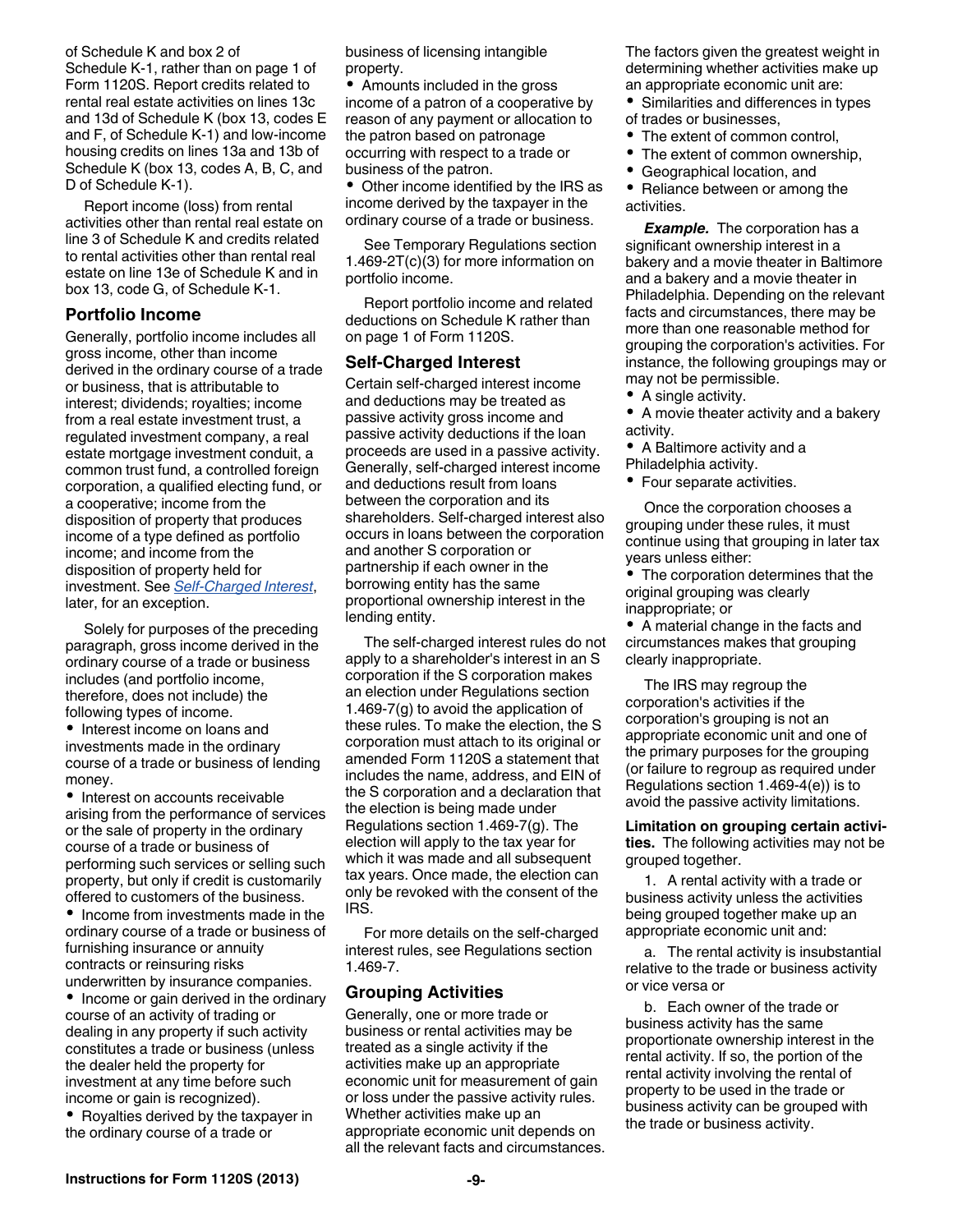<span id="page-10-0"></span>2. An activity involving the rental of real property with an activity involving the rental of personal property (except personal property provided in connection with the real property or vice versa).

3. Any activity with another activity in a different type of business and in which the corporation holds an interest as a limited partner or as a limited entrepreneur (as defined in section 464(e)(2)) if that other activity is holding, producing, or distributing motion picture films or videotapes; farming; leasing section 1245 property; or exploring for or exploiting oil and gas resources or geothermal deposits.

#### **Activities conducted through part-**

**nerships.** Once a partnership determines its activities under these rules, the corporation as a partner can use these rules to group those activities with:

• Each other,

Activities conducted directly by the corporation, or

Activities conducted through other partnerships.

The corporation cannot treat as separate activities those activities grouped together by a partnership.

#### **Recharacterization of Passive Income**

Under Temporary Regulations section 1.469-2T(f) and Regulations section 1.469-2(f), net passive income from certain passive activities must be treated as nonpassive income. Net passive income is the excess of an activity's passive activity gross income over its passive activity deductions (current year deductions and prior year unallowed losses).

Income from the following six sources is subject to recharacterization.

**Note.** Any net passive income recharacterized as nonpassive income is treated as investment income for purposes of figuring investment interest expense limitations if it is from (a) an activity of renting substantially nondepreciable property from an equity-financed lending activity or (b) an activity related to an interest in a pass-through entity that licenses intangible property.

1. **Significant participation passive activities.** A significant participation passive activity is any trade or business activity in which the shareholder participated for more than 100 hours during the tax year but did not

materially participate. Because each shareholder must determine his or her level of participation, the corporation will not be able to identify significant participation passive activities.

2. **Certain nondepreciable rental property activities.** Net passive income from a rental activity is nonpassive income if less than 30% of the unadjusted basis of the property used or held for use by customers in the activity is subject to depreciation under section 167.

3. **Passive equity-financed lending activities.** If the corporation has net income from a passive equity-financed lending activity, the smaller of the net passive income or the equity-financed interest income from the activity is nonpassive income.

**Note.** The amount of income from the activities in items (1) through (3) above that any shareholder will be required to recharacterize as nonpassive income may be limited under Temporary Regulations section 1.469-2T(f)(8). Because the corporation will not have information regarding all of a shareholder's activities, it must identify all corporate activities meeting the definitions in items (2) and (3) as activities that may be subject to recharacterization.

4. **Rental of property incidental to a development activity.** Net rental activity income is the excess of passive activity gross income from renting or disposing of property over passive activity deductions (current year deductions and prior year unallowed losses) that are reasonably allocable to the rented property. Net rental activity income is nonpassive income for a shareholder if all of the following apply.

a. The corporation recognizes gain from the sale, exchange, or other disposition of the rental property during the tax year.

b. The use of the item of property in the rental activity started less than 12 months before the date of disposition. The use of an item of rental property begins on the first day on which (a) the corporation owns an interest in the property, (b) substantially all of the property is either rented or held out for rent and ready to be rented, and (c) no significant value-enhancing services remain to be performed.

c. The shareholder materially or significantly participated for any tax year in an activity that involved performing services to enhance the value of the property (or any other item of property, if the basis of the property disposed of is determined in whole or in part by reference to the basis of that item of property).

Because the corporation cannot determine a shareholder's level of participation, the corporation must identify net income from property described above (without regard to the shareholder's level of participation) as income that may be subject to recharacterization.

5. **Rental of property to a nonpassive activity.** If a taxpayer rents property to a trade or business activity in which the taxpayer materially participates, the taxpayer's net rental activity income (defined in item (4)) from the property is nonpassive income.

6. **Acquisition of an interest in a pass-through entity that licenses intangible property.** Generally, net royalty income from intangible property is nonpassive income if the taxpayer acquired an interest in the pass-through entity after the pass-through entity created the intangible property or performed substantial services or incurred substantial costs in developing or marketing the intangible property. Net royalty income is the excess of passive activity gross income from licensing or transferring any right in intangible property over passive activity deductions (current year deductions and prior year unallowed losses) that are reasonably allocable to the intangible property. See Temporary Regulations section 1.469-2T(f)(7)(iii) for exceptions to this rule.

#### **Passive Activity Reporting Requirements**

To allow shareholders to correctly apply the passive activity loss and credit limitation rules, any corporation that carries on more than one activity must:

1. Provide an attached statement for each activity conducted through the corporation that identifies the type of activity conducted (trade or business, rental real estate, rental activity other than rental real estate, or investment). See *[Grouping Activities](#page-9-0)*, earlier.

2. On the attached statement for each activity, provide a statement, using the same box numbers as shown on Schedule K-1, detailing the net income (loss), credits, and all items required to be separately stated under section 1366(a)(1) from each trade or business activity, from each rental real estate activity, from each rental activity other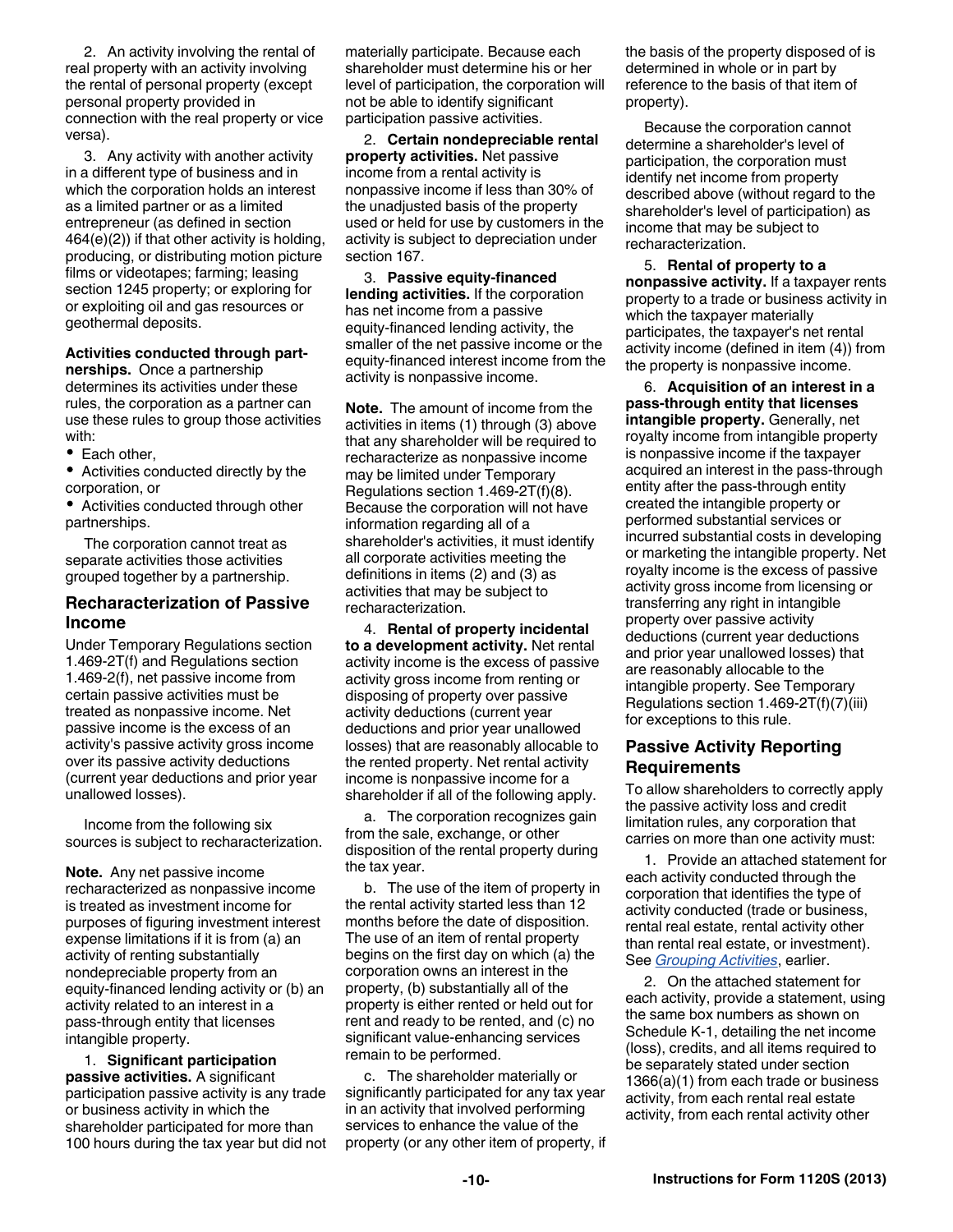<span id="page-11-0"></span>than a rental real estate activity, and from investments.

3. Identify the net income (loss) and the shareholder's share of corporation interest expense from each activity of renting a dwelling unit that any shareholder uses for personal purposes during the year for more than the greater of 14 days or 10% of the number of days that the residence is rented at fair rental value.

4. Identify the net income (loss) and the shareholder's share of interest expense from each activity of trading personal property conducted through the corporation.

5. For any gain (loss) from the disposition of an interest in an activity or of an interest in property used in an activity (including dispositions before 1987 from which gain is being recognized after 1986):

a. Identify the activity in which the property was used at the time of disposition,

b. If the property was used in more than one activity during the 12 months preceding the disposition, identify the activities in which the property was used and the adjusted basis allocated to each activity, and

c. For gains only, if the property was substantially appreciated at the time of the disposition and the applicable holding period specified in Regulations section  $1.469-2(c)(2)(iii)(A)$  was not satisfied, identify the amount of the nonpassive gain and indicate whether or not the gain is investment income under Regulations section 1.469-2(c)(2)  $(iii)(F)$ .

6. Specify the amount of gross portfolio income, the interest expense properly allocable to portfolio income, and expenses other than interest expense that are clearly and directly allocable to portfolio income.

7. Identify the ratable portion of any section 481 adjustment (whether a net positive or a net negative adjustment) allocable to each corporate activity.

8. Identify any gross income from sources specifically excluded from passive activity gross income, including:

a. Income from intangible property, if the shareholder is an individual whose personal efforts significantly contributed to the creation of the property;

b. Income from state, local, or foreign income tax refunds; and

c. Income from a covenant not to compete, if the shareholder is an

individual who contributed the covenant to the corporation.

9. Identify any deductions that are not passive activity deductions.

10. If the corporation makes a full or partial disposition of its interest in another entity, identify the gain (loss) allocable to each activity conducted through the entity, and the gain allocable to a passive activity that would have been recharacterized as nonpassive gain had the corporation disposed of its interest in property used in the activity (because the property was substantially appreciated at the time of the disposition, and the gain represented more than 10% of the shareholder's total gain from the disposition).

11. Identify the following items from activities that may be subject to the recharacterization rules under Temporary Regulations section 1.469-2T(f) and Regulations section 1.469-2(f).

a. Net income from an activity of renting substantially nondepreciable property.

b. The smaller of equity-financed interest income or net passive income from an equity-financed lending activity.

c. Net rental activity income from property developed (by the shareholder or the corporation), rented, and sold within 12 months after the rental of the property commenced.

d. Net rental activity income from the rental of property by the corporation to a trade or business activity in which the shareholder had an interest (either directly or indirectly).

e. Net royalty income from intangible property if the shareholder acquired the shareholder's interest in the corporation after the corporation created the intangible property or performed substantial services, or incurred substantial costs in developing or marketing the intangible property.

12. Identify separately the credits from each activity conducted by or through the corporation.

13. Identify the shareholder's *pro rata*  share of the corporation's self-charged interest income or expense (see *[Self-Charged Interest](#page-9-0)*, earlier).

a. **Loans between a shareholder and the corporation.** Identify the lending or borrowing shareholder's share of the self-charged interest income or expense. If the shareholder made the loan to the corporation, also identify the activity in which the loan

proceeds were used. If the proceeds were used in more than one activity, allocate the interest to each activity based on the amount of the proceeds used in each activity.

b. **Loans between the corporation and another S corporation or partnership.** If the corporation's shareholders have the same proportional ownership interest in the corporation and the other S corporation or partnership, identify each shareholder's share of the interest income or expense from the loan. If the corporation was the borrower, also identify the activity in which the loan proceeds were used. If the proceeds were used in more than one activity, allocate the interest to each activity based on the amount of the proceeds used in each activity.

### **Net Investment Income Tax Reporting Requirements**

**Note.** The information described in this section should be given directly to the shareholder and should not be reported by the corporation to the IRS.

To allow shareholders to correctly figure the net investment income tax where a shareholder disposes of stock in the corporation during the tax year, the corporation may be required to provide the shareholder with certain information. The net investment income tax is a tax imposed on an individual, trust, or estate's net investment income. Net investment income includes the net gains or losses from the sale of stock in the corporation. A shareholder who is actively involved in one or more of the corporation or subsidiary pass-through entities' trades or businesses (other than trading in financial instruments or commodities) can reduce the amount of the gain or loss included in its net investment income. However, to figure its net investment income, the active shareholder needs certain information from the corporation.

Generally, the corporation must provide certain information to the shareholder if the corporation knows, or has reason to know, the following.

1. The shareholder disposed of stock in the corporation.

2. The shareholder materially participates (within the meaning of the passive activity loss rules (section 469)) in one or more of the trades or businesses (within the meaning of section 162) of the corporation or a subsidiary pass-through entity (other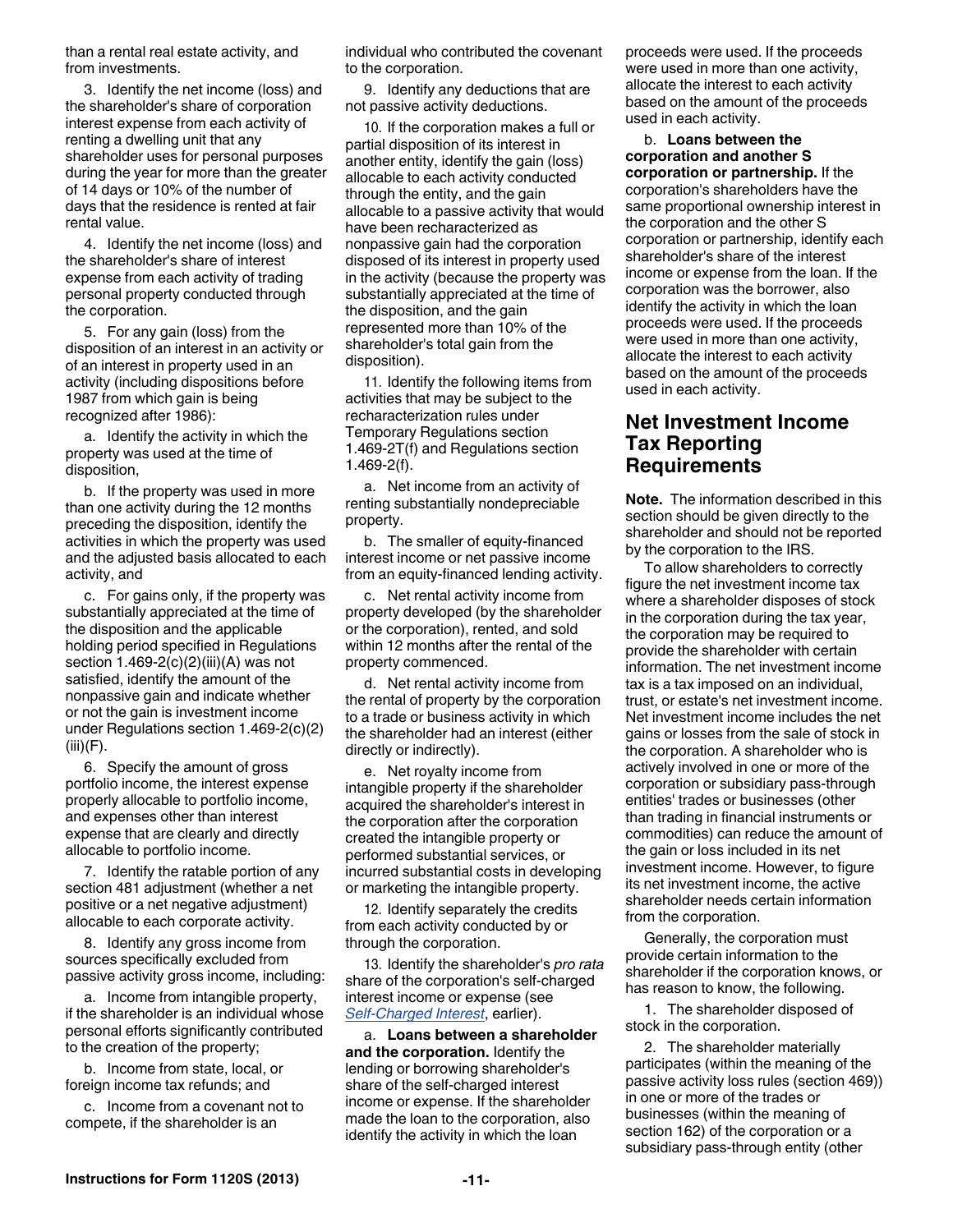<span id="page-12-0"></span>than trading in financial instruments or commodities).

3. The shareholder does not qualify for the optional simplified reporting method for figuring its net investment income associated with the disposition of the stock. For more information, see the Instructions for Form 8960, Line 5c.

**Information to be provided to share-**

**holder.** Generally, the corporation must provide the shareholder with its *pro rata* share of the net gain and loss from the deemed sale for fair market value of the corporation's property, other than property that relates to the trades or businesses in which the shareholder materially participates, as determined under the passive activity loss rules applicable to the transfer of an interest in a pass-through entity. For more information, see the Instructions for Form 8960, Line 5c.

**Note.** If a shareholder, who qualifies for the optional simplified reporting method, prefers to determine net gain or loss under the general calculation, the corporation may, but not obligated to, provide the information to the shareholder at the shareholder's request.

### **Extraterritorial Income Exclusion**

*Generally, no exclusion is allowed for transactions after*  **2006.** However, transactions after **2006.** However, transactions *that meet the transition rules may still be eligible for the exclusion. See the Instructions for Form 8873 for details.*

For details and to figure the amount of the exclusion, see Form 8873, Extraterritorial Income Exclusion, and its separate instructions. The corporation must report the extraterritorial income exclusion on its return as follows.

1. If the corporation met the foreign economic process requirements explained in the Instructions for Form 8873, it can report the exclusion as a nonseparately stated item on whichever of the following lines apply to that activity.

- Form 1120S, page 1, line 19.
- Form 8825, line 15.
- Form 1120S, Schedule K, line 3b.

In addition, the corporation must report as an item of information on Schedule K-1, box 14, using code O, the shareholder's *pro rata* share of foreign trading gross receipts from Form 8873, line 15.

2. If the foreign trading gross receipts of the corporation for the tax year are \$5 million or less and the corporation did not meet the foreign economic process requirements, it cannot report the extraterritorial income exclusion as a nonseparately stated item on its return. Instead, the corporation must report the following separately stated items to the shareholders on Schedule K-1, box 14.

Foreign trading gross receipts (code O). Report each shareholder's *pro rata*  share of foreign trading gross receipts from line 15 of Form 8873 in box 14 using code O.

Extraterritorial income exclusion (code P). Report each shareholder's *pro rata* share of the extraterritorial income exclusion from line 52 of Form 8873 in box 14 using code P and identify on an attached statement the activity to which the exclusion relates. If the corporation is required to complete more than one Form 8873, combine the exclusions and report a single exclusion amount in box 14.

**Note.** Upon request of a shareholder, the corporation should furnish a copy of the corporation's Form 8873 if that shareholder has a reduction for international boycott operations, illegal bribes, kickbacks, etc.

## **Specific Instructions**

### **Period Covered**

File the 2013 return for calendar year 2013 and fiscal years that begin in 2013 and end in 2014. For a fiscal or short tax year return, fill in the tax year space at the top of the form.

The 2013 Form 1120S can also be used if:

The corporation has a tax year of less than 12 months that begins and ends in 2014, and

The 2014 Form 1120S is not available at the time the corporation is required to file its return.

The corporation must show its 2014 tax year on the 2013 Form 1120S and take into account any tax law changes that are effective for tax years beginning after December 31, 2013.

### **Name and Address**

Enter the corporation's true name (as set forth in the charter or other legal document creating it) and address on the appropriate lines. Enter the address of the corporation's principal office or place of business. Include the suite,

room, or other unit number after the street address. If the post office does not deliver mail to the street address and the corporation has a P.O. box, show the box number instead.

**Note.** Do not use the address of the registered agent for the state in which the corporation is incorporated. For example, if a business is incorporated in Delaware or Nevada and the corporation's principal office is located in Little Rock, AR, the corporation should enter the Little Rock address.

If the corporation receives its mail in care of a third party (such as an accountant or an attorney), enter on the street address line "C/O" followed by the third party's name and street address or P.O. box.

If the corporation has a foreign address, include the city or town, state or province, country, and foreign postal code. Do not abbreviate the country name. Follow the country's practice for entering the name of the state or province and postal code.

### **Item B. Business Code**

See *[Principal Business Activity Codes](#page-43-0)*, later.

### **Item C. Schedule M-3 Information**

A corporation with total assets of \$10 million or more on the last day of the tax year must complete Schedule M-3 (Form 1120S), Net Income (Loss) Reconciliation for S Corporations With Total Assets of \$10 Million or More, instead of Schedule M-1. A corporation filing Form 1120S that is not required to file Schedule M-3 may voluntarily file Schedule M-3 instead of Schedule M-1.

If you are filing Schedule M-3, check the "Check if Sch. M-3 attached" box. See the Instructions for Schedule M-3 for more details.

### **Item D. Employer Identification Number (EIN)**

Enter the corporation's EIN. If the corporation does not have an EIN, it must apply for one. An EIN can be applied for:

• Online-Click on the Employer ID Numbers (EINs) link at *[www.irs.gov/](http://www.irs.gov/businesses/small) [businesses/small](http://www.irs.gov/businesses/small)*. The EIN is issued immediately once the application information is validated.

By telephone at 1-800-829-4933, or at 1-800-829-4059 for individuals who are deaf, hard of hearing, or have a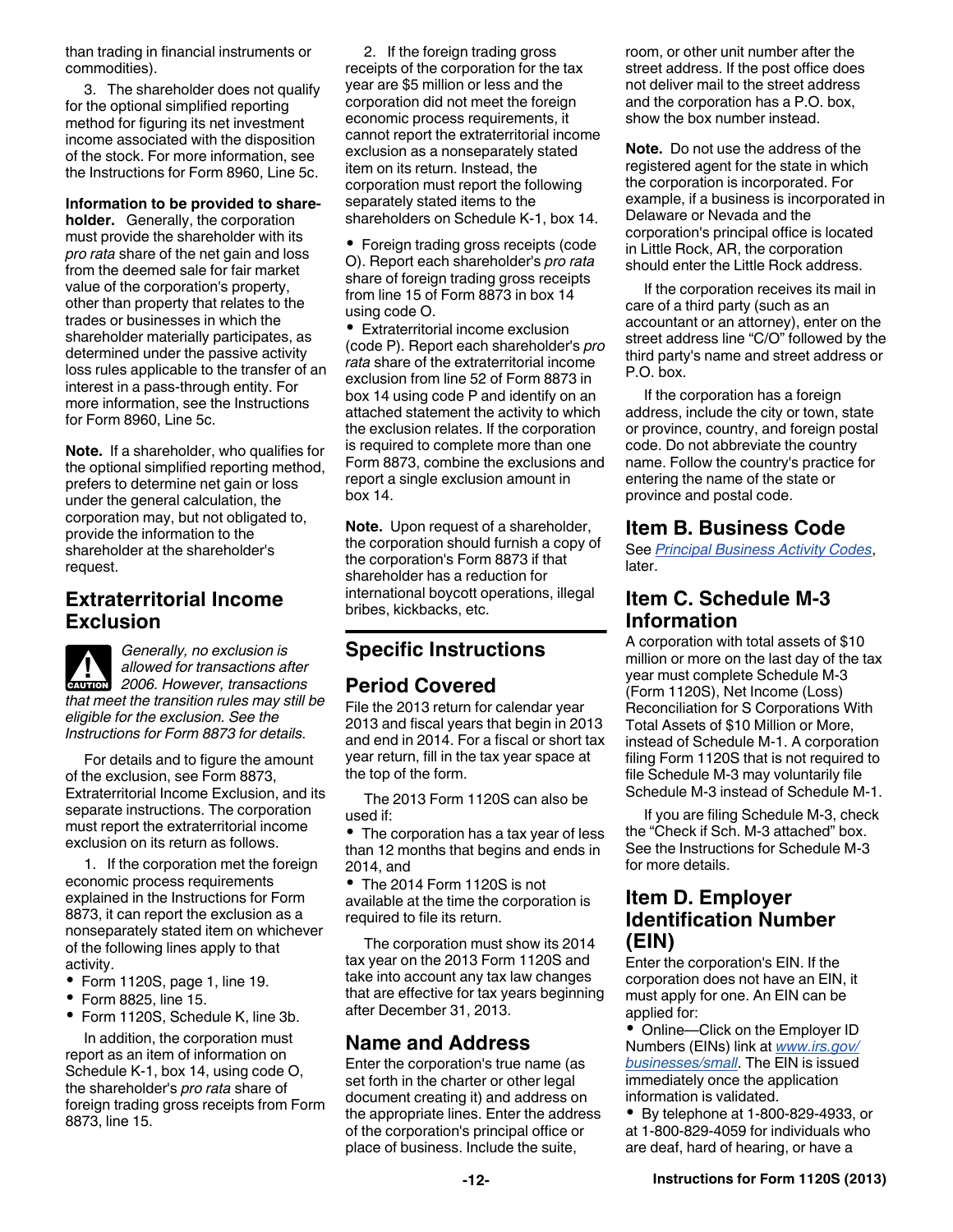<span id="page-13-0"></span>speech disability and who have access to TTY/TDD equipment.

By faxing or mailing Form SS-4, Application for Employer Identification Number.

If the corporation has not received its EIN by the time the return is due, enter "Applied for" and the date the corporation applied in the space for the EIN. However, if the corporation is filing its returns electronically, an EIN is required at the time the return is filed. For more information, see the Instructions for Form SS-4.

### **Item F. Total Assets**

Enter the corporation's total assets (as determined by the accounting method regularly used in keeping the corporation's books and records) at the end of the tax year. If there were no assets at the end of the tax year, enter -0-.

If the corporation is required to complete Schedule L, enter total assets from Schedule L, line 15, column (d) on page 1, item F. If the S election terminated during the tax year, see the instructions for Schedule L, later, for special rules that may apply when figuring the corporation's year-end assets.

### **Item H. Final Return, Name Change, Address Change, Amended Return, or S Election Termination or Revocation**

• If this is the corporation's final return and it will no longer exist, check the "Final return" box. Also check the "Final K-1" box on each Schedule K-1.

• If the corporation changed its name since it last filed a return, check the "Name change" box. Generally, a corporation also must have amended its articles of incorporation and filed the amendment with the state in which it was incorporated.

• If the corporation has changed its address since it last filed a return (including a change to an "in care of" address), check the "Address change" box.

• If this amends a previously filed return, check the "Amended return" box. If Schedules K-1 are also being amended, check the "Amended K-1" box on each Schedule K-1.

• If the corporation has terminated or revoked its S election, check the "S election termination or revocation" box. See *[Termination of Election](#page-2-0)*, earlier.

**Note.** If a change in address or responsible party occurs after the return is filed, use Form 8822-B, Change of Address or Responsible Party — Business, to notify the IRS. See the instructions for Form 8822-B for details.

#### **Income**

*Report only trade or business activity income on lines 1a*  **h** activity income on lines 1a<br> **CAUTION** through 5. Do not report rental *activity income or portfolio income on these lines. See* [Passive Activity](#page-7-0) [Limitations](#page-7-0)*, earlier, for definitions of rental income and portfolio income. Rental activity income and portfolio income are reported on Schedules K and K-1. Rental real estate activities are also reported on Form 8825.*

**Tax-exempt income.** Do not include any tax-exempt income on lines 1a through 5. A corporation that receives any tax-exempt income other than interest, or holds any property or engages in any activity that produces tax-exempt income, reports this income on line 16b of Schedule K and in box 16 of Schedule K-1 using code B.

Report tax-exempt interest income, including exempt-interest dividends received as a shareholder in a mutual fund or other regulated investment company, on line 16a of Schedule K and in box 16 of Schedule K-1 using code A.

See *[Deductions](#page-14-0)*, later, for information on how to report expenses related to tax-exempt income.

**Election to defer income from canceled debt.** If the corporation elected under section 108(i) to defer COD income, the exclusions for COD income under section  $108(a)(1)(A)$ ,  $(B)$ ,  $(C)$ , and (D) do not apply to the deferred COD income for the tax year of the election or any later year.

For more information, see section 108(i); Regulations section 1.108(i)-1; Rev. Proc. 2009-37, 2009-36 I.R.B. 309; and Regulations section 1.108(i)-2.

A corporation that receives a Schedule K-1 from a partnership containing information relating to a section 108(i) election must report on the Schedules K-1 to its shareholders certain information relative to the section 108(i) election. See Rev. Proc. 2009-37 for details. Also see Regulations section 1.108(i)-2.

**Cancelled debt exclusion.** If the corporation has had debt discharged resulting from a title 11 bankruptcy proceeding or while insolvent, see Form 982, Reduction of Tax Attributes Due to Discharge of Indebtedness, and Pub. 908, Bankruptcy Tax Guide.

#### **Line 1a. Gross Receipts or Sales**

Enter on line 1a gross receipts or sales from all business operations except for amounts that must be reported on lines 4 and 5.

Special rules apply to certain income, as discussed below.

**Advance payments.** In general, advance payments are reported in the year of receipt. There are exceptions to this general rule for corporations that use an accrual method of accounting. To report income from long-term contracts, see section 460. For special rules for reporting certain advance payments for goods and long-term contracts, see Regulations section 1.451-5. For rules that allow a limited deferral of advance payments beyond the current tax year, see Rev. Proc. 2004-34, 2004-22 I.R.B. 991. For rules for the deferral of advance payments from the sale of certain gift cards, see Rev. Proc. 2011-18, 2011-5 I.R.B. 443, as modified and clarified by Rev. Proc. 2013-29, 2013-33 I.R.B. 141.

**Installment sales.** Generally, the installment method cannot be used for dealer dispositions of property. A "dealer disposition" is any disposition of:

• Personal property by a person who regularly sells or otherwise disposes of personal property of the same type on the installment plan, or

• Real property held for sale to customers in the ordinary course of the taxpayer's trade or business.

These restrictions on using the installment method do not apply to dispositions of property used or produced in a farming business or sales of timeshares and residential lots for which the corporation elects to pay interest under section 453(l)(3).

For sales of timeshares and residential lots reported under the installment method, each shareholder's income tax is increased by the shareholder's *pro rata* share of the interest payable under section 453(l)(3).

Enter on line 1a the gross profit on collections from installment sales for any of the following.

Dealer dispositions of property before March 1, 1986.

Dispositions of property used or produced in the trade or business of farming.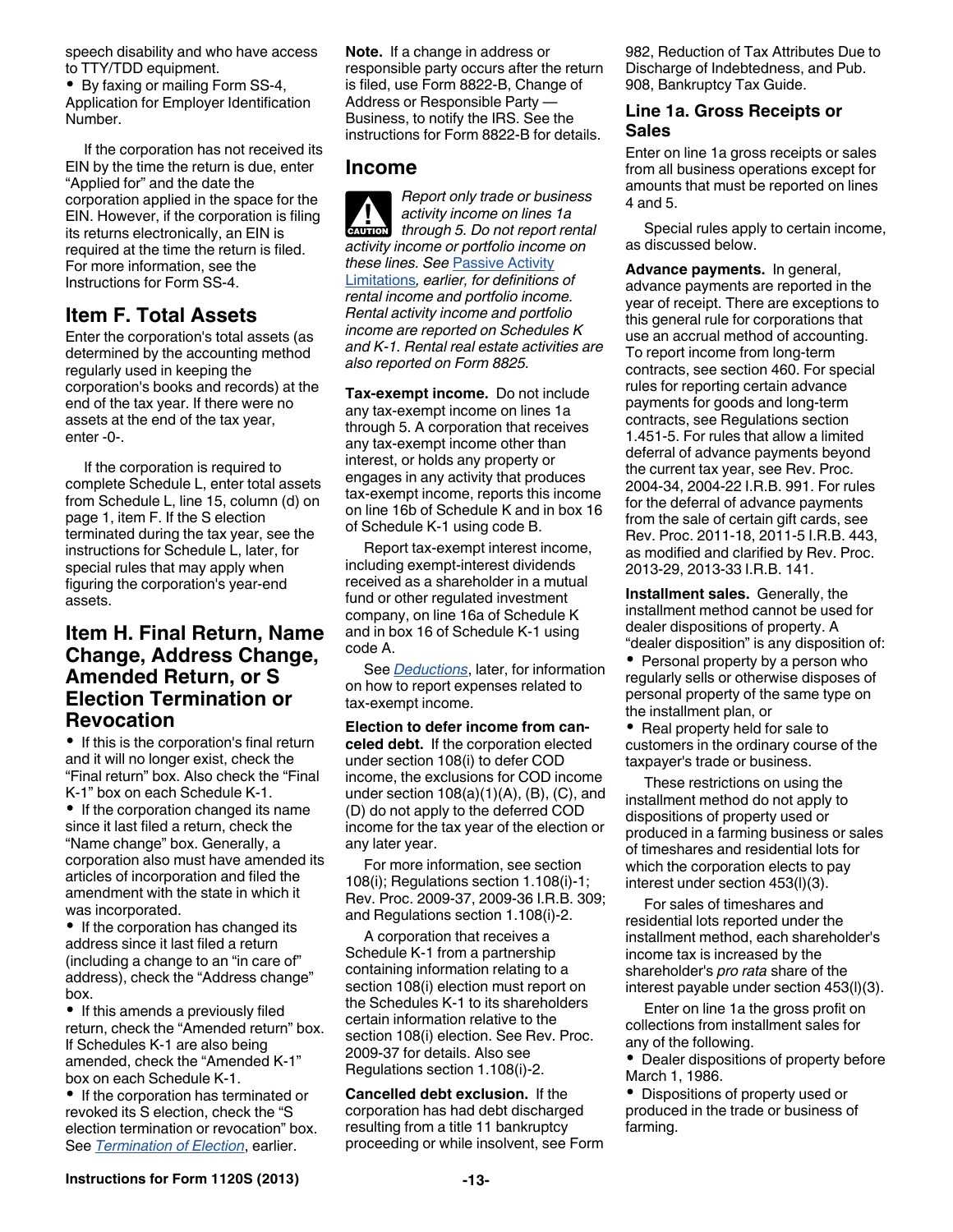<span id="page-14-0"></span>Certain dispositions of timeshares and residential lots reported under the installment method.

Attach a statement showing the following information for the current and the 3 preceding years.

- Gross sales.
- Cost of goods sold.
- Gross profits.
- Percentage of gross profits to gross sales.
- Amount collected.
- Gross profit on the amount collected.

### **Line 1b. Returns and Allowances**

Enter cash and credit refunds the corporation made to customers for returned merchandise, rebates, and other allowances made on gross receipts or sales.

#### **Line 2. Cost of Goods Sold**

Complete and attach Form 1125-A, Cost of Goods Sold, if applicable. Enter on line 2 the amount from Form 1125-A, line 8. See Form 1125-A and its instructions.

#### **Line 4. Net Gain (Loss) From Form 4797**

*Include only ordinary gains or losses from the sale, exchange, or involuntary*<br> **exchange, or involuntary** *conversion of assets used in a trade or business activity. Ordinary gains or losses from the sale, exchange, or involuntary conversion of rental activity assets are reported separately on line 19 of Form 8825 or line 3 of Schedule K and box 3 of Schedule K-1,* 

*generally as a part of the net income (loss) from the rental activity.* A corporation that is a partner in a partnership must include on Form 4797, Sales of Business Property, its share of ordinary gains (losses) from sales, exchanges, or involuntary conversions

(other than casualties or thefts) of the

partnership's trade or business assets. Corporations should not use Form 4797 to report the sale or other disposition of property if a section 179 expense deduction was previously passed through to any of its shareholders for that property. Instead, report it in box 17 of Schedule K-1 using code K. See *[Dispositions of property](#page-37-0) [with section 179 deductions \(code K\)](#page-37-0)*, later, for details.

### **Line 5. Other Income (Loss)**

Enter any other trade or business income (loss) not included on lines 1a through 4. List the type and amount of income on an attached statement.

Examples of other income include the following.

• Interest income derived in the ordinary course of the corporation's trade or business, such as interest charged on receivable balances. See Temporary Regulations section  $1.469 - 2T(c)(3)$ .

Recoveries of bad debts deducted in prior years under the specific charge-off method.

Taxable income from insurance proceeds.

The amount included in income from line 2 of Form 6478, Biofuel Producer Credit.

The amount included in income from line 8 of Form 8864, Biodiesel and Renewable Diesel Fuels Credit.

The recapture amount under section 280F if the business use of listed property drops to 50% or less. To figure the recapture amount, complete Part IV of Form 4797.

• All section 481 income adjustments resulting from changes in accounting methods. Show the computation of the section 481 adjustments on an attached statement.

• Part or all of the proceeds received from certain corporate-owned life insurance contracts issued after August 17, 2006. Corporations that own one or more employer-owned life insurance contracts issued after this date must file Form 8925, Report of Employer-Owned Life Insurance Contracts. See section 101(j) for details.

Do not include items requiring separate computations by shareholders that must be reported on Schedules K and K-1. See the instructions for Schedules K and K-1 later in these instructions.

#### **Ordinary Income (Loss) From a Partnership, Estate, or Trust**

Enter the ordinary income (loss) shown on Schedule K-1 (Form 1065) or Schedule K-1 (Form 1041), or other ordinary income (loss) from a foreign partnership, estate, or trust. Show the partnership's, estate's, or trust's name, address, and EIN on a separate statement attached to this return. If the amount entered is from more than one source, identify the amount from each source.

Do not include portfolio income or rental activity income (loss) from a partnership, estate, or trust on this line. Instead, report these amounts on

Schedules K and K-1, or on line 20a of Form 8825 if the amount is from a rental real estate activity.

Ordinary income or loss from a partnership that is a publicly traded partnership is not reported on this line. Instead, report the amount separately on line 10 of Schedule K and in box 10 of Schedule K-1 using code E.

Treat shares of other items separately reported on Schedule K-1 issued by the other entity as if the items were realized or incurred by this corporation.

If there is a loss from a partnership, the amount of the loss that may be claimed is subject to the at-risk and basis limitations as appropriate.

If the tax year of the S corporation does not coincide with the tax year of the partnership, estate, or trust, include the ordinary income (loss) from the other entity in the tax year in which the other entity's tax year ends.

### **Deductions**



*Report only trade or business activity deductions on lines 7 through 19.* **CAUTION !**

Do not report the following expenses on lines 7 through 19.

• Rental activity expenses. Report these expenses on Form 8825 or line 3b of Schedule K.

Deductions allocable to portfolio income. Report these deductions on line 12d of Schedule K and in box 12 of Schedule K-1 using code I, K, or L.

Nondeductible expenses (for example, expenses connected with the production of tax-exempt income). Report nondeductible expenses on line 16c of Schedule K and in box 16 of Schedule K-1 using code C.

Qualified expenditures to which an election under section 59(e) may apply. The instructions for line 12c of Schedule K and for Schedule K-1, box 12, code J explain how to report these amounts.

• Items the corporation must state separately that require separate computations by the shareholders. Examples include expenses incurred for the production of income instead of in a trade or business, charitable contributions, foreign taxes paid or accrued, intangible drilling and development costs, soil and water conservation expenditures, amortizable basis of reforestation expenditures, and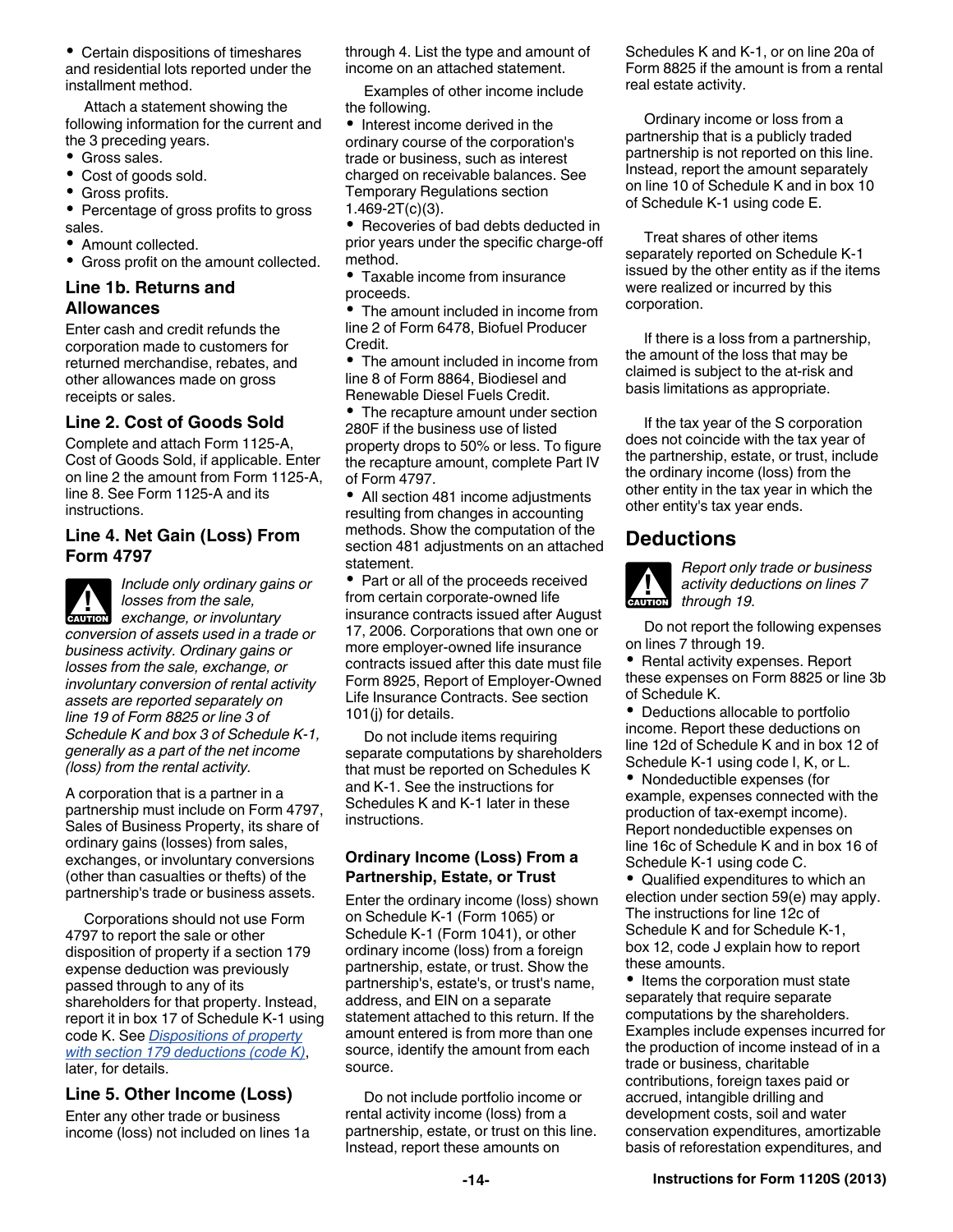<span id="page-15-0"></span>exploration expenditures. The *pro rata*  shares of these expenses are reported separately to each shareholder on Schedule K-1.

#### **Limitations on Deductions**

**Section 263A uniform capitalization** 

**rules.** The uniform capitalization rules of section 263A generally require corporations to capitalize, or include in inventory, certain costs incurred in connection with the following.

• The production of real property and tangible personal property held in inventory or held for sale in the ordinary course of business.

• Real property or personal property (tangible and intangible) acquired for resale.

• The production of real property and tangible personal property by a corporation for use in its trade or business or in an activity engaged in for profit.

Tangible personal property produced by a corporation includes a film, sound recording, videotape, book, or similar property.

The costs required to be capitalized under section 263A are not deductible until the property to which the costs relate is sold, used, or otherwise disposed of by the corporation.

*Exceptions.* Section 263A does not apply to the following.

• Inventoriable items accounted for in the same manner as materials and supplies that are not incidental. See Form 1125-A and its instructions for more details.

• Personal property acquired for resale if the corporation's (or any predecessor's) average annual gross receipts for the 3 prior tax years were \$10 million or less.

• Timber.

Most property produced under a long-term contract.

Certain property produced in a farming business. See *Special rules for certain corporations engaged in farming*, later.

Geological and geophysical costs amortized under section 167(h).

Capital costs incurred to comply with EPA sulfur regulations.

The corporation must report the following costs separately to the shareholders for purposes of determinations under section 59(e).

• Research and experimental costs under section 174.

• Intangible drilling costs for oil, gas, and geothermal property.

Mining exploration and development costs.

*Indirect costs.* Corporations subject to the uniform capitalization rules are required to capitalize not only direct costs but an allocable part of most indirect costs (including taxes) that benefit the assets produced or acquired for resale, or are incurred because of the performance of production or resale activities.

For inventory, indirect costs that must be capitalized include the following.

- Administration expenses.
- $\bullet$ Taxes.
- Depreciation.
- Insurance.

Compensation paid to officers attributable to services.

 $\bullet$ Rework labor.

Contributions to pension, stock bonus, and certain profit-sharing, annuity, or deferred compensation plans.

Regulations section 1.263A-1(e)(3) specifies other indirect costs that relate to production or resale activities that must be capitalized and those that may be currently deductible.

Interest expense paid or incurred during the production period of designated property must be capitalized and is governed by special rules. For more details, see Regulations sections 1.263A-8 through 1.263A-15.

For more details on the uniform capitalization rules, see Regulations sections 1.263A-1 through 1.263A-3.

**Special rules for certain corporations engaged in farming.** For S corporations not required to use the accrual method of accounting, the rules of section 263A do not apply to expenses of raising any:

Animal or

• Plant that has a preproductive period of 2 years or less.

Shareholders of S corporations not required to use the accrual method of accounting may elect to currently deduct the preproductive period expenses of certain plants that have a preproductive period of more than 2 years. Because each shareholder makes the election to deduct these expenses, the corporation should not capitalize them. Instead, the corporation should report the expenses separately on line 12d of Schedule K and report each shareholder's *pro rata* share in box 12 of Schedule K-1 using code M.

See *Uniform Capitalization Rules* in chapter 6 of Pub. 225, Farmer's Tax

Guide, sections 263A(d) and (e), and Regulations section 1.263A-4 for definitions and other details.

**Transactions between related tax-**

**payers.** Generally, an accrual basis S corporation can deduct business expenses and interest owed to a related party (including any shareholder) only in the tax year of the corporation that includes the day on which the payment is includible in the income of the related party. See section 267 for details.

**Section 291 limitations.** If the S corporation was a C corporation for any of the 3 immediately preceding years, the corporation may be required to adjust items such as deductions for depletion of iron ore and coal, and the amortizable basis of pollution control facilities. If this applies, see section 291 to figure the adjustment.

**Business start-up and organizational** 

**costs.** A corporation can elect to deduct up to \$5,000 of business start-up and up to \$5,000 of organizational costs paid or incurred after October 22, 2004. Any remaining costs must be amortized ratably over a 180-month period. The \$5,000 deduction is reduced (but not below zero) by the amount the total costs exceed \$50,000. If the total costs are \$55,000 or more, the deduction is reduced to zero.

*Time for making an election.* The corporation generally elects to deduct start-up or organizational costs by claiming the deduction on its income tax return filed by the due date (including extensions) for the tax year in which the active trade or business begins. However, for start-up or organizational costs paid or incurred before September 9, 2008, the corporation may be required to attach a statement to its return to elect to deduct such costs.

If the corporation timely filed its return for the year without making an election, it can still make an election by filing an amended return within 6 months of the due date of the return (excluding extensions). Clearly indicate the election on the amended return and write "Filed pursuant to section 301.9100-2" at the top of the amended return. File the amended return at the same address the corporation filed its original return. The election applies when figuring taxable income for the current tax year and all subsequent years.

The corporation can choose to forgo the elections above by clearly electing to capitalize its start-up or organizational costs on its income tax return filed by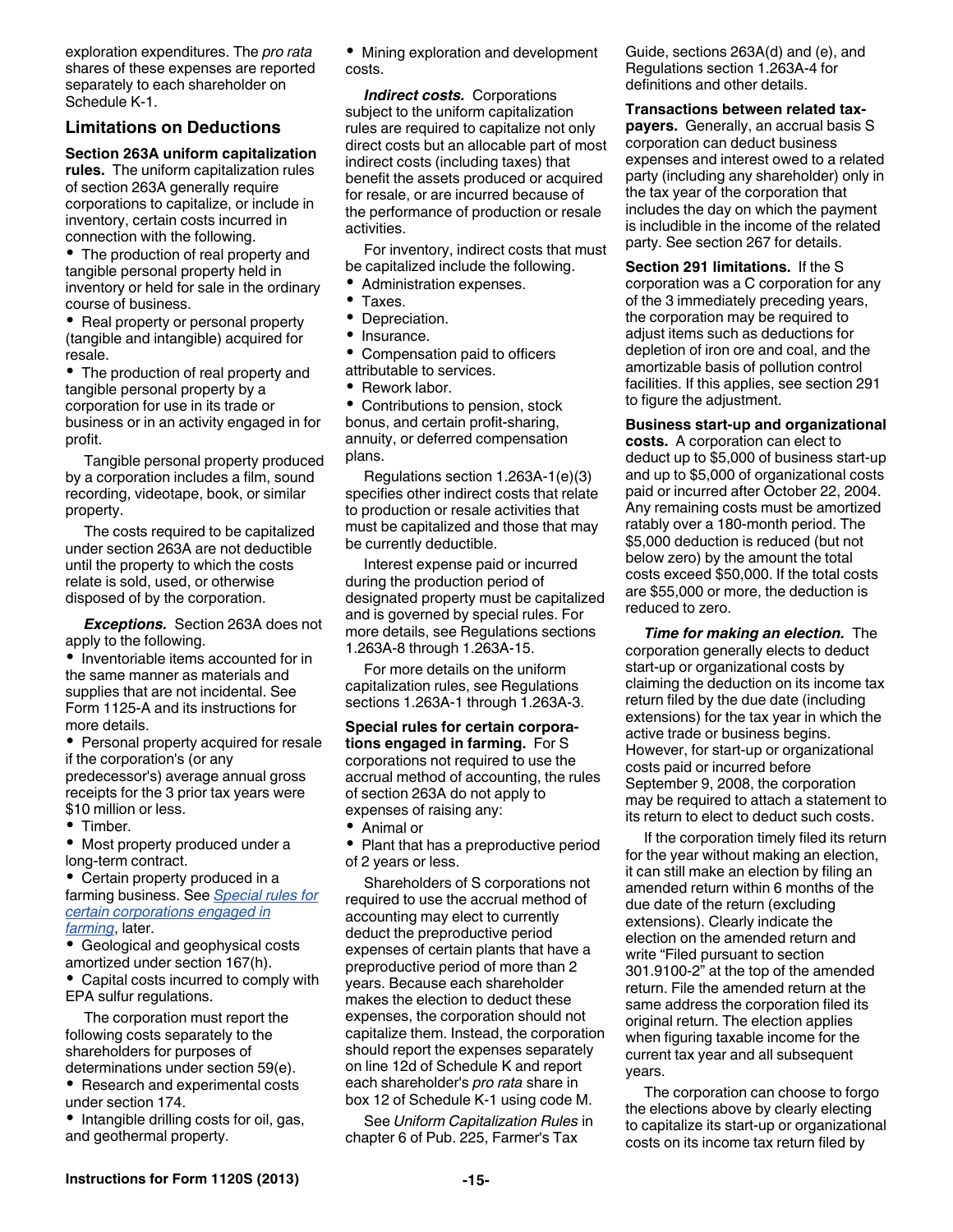<span id="page-16-0"></span>the due date (including extensions) for the tax year in which the active trade or business begins.

**Note.** The election to either amortize or capitalize start-up costs is irrevocable and applies to all start-up costs that are related to the trade or business.

Report the deductible amount of start-up and organizational costs and any amortization on line 19. For amortization that begins during the 2013 tax year, complete and attach Form 4562, Depreciation and Amortization.

For more details on business start-up and organizational costs, see the Instructions for Form 4562. Also see Pub. 535, Business Expenses.

**Reducing certain expenses for which credits are allowable.** If the corporation claims certain credits, it may need to reduce the otherwise allowable deductions for expenses used to figure the credit. This applies to credits such as the following.

- Work opportunity credit (Form 5884).
- Credit for increasing research activities (Form 6765).
- Orphan drug credit (Form 8820).
- Disabled access credit (Form 8826).
- ٠ Empowerment zone employment credit (Form 8844).

• Indian employment credit (Form 8845).

Credit for employer social security and Medicare taxes paid on certain employee tips (Form 8846).

• Credit for small employer pension plan startup costs (Form 8881).

Credit for employer-provided childcare facilities and services (Form

8882). Low sulfur diesel fuel production credit (Form 8896).

• Mine rescue team training credit (Form 8923).

Credit for employer differential wage payments (Form 8932).

Credit for small employer health insurance premiums (Form 8941).

If the corporation has any of these credits, figure the current year credit before figuring the deduction for expenses on which the credit is based. If the corporation capitalized any costs on which it figured the credit, it may need to reduce the amount capitalized by the credit attributable to these costs.

See the instructions for the form used to figure the applicable credit for more details.

#### **Line 7. Compensation of Officers and Line 8. Salaries and Wages**

*Distributions and other payments by an S corporation*  **z** *payments by an S corporation*<br>
to a corporate officer must be *treated as wages to the extent the amounts are reasonable compensation for services rendered to the corporation.*

Enter on line 7 the total compensation of all officers paid or incurred in the trade or business activities of the corporation. The corporation determines who is an officer under the laws of the state where it is incorporated.

Enter on line 8 the total salaries and wages paid or incurred to employees (other than officers) during the tax year.

If the corporation claims a credit for any wages paid or incurred, it may need to reduce the amounts on lines 7 and 8. See *Reducing certain expenses for which credits are allowable*, earlier.

Do not include salaries and wages reported elsewhere on the return, such as amounts included in cost of goods sold, elective contributions to a section 401(k) cash or deferred arrangement, or amounts contributed under a salary reduction SEP agreement or a SIMPLE IRA plan.

If the corporation's total receipts (page 1, line 1a, plus lines 4 and 5; income reported on Schedule K, lines 3a, 4, 5a, and 6; income or net gain reported on Schedule K, lines 7, 8a, 9, and 10; and income or net gain reported on Form 8825, lines 2, 19, and 20a) are \$500,000 or more, complete Form 1125-E, Compensation of Officers. Enter on Form 1120S, line 7, the amount from Form 1125-E, line 4.

Include fringe benefit expenditures made on behalf of officers and employees owning more than 2% of the corporation's stock. Also report these fringe benefits as wages in box 1 of Form W-2. Do not include amounts paid or incurred for fringe benefits of officers and employees owning 2% or less of the corporation's stock. These amounts are reported on line 18. See the instructions for that line for information on the types of expenditures that are treated as fringe benefits and for the stock ownership rules.

Report amounts paid for health insurance coverage for a more than 2% shareholder (including that shareholder's spouse, dependents, and any children under age 27 who are not dependents) as an information item in

box 14 of that shareholder's Form W-2. A more-than-2% shareholder may be allowed to deduct such amounts on Form 1040, line 29. To find out if the shareholder can claim this deduction, see *Self-Employed Health Insurance Deduction* in chapter 6 of Pub. 535, Business Expenses.

If a shareholder or a member of the family of one or more shareholders of the corporation renders services or furnishes capital to the corporation for which reasonable compensation is not paid, the IRS may make adjustments in the items taken into account by such individuals to reflect the value of such services or capital. See section 1366(e).

### **Line 9. Repairs and Maintenance**

Enter the cost of incidental repairs and maintenance not claimed elsewhere on the return, such as labor and supplies, that do not add to the value of the property or appreciably prolong its life. The corporation can deduct these repairs only to the extent they relate to a trade or business activity. New buildings, machinery, or permanent improvements that increase the value of the property are not deductible. They must be depreciated or amortized.

#### **Line 10. Bad Debts**

Enter the total debts that became worthless in whole or in part during the tax year, but only to the extent such debts relate to a trade or business activity. Report deductible nonbusiness bad debts as a short-term capital loss on Form 8949, Sales and Other Dispositions of Capital Assets. A corporation that uses the cash method of accounting cannot claim a bad debt deduction unless the amount was previously included in income.

#### **Line 11. Rents**

Enter rent paid on business property used in a trade or business activity. Do not deduct rent for a dwelling unit occupied by any shareholder for personal use.

If the corporation rented or leased a vehicle, enter the total annual rent or lease expense paid or incurred in the trade or business activities of the corporation during the tax year. Also complete Part V of Form 4562. If the corporation leased a vehicle for a term of 30 days or more, the deduction for vehicle lease expense may have to be reduced by including in gross income an amount called the inclusion amount. The corporation may have an inclusion amount if: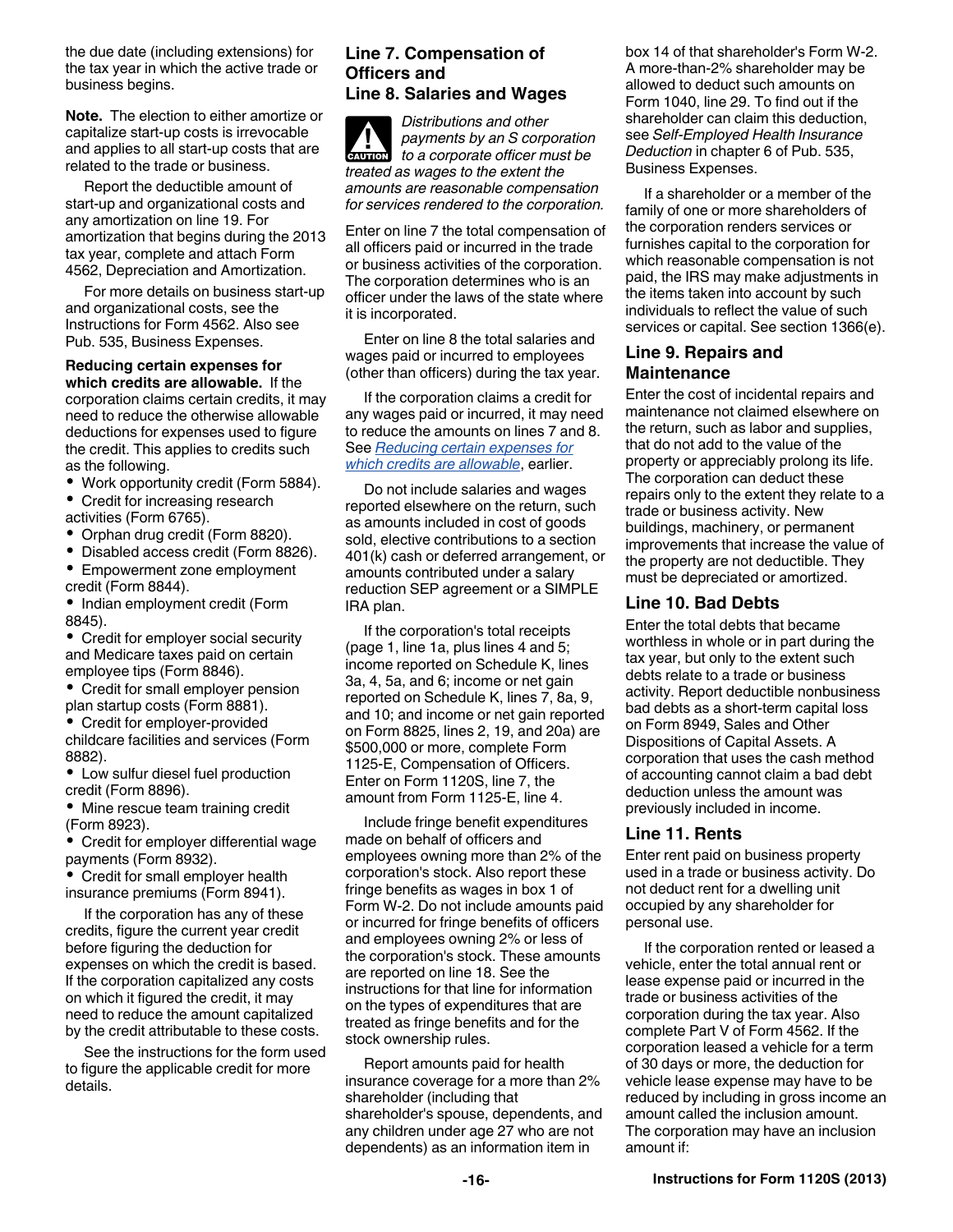<span id="page-17-0"></span>

| The lease term began:                                        | And the vehicle's<br><b>FMV on the first</b><br>day of the lease<br>exceeded: |
|--------------------------------------------------------------|-------------------------------------------------------------------------------|
| <b>Cars (excluding trucks)</b><br>and vans)                  |                                                                               |
| After 12/31/12 but before<br>$1/1/14$                        | \$19,000                                                                      |
| After 12/31/07 but before<br>$1/1/13$                        | \$18,500                                                                      |
| <b>Trucks and Vans</b>                                       |                                                                               |
| After 12/31/09 but before<br>$1/1/14$                        | \$19,000                                                                      |
| After 12/31/08 but before<br>$1/1/10$                        | \$18,500                                                                      |
| After 12/31/07 but before<br>1/1/09<br>والمتحاولة والمتحاوية | \$19,000                                                                      |

See Pub. 463, Travel, Entertainment, Gift, and Car Expenses, for instructions on figuring the inclusion amount. The inclusion amount for lease terms beginning in 2014 will be published in the Internal Revenue Bulletin in early 2014.

#### **Line 12. Taxes and Licenses**

Enter taxes and licenses paid or incurred in the trade or business activities of the corporation, unless they are reflected elsewhere on the return. Federal import duties and federal excise and stamp taxes are deductible only if paid or incurred in carrying on the trade or business of the corporation.

Do not deduct the following taxes on line 12.

Federal income taxes (except for the portion of built-in gains tax allocable to ordinary income), or taxes reported elsewhere on the return.

• Section 901 foreign taxes. Report these taxes on line 14l of Schedule K and in box 14 of Schedule K-1 using codes L and M.

Taxes allocable to a rental activity. Report taxes allocable to a rental real estate activity on Form 8825. Report taxes allocable to a rental activity other than a rental real estate activity on line 3b of Schedule K.

Taxes allocable to portfolio income. Report these taxes on line 12d of Schedule K and in box 12 of Schedule K-1 using code K.

Taxes paid or incurred for the production or collection of income, or for the management, conservation, or maintenance of property held to produce income. Report these taxes separately on line 12d of Schedule K and in box 12 of Schedule K-1 using code S.

See section 263A(a) for rules on capitalization of allocable costs (including taxes) for any property.

• Taxes not imposed on the corporation.

Taxes, including state or local sales taxes, that are paid or incurred in connection with an acquisition or disposition of property (these taxes must be treated as a part of the cost of the acquired property or, in the case of a disposition, as a reduction in the amount realized on the disposition).

Taxes assessed against local benefits that increase the value of the property assessed (such as for paving, etc.).

See section 164(d) for information on apportionment of taxes on real property between seller and purchaser.

#### **Line 13. Interest**

Include only interest incurred in the trade or business activities of the corporation that is not claimed elsewhere on the return.

Do not include interest expense: On debt used to purchase rental property or debt used in a rental activity. Interest allocable to a rental real estate activity is reported on Form 8825 and is used in arriving at net income (loss) from rental real estate activities on line 2 of Schedule K and in box 2 of Schedule K-1. Interest allocable to a rental activity other than a rental real estate activity is included on line 3b of Schedule K and is used in arriving at net income (loss) from a rental activity (other than a rental real estate activity). This net amount is reported on line 3c of Schedule K and in box 3 of Schedule K-1.

On debt used to buy property held for investment. Interest that is clearly and directly allocable to interest, dividend, royalty, or annuity income not derived in the ordinary course of a trade or business is reported on line 12b of Schedule K and in box 12 of Schedule K-1 using code H. See the instructions for line 12b of Schedule K, for box 12, code H of Schedule K-1, and Form 4952, Investment Interest Expense Deduction, for more information on investment property. • On debt proceeds allocated to distributions made to shareholders during the tax year. Instead, report such interest on line 12d of Schedule K and in box 12 of Schedule K-1 using code S. To determine the amount to allocate to distributions to shareholders, see Notice 89-35, 1989-1 C.B. 675.

• On debt required to be allocated to the production of designated property. Designated property includes real property, personal property that has a class life of 20 years or more, and other tangible property requiring more than 2 years (1 year in the case of property with a cost of more than \$1 million) to produce or construct. Interest allocable to designated property produced by a corporation for its own use or for sale must be capitalized. In addition, a corporation must also capitalize any interest on debt allocable to an asset used to produce designated property. A shareholder may have to capitalize interest that the shareholder incurs during the tax year for the S corporation's production expenditures. Similarly, interest incurred by an S corporation may have to be capitalized by a shareholder for the shareholder's own production expenditures. The information required by the shareholder to properly capitalize interest for this purpose must be provided by the corporation on an attachment for box 17 of Schedule K-1 using code P. See section 263A(f) and Regulations sections 1.263A-8 through 1.263A-15.

Special rules apply to:

• Allocating interest expense among activities so that the limitations on passive activity losses, investment interest, and personal interest can be properly figured. Generally, interest expense is allocated in the same manner as debt is allocated. Debt is allocated by tracing disbursements of the debt proceeds to specific expenditures. Temporary Regulations section 1.163-8T gives rules for tracing debt proceeds to expenditures.

• Prepaid interest, which generally can only be deducted over the term of the debt. See Regulations sections 1.163-7, 1.446-2, and 1.1273-2(g) for details. See also section 461(g).

• Interest which is allocable to unborrowed policy cash values of life insurance, endowment, or annuity contracts issued after June 8, 1997. See section 264(f). Attach a statement showing the computation of the deduction.

#### **Line 14. Depreciation**

Enter the depreciation claimed on assets used in a trade or business activity less any depreciation reported elsewhere (for example, on Form 1125-A). See the Instructions for Form 4562 or Pub. 946, How To Depreciate Property, to figure the amount of depreciation to enter on this line.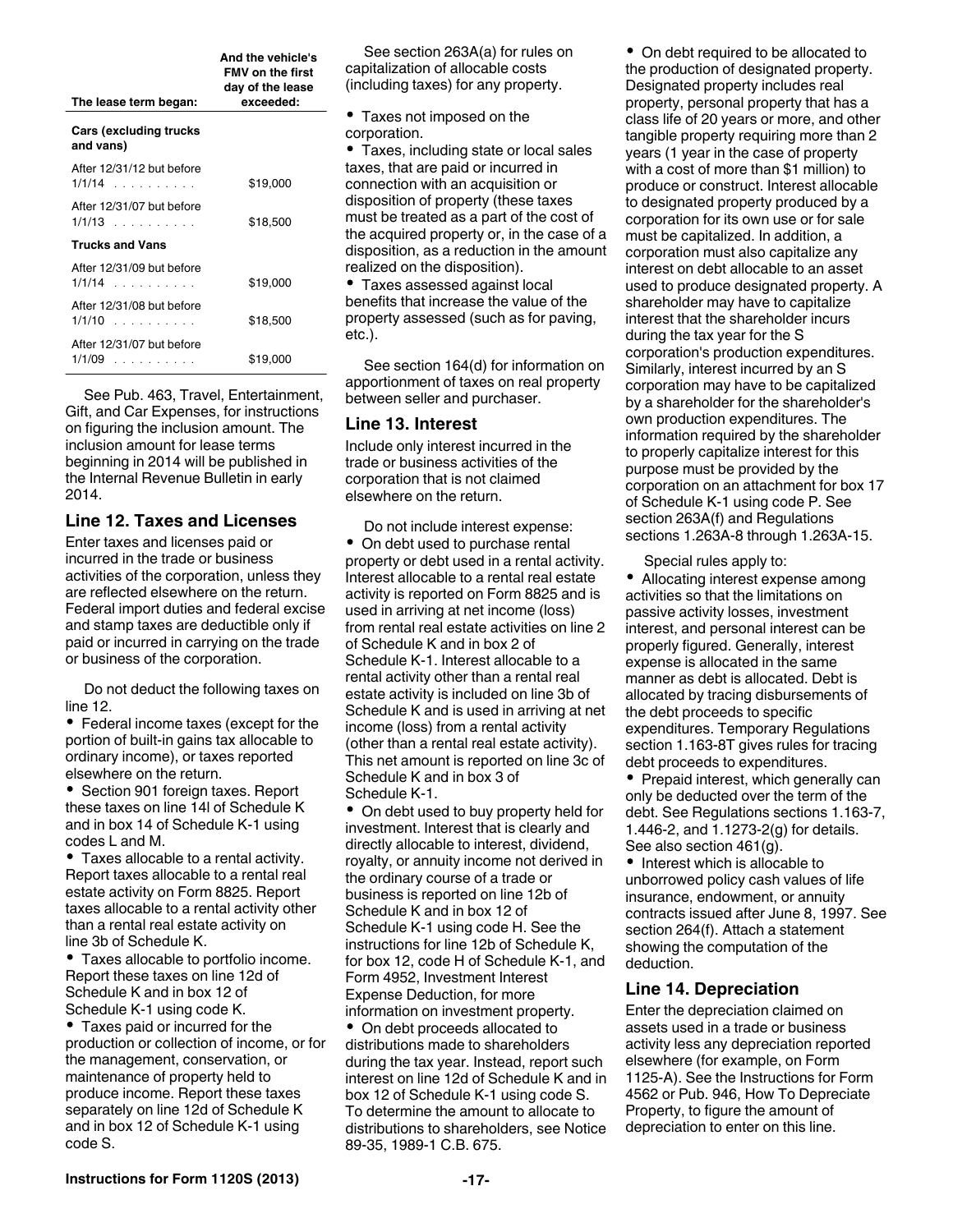<span id="page-18-0"></span>Complete and attach Form 4562 only if the corporation placed property in service during the tax year or claims depreciation on any car or other listed property.

Do not include any section 179 expense deduction on this line. This amount is not deducted by the corporation. Instead, it is passed through to the shareholders in box 11 of Schedule K-1. However, reduce the basis of any asset of the S corporation by the amount of section 179 expense elected by the S corporation, even if a portion of that amount cannot be passed through to its shareholders this year and must be carried forward because of limitations at the S corporation level. See Regulations section 1.179-1(f)(2).

#### **Line 15. Depletion**

If the corporation claims a deduction for timber depletion, complete and attach Form T (Timber), Forest Activities Schedule.

*Do not deduct depletion for oil and gas properties. Each*  **z** and gas properties. Each<br>
shareholder figures depletion *on oil and gas properties. See the instructions for Schedule K-1, box 17, code R, for the information on oil and gas depletion that must be supplied to the shareholders by the corporation.*

### **Line 17. Pension, Profit-Sharing, etc., Plans**

Enter the deductible contributions not claimed elsewhere on the return made by the corporation for its employees under a qualified pension, profit-sharing, annuity, or simplified employee pension (SEP) or SIMPLE IRA plan, or any other deferred compensation plan.

If the corporation contributes to an individual retirement arrangement (IRA) for employees, include the contribution in salaries and wages on page 1, line 8, or Form 1125-A, line 3, and not on line 17.

Employers who maintain a pension, profit-sharing, or other funded deferred compensation plan, whether or not the plan is qualified under the Internal Revenue Code and whether or not a deduction is claimed for the current tax year, generally must file the applicable form listed below.

Form 5500, Annual Return/Report of Employee Benefit Plan.

Form 5500-SF, Short Form Annual Return/Report of Small Employee Benefit Plan (generally filed instead of Form 5500 if there are under 100

participants at the beginning of the plan year).

Form 5500-EZ, Annual Return of One-Participant (Owners and Their Spouses) Retirement Plan. File this form for a plan that only covers the owner (or the owner and his or her spouse) but only if the owner (or the owner and his or her spouse) owns the entire business.

**Note.** Form 5500 and Form 5500-SF must be filed electronically under the computerized ERISA Filing Acceptance System (EFAST2). For more information, see the EFAST2 website at *[www.efast.dol.gov](http://www.efast.dol.gov)*.

There are penalties for not filing these forms on time and for overstating the pension plan deduction. See sections 6652(e) and 6662(f).

#### **Line 18. Employee Benefit Programs**

Enter amounts for fringe benefits paid or incurred on behalf of employees owning 2% or less of the corporation's stock. These fringe benefits include (a) employer contributions to certain accident and health plans, (b) the cost of up to \$50,000 of group-term life insurance on an employee's life, and (c) meals and lodging furnished for the employer's convenience.

Do not deduct amounts that are an incidental part of a pension, profit-sharing, etc., plan included on line 17 or amounts reported elsewhere on the return or on Form 1125-A.

Report amounts for fringe benefits paid on behalf of employees owning more than 2% of the corporate stock on line 7 or 8 (or Form 1125-E), whichever applies. An employee is considered to own more than 2% of the corporation's stock if that person owns on any day during the tax year more than 2% of the outstanding stock of the corporation or stock possessing more than 2% of the combined voting power of all stock of the corporation. See section 318 for attribution rules.

#### **Line 19. Other Deductions**

Enter the total allowable trade or business deductions that are not deductible elsewhere on page 1 of Form 1120S. Attach a statement listing by type and amount each deduction included on this line.

Examples of other deductions include the following. Amortization. See Part VI of Form 4562.

- Certain business start-up and
- organizational costs (discussed earlier).
- Insurance premiums.
- Legal and professional fees.
- Supplies used and consumed in the business.
- Travel, meal, and entertainment expenses. Special rules apply (discussed later).
- Utilities.

Deduction for certain energy efficient commercial building property placed in service before January 1, 2014. See section 179D, Notice 2006-52, 2006-26 I.R.B. 1175, as clarified and amplified by Notice 2008-40, 2008-14 I.R.B. 725, as modified by Notice 2012-26, 2012-17 I.R.B. 847.

• Any negative net section 481(a) adjustment.

Do not deduct the following on line 19.

- Items that must be reported
- separately on Schedules K and K-1.

• Fines or penalties paid to a government for violating any law. Report these expenses on Schedule K, line 16c.

Expenses allocable to tax-exempt income. Report these expenses on Schedule K, line 16c.

#### **Special Rules**

**Commercial revitalization deduction.**  If the corporation qualified for a commercial revitalization deduction for a building constructed, purchased, or substantially rehabilitated in a renewal community and placed in service before 2010, and it elected to amortize qualified capital expenditures, include any current year amortization deduction for a nonrental building on line 19. Include any current year amortization deduction for a rental real estate activity on Schedule K, line 12d. See section 1400I for details.

**Note.** The commercial revitalization deduction is not available for buildings placed in service after 2009.

#### **Travel, meals, and entertainment.**

Subject to limitations and restrictions discussed below, a corporation can deduct ordinary and necessary travel, meals, and entertainment expenses paid or incurred in its trade or business. Also, special rules apply to deductions for gifts, skybox rentals, luxury water travel, convention expenses, and entertainment tickets. See section 274 and Pub. 463 for details.

*Travel.* The corporation cannot deduct travel expenses of any individual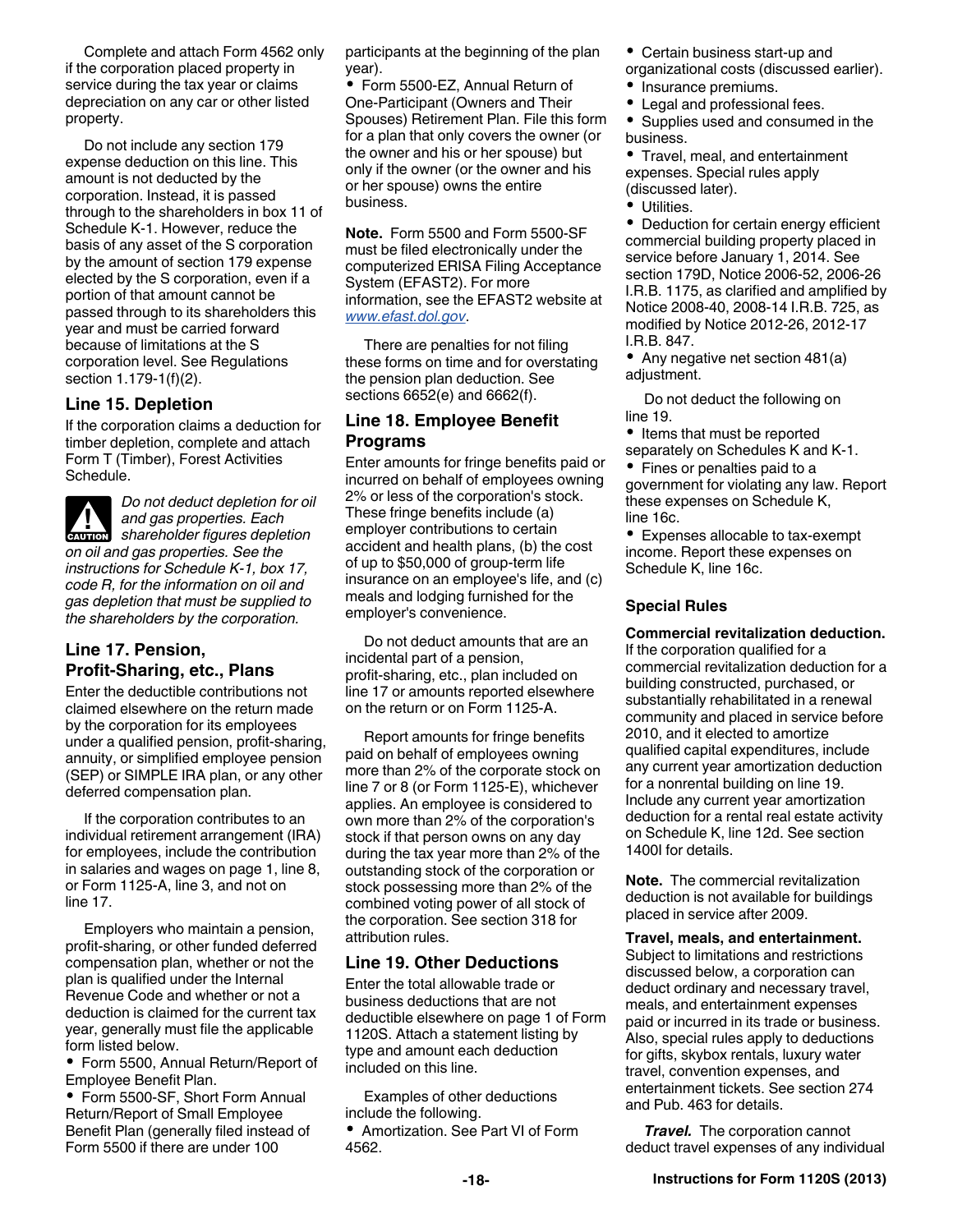<span id="page-19-0"></span>accompanying a corporate officer or employee, including a spouse or dependent of the officer or employee, unless:

That individual is an employee of the corporation, and

His or her travel is for a bona fide business purpose and would otherwise be deductible by that individual.

#### *Meals and entertainment.*

Generally, the corporation can deduct only 50% of the amount otherwise allowable for meals and entertainment expenses paid or incurred in its trade or business. In addition (subject to exceptions under section 274(k)(2)):

Meals must not be lavish or extravagant;

A bona fide business discussion must occur during, immediately before, or immediately after the meal; and

• An employee of the corporation must be present at the meal.

See section 274(n)(3) for a special rule that applies to expenses for meals consumed by individuals subject to the hours of service limits of the Department of Transportation.

*Membership dues.* The corporation can generally deduct amounts paid or incurred for membership dues in civic or public service organizations, professional organizations (such as bar and medical associations), business leagues, trade associations, chambers of commerce, boards of trade, and real estate boards. However, no deduction is allowed if a principal purpose of the organization is to entertain, or provide entertainment facilities for, members or their guests. In addition, corporations cannot deduct membership dues in any club organized for business, pleasure, recreation, or other social purpose. This includes country clubs, golf and athletic clubs, airline and hotel clubs, and clubs operated to provide meals under

conditions favorable to business discussion.

*Entertainment facilities.* The corporation cannot deduct an expense paid or incurred for a facility (such as a yacht or hunting lodge) used for an activity usually considered entertainment, amusement, or recreation.

*Amounts treated as compensation.* The corporation may be able to deduct otherwise nondeductible entertainment, amusement, or recreation expenses if the amounts are treated as compensation to the recipient and reported on Form W-2 for an employee or on Form 1099-MISC for an independent contractor.

However, if the recipient is an officer, director, or beneficial owner (directly or indirectly) of more than 10% of the corporation's stock, the deductible expense is limited. See section 274(e) (2) and Regulations sections 1.274-9 and 1.274-10.

**Lobbying expenses.** Generally, lobbying expenses are not deductible. Report nondeductible expenses on Schedule K, line 16c. These expenses include:

Amounts paid or incurred in connection with influencing federal or state legislation (but not local legislation) or

Amounts paid or incurred in connection with any communication with certain federal executive branch officials in an attempt to influence the official actions or positions of the officials. See Regulations section 1.162-29 for the definition of "influencing legislation."

Dues and other similar amounts paid to certain tax-exempt organizations may not be deductible. See section 162(e)

(3). If certain in-house lobbying expenditures do not exceed \$2,000, they are deductible. For information on contributions to charitable organizations that conduct lobbying activities, see section 170(f)(9).

**Certain corporations engaged in farming.** Section 464(f) limits the deduction for certain expenditures of S corporations engaged in farming if they use the cash method of accounting, and their prepaid farm supplies are more than 50% of other deductible farming expenses.

Prepaid farm supplies include expenses for feed, seed, fertilizer, and similar farm supplies not used or consumed during the year. They also include the cost of poultry that would be allowable as a deduction in a later tax year if the corporation were to (a) capitalize the cost of poultry bought for use in its farm business and deduct it ratably over the lesser of 12 months or the useful life of the poultry and (b) deduct the cost of poultry bought for resale in the year it sells or otherwise disposes of it.

If the limit applies, the corporation can deduct prepaid farm supplies that do not exceed 50% of its other deductible farm expenses in the year of payment. The excess is deductible only in the year the corporation uses or consumes the supplies (other than poultry, which is deductible as explained above). For exceptions and more details on these rules, see Pub. 225.

*Reforestation expenditures.* If the corporation made an election to deduct a portion of its reforestation expenditures on line 12d of Schedule K, it must amortize over an 84-month period the portion of these expenditures in excess of the amount deducted on Schedule K (see section 194). Deduct

#### Excess Net Passive Income Tax Worksheet for Line 22a

6.

from line 2



8. Excess net passive income-Multiply line 6 by line 7. .

- Enter taxable income (see instructions for taxable income below)
- 10. Enter smaller of line 8 or line 9 11. Excess net passive income tax—Enter 35% of line 10. Enter here and on Form 1120S, line 22a  $\sim$

\*Income and deductions on lines 1, 2, and 5 are from total operations for the tax year. This includes applicable income and expenses from page 1, Form 1120S, as well as those reported separately on Schedule K. See section 1375(b)(4) for an exception regarding lines 2 and 5.

4. Excess passive investment income— 5. Enter deductions directly connected

Subtract line 3 from line 2

(see section 1375(b)(2))\*

7. Divide amount on line 4 by amount on

 $line 2$  . . . . . . .

Net passive income—Subtract line 5

with the production of income on line 2

#### Line 9 of Worksheet—Taxable income

1. Enter gross receipts for the tax year

(see section 1362(d)(3)(B) for gross receipts from the sale of capital

the contract of the contract of

2. Enter passive investment income as 3. Enter 25% of line 1 (If line 2 is less than

defined in section  $1362(d)(3)(C)^*$ line 3, stop here. You are not liable for this tax.)

assets)\*

Line 9 taxable income is defined in Regulations section 1.1374-1A(d)(1). Figure this income by completing lines 1 through 28 of Form 1120, U.S. Corporation Income Tax Return. Include the Form 1120 computation with the worksheet computation you attach to Form 1120S. You do not have to attach the schedules, etc., called for on Form 1120. However, you may want to complete certain Form 1120 schedules, such as Schedule D (Form 1120), if you have capital gains or losses.

%

9.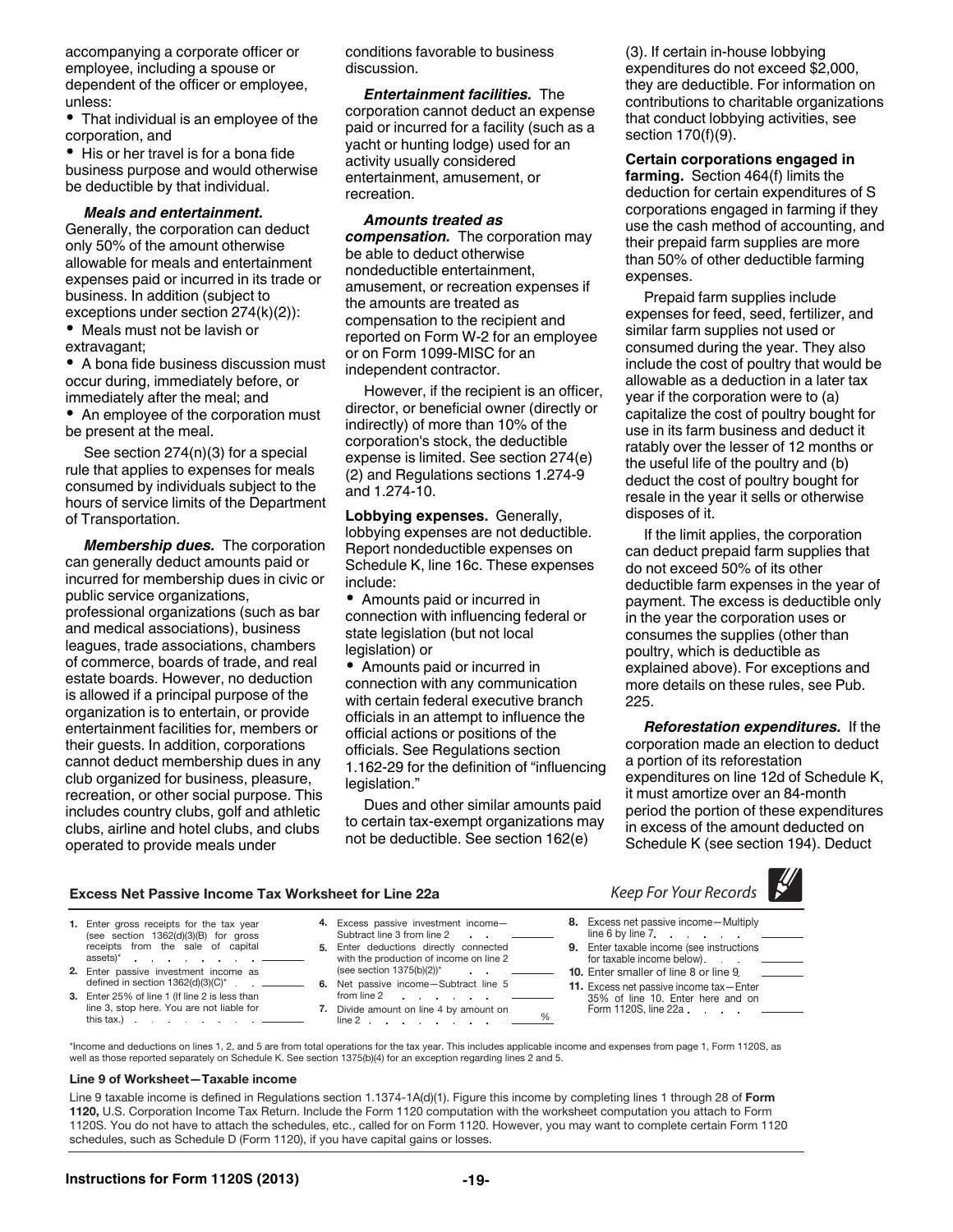<span id="page-20-0"></span>on line 19 only the amortization of these excess reforestation expenditures. See *[Reforestation expense deduction \(code](#page-29-0)  [O\)](#page-29-0)*, later.

### **Line 21. Ordinary Business Income (Loss)**

Enter this income or loss on line 1 of Schedule K. Line 21 income is **not** used in figuring the excess net passive income or built-in gains taxes. See the instructions for line 22a for figuring taxable income for purposes of these taxes.

### **Tax and Payments**

### **Line 22a. Excess Net Passive Income and LIFO Recapture Tax**

These taxes can apply if the corporation was previously a C corporation or if the corporation engaged in a tax-free reorganization with a C corporation.

**Excess net passive income tax.** If the corporation has accumulated earnings and profits (E&P) at the close of its tax year, has passive investment income for the tax year that is in excess of 25% of gross receipts, and has excess net passive income, the corporation must pay a tax on the excess net passive income. Complete lines 1 through 3 and line 9 of the worksheet below to make this determination. If line 2 is greater than line 3 and the corporation has taxable income (see instructions for line 9 of the worksheet), it must pay the tax. Complete a separate statement using the format of lines 1 through 11 of the worksheet to figure the tax. Enter the tax on line 22a, page 1, Form 1120S, and attach the computation statement to Form 1120S.

Reduce each item of passive investment income passed through to shareholders by its portion of any excess net passive income tax reported on line 22a. See section 1366(f)(3).

**LIFO recapture tax.** The corporation may be liable for the additional tax due to LIFO recapture under Regulations section 1.1363-2 if:

The corporation used the LIFO inventory pricing method for its last tax year as a C corporation, or

A C corporation transferred LIFO inventory to the corporation in a nonrecognition transaction in which those assets were transferred basis property.

The additional tax due to LIFO recapture is figured for the corporation's last tax year as a C corporation or for the tax year of the transfer, whichever applies. See the Instructions for Form 1120 to figure the tax.

The tax is paid in four equal installments. The C corporation must pay the first installment by the due date (not including extensions) of Form 1120 for the corporation's last tax year as a C corporation or for the tax year of the transfer, whichever applies. The S corporation must pay each of the remaining installments by the due date (not including extensions) of Form 1120S for the 3 succeeding tax years. Include this year's installment in the total amount to be entered on line 22a. To the left of the total on line 22a, enter the installment amount and "LIFO tax."

#### **Line 22b. Tax From Schedule D (Form 1120S)**

Enter the built-in gains tax from line 23 of Part III of Schedule D. See the instructions for Part III of Schedule D to determine if the corporation is liable for the tax.

### **Line 22c**

Include the following in the total for line 22c.

**Investment credit recapture tax.** The corporation is liable for any required investment credit recapture attributable to credits allowed for tax years for which the corporation was not an S corporation. The corporation is also liable for any required qualifying therapeutic discovery project grant recapture. Figure the corporation's investment credit recapture tax and qualifying therapeutic discovery project grant recapture tax by completing Form 4255, Recapture of Investment Credit.

To the left of the line 22c total, enter the amount of recapture tax and "Tax From Form 4255." Attach Form 4255 to Form 1120S.

**Interest due under the look-back method for completed long-term contracts.** If the corporation owes this interest, attach Form 8697, Interest Computation Under the Look-Back Method for Completed Long-Term Contracts. To the left of the total on line 22c, enter the amount owed and "From Form 8697."

**Interest due under the look-back method for property depreciated under the income forecast method.** If the corporation owes this interest, attach Form 8866, Interest Computation Under the Look-Back Method for Property Depreciated Under the Income Forecast Method. To the left of the total on line 22c, enter the amount owed and "From Form 8866."

#### **Line 23d**

If the corporation is the beneficiary of a trust, and the trust makes a section 643(g) election to credit its estimated tax payments to its beneficiaries, include the corporation's share of the payment in the total for line 23d. Enter "T" and the amount on the dotted line to the left of the entry space.

### **Line 24. Estimated Tax Penalty**

If Form 2220 is attached, check the box on line 24 and enter the amount of any penalty on this line.

### **Line 27**

**Direct deposit of refund.** If the corporation wants its refund directly deposited into its checking or savings account at any U.S. bank or other financial institution instead of having a check sent to the corporation, complete Form 8050 and attach it to the corporation's return. However, the corporation cannot have its refund from an amended return directly deposited.

### **Schedule B. Other Information**

Complete all items that apply to the corporation.

### **Item 2**

See *[Principal Business Activity Codes](#page-43-0)*  at the end of these instructions and enter the business activity and product or service.

#### **Question 4. Constructive Ownership of Other Entities**

For purposes of determining the corporation's constructive ownership of other entities, the constructive ownership rules of section 267(c) (excluding section 267(c)(3)) apply to ownership of interests in partnerships and trusts as well as corporate stock. Generally, if an entity (a corporation, partnership, or trust) is owned, directly or indirectly, by or for another entity (corporation, partnership, estate, or trust), the owned entity is considered to be owned proportionately by or for the owners (shareholders, partners, or beneficiaries) of the owning entity.

**Maximum percentage owned in partnership profit, loss, or capital.** For the purposes of question 4b, the term "maximum percentage owned" means the highest percentage of interest in a partnership's profit, loss, or capital as of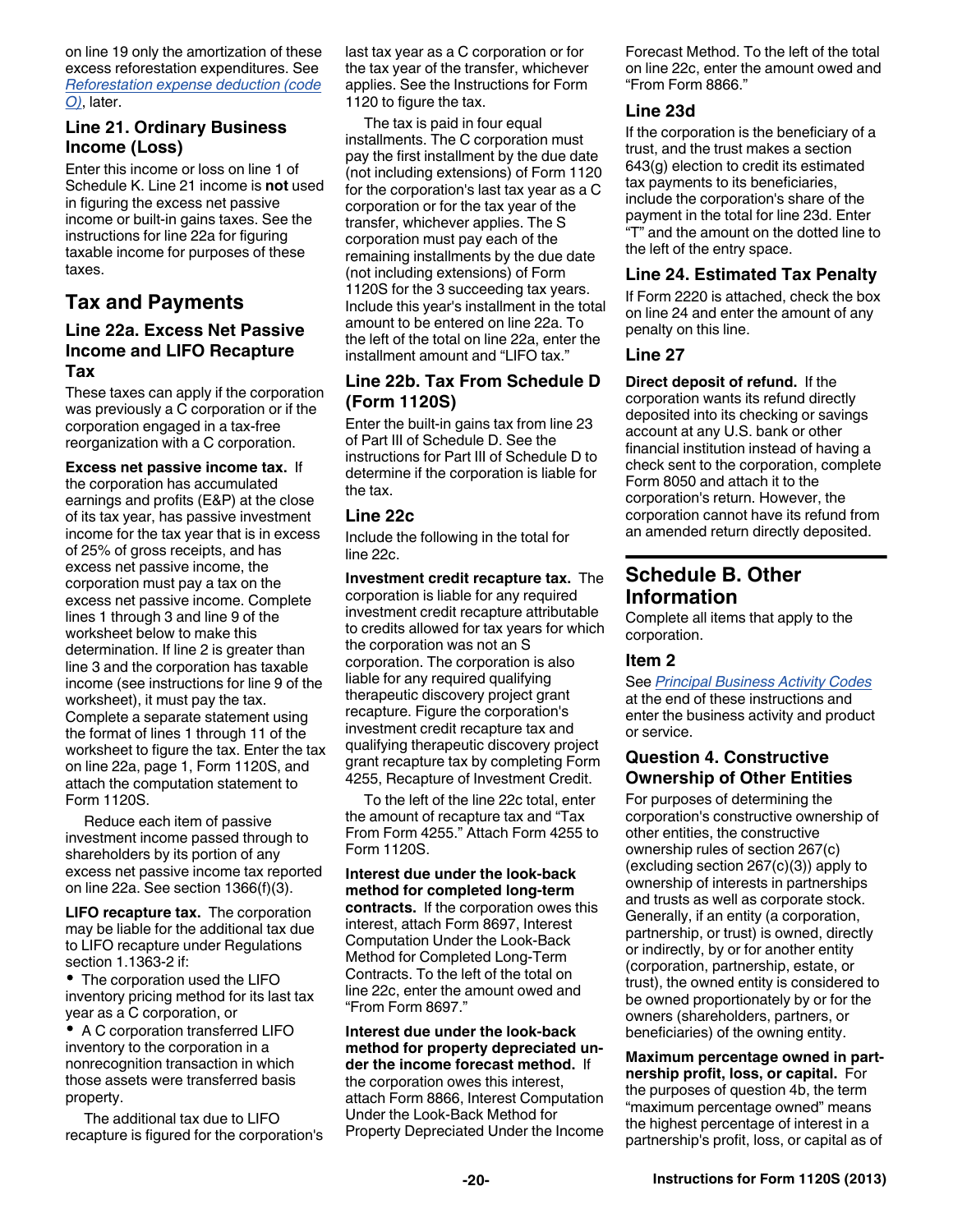<span id="page-21-0"></span>the end of the partnership's tax year, as determined under the partnership agreement, when taking into account the constructive ownership rules earlier. If the partnership agreement does not express the partner's share of profit, loss, and capital as fixed percentages, use a reasonable method in arriving at the percentage items for the purposes of completing question 4b. Such method must be consistent with the partnership agreement. The method used to compute a percentage share of profit, loss, and capital must be applied consistently from year to year. Maintain records to support the determination of the share of profits, losses, and share of capital.

#### **Question 6**

Answer "Yes" if the corporation filed, or is required to file, Form 8918, Material Advisor Disclosure Statement. For details, see the Instructions for Form 8918.

#### **Item 8**

Complete item 8 if the corporation: (a) was a C corporation before it elected to be an S corporation or the corporation acquired an asset with a basis determined by reference to its basis (or the basis of any other property) in the hands of a C corporation and (b) has net unrealized built-in gain (defined below) in excess of the net recognized built-in gain from prior years.

The corporation is liable for section 1374 tax if (a) and (b) above apply and it has a net recognized built-in gain (defined in section  $1374(d)(2)$ ) for its tax year.

The corporation's net unrealized built-in gain is the amount, if any, by which the fair market value of the assets of the corporation at the beginning of its first S corporation year (or as of the date the assets were acquired, for any asset with a basis determined by reference to its basis (or the basis of any other property) in the hands of a C corporation) exceeds the aggregate adjusted basis of such assets at that time.

Enter the corporation's net unrealized built-in gain reduced by the net recognized built-in gain from prior years. See sections 1374(c)(2) and (d)(1).

If the corporation has more than one pool of assets (as defined in Regulations section 1.1374-3(b)(4)), attach a statement showing for each pool of assets the amount of the corporation's net unrealized built-in gain reduced by the net recognized built-in gain from prior years.

#### **Item 9**

If the corporation was a C corporation in a prior year, or if it engaged in a tax-free reorganization with a C corporation, enter the amount of any accumulated earnings and profits (E&P) at the close of its 2013 tax year. For details on figuring accumulated E&P, see section 312. Estimates based on retained earnings at the end of the tax year are acceptable. If the corporation has accumulated E&P, it may be liable for tax imposed on excess net passive income. See *[Excess net passive](#page-20-0) [income tax](#page-20-0)*, earlier, for details on this tax.

### **Question 10**

Total receipts is the sum of the following amounts.

Gross receipts or sales (page 1, line 1a).

• All other income (page 1, lines 4 and 5).

• Income reported on Schedule K, lines 3a, 4, 5a, and 6.

• Income or net gain reported on Schedule K, lines 7, 8a, 9, and 10. • Income or net gain reported on Form 8825, lines 2, 19, and 20a.

#### **Question 12**

Answer "Yes" if, during the tax year, the corporation revoked a qualified subchapter S (QSub) election or a QSub election of the corporation was terminated. If "Yes," see Regulations section 1.1361-5 for additional information.

### **Schedules K and K-1 (General Instructions)**

### **Purpose of Schedules**

The corporation is liable for taxes on lines 22a, 22b, and 22c, on page 1 of Form 1120S. Shareholders are liable for tax on their shares of the corporation's income (reduced by any taxes paid by the corporation on income). Shareholders must include their share of the income on their tax return whether or not it is distributed to them. Unlike most partnership income, S corporation income is not self-employment income and is not subject to self-employment tax.

**Schedule K.** Schedule K is a summary schedule of all shareholders' shares of the corporation's income, deductions, credits, etc. All corporations must complete Schedule K.

**Schedule K-1.** Schedule K-1 shows each shareholder's separate share. Attach a copy of each Schedule K-1 to the Form 1120S filed with the IRS. Keep a copy for the corporation's records and give each shareholder a copy.

Give each shareholder a copy of the Shareholder's Instructions for Schedule K-1 (Form 1120S) or specific instructions for each item reported on the shareholder's Schedule K-1.

#### **Substitute Forms**

The corporation does not need IRS approval to use a substitute Schedule K-1 if it is an exact copy of the IRS schedule. The boxes must use the same numbers and titles and must be in the same order and format as on the comparable IRS Schedule K-1. The substitute schedule must include the OMB number. The corporation must provide each shareholder with the Shareholder's Instructions for Schedule K-1 (Form 1120S) or instructions that apply to the specific items reported on the shareholder's Schedule K-1.

The corporation must request IRS approval to use other substitute Schedules K-1. To request approval, write to Internal Revenue Service, Attention: Substitute Forms Program, SE:W:CAR:MP:T:M:S, 1111 Constitution Avenue NW, IR-6526, Washington, DC 20224.

Each shareholder's information must be on a separate sheet of paper. Therefore, separate all continuously printed substitutes before you file them with the IRS.

The corporation may be subject to a penalty if it files a substitute Schedule K-1 that does not conform to the specifications discussed in Pub. 1167, General Rules and Specifications for Substitute Forms and Schedules.

#### **Shareholder's** *Pro Rata* **Share Items**

#### **General Rule**

Items of income, gain, loss, deduction, or credit are allocated to a shareholder on a daily basis, according to the number of shares of stock held by the shareholder on each day of the corporation's tax year. See the detailed instructions for item F in *[Part II.](#page-23-0) [Information About the Shareholder](#page-23-0)*, later.

Shareholders who dispose of stock are treated as shareholders for the day of their disposition. Shareholders who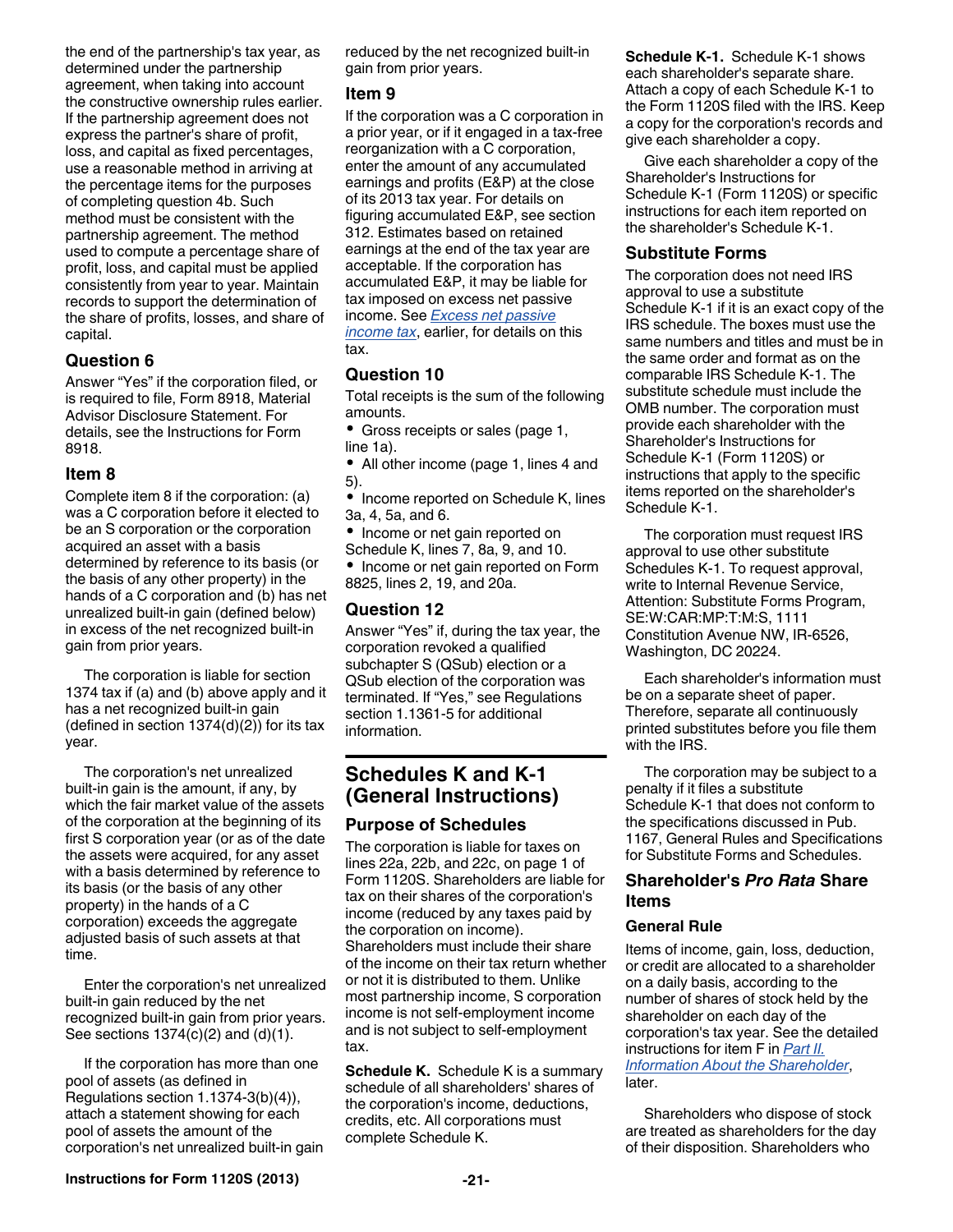<span id="page-22-0"></span>die are treated as shareholders for the day of their death.

#### **Special Rules**

**Termination of shareholder's interest.** If a shareholder terminates his or her interest in a corporation during the tax year, the corporation, with the consent of all affected shareholders (including those whose interest is terminated), may elect to allocate income and expenses, etc., as if the corporation's tax year consisted of 2 separate tax years, the first of which ends on the date of the shareholder's termination.

To make the election, the corporation must attach a statement to a timely filed original or amended Form 1120S for the tax year for which the election is made. In the statement, the corporation must state that it is electing under section 1377(a)(2) and Regulations section 1.1377-1(b) to treat the tax year as if it consisted of 2 separate tax years. The statement must also explain how the shareholder's entire interest was terminated (for example, sale or gift), and state that the corporation and each affected shareholder consent to the corporation making the election. A single statement may be filed for all terminating elections made for the tax year. If the election is made, enter "Section 1377(a)(2) Election Made" at the top of each affected shareholder's Schedule K-1.

For more details, see Regulations section 1.1377-1(b).

**Qualifying dispositions.** If a qualifying disposition takes place during the tax year, the corporation may make an irrevocable election to allocate income and expenses, etc., as if the corporation's tax year consisted of 2 tax years, the first of which ends on the close of the day the qualifying disposition occurs.

A qualifying disposition is:

1. A disposition by a shareholder of at least 20% of the corporation's outstanding stock in one or more transactions in any 30-day period during the tax year,

2. A redemption treated as an exchange under section 302(a) or 303(a) of at least 20% of the corporation's outstanding stock in one or more transactions in any 30-day period during the tax year, or

3. An issuance of stock that equals at least 25% of the previously outstanding stock to one or more new

shareholders in any 30-day period during the tax year.

To make the election, the corporation must attach a statement to a timely filed original or amended Form 1120S for the tax year for which the election is made. In the statement, the corporation must state that it is electing under Regulations section 1.1368-1(g)(2)(i) to treat the tax year as if it consisted of two separate tax years, give the facts relating to the qualifying disposition (for example, sale, gift, stock issuance, or redemption), and state that each shareholder who held stock in the corporation during the tax year consents to the election. A single election statement may be filed for all qualifying disposition elections for the tax year.

For more details, see Regulations section 1.1368-1(g)(2).

### **Specific Instructions (Schedule K-1 Only)**

#### **General Information**

Generally, the corporation is required to prepare and give a Schedule K-1 to each person who was a shareholder in the corporation at any time during the tax year. Schedule K-1 must be provided to each shareholder on or before the day on which the corporation's Form 1120S is required to be filed.

#### **How To Complete Schedule K-1**

If the return is for a fiscal year or a short tax year, fill in the tax year space at the top of each Schedule K-1. On each Schedule K-1, enter the information about the corporation and the shareholder in Parts I and II (items A through F). In Part III, enter the shareholder's *pro rata* share of each item of income, deduction, and credit and any other information the shareholder needs to prepare his or her tax return. Use 10-point Courier font (if possible) for all entries if you are typing or using a computer to complete Schedule K-1.

**Codes.** In box 10 and boxes 12 through 17, identify each item by entering a code in the left column of the entry space. These codes are identified in these instructions and on the back of Schedule K-1.

**Attached statements.** Enter an asterisk (\*) after the code, if any, in the left column of the entry space for each item for which you have attached a statement providing additional

information. For items that cannot be reported as a single dollar amount, enter the code and asterisk in the left column and enter "STMT" in the right column to indicate that the information is provided on an attached statement. More than one attached statement can be placed on the same sheet of paper and should be identified in alphanumeric order by box number followed by the letter code (if any). For example: "Box 17, code R—Depletion information—oil and gas" (followed by the information the shareholder needs).

#### **Too few entry spaces on Sched-**

**ule K-1?** If the corporation has more coded items than the number of entry spaces in box 10, or boxes 12 through 17, do not enter a code or dollar amount in the last entry space of the box. In the last entry space, enter an asterisk in the left column and enter "STMT" in the entry space to the right. Report the additional items on an attached statement and provide the box number, the code, description, and dollar amount or information for each additional item. For example: "Box 13, code J—Work opportunity credit—\$1,000."

#### **Special Reporting Requirements for Corporations With Multiple Activities**

If items of income, loss, deduction, or credit from more than one activity (determined for purposes of the passive activity loss and credit limitations) are reported on Schedule K-1, the corporation must provide information separately for each activity to its shareholders. See *[Passive Activity](#page-10-0) [Reporting Requirements](#page-10-0)*, earlier, for details on the reporting requirements.

#### **Special Reporting Requirements for At-Risk Activities**

If the corporation is involved in one or more at-risk activities for which a loss is reported on Schedule K-1, the corporation must report information separately for each activity. See section 465(c) for a definition of activities.

The following information must be provided on an attachment to Schedule K-1 for each activity.

A statement that the information is a breakdown of at-risk activity loss amounts.

• The identity of the at-risk activity, the loss amount for the activity, other income and deductions, and any other information that relates to the activity.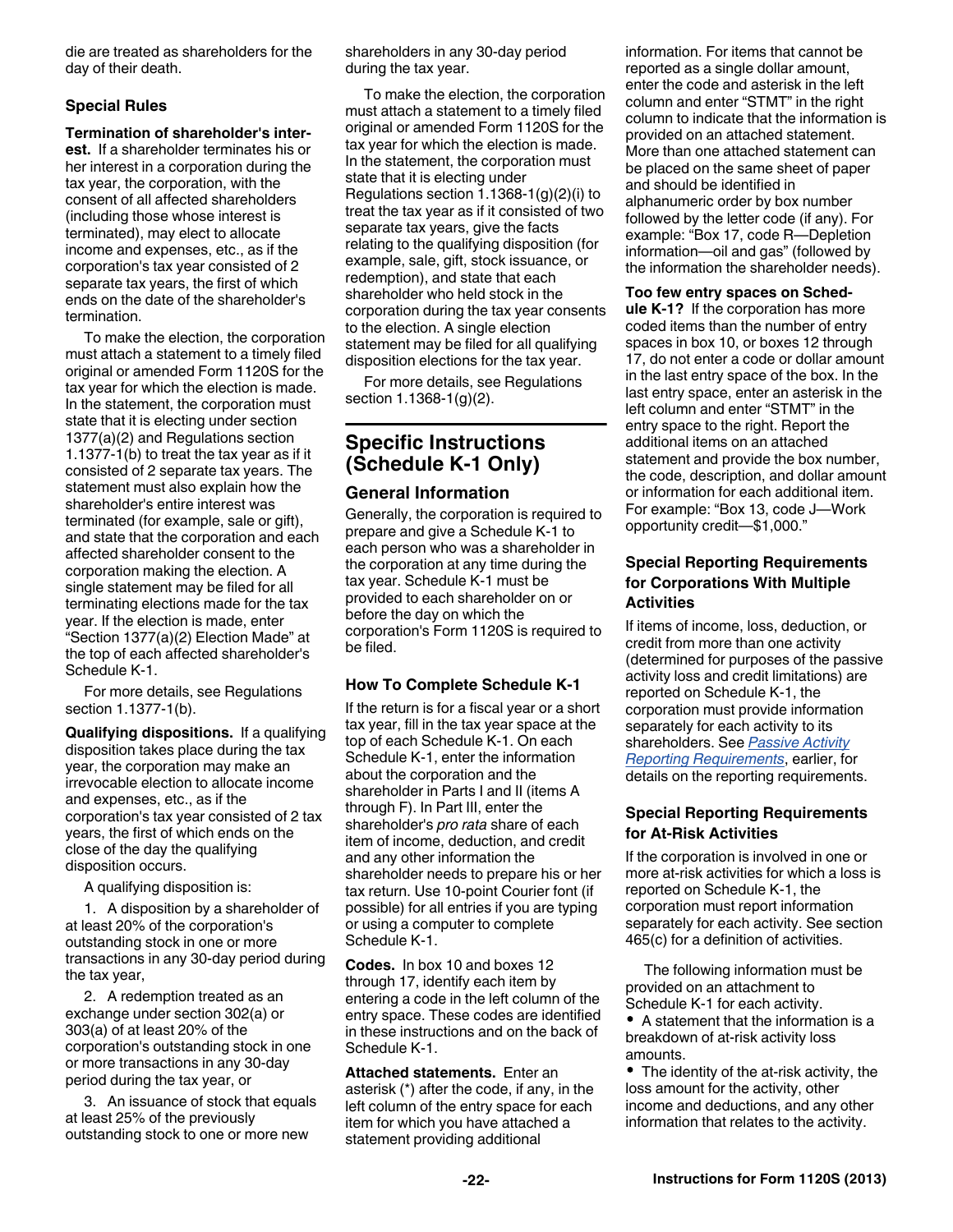#### <span id="page-23-0"></span>**Part I. Information About the Corporation**

On each Schedule K-1, enter the corporation's name, address, and identifying number.

#### **Item C**

If the corporation is filing its return electronically, enter "e-file." Otherwise, enter the name of the IRS service center where the corporation will file its return. See *[Where To File](#page-3-0)*, earlier.

#### **Part II. Information About the Shareholder**

On each Schedule K-1, enter the shareholder's name, address, identifying number, and percentage of stock ownership.

#### **Items D and E**

For an individual shareholder, enter the shareholder's social security number (SSN) or individual taxpayer identification number (ITIN) in item D. For all other shareholders, enter the shareholder's EIN.

If stock of the corporation is held by a nominee, guardian, custodian, or an agent, enter the name, address, and identifying number of the person for whom the stock is held.

If a single member limited liability company (LLC) owns stock in the corporation, and the LLC is treated as a disregarded entity for federal income tax purposes, enter the owner's identifying number in item D and the owner's name and address in item E. The owner must be eligible to be an S corporation shareholder. An LLC that elects to be treated as a corporation for federal income tax purposes is not eligible to be an S corporation shareholder.

#### **Item F**

Each shareholder's *pro rata* share items are figured separately for each period on a daily basis, based on the percentage of stock held by the shareholder on each day.

If there was no change in shareholders or in the relative interest in stock the shareholders owned during the tax year, enter the percentage of total stock owned by each shareholder during the tax year. For example, if shareholders X and Y each owned 50% for the entire tax year, enter 50% in item F for each shareholder. Each shareholder's *pro rata* share items

(boxes 1 through 17 of Schedule K-1) are figured by multiplying the corresponding Schedule K amount by the percentage in item F.

If there was a change in shareholders or in the relative interest in stock the shareholders owned during the tax year, figure the percentage as follows.

• Each shareholder's percentage of ownership is weighted for the number of days in the tax year that stock was owned. For example, A and B each held 50% for half the tax year and A, B, and C held 40%, 40%, and 20%, respectively, for the remaining half of the tax year. The percentage of ownership for the year for A, B, and C is figured as presented in the illustration and is then entered in item F.

|       | a                         | b                     | c (a $\times$ b)               |      |
|-------|---------------------------|-----------------------|--------------------------------|------|
|       | % of total<br>stock owned | % of tax<br>year held | % of ownership<br>for the year |      |
| Α     | 50<br>40                  | 50<br>50              | 25<br>$+20$                    | 45   |
| B     | 50<br>40                  | 50<br>50              | 25<br>$+20$                    | 45   |
| C     | 20                        | 50                    | 10                             | 10   |
| Total |                           |                       |                                | 100% |

Each shareholder's *pro rata* share items generally are figured by multiplying the Schedule K amount by the percentage in item F. However, if a shareholder terminated his or her entire interest in the corporation during the year or a qualifying disposition took place, the corporation may elect to allocate income and expenses, etc., as if the tax year consisted of 2 tax years, the first of which ends on the day of the termination or qualifying disposition. See *[Special Rules](#page-22-0)*, earlier, for more details.

### **Specific Instructions (Schedules K and K-1, Part III)**

#### **Income (Loss)**

**Reminder:** Before entering income items on Schedule K or K-1, reduce each item of passive investment income (within the meaning of section 1362(d) (3)(C)) by its proportionate share of the net passive income tax (Form 1120S, page 1, line 22a).

#### **Line 1. Ordinary Business Income (Loss)**

Enter the amount from Form 1120S, page 1, line 21. Enter the income (loss) without reference to the shareholder's:

• Basis in the stock of the corporation and in any indebtedness of the corporation to the shareholders (section 1366(d)),

- At-risk limitations, and
- Passive activity limitations.

These limitations, if applicable, are determined at the shareholder level.

Line 1 should not include rental activity income (loss) or portfolio income (loss).

**Schedule K-1.** Enter each shareholder's *pro rata* share of ordinary business income (loss) in box 1 of Schedule K-1. If the corporation has more than one trade or business activity, identify on an attachment to Schedule K-1 the amount from each separate activity. See *[Passive Activity](#page-10-0) [Reporting Requirements](#page-10-0)*, earlier.

#### **Line 2. Net Rental Real Estate Income (Loss)**

Enter the net income (loss) from rental real estate activities of the corporation from Form 8825. Attach the form to Form 1120S.

**Schedule K-1.** Enter each shareholder's *pro rata* share of net rental real estate income (loss) in box 2 of Schedule K-1. If the corporation has more than one rental real estate activity, identify on an attachment to Schedule K-1 the amount attributable to each activity. See *[Passive Activity](#page-10-0) [Reporting Requirements](#page-10-0)*, earlier.

#### **Line 3. Other Net Rental Income (Loss)**

Enter on line 3a gross income from rental activities other than those reported on Form 8825. Include on line 3a gain (loss) from line 17 of Form 4797 that is attributable to the sale, exchange, or involuntary conversion of an asset used in a rental activity other than a rental real estate activity.

Enter on line 3b the deductible expenses of the activity. Attach a statement of these expenses to Form 1120S.

Enter on line 3c the net income (loss).

See *[Rental Activities](#page-8-0)*, earlier, and Pub. 925, Passive Activity and At-Risk Rules, for more information on rental activities.

**Schedule K-1.** Enter in box 3 of Schedule K-1 each shareholder's *pro*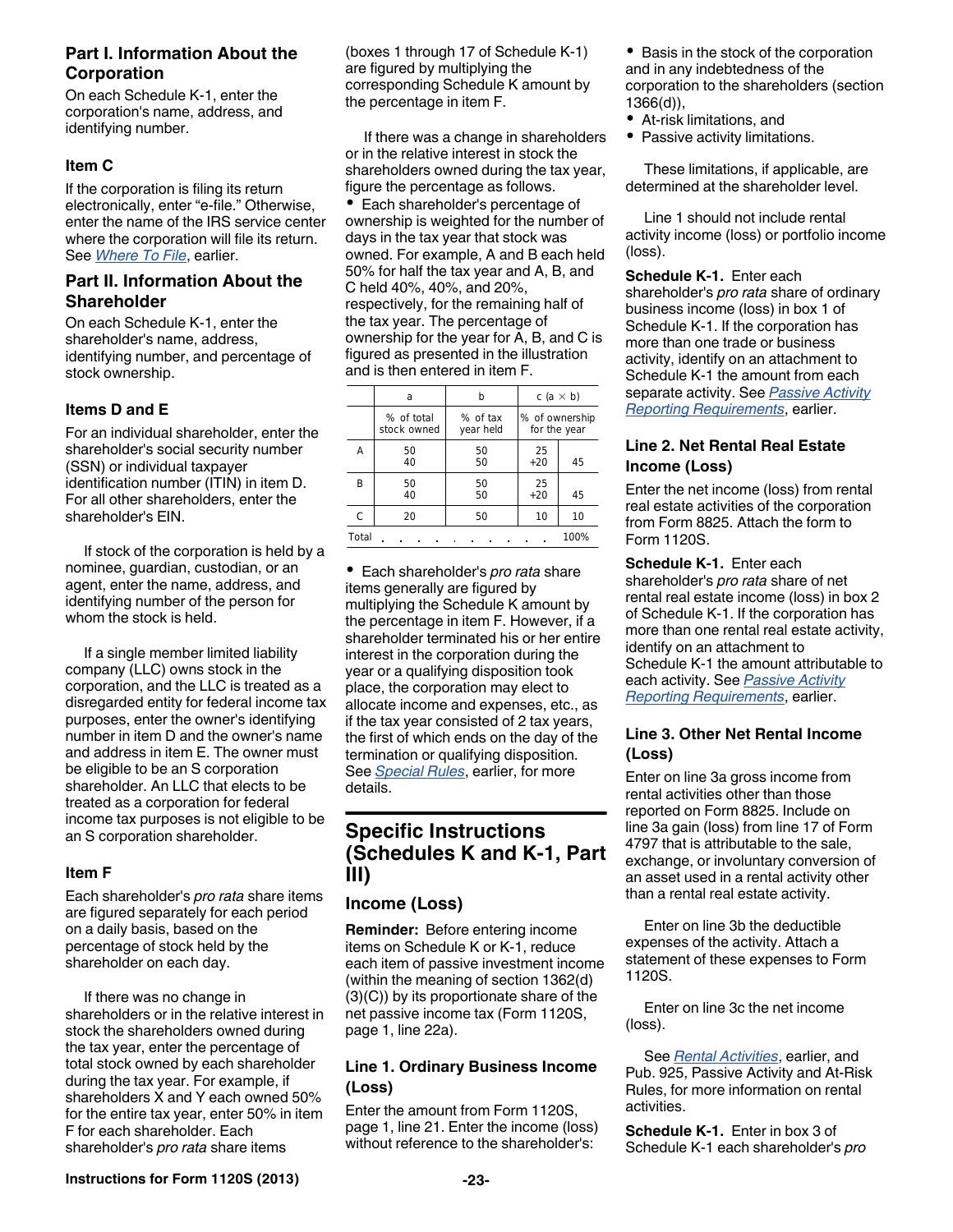<span id="page-24-0"></span>*rata* share of other net rental income (loss) reported on line 3c of Schedule K. If the corporation has more than one rental activity reported in box 3, identify on an attachment to Schedule K-1 the amount from each activity. See *[Passive](#page-10-0)  [Activity Reporting Requirements](#page-10-0)*, earlier.

#### **Portfolio Income**

See *[Portfolio Income](#page-9-0)*, earlier, for a definition of portfolio income.

Do not reduce portfolio income by deductions allocated to it. Report such deductions (other than interest expense) on line 12d of Schedule K. Report each shareholder's *pro rata*  share of deductions in box 12 of Schedule K-1 using codes I, K, and L.

Interest expense allocable to portfolio income is generally investment interest expense reported on line 12b of Schedule K. Report each shareholder's *pro rata* share of interest expense allocable to portfolio income in box 12 of Schedule K-1 using code H.

#### **Line 4. Interest Income**

Enter only taxable portfolio interest on this line. Taxable interest is interest from all sources except interest exempt from tax and interest on tax-free covenant bonds.

**Schedule K-1.** Enter each shareholder's *pro rata* share of interest income in box 4 of Schedule K-1.

#### **Line 5a. Ordinary Dividends**

Enter only taxable ordinary dividends on line 5a, including any qualified dividends reported on line 5b.

**Schedule K-1.** Enter each shareholder's *pro rata* share of ordinary dividends in box 5a of Schedule K-1.

#### **Line 5b. Qualified Dividends**

Enter qualified dividends on line 5b. Except as provided below, qualified dividends are dividends received from domestic corporations and qualified foreign corporations.

**Exceptions.** The following dividends are not qualified dividends.

Dividends the corporation received on any share of stock held for less than 61 days during the 121-day period that began 60 days before the ex-dividend date. When determining the number of days the corporation held the stock, do not count certain days during which the corporation's risk of loss was

diminished. The ex-dividend date is the first date following the declaration of a dividend on which the purchaser of a stock is not entitled to receive the next dividend payment. When counting the number of days the corporation held the stock, include the day the corporation disposed of the stock but not the day the corporation acquired it.

• Dividends attributable to periods totaling more than 366 days that the corporation received on any share of preferred stock held for less than 91 days during the 181-day period that began 90 days before the ex-dividend date. When determining the number of days the corporation held the stock, do not count certain days during which the corporation's risk of loss was diminished. Preferred dividends attributable to periods totaling less than 367 days are subject to the 61-day holding period rule above.

Dividends that relate to payments that the corporation is obligated to make with respect to short sales or positions in substantially similar or related property.

• Dividends paid by a regulated investment company that are not treated as qualified dividend income under section 854.

Dividends paid by a real estate investment trust that are not treated as qualified dividend income under section 857(c).

See Pub. 550, Investment Income and Expenses, for more details.

#### **Qualified foreign corporation.** A

foreign corporation is a qualified foreign corporation if it is:

1. Incorporated in a possession of the United States or

2. Eligible for benefits of a comprehensive income tax treaty with the United States that the Secretary determines is satisfactory for this purpose and that includes an exchange of information program. See Notice 2011-64, 2011-37 I.R.B. 231, for details.

If the foreign corporation does not meet either 1 or 2, then it may be treated as a qualified foreign corporation for any dividend paid by the corporation if the stock associated with the dividend paid is readily tradable on an established securities market in the United States.

However, qualified dividends do not include dividends paid by an entity which was a passive foreign investment company (defined in section 1297) in either the tax year of the distribution or the preceding tax year.

See Notice 2004-71, 2004-45 I.R.B. 793, and Notice 2006-3, 2006-3 I.R.B. 306, for more details.

**Schedule K-1.** Enter each shareholder's *pro rata* share of qualified dividends in box 5b of Schedule K-1.

*If any amounts from line 5b are from foreign sources, see the instructions for lines 14d through 14f for additional statements required.* **ALUTION** 

#### **Line 6. Royalties**

Enter the royalties received by the corporation.

**Schedule K-1.** Enter each shareholder's *pro rata* share of royalties in box 6 of Schedule K-1.

#### **Line 7. Net Short-Term Capital Gain (Loss)**

Enter the gain (loss) that is portfolio income (loss) from Schedule D (Form 1120S), line 7.

**Schedule K-1.** Enter each shareholder's *pro rata* share of net short-term capital gain (loss) in box 7 of Schedule K-1.

#### **Line 8a. Net Long-Term Capital Gain (Loss)**

Enter the gain or loss that is portfolio income (loss) from Schedule D (Form 1120S), line 15.

**Schedule K-1.** Enter each shareholder's *pro rata* share of net long-term capital gain (loss) in box 8a of Schedule K-1.

*If any gain or loss from lines 7 or 15 of Schedule D is from the*  **disposition of nondepreciable**<br> **CAUTION** disposition of nondepreciable *personal property used in a trade or business, it may not be treated as portfolio income. Instead, report it on line 10 of Schedule K and report each shareholder's* pro rata *share in box 10 of Schedule K-1 using code E.*

#### **Line 8b. Collectibles (28%) Gain (Loss)**

Figure the amount attributable to collectibles from the amount reported on Schedule D (Form 1120S), line 15. A collectibles gain (loss) is any long-term gain or deductible long-term loss from the sale or exchange of a collectible that is a capital asset.

Collectibles include works of art, rugs, antiques, metal (such as gold,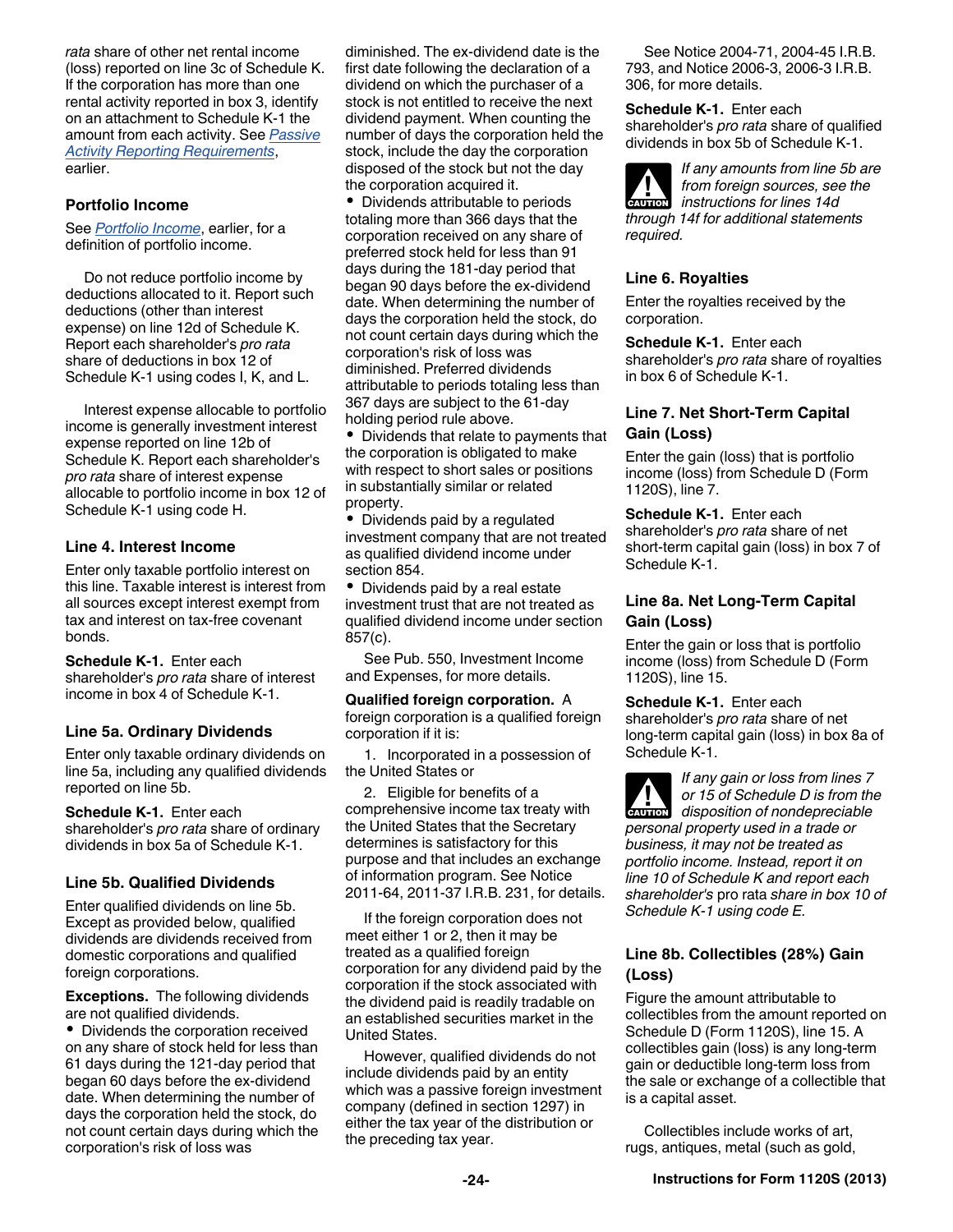<span id="page-25-0"></span>silver, or platinum bullion), gems, stamps, coins, alcoholic beverages, and certain other tangible property.

Also, include gain (but not loss) from the sale or exchange of an interest in a partnership or trust held for more than 1 year and attributable to unrealized appreciation of collectibles. For details, see Regulations section 1.1(h)-1. Also attach the statement required under Regulations section 1.1(h)-1(e).

**Schedule K-1.** Report each shareholder's *pro rata* share of the collectibles (28%) gain (loss) in box 8b of Schedule K-1.

#### **Line 8c. Unrecaptured Section 1250 Gain**

The three types of unrecaptured section 1250 gain must be reported separately on an attached statement to Form 1120S.

**From the sale or exchange of the corporation's business assets.** 

Figure this amount in Part III of Form 4797 for each section 1250 property (except property for which gain is reported using the installment method on Form 6252, Installment Sale Income) for which you had an entry in Part I of Form 4797. Subtract line 26g of Form 4797 from the smaller of line 22 or line 24. Figure the total of these amounts for all section 1250 properties. Generally, the result is the corporation's unrecaptured section 1250 gain. However, if the corporation is reporting gain on the installment method for a section 1250 property held more than 1 year, see the next paragraph.

The total unrecaptured section 1250 gain for an installment sale of section 1250 property held more than 1 year is figured in a manner similar to that used in the preceding paragraph. However, the total unrecaptured section 1250 gain must be allocated to the installment payments received from the sale. To do so, the corporation generally must treat the gain allocable to each installment payment as unrecaptured section 1250 gain until all such gain has been used in full. Figure the unrecaptured section 1250 gain for installment payments received during the tax year as the smaller of (a) the amount from line 26 or line 37 of Form 6252 (whichever applies) or (b) the total unrecaptured section 1250 gain for the sale reduced by all gain reported in prior years (excluding section 1250 ordinary income recapture).

*If the corporation chose not to treat all of the gain from*  **d** *payments received after May 6,*  $\rho$ *1997, and before August 24, 1999, as unrecaptured section 1250 gain, use only the amount the corporation chose to treat as unrecaptured section 1250 gain for those payments to reduce the total unrecaptured section 1250 gain remaining to be reported for the sale. See Regulations section 1.453-12.*

**From the sale or exchange of an interest in a partnership.** Also report as a separate amount any gain from the sale or exchange of an interest in a partnership attributable to unrecaptured section 1250 gain. See Regulations section 1.1(h)-1 and attach the statement required under Regulations section 1.1(h)-1(e).

**From an estate, trust, REIT, or RIC.** If the corporation received a Schedule K-1 or Form 1099-DIV from an estate, a trust, a real estate investment trust (REIT), or a regulated investment company (RIC) reporting "unrecaptured section 1250 gain," do not add it to the corporation's own unrecaptured section 1250 gain. Instead, report it as a separate amount. For example, if the corporation received a Form 1099-DIV from a REIT with unrecaptured section 1250 gain, report it as "Unrecaptured section 1250 gain from a REIT."

**Schedule K-1.** Report each shareholder's *pro rata* share of unrecaptured section 1250 gain from the sale or exchange of the corporation's business assets in box 8c of Schedule K-1. If the corporation is reporting unrecaptured section 1250 gain from an estate, trust, REIT, or RIC, or from the corporation's sale or exchange of an interest in a partnership (as explained above), enter "STMT" in box 8c and an asterisk (\*) in the left column of the box and attach a statement that separately identifies the amount of unrecaptured section 1250 gain from:

• The sale or exchange of the corporation's business assets.

The sale or exchange of an interest in a partnership.

An estate, trust, REIT, or RIC.

*If any amounts from line 8c are from foreign sources, see the from foreign sources, see*<br> *instructions for lines 14d through 14f for additional statements required.*

#### **Line 9. Net Section 1231 Gain (Loss)**

Enter the net section 1231 gain (loss) from Form 4797, line 7.

Do not include net gain or loss from involuntary conversions due to casualty or theft. Report net loss from involuntary conversions due to casualty or theft on line 10 of Schedule K (box 10, code B, of Schedule K-1). See the instructions for line 10 on how to report net gain from involuntary conversions.

**Schedule K-1.** Report each shareholder's *pro rata* share of net section 1231 gain (loss) in box 9 of Schedule K-1. If the corporation has more than one rental, trade, or business activity, identify on an attachment to Schedule K-1 the amount of section 1231 gain (loss) from each separate activity. See *[Passive Activity Reporting](#page-10-0)  [Requirements](#page-10-0)*, earlier.

*If any amounts from line 9 are from foreign sources, see the from foreign sources, see instructions for lines 14d through 14f for additional required statements.*

#### **Line 10. Other Income (Loss)**

Enter any other item of income or loss not included on lines 1 through 9. On the line to the left of the entry space for line 10, identify the type of income. If there is more than one type of income, attach a statement to Form 1120S that separately identifies each type and amount of income for each of the following categories. The codes needed for Schedule K-1 reporting are provided for each category.

#### **Other portfolio income (loss) (code**

**A).** Portfolio income not reported on lines 4 through 8. Report and identify other portfolio income or loss on an attachment for line 10.

If the corporation holds a residual interest in a REMIC, report on an attachment the shareholder's share of the following.

• Taxable income (net loss) from the REMIC (line 1b of Schedules Q (Form 1066)).

Excess inclusion (line 2c of Schedules Q (Form 1066)). • Section 212 expenses (line 3b of Schedules Q (Form 1066)).

Because Schedule Q (Form 1066) is a quarterly statement, the corporation must follow the Schedule Q instructions to figure the amounts to report to shareholders for the corporation's tax year.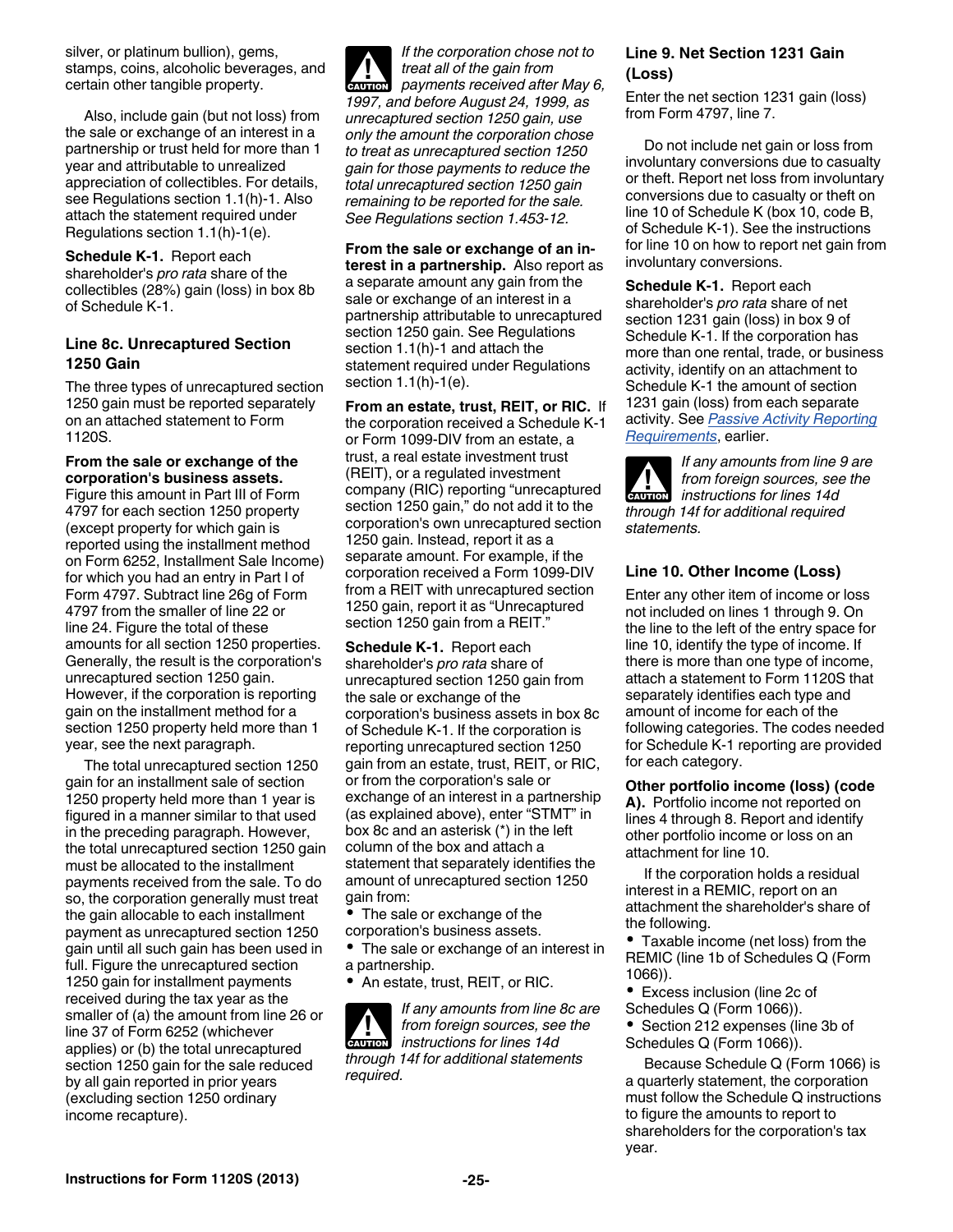<span id="page-26-0"></span>**Involuntary conversions (code B).**  Report net loss from involuntary conversions due to casualty or theft. The amount for this item is shown on Form 4684, Casualties and Thefts, line 38a or 38b.

Each shareholder's *pro rata* share must be entered on Schedule K-1.

Enter the net gain from involuntary conversions of property used in a trade or business (line 39 of Form 4684) on line 3 of Form 4797.

If there was a gain (loss) from a casualty or theft to property not used in a trade or business or for income-producing purposes, notify the shareholder. The corporation should not complete Form 4684 for this type of casualty or theft. Instead, each shareholder will complete his or her own Form 4684.

#### **Section 1256 contracts and strad-**

**dles (code C).** Report any net gain or loss from section 1256 contracts from Form 6781, Gains and Losses From Section 1256 Contracts and Straddles.

#### **Mining exploration costs recapture**

**(code D).** Provide the information shareholders need to recapture certain mining exploration expenditures. See Regulations section 1.617-3.

**Other income (loss) (code E).**  Include any other type of income, such as:

• Recoveries of tax benefit items (section 111).

Gambling gains and losses subject to the limitations in section 165(d). Indicate on an attached statement whether or not the corporation is in the trade or business of gambling.

Disposition of an interest in oil, gas, geothermal, or other mineral properties. Report the following information on a statement attached to Schedule K-1: (a) a description of the property; (b) the shareholder's share of the amount realized on the sale, exchange, or involuntary conversion of each property (fair market value of the property for any other disposition, such as a distribution); (c) the shareholder's share of the corporation's adjusted basis in the property (except for oil or gas properties); and (d) total intangible drilling costs, development costs, and mining exploration costs (section 59(e) expenditures) passed through to the shareholder for the property. See Regulations section 1.1254-4 for more information.

COD income deferred under section 108(i). Report COD income deferred under section 108(i) that must be

included in income in the current tax year under section 108(i)(1) or section 108(i)(5)(D)(i) or (ii). For information on events that will cause previously deferred income to be reportable and allocating deferred income to the shareholders, see section 108(i); Regulations section 1.108(i)-1; Rev. Proc. 2009-37, 2009-36 I.R.B. 309; and Regulations section 1.108(i)-2.

• Gain from the sale or exchange of qualified small business (QSB) stock (as defined in the Instructions for Schedule D) that is eligible for the section 1202 exclusion. The section 1202 exclusion applies only to QSB stock held by the corporation for more than 5 years. Additional limitations apply at the shareholder level. Report each shareholder's share of section 1202 gain on Schedule K-1. Each shareholder will determine if he or she qualifies for the exclusion. Report on an attachment to Schedule K-1 for each sale or exchange (a) the name of the corporation that issued the QSB stock, (b) the shareholder's *pro rata* share of the corporation's adjusted basis and sales price of the QSB stock, and (c) the dates the QSB stock was bought and sold.

Gain eligible for section 1045 rollover (replacement stock purchased by the corporation). Include only gain from the sale or exchange of qualified small business (QSB) stock (as defined in the Instructions for Schedule D) that was deferred by the corporation under section 1045 and reported on Schedule D. See the Instructions for Schedule D for more details. Additional limitations apply at the shareholder level. Report each shareholder's share of the gain eligible for section 1045 rollover on Schedule K-1. Each shareholder will determine if he or she qualifies for the rollover. Report on an attachment to Schedule K-1 for each sale or exchange (a) the name of the corporation that issued the QSB stock, (b) the shareholder's *pro rata* share of the corporation's adjusted basis and sales price of the QSB stock, and (c) the dates the QSB stock was bought and sold.

Gain eligible for section 1045 rollover (replacement stock **not** purchased by the corporation). Include only gain from the sale or exchange of qualified small business (QSB) stock (as defined in the Instructions for Schedule D) the corporation held for more than 6 months but that was not deferred by the corporation under section 1045. See the Instructions for Schedule D for more details. A shareholder may be eligible to

defer his or her *pro rata* share of this gain under section 1045 if he or she purchases other QSB stock during the 60-day period that began on the date the QSB stock was sold by the corporation. Additional limitations apply at the shareholder level. Report on an attachment to Schedule K-1 for each sale or exchange (a) the name of the corporation that issued the QSB stock, (b) the shareholder's *pro rata* share of the corporation's adjusted basis and sales price of the QSB stock, and (c) the dates the QSB stock was bought and sold.

Any gain or loss from lines 7 or 15 of Schedule D that is not portfolio income (for example, gain or loss from the disposition of nondepreciable personal property used in a trade or business).

**Schedule K-1.** Enter each shareholder's *pro rata* share of the other income categories listed above in box 10 of Schedule K-1. Enter the applicable code A, B, C, D, or E (as shown above).

If you are reporting each shareholder's *pro rata* share of only one type of income under code E, enter the code with an asterisk (E\*) and the dollar amount in the entry space in box 10 and attach a statement that shows "Box 10, code E," and the type of income. If you are reporting multiple types of income under code E, enter the code with an asterisk (E\*) and enter "STMT" in the entry space in box 10 and attach a statement that shows "Box 10, code E," and the dollar amount of each type of income.

If the corporation has more than one trade or business or rental activity (for codes B through E), identify on an attachment to Schedule K-1 the amount from each separate activity. See *[Passive Activity Reporting](#page-10-0)  [Requirements](#page-10-0)*, earlier.

#### **Deductions**

#### **Line 11. Section 179 Deduction**

A corporation can elect to expense part of the cost of certain property the corporation purchased during the tax year for use in its trade or business or certain rental activities. See Pub. 946 for a definition of what kind of property qualifies for the section 179 expense deduction and the Instructions for Form 4562 for limitations on the amount of the section 179 expense deduction.

Complete Part I of Form 4562 to figure the corporation's section 179 expense deduction. The corporation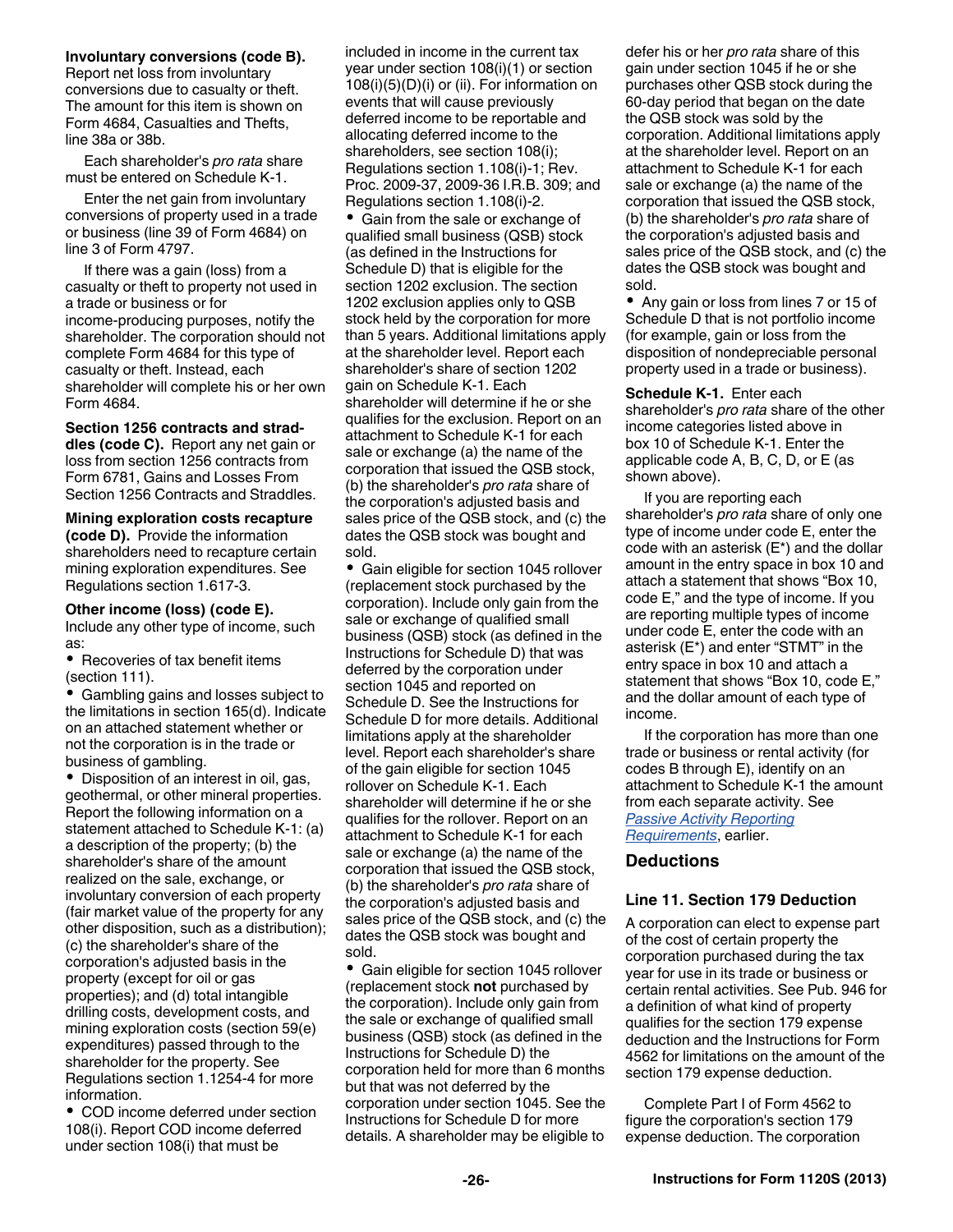<span id="page-27-0"></span>does not take the deduction itself, but instead passes it through to the shareholders. Attach Form 4562 to Form 1120S and show the total section 179 expense deduction on Schedule K, line 11.

Although the corporation cannot take the section 179 deduction, it generally must still reduce the basis of the asset by the amount of the section 179 deduction it elected, regardless of whether any shareholder can use the deduction. However, the corporation does not reduce the basis for any section 179 deduction allocable to a trust or estate because they are not eligible to take the section 179 deduction. See Regulations section 1.179-1(f).

Identify on an attachment to Schedules K and K-1 the cost of any section 179 property placed in service during the year that is qualified enterprise zone property, qualified section 179 disaster assistance property, or qualified real property. See the Instructions for Form 4562 for more details.

See the instructions for line 17d of Schedule K for sales or other dispositions of property for which a section 179 deduction has passed through to shareholders and for the recapture rules if the business use of the property dropped to 50% or less.

**Schedule K-1.** Report each shareholder's *pro rata* share of the section 179 expense deduction in box 11 of Schedule K-1. If the corporation has more than one rental, trade, or business activity, identify on an attachment to Schedule K-1 the amount of section 179 deduction from each separate activity. See *[Passive Activity](#page-10-0) [Reporting Requirements](#page-10-0)*, earlier.

Do not complete box 11 of Schedule K-1 for any shareholder that is an estate or trust; estates and trusts are not eligible for the section 179 expense deduction.

#### **Line 12a. Charitable Contributions**

Cash contributions must be supported by a dated bank record or receipt.

Generally, no deduction is allowed for any contribution of \$250 or more unless the corporation obtains a written acknowledgment from the charitable organization that shows the amount of cash contributed, describes any property contributed, and gives an estimate of the value of any goods or

services provided in return for the contribution. The acknowledgment must be obtained by the due date (including extensions) of the corporation's return, or if earlier, the date the return is filed. Do not attach the acknowledgment to the tax return, but keep it with the corporation's records. These rules apply in addition to the filing requirements for Form 8283, Noncash Charitable Contributions, described under *Contributions of property*, later.

Enter charitable contributions made during the tax year. Attach a statement to Form 1120S that separately identifies the corporation's contributions for each of the following categories. See *Limits on Deductions* in Pub. 526, Charitable Contributions, for information on adjusted gross income (AGI) limitations on deductions for charitable contributions.

The codes needed for Schedule K-1 reporting are provided for each category.

**Cash contributions (50%) (code A).**  Enter cash contributions subject to the 50% AGI limitation.

**Cash contributions (30%) (code B).**  Enter cash contributions subject to the 30% AGI limitation.

**Noncash contributions (50%) (code C).** Enter noncash contributions subject to the 50% AGI limitation. Do not include food inventory contributions reported separately on an attached statement. If property other than cash is contributed and the claimed deduction for one item or group of similar items of property exceeds \$5,000, the corporation must give each shareholder a copy of Form 8283 to attach to the shareholder's return.

**Food inventory contributions.** Attach a statement to Schedule K-1 that shows:

The shareholder's *pro rata* share of the amount of the charitable contributions made before January 1, 2014, under section 170(e)(3) for qualified food inventory that was donated to charitable organizations for the care of the ill, needy, and infants. The food must meet all the quality and labeling standards imposed by federal, state, and local laws and regulations. The charitable contribution for donated food inventory is the lesser of (a) the basis of the donated food plus one-half of the appreciation (gain if the donated food were sold at fair market value on the date of the gift) or (b) twice the basis of the donated food. See section 170(e) (3)(C) for more details.

The shareholder's *pro rata* share of the net income for the tax year from the corporation's trades or businesses that made the contributions of food inventory.

**Qualified conservation contributions.** The AGI limit for qualified conservation contributions under section 170(h) is generally 50%. However, if the corporation is a qualified farmer or rancher (farm income is more than 50% of gross income), the AGI limit for qualified conservation contributions of property used in agriculture or livestock production (or available for such production) is 100%. The carryover period is 15 years. See section 170(b) and Notice 2007-50, 2007-25 I.R.B. 1430, for details. Report qualified conservation contributions with a 50% AGI limitation on Schedule K-1 in box 12 using code C. Report qualified conservation contributions with a 100% AGI limitation on Schedule K-1 in box 12 using code G.

**Noncash contributions (30%) (code D).** Enter noncash contributions subject to the 30% AGI limitation.

**Capital gain property to a 50% organization (30%) (code E).** Enter capital gain property contributions subject to the 30% AGI limitation.

**Capital gain property (20%) (code F).** Enter capital gain property contributions subject to the 20% AGI limitation.

**Contributions of property.** See *Contributions of Property* in Pub. 526 and Pub. 561, Determining the Value of Donated Property, for information on noncash contributions and contributions of capital gain property. If the deduction claimed for noncash contributions exceeds \$500, complete Form 8283 and attach it to Form 1120S.

Shareholders can deduct their *pro rata* share of the fair market value of property contributions, but will only need to adjust their stock basis by their *pro rata* share of the property's adjusted basis. Give each shareholder a statement identifying their *pro rata* share of both the fair market value and adjusted basis of the property.

If the corporation made a qualified conservation contribution under section 170(h), also include the fair market value of the underlying property before and after the donation, as well as the type of legal interest contributed, and describe the conservation purpose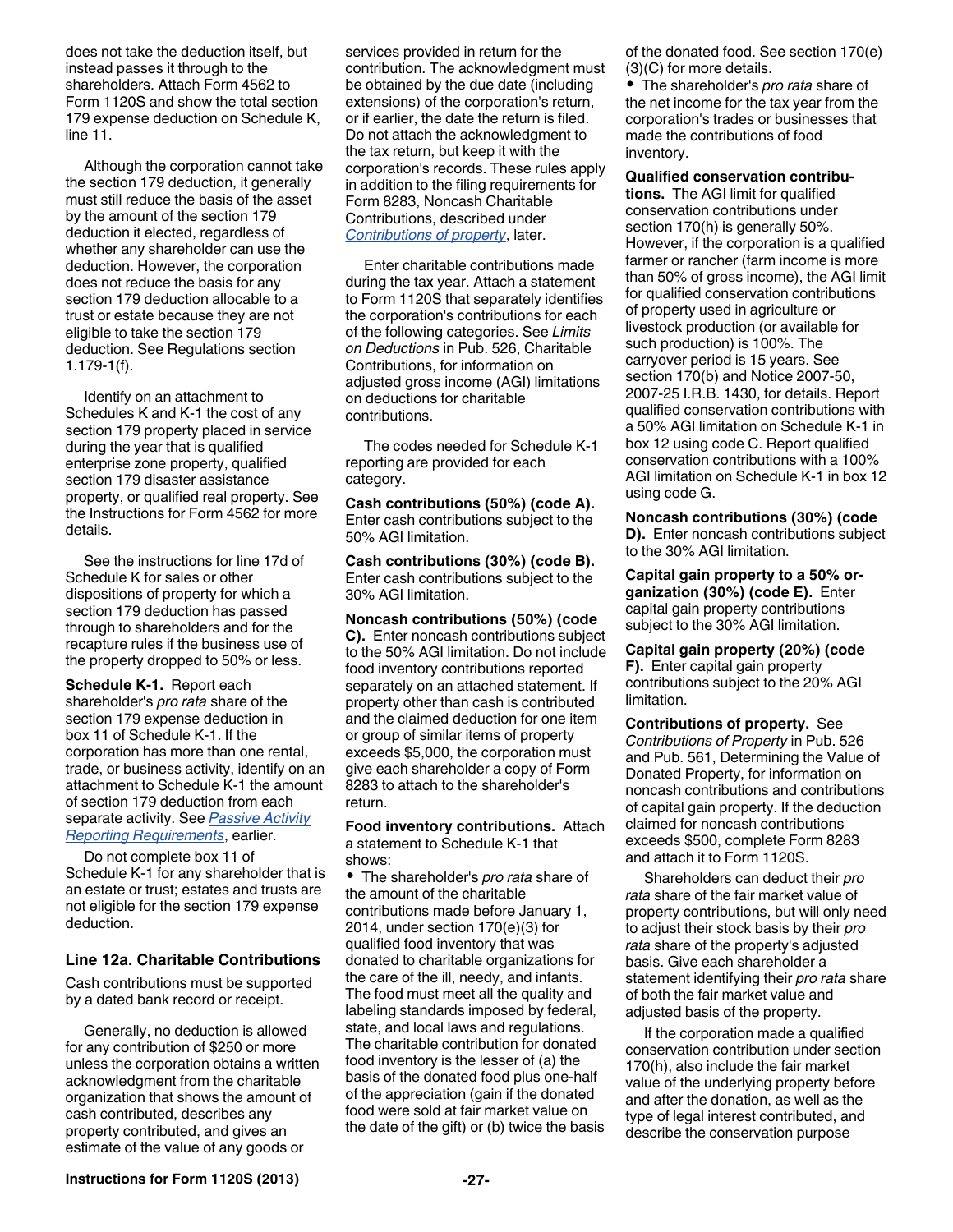<span id="page-28-0"></span>furthered by the donation. Give a copy of this information to each shareholder.

If the corporation made a contribution of real property located in a registered historic district, restrictions apply. Generally, no deductions are allowed for structures or land (deductions are only allowed for buildings), and the charitable contribution may be reduced if rehabilitation credits were claimed for the building. A \$500 filing fee may apply to certain deductions over \$10,000. See Pub. 526 for details.

#### **Nondeductible contributions.**

Certain contributions made to an organization conducting lobbying activities are not deductible. See section 170(f)(9) for more details. Also, see *Contributions You Cannot Deduct* in Pub. 526 for more examples of nondeductible contributions.

*An accrual basis S corporation cannot elect to treat a*  **cannot** elect to treat a<br> **CAUTION** contribution as having been *paid in the tax year the board of directors authorizes the payment if the contribution is not actually paid until the next tax year.*

**Contributions (100%) (code G).** If the corporation is a qualified farmer or rancher (farm income is more than 50% of gross income), enter qualified conservation contributions of property used in agriculture or livestock production (or available for such production). The contribution must be subject to a restriction that the property remain available for such production. See section 170(b) for details.

**Schedule K-1.** Report each shareholder's *pro rata* share of charitable contributions in box 12 of Schedule K-1 using codes A through G for each of the contribution categories shown earlier. See *[Contributions of](#page-27-0) [property](#page-27-0)*, earlier, for information on statements you may be required to attach to Schedule K-1. The corporation must attach a copy of its Form 8283 to the Schedule K-1 of each shareholder if the deduction for any item or group of similar items of contributed property exceeds \$5,000, even if the amount allocated to any shareholder is \$5,000 or less.

#### **Line 12b. Investment Interest Expense**

Include on this line the interest properly allocable to debt on property held for investment purposes. Property held for investment includes property that produces income (unless derived in the ordinary course of a trade or business) from interest, dividends, annuities, or royalties; and gains from the disposition of property that produces those types of income or is held for investment.

Investment interest expense does not include interest expense allocable to a passive activity.

Investment income and investment expenses other than interest are reported on lines 17a and 17b, respectively. This information is needed by shareholders to determine the investment interest expense limitation (see Form 4952 for details).

**Schedule K-1.** Report each shareholder's *pro rata* share of investment interest expense in box 12 of Schedule K-1 using code H.

#### **Lines 12c(1) and 12c(2). Section 59(e)(2) Expenditures**

Generally, section 59(e) allows each shareholder to make an election to deduct their *pro rata* share of the corporation's otherwise deductible qualified expenditures ratably over 10 years (3 years for circulation expenditures). The deduction is taken beginning with the tax year in which the expenditures were made (or for intangible drilling and development costs, over the 60-month period beginning with the month in which such costs were paid or incurred).

The term "qualified expenditures" includes only the following types of expenditures paid or incurred during the tax year.

- Circulation expenditures.
- Research and experimental expenditures.

• Intangible drilling and development costs.

Mining exploration and development costs.

If a shareholder makes the election, these items are not treated as AMT tax preference items.

Because the shareholders make this election, the corporation cannot deduct these amounts or include them as AMT items on Schedule K-1. Instead, the corporation passes through the information the shareholders need to figure their separate deductions.

On line 12c(1), enter the type of expenditures claimed on line 12c(2). Enter on line 12c(2) the qualified expenditures paid or incurred during the tax year for which a shareholder may make an election under section 59(e). Enter this amount for all shareholders whether or not any shareholder makes an election under section 59(e).

On an attached statement, identify the property for which the expenditures were paid or incurred. If the expenditures were for intangible drilling or development costs for oil and gas properties, identify the month(s) in which the expenditures were paid or incurred. If there is more than one type of expenditure or more than one property, provide the amounts (and the months paid or incurred, if required) for each type of expenditure separately for each property.

**Schedule K-1.** Report each shareholder's *pro rata* share of section 59(e) expenditures in box 12 of Schedule K-1 using code J. On an attached statement, identify (a) the type of expenditure, (b) the property for which the expenditures are paid or incurred, and (c) for oil and gas properties only, the month in which intangible drilling costs and development costs were paid or incurred. If there is more than one type of expenditure or the expenditures are for more than one property, provide each shareholder's *pro rata* share of the amounts (and the months paid or incurred for oil and gas properties) for each type of expenditure separately for each property.

#### **Line 12d. Other Deductions**

Enter deductions not included on lines 11, 12a, 12b, 12c(2), or 14l. On the line to the left of the entry space for line 12d, identify the type of deduction. If there is more than one type of deduction, attach a statement to Form 1120S that separately identifies the type and amount of each deduction for the following categories. The codes needed for Schedule K-1 reporting are provided for each category.

**Deductions—royalty income (code I).** Enter deductions related to royalty income.

**Deductions—portfolio (2% floor) (code K).** Enter deductions related to portfolio income that are subject to the 2% of AGI floor (see the Instructions for Schedule A (Form 1040)).

**Deductions—portfolio (other) (code L).** Enter any other deductions related to portfolio income.

No deduction is allowed under section 212 for expenses allocable to a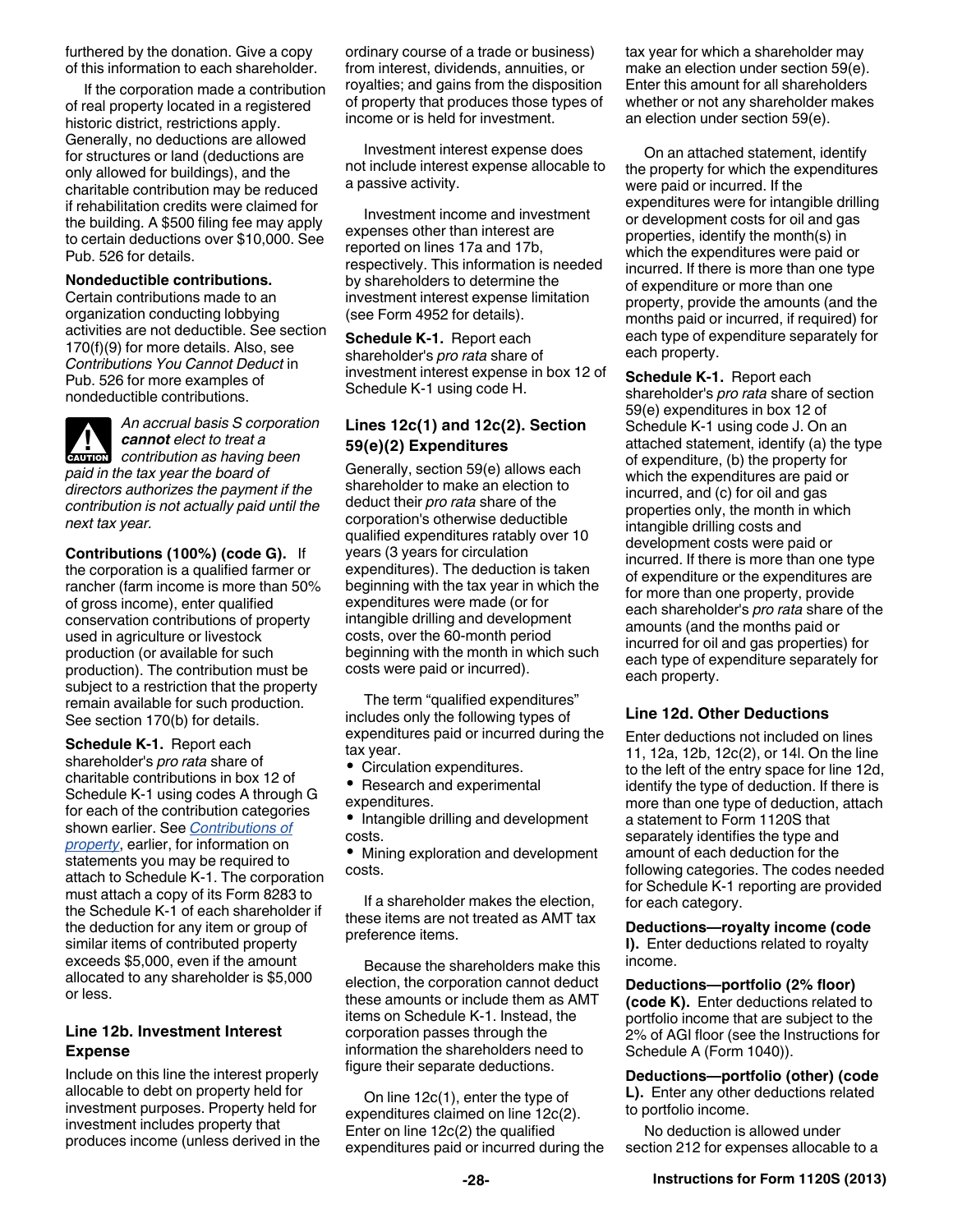<span id="page-29-0"></span>convention, seminar, or similar meeting. Because these expenses are not deductible by shareholders, the corporation does not report these expenses on line 12d of Schedule K. The expenses are nondeductible and are reported as such on line 16c of Schedule K and in box 16 of Schedule K-1 using code C.

#### **Preproductive period expenses**

**(code M).** If the corporation is required to use an accrual method of accounting under section 448(a)(3), it must capitalize these expenses. If the corporation is permitted to use the cash method, enter the amount of preproductive period expenses that qualify under Regulations section 1.263A-4(d). An election not to capitalize these expenses must be made at the shareholder level. See *Uniform Capitalization Rules* in Pub. 225.

#### **Commercial revitalization deduction from rental real estate activities**

**(code N).** Enter the commercial revitalization deduction on line 12d only if it is for a rental real estate activity. If the deduction is for a nonrental building, enter it on line 19 of Form 1120S. See *[Special Rules](#page-18-0)* under *[Line 19. Other](#page-18-0)  [Deductions](#page-18-0)*, earlier, for more information.

**Reforestation expense deduction (code O).** The corporation can elect to deduct a limited amount of its reforestation expenditures paid or incurred during the tax year. The amount the corporation can elect to deduct is limited to \$10,000 for each qualified timber property. See section 194(c) for a definition of reforestation expenditures and qualified timber property. See Notice 2006-47, 2006-20 I.R.B. 892, for details on making the election. The corporation must amortize over 84 months any amount not deducted. See *[Reforestation](#page-19-0)  [expenditures](#page-19-0)*, earlier.

*Schedule K-1.* Enter the shareholder's *pro rata* share of allowable reforestation expense in box 12 of Schedule K-1 using code O and attach a statement that provides a description of the qualified timber property. If the corporation is electing to deduct amounts from more than one qualified timber property, provide a description and the amount for each property.

**Domestic production activities information (code P).** If the corporation is not eligible or chooses not to figure qualified production activities income

(QPAI) at the corporate level, attach a statement with the following information to enable each shareholder to figure the domestic production activities deduction. Identify any amounts from oil-related production activities and list them separately.

Domestic production gross receipts (DPGR).

Gross receipts from all sources.

Cost of goods sold allocable to DPGR.

Cost of goods sold from all sources.

 $\bullet$ Total deductions, expenses, and losses directly allocable to DPGR.

Total deductions, expenses, and losses directly allocable to a non-DPGR class of income.

Other deductions, expenses, and losses not directly allocable to DPGR or another class of income.

• Form W-2 wages.

Any other information a shareholder using the section 861 method will need to allocate and apportion cost of goods sold and deductions between domestic production gross receipts and other receipts.

See Form 8903, Domestic Production Activities Deduction, and its instructions for details. If the corporation is eligible and chooses to figure QPAI at the corporate level, see the instructions below.

**Qualified production activities income (code Q).** If the corporation is eligible and chooses to figure qualified production activities income (QPAI) at the corporate level, use code Q to report the shareholder's *pro rata* share of the corporation's QPAI. This amount may be less than zero. If any portion of QPAI is attributable to oil-related production activities, attach a separate statement to identify the oil-related portion. See the Instructions for Form 8903 for details.

**Employer's Form W-2 wages (code R).** If the corporation is eligible and chooses to report QPAI with code Q, use code R to report the shareholder's *pro rata* share of employer's Form W-2 wages properly allocable to domestic production gross receipts. See the Instructions for Form 8903 for details.

**Other deductions (code S).** Include any other deductions, such as the following.

Amounts paid by the corporation that would be allowed as itemized deductions on any of the shareholders' income tax returns if they were paid directly by a shareholder for the same purpose. These amounts include, but are not limited to, expenses under

section 212 for the production of income other than from the corporation's trade or business. However, do not enter expenses related to portfolio income or investment interest expense reported on line 12b of Schedule K on this line.

• Soil and water conservation expenditures (section 175). See Pub. 225.

Endangered species recovery expenditures (section 175).

Expenditures paid or incurred for the removal of architectural and transportation barriers to the elderly and disabled that the corporation has elected to treat as a current expense. See section 190.

• Interest expense allocated to debt-financed distributions. See Notice 89-35, 1989-1 C.B. 675, or Pub. 535, chapter 4, for more information.

• Contributions to a capital construction fund. See Pub. 595, Capital Construction Fund for Commercial Fisherman.

• Any penalty on early withdrawal of savings because the corporation withdrew funds from its time savings deposit before its maturity.

• Film and television production expenses. The corporation can elect to deduct certain costs of a qualified film or television production commencing before January 1, 2014, if the aggregate cost of the production does not exceed \$15 million. There is a higher dollar limitation for productions in certain areas. Provide a description of the film or television production on an attached statement. If the corporation makes the election for more than one film or television production, attach a statement to Schedule K-1 that shows each shareholder's *pro rata* share of the qualified expenditures separately for each production. The deduction is subject to recapture under section 1245 if the election is voluntarily revoked or the production fails to meet the requirements for the deduction. See section 181 and the related regulations.

Current year section 108(i) original issue discount (OID) deduction. In general, if the corporation made a section 108(i) election for income from the cancellation of debt (COD) attributable to the reacquisition of an applicable debt instrument and the corporation issued a debt instrument with OID that is subject to section 108(i) (2) because of the election, the deduction for all or a portion of the OID that accrues before the first tax year the COD is includible in income is deferred until the COD is includible in income. The aggregate amount of OID that is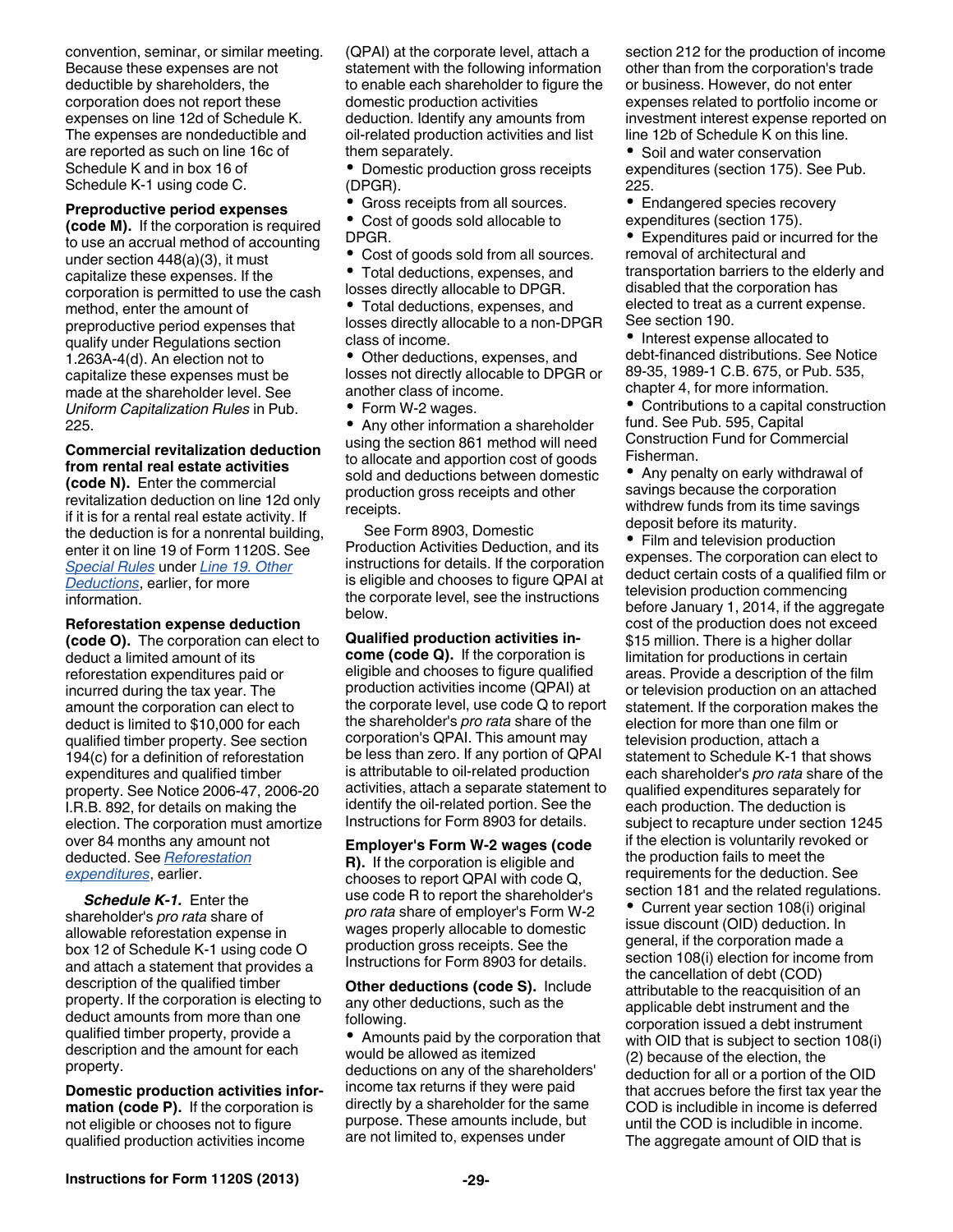<span id="page-30-0"></span>deferred during this period is generally allowed as a deduction ratably over the 5-year period the COD is includible in income under section 108(i). The amount deferred is limited to the amount of COD subject to the section 108(i) election.

**Schedule K-1.** Enter each shareholder's *pro rata* share of the deduction categories listed above in box 12 of Schedule K-1 or provide the required information on an attached statement. Enter the applicable code shown above.

If you are reporting only one type of deduction under code S, enter code S with an asterisk (S\*) and the dollar amount in the entry space in box 12 and attach a statement that shows the box number, code, and type of deduction. If you are reporting multiple types of deductions under code S, enter the code with an asterisk (S\*), enter "STMT" in the dollar amount entry space in box 12, and attach a statement that shows the box number, code, and dollar amount of each type of deduction.

If the corporation has more than one trade or business activity, identify on an attachment to Schedule K-1 the amount for each separate activity. See *[Passive](#page-10-0) [Activity Reporting Requirements](#page-10-0)*, earlier.

#### **Credits**

**Note.** Do not attach Form 3800, General Business Credit, to Form 1120S.

#### **Low-Income Housing Credit**

Section 42 provides a credit that can be claimed by owners of low-income residential rental buildings. To qualify for the credit, the corporation must file Form 8609, Low-Income Housing Credit Allocation and Certification, separately with the IRS. Do not attach Form 8609 to Form 1120S. Complete and attach Form 8586, Low-Income Housing Credit, and Form 8609-A, Annual Statement for Low-Income Housing Credit, to Form 1120S.

#### **Line 13a. Low-Income Housing Credit (Section 42(j)(5))**

If the corporation invested in a partnership to which the provisions of section 42(j)(5) apply, report on line 13a the credit reported to the corporation in box 15 of Schedule K-1 (Form 1065) using code A or code C.

**Schedule K-1.** Report in box 13 of Schedule K-1 each shareholder's *pro rata* share of the low-income housing

credit reported on line 13a of Schedule K. Use code A to report the portion of the credit attributable to buildings placed in service before 2008. Use code C to report the portion of the credit attributable to buildings placed in service after 2007. If the corporation has credits from more than one activity, identify on an attachment to Schedule K-1 the amount for each separate activity. See *[Passive Activity](#page-10-0) [Reporting Requirements](#page-10-0)*, earlier.

#### **Line 13b. Low-Income Housing Credit (Other)**

Report on line 13b any low-income housing credit not reported on line 13a. This includes any credit reported to the corporation in box 15 of Schedule K-1 (Form 1065) using code B or code D.

**Schedule K-1.** Report in box 13 of Schedule K-1 each shareholder's *pro rata* share of the low-income housing credit reported on line 13b of Schedule K. Use code B to report the portion of the credit attributable to buildings placed in service before 2008. Use code D to report the portion of the credit attributable to buildings placed in service after 2007. If the corporation has credits from more than one rental activity, identify on an attachment to Schedule K-1 the amount for each separate activity. See *[Passive Activity](#page-10-0) [Reporting Requirements](#page-10-0)*, earlier.

#### **Line 13c. Qualified Rehabilitation Expenditures (Rental Real Estate)**

Enter on line 13c the total qualified rehabilitation expenditures related to rental real estate activities of the corporation. See the Instructions for Form 3468 for details on qualified rehabilitation expenditures.

*Qualified rehabilitation expenditures for property not*  **PERENTIFY ASSEMBLY PROPERTY ASSEMBLY PROPERTY AND RELATED FOR PROPERTY AND RELATED FOR A PROPERTY AND RELATED FOR A PROPERTY AND RELATION CONTACT A CONTACT CONTACT A CONTACT CONTACT A CONTACT CONTACT A CONTACT CONTACT CON** *activities must be reported in box 17 using code C.*

**Schedule K-1.** Report each shareholder's *pro rata* share of qualified rehabilitation expenditures related to rental real estate activities in box 13 of Schedule K-1 using code E. Attach a statement to Schedule K-1 that provides the information and the shareholder's *pro rata* share of the basis and expenditure amounts the shareholder will need to figure the amounts to report on lines 10b through 10j and 10m of Form 3468. See the Instructions for Form 3468 for details. If the corporation has expenditures from more than one

rental real estate activity, identify on an attachment to Schedule K-1 the information and amounts for each separate activity. See *[Passive Activity](#page-10-0) [Reporting Requirements](#page-10-0)*, earlier.

#### **Line 13d. Other Rental Real Estate Credits**

Enter on line 13d any other credit (other than credits reported on lines 13a through 13c) related to rental real estate activities. On the dotted line to the left of the entry space for line 13d, identify the type of credit. If there is more than one type of credit, attach a statement to Form 1120S that identifies the type and amount for each credit. These credits may include any type of credit listed in the instructions for line 13g.

**Schedule K-1.** Report in box 13 of Schedule K-1 each shareholder's *pro rata* share of other rental real estate credits using code F. If you are reporting each shareholder's *pro rata* share of only one type of rental real estate credit under code F, enter the code with an asterisk (F\*) and the dollar amount in the entry space in box 13 and attach a statement that shows "Box 13, code F" and the type of credit. If you are reporting multiple types of rental real estate credit under code F, enter the code with an asterisk (F\*) and enter "STMT" in the entry space in box 13 and attach a statement that shows "Box 13, code F" and the dollar amount of each type of credit. If the corporation has credits from more than one rental real estate activity, identify on the attached statement the amount of each type of credit for each separate activity. See *[Passive Activity Reporting](#page-10-0)  [Requirements](#page-10-0)*, earlier.

#### **Line 13e. Other Rental Credits**

Enter on line 13e any other credit (other than credits reported on lines 13a through 13d) related to rental activities. On the dotted line to the left of the entry space for line 13e, identify the type of credit. If there is more than one type of credit, attach a statement to Form 1120S that identifies the type and amount for each credit. These credits may include any type of credit listed in the instructions for line 13g.

**Schedule K-1.** Report in box 13 of Schedule K-1 each shareholder's *pro rata* share of other rental credits using code G. If you are reporting each shareholder's *pro rata* share of only one type of rental credit under code G, enter the code with an asterisk (G\*) and the dollar amount in the entry space in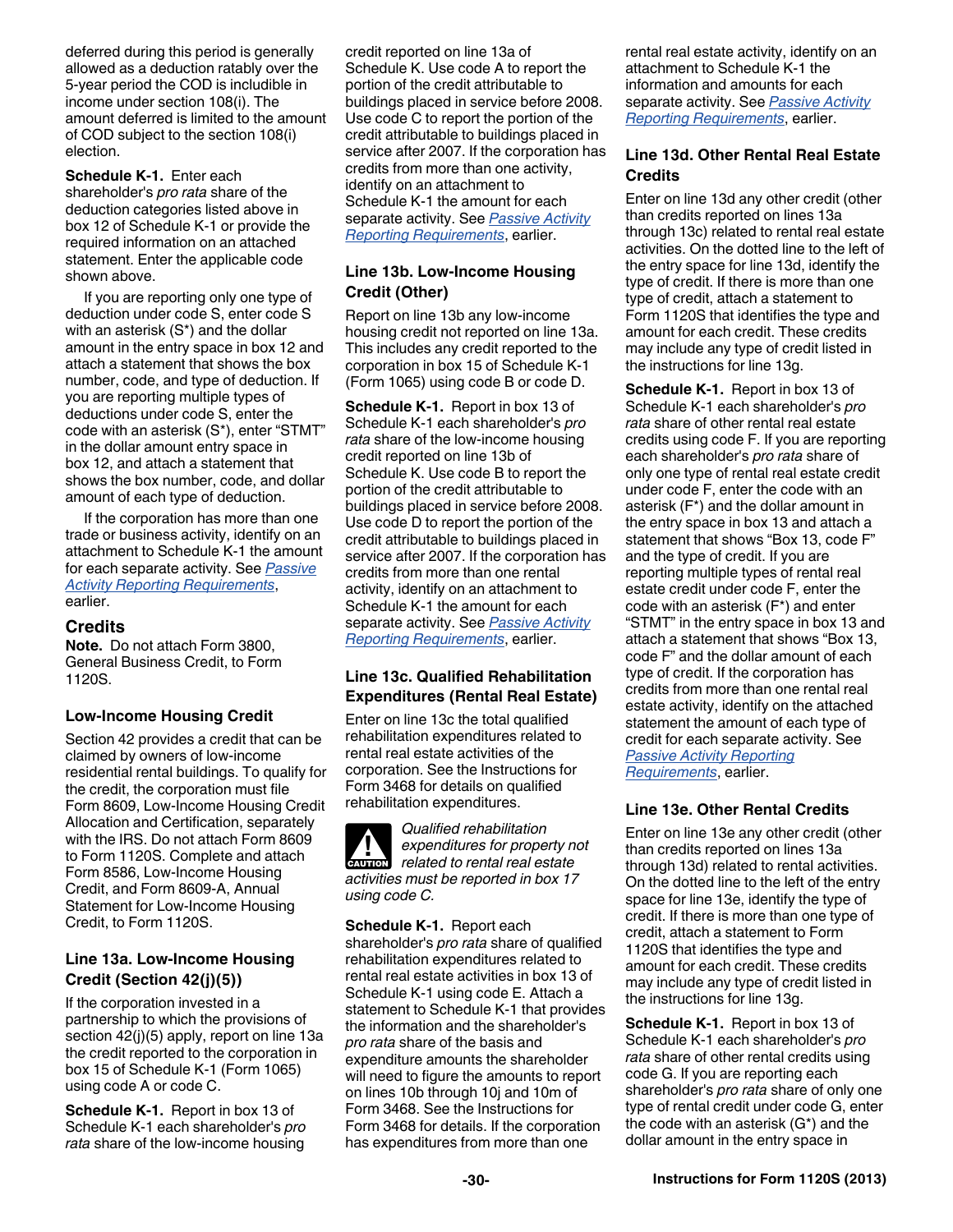box 13 and attach a statement that shows "Box 13, code G" and the type of credit. If you are reporting multiple types of rental credit under code G, enter the code with an asterisk (G\*) and enter "STMT" in the entry space in box 13 and attach a statement that shows "Box 13, code G" and the dollar amount of each type of credit. If the corporation has credits from more than one rental activity, identify on the attached statement the amount of each type of credit for each separate activity. See *[Passive Activity Reporting](#page-10-0)  [Requirements](#page-10-0)*, earlier.

#### **Line 13f. Biofuel Producer Credit**

Enter on line 13f the biofuel producer credit attributable to trade or business activities. If the credit is attributable to rental activities, enter the amount on line 13d or 13e.

Figure this credit on Form 6478. Attach it to Form 1120S. Include the amount shown on line 2 of Form 6478 in the corporation's income on line 5 of Form 1120S.

See section 40(f) for an election the corporation can make to have the credit not apply.

**Schedule K-1.** Report in box 13 of Schedule K-1 each shareholder's *pro rata* share of the biofuel producer credit reported on line 13f using code I. If the corporation has credits from more than one activity, identify on an attachment to Schedule K-1 the amount for each separate activity. See *[Passive Activity](#page-10-0) [Reporting Requirements](#page-10-0)*, earlier.

#### **Line 13g. Other Credits**

Enter on line 13g any other credit, except credits or expenditures shown or listed for lines 13a through 13f or the credit for federal tax paid on fuels (which is reported on line 23c of page 1). On the line to the left of the entry space for line 13g, identify the type of credit. If there is more than one type of credit, attach a statement to Form 1120S that separately identifies each type and amount of credit for the following categories. The codes needed for box 13 of Schedule K-1 are provided in the heading of each category.

**Undistributed capital gains credit (code H).** This credit represents taxes paid on undistributed capital gains by a regulated investment company (RIC) or a real estate investment trust (REIT). As a shareholder of a RIC or REIT, the corporation will receive notice of the

amount of tax paid on undistributed capital gains on Form 2439, Notice to Shareholder of Undistributed Long-Term Capital Gains.

**Work opportunity credit (code J).**  Complete Form 5884 to figure the credit. Attach it to Form 1120S.

**Disabled access credit (code K).**  Complete Form 8826 to figure the credit. Attach it to Form 1120S.

**Empowerment zone employment credit (code L).** Complete Form 8844 to figure the credit. Attach it to Form 1120S.

**Credit for increasing research activities (code M).** Complete Form 6765 to figure the credit. Attach it to Form 1120S.

**Credit for employer social security and Medicare taxes paid on certain employee tips (code N).** Complete Form 8846 to figure the credit. Attach it to Form 1120S.

**Backup withholding (code O).** This credit is for backup withholding on dividends, interest, and other types of income of the corporation.

**Other credits (code P).** Attach a statement to Form 1120S that identifies the type and amount of any other credits not reported elsewhere. Complete the credit form identified below and attach it to Form 1120S.

Unused investment credit from the qualifying advanced coal project credit, qualifying gasification project credit, or qualifying advanced energy project credit allocated from cooperatives.

Unused investment credit from the rehabilitation credit or energy credit allocated from cooperatives.

Orphan drug credit (Form 8820).

• Renewable electricity, refined coal, and Indian coal production credit (Form 8835). Attach a statement to Form 1120S and Schedule K-1 showing separately the amount of the credit from Part I and from Part II of Form 8835. • Indian employment credit (Form 8845).

• Biodiesel and renewable diesel fuels credit (Form 8864). Include the amount from line 8 of Form 8864 in the corporation's income on line 5 of Form 1120S. If this credit includes the small agri-biodiesel producer credit, identify on a statement attached to Schedule K-1 (a) the small agri-biodiesel producer credit included in the total credit allocated to the shareholder, (b) the number of gallons for which the corporation claimed the small agri-biodiesel producer credit, and (c) the corporation's productive capacity for agri-biodiesel.

• New markets credit (Form 8874).

- Credit for small employer pension plan startup costs (Form 8881).
- Credit for employer-provided

childcare facilities and services (Form 8882).

Low sulfur diesel fuel production credit (Form 8896).

Qualified railroad track maintenance credit (Form 8900).

Distilled spirits credit (Form 8906).

Nonconventional source fuel credit (Form 8907).

Energy efficient home credit (Form 8908).

Energy efficient appliance credit (Form 8909).

Alternative motor vehicle credit (Form 8910).

Alternative fuel vehicle refueling property credit (Form 8911).

Clean renewable energy bond credit (Form 8912). The amount of this credit (excluding any credits from partnerships, estates, and trusts) must also be reported as interest income on line 4 of Schedule K. In addition, the amount of this credit must also be reported on line 17d of Schedule K.

• Midwestern tax credit bond credit (Form 8912). The amount of this credit (excluding any credits from partnerships, estates, and trusts) must also be reported as interest income on line 4 of Schedule K. In addition, the amount of this credit must also be reported on line 17d of Schedule K.

• Qualified zone academy bond credit (for bonds issued before October 4, 2008) (Form 8912). The amount of this credit must also be reported as interest income on line 4 of Schedule K. In addition, the amount of this credit must also be reported on line 17d of Schedule K.

• New clean renewable energy bond credit (Form 8912). The amount of this credit (excluding any credits from partnerships, estates, and trusts) must also be reported as interest income on line 4 of Schedule K. In addition, the amount of this credit must also be reported as a property distribution on line 16d of Schedule K.

Qualified energy conservation bond credit (Form 8912). The amount of this credit (excluding any credits from partnerships, estates, and trusts) must also be reported as interest income on line 4 of Schedule K. In addition, the amount of this credit must also be reported as a property distribution on line 16d of Schedule K.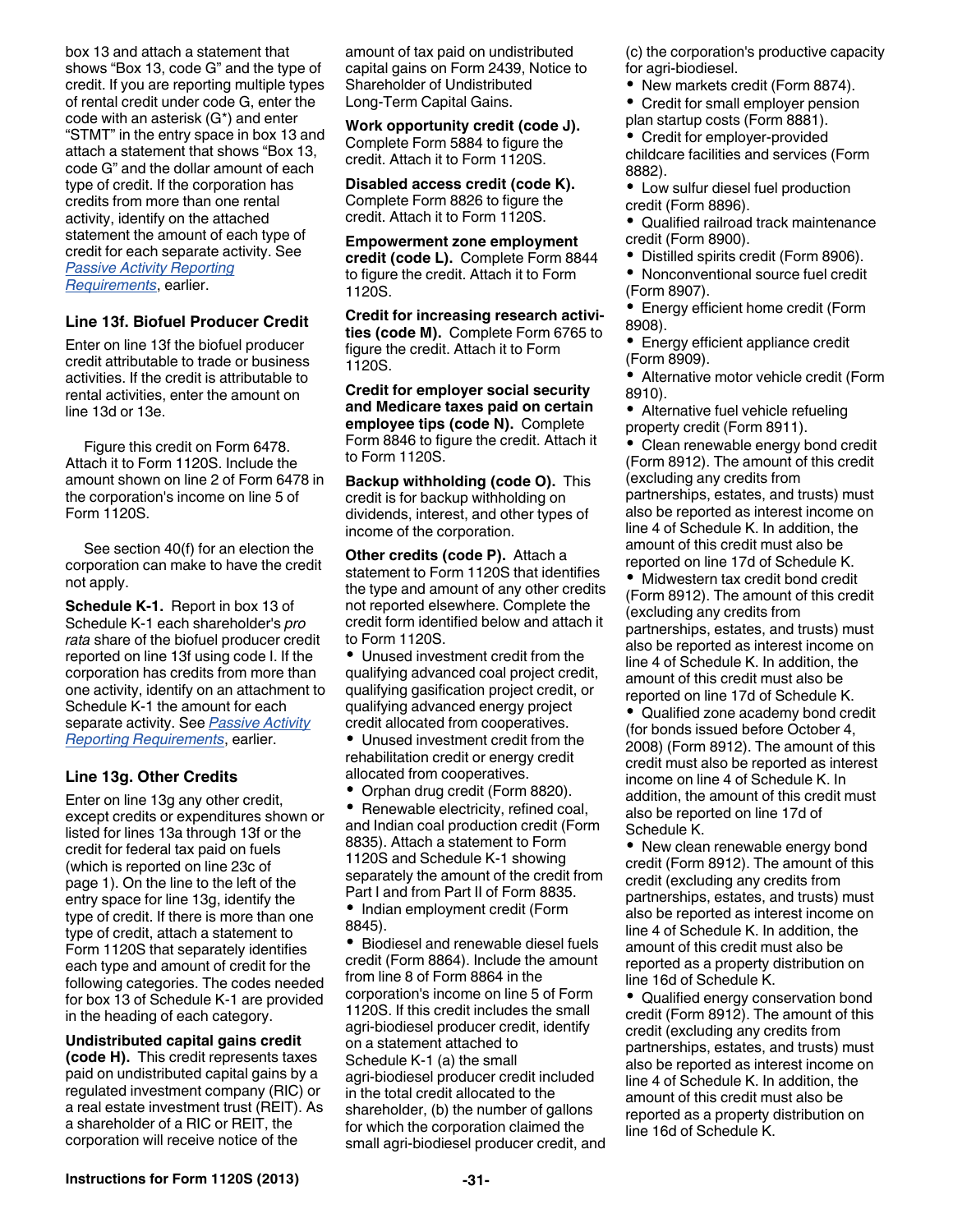<span id="page-32-0"></span>Qualified zone academy bond credit (for bonds issued after October 3, 2008) (Form 8912). The amount of this credit (excluding any credits from partnerships, estates, and trusts) must also be reported as interest income on line 4 of Schedule K. In addition, the amount of this credit must also be reported as a property distribution on line 16d of Schedule K.

Qualified school construction bond credit (Form 8912). The amount of this credit (excluding any credits from partnerships, estates, and trusts) must also be reported as interest income on line 4 of Schedule K. In addition, the amount of this credit must also be reported as a property distribution on line 16d of Schedule K.

• Build America bond credit (Form 8912). The amount of this credit (excluding any credits from partnerships, estates, and trusts) must also be reported as interest income on line 4 of Schedule K. In addition, the amount of this credit must also be reported as a property distribution on line 16d of Schedule K.

• Mine rescue team training credit (Form 8923).

Agricultural chemicals security credit (Form 8931).

Credit for employer differential wage payments (Form 8932).

Carbon dioxide sequestration credit (Form 8933).

• Qualified plug-in electric drive motor vehicle credit (Form 8936).

Credit for small employer health

insurance premiums (Form 8941).

General credits from an electing large partnership.

**Schedule K-1.** Enter in box 13 of Schedule K-1 each shareholder's *pro rata* share of the credits listed above. See additional Schedule K-1 reporting information provided in the instructions above. Enter the applicable code, H through P, in the column to the left of the dollar amount entry space.

If you are reporting each shareholder's *pro rata* share of only one type of credit under code P, enter the code with an asterisk (P\*) and the dollar amount in the entry space in box 13 and attach a statement that shows "Box 13, code P" and the type of credit. If you are reporting multiple types of credit under code P, enter the code with an asterisk (P\*) and enter "STMT" in the entry space in box 13 and attach a statement that shows "Box 13, code P" and the dollar amount of each type of credit. If the corporation has credits from more than one activity, identify on an

attachment to Schedule K-1 the amount of each type of credit for each separate activity. See *[Passive Activity Reporting](#page-10-0)  [Requirements](#page-10-0)*, earlier.

#### **Foreign Transactions**

Line 14b must be completed if a shareholder may need this information to figure a foreign tax credit. Lines 14a and 14c through 14n must be completed if the corporation has foreign income, deductions, or losses, or has paid or accrued foreign taxes.

On Schedule K-1, for items that require an attached statement, enter the code followed by an asterisk and the shareholder's *pro rata* share of the dollar amount. Attach a statement to Schedule K-1 providing the information described below. If the corporation had income from, or paid or accrued taxes to, more than one country or U.S. possession, see the requirement for an attached statement in the instruction for line 14a below. See Pub. 514, Foreign Tax Credit for Individuals, and the Instructions for Form 1116, Foreign Tax Credit, for more information.

#### **Line 14a. Name of Country or U.S. Possession (Code A)**

Enter the name of the foreign country or U.S. possession from which the corporation had income or to which the corporation paid or accrued taxes. If the corporation had income from, or paid or accrued taxes to, more than one foreign country or U.S. possession, enter "See attached" and attach a statement for each country for lines 14a through 14n (codes A through N and code Q of Schedule K-1). On Schedule K-1, if there is more than one country, enter code A followed by an asterisk (A\*), enter "STMT," and attach a statement to Schedule K-1 for each country for the information and amounts coded A through N and Q.

#### **Line 14b. Gross Income From all Sources (Code B)**

Enter the corporation's gross income from all sources (both U.S. and foreign).

#### **Line 14c. Gross Income Sourced at Shareholder Level (Code C)**

Enter the total gross income of the corporation that is required to be sourced at the shareholder level. This includes income from the sale of most personal property, other than inventory, depreciable property, and certain intangible property. See Pub. 514 and section 865 for details.



*You must attach a statement to Form 1120S showing the following information.*

The amount of this gross income (without regard to its source) in each category identified in the instructions for lines 14d, 14e, and 14f.

• Specifically identify gains on the sale of personal property other than inventory, depreciable property, and certain intangible property on which a foreign tax of 10% or more was paid or accrued. Also list losses on the sale of such property if the foreign country would have imposed a 10% or higher tax had the sale resulted in a gain. In addition, separately identify the amounts of such gains or losses within each separate limitation category that are long term capital gains and losses or collectibles (28%) gains and losses. See *Determining the Source of Income From the Sales or Exchanges of Certain Personal Property* in Pub. 514 and section 865.

#### **Lines 14d–14f. Foreign Gross Income Sourced at Corporate Level**

Separately report gross income from sources outside the United States by category of income as follows. See Pub. 514 for more information on the categories of income.

*You must attach a statement to Form 1120S that specifies form 1120S that specifically foreign source qualified dividends, unrecaptured section 1250 gains, and net section 1231 gain (loss).*

**Line 14d. Passive category (code D).**  Passive category foreign source income.

**Line 14e. General category (code E).**  General category foreign source income. Include all foreign income sourced at the corporate level that is not reported on lines 14d and 14f.

**Line 14f. Other (code F).** Attach a statement showing the amount of foreign source income included in each of the following categories.

- Section 901(j) income.
- Income re-sourced by treaty.

#### **Lines 14g–14h. Deductions Allocated and Apportioned at Shareholder Level**

**Line 14g. Interest expense (code G).**  Enter the corporation's total interest expense (including interest equivalents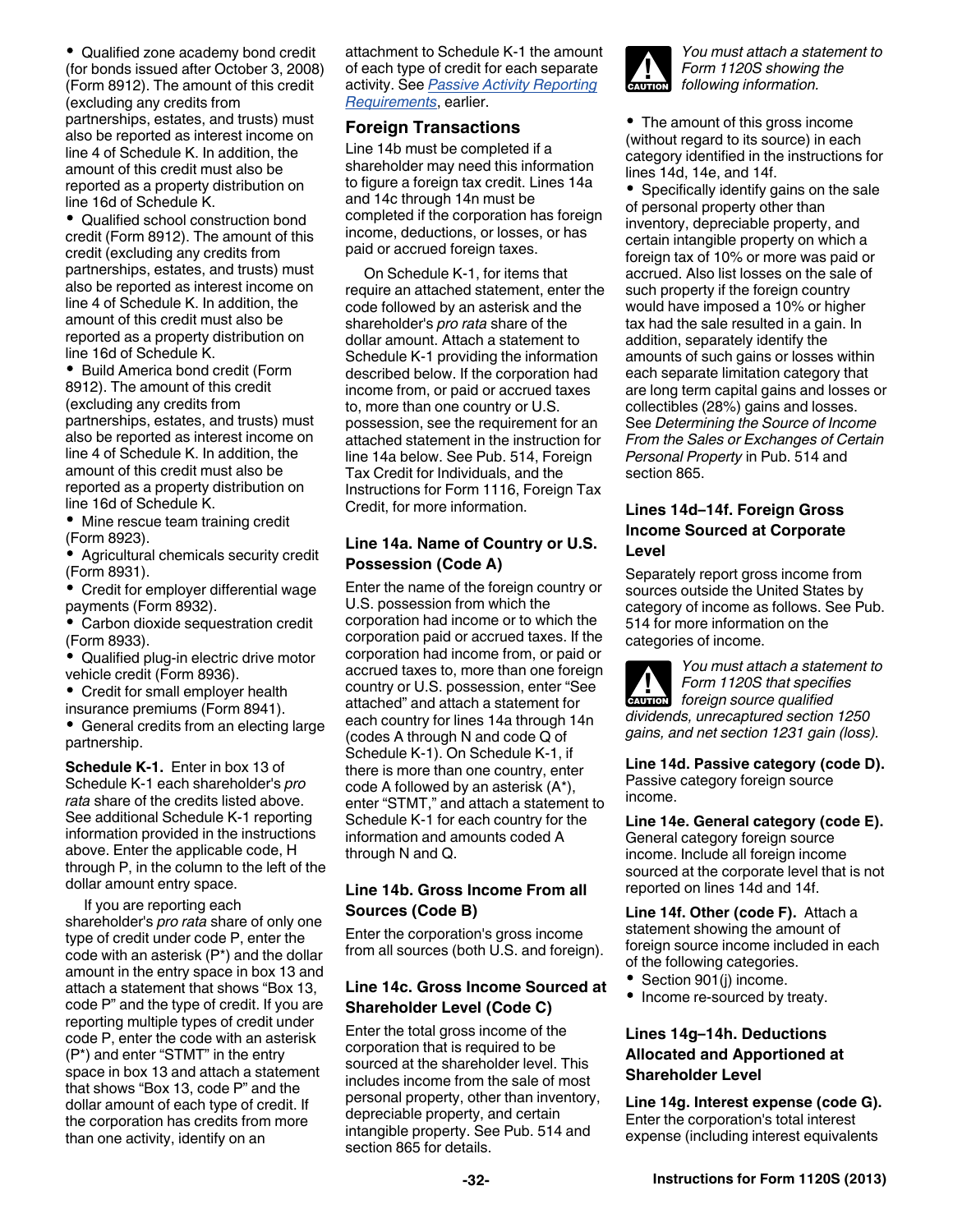under Temporary Regulations section 1.861-9T(b)). Do not include interest directly allocable under Temporary Regulations section 1.861-10T to income from a specific property. This type of interest is allocated and apportioned at the corporate level and is included on lines 14i through 14k.

**Line 14h. Other (code H).** Enter the total of all other deductions or losses that are required to be allocated at the shareholder level. For example, include on line 14h research and experimental expenditures (see Regulations section 1.861-17(f)).

#### **Lines 14i–14k. Deductions Allocated and Apportioned at Corporate Level to Foreign Source Income**

Separately report corporate deductions that are apportioned at the corporate level to (a) passive category foreign source income, (b) general category foreign source income, and (c) other foreign source income (see the instructions for lines 14d-14f). Attach a statement showing the amount of deductions allocated and apportioned at the corporate level to each of the listed categories from line 14f. See Pub. 514 for more information.

#### **Line 14l. Total Foreign Taxes Paid or Accrued**

Enter in U.S. dollars the total foreign taxes (described in section 901 or section 903) that were paid or accrued according to the corporation's method of accounting for such taxes. Translate these amounts into U.S. dollars by using the applicable exchange rate (see Pub. 514).

**Foreign taxes paid (code L).** If the corporation used the cash method of accounting, check the "Paid" box and enter foreign taxes paid during the tax year. Report each shareholder's *pro rata* share in box 14 of Schedule K-1 using code L.

**Foreign taxes accrued (code M).** If the corporation used the accrual method of accounting, check the "Accrued" box and enter foreign taxes accrued. Report each shareholder's *pro rata* share in box 14 of Schedule K-1 using code M.

A corporation reporting foreign taxes using the cash method can make an irrevocable election to report the taxes using the accrual method for the year of the election and all future years. Make this election by reporting all foreign

taxes using the accrual method on line 14l and checking the "Accrued" box (see Regulations section 1.905-1).

Attach a statement reporting the following information.

1. The total amount of foreign taxes (including foreign taxes on income sourced at the shareholder level) relating to each category of income (see instructions for lines 14d-14f).

2. The dates on which the taxes were paid or accrued, the exchange rates used, and the amounts in both foreign currency and U.S. dollars, for the following.

a. Taxes withheld at source on interest.

b. Taxes withheld at source on dividends.

c. Taxes withheld at source on rents and royalties.

d. Other foreign taxes paid or accrued.

#### **Line 14m. Reduction in Taxes Available for Credit (Code N)**

Enter the total reduction in taxes available for credit. Attach a statement showing the reductions for:

Taxes on foreign mineral income (section 901(e)).

Taxes on foreign oil and gas extraction income and foreign oil related income (section 907(a)).

Taxes attributable to boycott operations (section 908).

Failure to timely file (or furnish all of the information required on) Forms 5471 and 8865.

Foreign income taxes paid or accrued during the current tax year that have been suspended under section 909. Any other items (specify).

#### **Line 14n. Other Foreign Tax Information**

**Foreign trading gross receipts (code O).** Report each shareholder's *pro rata* share of foreign trading gross receipts from line 15 of Form 8873 in box 14 using code O. See *[Extraterritorial Income Exclusion](#page-12-0)*, earlier.

**Extraterritorial income exclusion (code P).** If the corporation is not permitted to deduct the extraterritorial income exclusion as a non-separately stated item, attach a statement to Schedule K-1 showing the shareholder's *pro rata* share of the extraterritorial income exclusion reported on line 52 of Form 8873. Also identify the activity to which the exclusion is related.

**Other foreign transactions (code Q).** Report any other foreign transaction information the shareholders need to prepare their tax returns. Attach a statement that separately identifies any arrangement, along with the taxes paid or accrued in connection with the arrangement, in which the corporation participates that would qualify as a splitter arrangement under section 909 if one or more shareholders are covered persons with respect to an entity that took into account related income from the arrangement. Also indicate whether the corporation has taken into account any related income from any such splitter arrangement. (See section 909 and the regulations thereunder).

#### **Alternative Minimum Tax (AMT) Items**

Lines 15a through 15f must be completed for all shareholders.

Enter items of income and deductions that are adjustments or tax preference items for the AMT. For more information, see Form 6251, Alternative Minimum Tax—Individuals, or Schedule I (Form 1041), Alternative Minimum Tax—Estates and Trusts.

Do not include as a tax preference item any qualified expenditures to which an election under section 59(e) may apply. Instead, report these expenditures on line 12(c)(2). Because these expenditures are subject to an election by each shareholder, the corporation cannot figure the amount of any tax preference related to them. Instead, the corporation must pass through to each shareholder in box 12, code J, of Schedule K-1 the information needed to figure the deduction.

**Schedule K-1.** Report each shareholder's *pro rata* share of amounts reported on lines 15a through 15f in box 15 of Schedule K-1 using codes A through F respectively.

If the corporation is reporting items of income or deduction for oil, gas, and geothermal properties, you may be required to identify these items on a statement attached to Schedule K-1 (see the instructions for lines 15d and 15e). Also see the requirement for an attached statement in the instructions for line 15f.

#### **Line 15a. Post-1986 Depreciation Adjustment**

Figure the adjustment for line 15a based only on tangible property placed in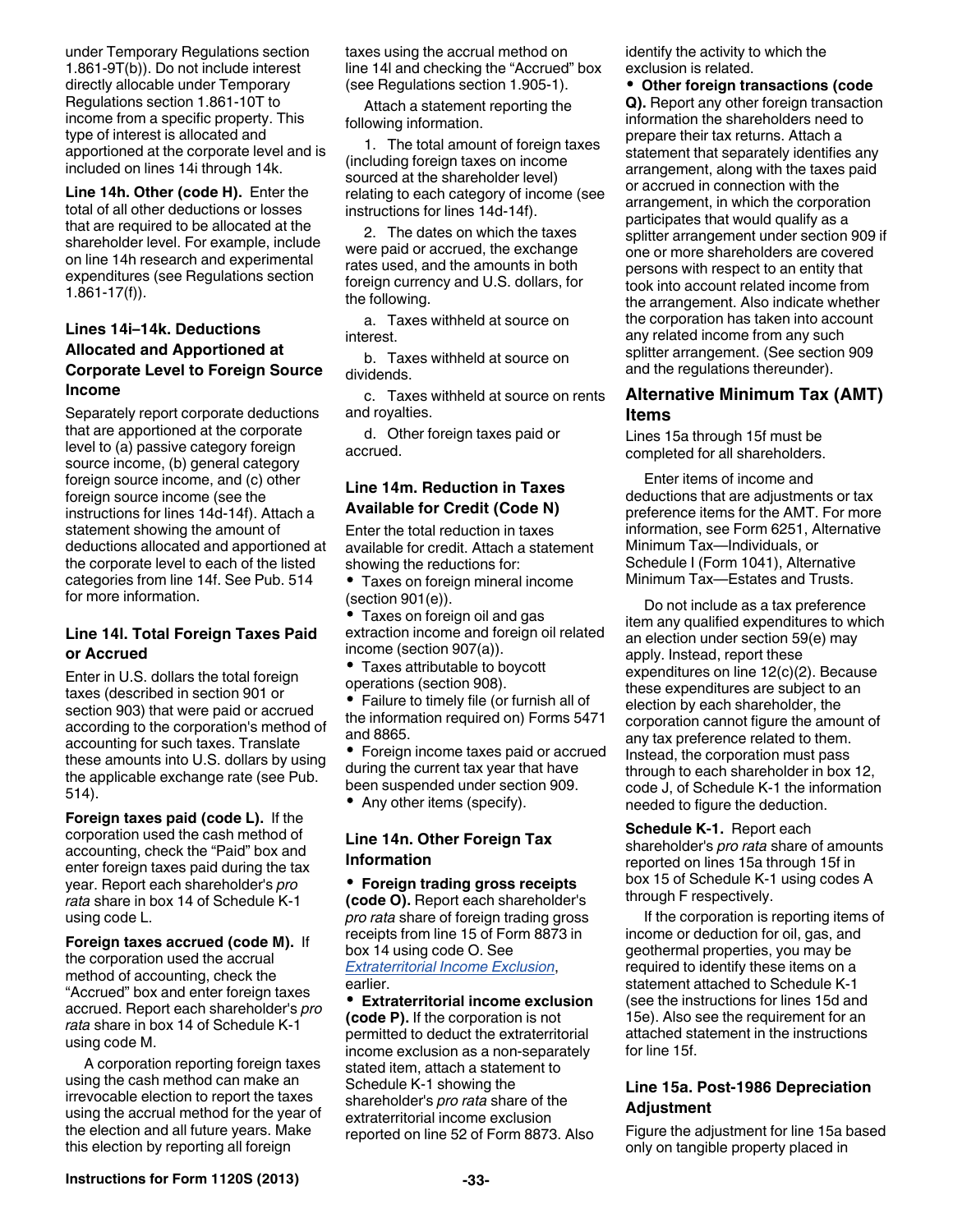<span id="page-34-0"></span>service after 1986 (and tangible property placed in service after July 31, 1986, and before 1987 for which the corporation elected to use the General Depreciation System). Do not make an adjustment for motion picture films, videotapes, sound recordings, certain public utility property (see section 168(f) (2)), property depreciated under the unit-of-production method (or any other method not expressed in a term of years), qualified Indian reservation property, property eligible for a special depreciation allowance, qualified revitalization expenditures, or the section 179 expense deduction.

For property placed in service before 1999, refigure depreciation for the AMT as follows (using the same convention used for the regular tax).

• For section 1250 property (generally, residential rental and nonresidential real property), use the straight line method over 40 years.

• For tangible property (other than section 1250 property) depreciated using the straight line method for the regular tax, use the straight line method over the property's class life. Use 12 years if the property has no class life. • For any other tangible property, use the 150% declining balance method, switching to the straight line method the first tax year it gives a larger deduction, over the property's AMT class life. Use 12 years if the property has no class life.

**Note.** See Pub. 946 for a table of class lives.

For property placed in service after 1998, refigure depreciation for the AMT only for property depreciated for the regular tax using the 200% declining balance method. For the AMT, use the 150% declining balance method, switching to the straight line method the first tax year it gives a larger deduction, and the same convention and recovery period used for the regular tax.

Figure the adjustment by subtracting the AMT deduction for depreciation from the regular tax deduction and enter the result on line 15a. If the AMT deduction is more than the regular tax deduction, enter the difference as a negative amount. Depreciation capitalized to inventory must also be refigured using the AMT rules. Include on this line the current year adjustment to income, if any, resulting from the difference.

#### **Line 15b. Adjusted Gain or Loss**

If the corporation disposed of any tangible property placed in service after 1986 (or after July 31, 1986, if an election was made to use the General Depreciation System), or if it disposed of a certified pollution control facility placed in service after 1986, refigure the gain or loss from the disposition using the adjusted basis for the AMT. The property's adjusted basis for the AMT is its cost or other basis minus all depreciation or amortization deductions allowed or allowable for the AMT during the current tax year and previous tax years. Enter on this line the difference between the regular tax gain (loss) and the AMT gain (loss). If the AMT gain is less than the regular tax gain, or the AMT loss is more than the regular tax loss, or there is an AMT loss and a regular tax gain, enter the difference as a negative amount.

If any part of the adjustment is allocable to net short-term capital gain (loss), net long-term capital gain (loss), or net section 1231 gain (loss), attach a statement that identifies the amount of the adjustment allocable to each type of gain or loss.

For a net long-term capital gain (loss), also identify the amount of the adjustment that is collectibles (28%) gain (loss).

For a net section 1231 gain (loss), also identify the amount of adjustment that is unrecaptured section 1250 gain.

#### **Line 15c. Depletion (Other Than Oil and Gas)**

Do not include any depletion on oil and gas wells. The shareholders must figure their oil and gas depletion deductions and preference items separately under section 613A.

Refigure the depletion deduction under section 611 for mines, wells (other than oil and gas wells), and other natural deposits for the AMT. Percentage depletion is limited to 50% of the taxable income from the property as figured under section 613(a), using only income and deductions for the AMT. Also, the deduction is limited to the property's adjusted basis at the end of the year as figured for the AMT. Figure this limit separately for each property. When refiguring the property's adjusted basis, take into account any AMT adjustments made this year or in previous years that affect basis (other than the current year's depletion).

Enter the difference between the regular tax and AMT deduction. If the AMT deduction is greater, enter the difference as a negative amount.

#### **Oil, Gas, and Geothermal Properties—Gross Income and Deductions**

Generally, the amounts to be entered on lines 15d and 15e are only the income and deductions for oil, gas, and geothermal properties that are used to figure the corporation's ordinary business income (loss) on line 21, page 1, Form 1120S.

If there are any items of income or deductions for oil, gas, and geothermal properties included in the amounts that are required to be passed through separately to the shareholders on Schedule K-1 (items not reported on line 1 of Schedule K-1), give each shareholder a statement that shows, for the box in which the income or deduction is included, the amount of income or deductions included in the total amount for that box. Do not include any of these direct pass-through amounts on line 15d or 15e. The shareholder is told in the Shareholder's Instructions for Schedule K-1 (Form 1120S) to adjust the amounts in box 15, code D or E, for any other income or deductions from oil, gas, or geothermal properties included in boxes 2 through 12, 16, or 17 of Schedule K-1 in order to determine the total income and deductions from oil, gas, and geothermal properties for the corporation.

Figure the amounts for lines 15d and 15e separately for oil and gas properties that are not geothermal deposits and for all properties that are geothermal deposits.

Give each shareholder a statement that shows the separate amounts included in the computation of the amounts on lines 15d and 15e of Schedule K.

#### **Line 15d. Oil, Gas, and Geothermal Properties—Gross Income**

Enter the total amount of gross income (within the meaning of section 613(a)) from all oil, gas, and geothermal properties received or accrued during the tax year and included on page 1, Form 1120S.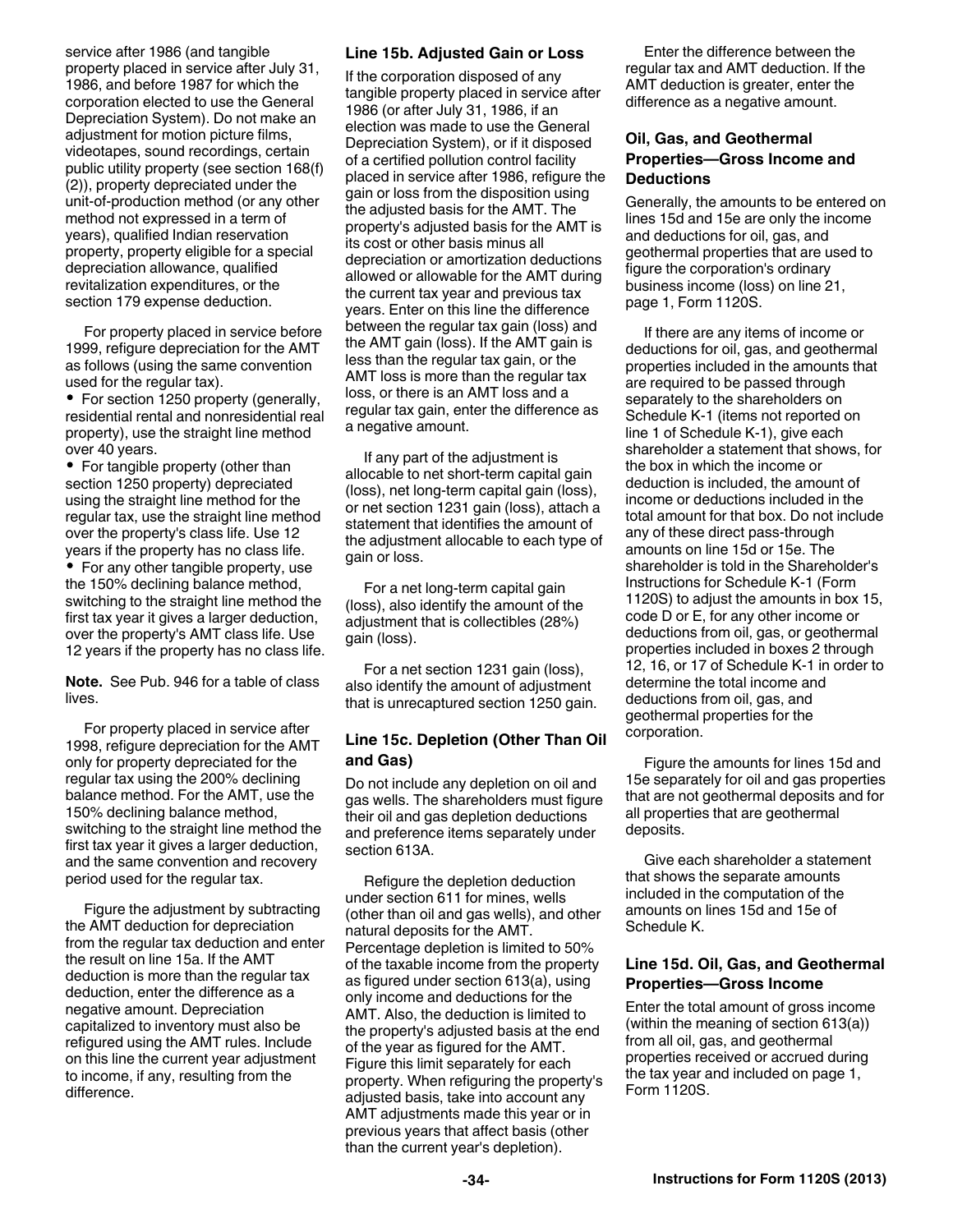#### <span id="page-35-0"></span>**Line 15e. Oil, Gas, and Geothermal Properties—Deductions**

Enter any deductions allowed for the AMT that are allocable to oil, gas, and geothermal properties.

#### **Line 15f. Other AMT Items**

Attach a statement to Form 1120S and Schedule K-1 that shows other items not shown on lines 15a through 15e that are adjustments or tax preference items or that the shareholder needs to complete Form 6251 or Schedule I (Form 1041). See these forms and their instructions to determine the amount to enter.

Other AMT items include the following.

Accelerated depreciation of real property under pre-1987 rules.

Accelerated depreciation of leased personal property under pre-1987 rules. Long-term contracts entered into after February 28, 1986. Except for certain home construction contracts, the taxable income from these contracts must be figured using the percentage of completion method of accounting for the AMT.

Losses from tax shelter farm activities. No loss from any tax shelter farm activity is allowed for the AMT.

**Schedule K-1.** If you are reporting each shareholder's *pro rata* share of only one type of AMT item under code F, enter the code with an asterisk (F\*) and the dollar amount in the entry space in box 15 and attach a statement that shows the type of AMT item. If you are reporting multiple types of AMT items under code F, enter the code with an asterisk (F\*) and enter "STMT" in the entry space in box 15 and attach a statement that shows the dollar amount of each type of AMT item.

### **Items Affecting Shareholder Basis**

#### **Line 16a. Tax-Exempt Interest Income**

Enter on line 16a tax-exempt interest income, including any exempt-interest dividends received from a mutual fund or other regulated investment company. Individual shareholders must report this information on line 8b of Form 1040. Generally, under section 1367(a)(1)(A), the basis of the shareholder's stock is increased by the amount shown on this line.

#### **Line 16b. Other Tax-Exempt Income**

Enter on line 16b all income of the corporation exempt from tax other than tax-exempt interest (for example, life insurance proceeds, but see section 101(j) for limits and reporting requirements). Generally, under section  $1367(a)(1)(A)$ , the basis of the shareholder's stock is increased by the amount shown on this line.

#### **Line 16c. Nondeductible Expenses**

Enter on line 16c nondeductible expenses paid or incurred by the corporation.

Do not include separately stated deductions shown elsewhere on Schedules K and K-1, capital expenditures, or items for which the deduction is deferred to a later tax year.

Generally, under section 1367(a)(2) (D), the basis of the shareholder's stock is decreased by the amount shown on this line.

### **Line 16d. Distributions**

Enter the total distributions (including cash) made to each shareholder other than dividends reported on line 17c of Schedule K. Include the shareholder's *pro rata* share of any amounts included in interest income with respect to new clean renewable energy, qualified energy conservation, qualified zone academy (for bonds issued after October 3, 2008), qualified school construction, or build America bonds. Distributions of appreciated property are valued at fair market value. If property other than cash was distributed, attach a statement to provide the following information: (1) the date the property was acquired, (2) the date the property was distributed, (3) the property's FMV on the date of distribution, and (4) the corporation's basis in the property. See *[Distributions](#page-40-0)*, later, for the ordering rules.

#### **Line 16e. Repayment of Loans From Shareholders**

Enter any repayments made to shareholders during the current tax year.

**Schedule K-1.** Report each shareholder's *pro rata* share of amounts reported on lines 16a, 16b, and 16c (concerning items affecting shareholder basis) in box 16 of Schedule K-1 using codes A through C respectively. Report

property distributions (line 16d) and repayment of loans from shareholders (line 16e) on the Schedule K-1 of the shareholder(s) that received the distributions or repayments (using codes D and E).

#### **Other Information**

#### **Lines 17a and 17b. Investment Income and Expenses**

Enter on line 17a the investment income included on lines 4, 5a, 6, and 10, of Schedule K. Do not include other portfolio gains or losses on this line.

Enter on line 17b the investment expense included on line 12d of Schedule K.

Investment income includes gross income from property held for investment, the excess of net gain attributable to the disposition of property held for investment over net capital gain from the disposition of property held for investment, any net capital gain from the disposition of property held for investment that each shareholder elects to include in investment income under section  $163(d)(4)(B)(iii)$ , and any qualified dividend income that the shareholder elects to include in investment income. Generally, investment income and investment expenses do not include any income or expenses from a passive activity. See Regulations section 1.469-2(f)(10) for exceptions.

Property subject to a net lease is not treated as investment property because it is subject to the passive loss rules. Do not reduce investment income by losses from passive activities.

Investment expenses are deductible expenses (other than interest) directly connected with the production of investment income. See the instructions for Form 4952 for more information.

**Schedule K-1.** Report each shareholder's *pro rata* share of amounts reported on lines 17a and 17b (investment income and expenses) in box 17 of Schedule K-1 using codes A and B respectively.

If there are other items of investment income or expense included in the amounts that are required to be passed through separately to the shareholders on Schedule K-1, such as net short-term capital gain or loss, net long-term capital gain or loss, and other portfolio gains or losses, give each shareholder a statement identifying these amounts.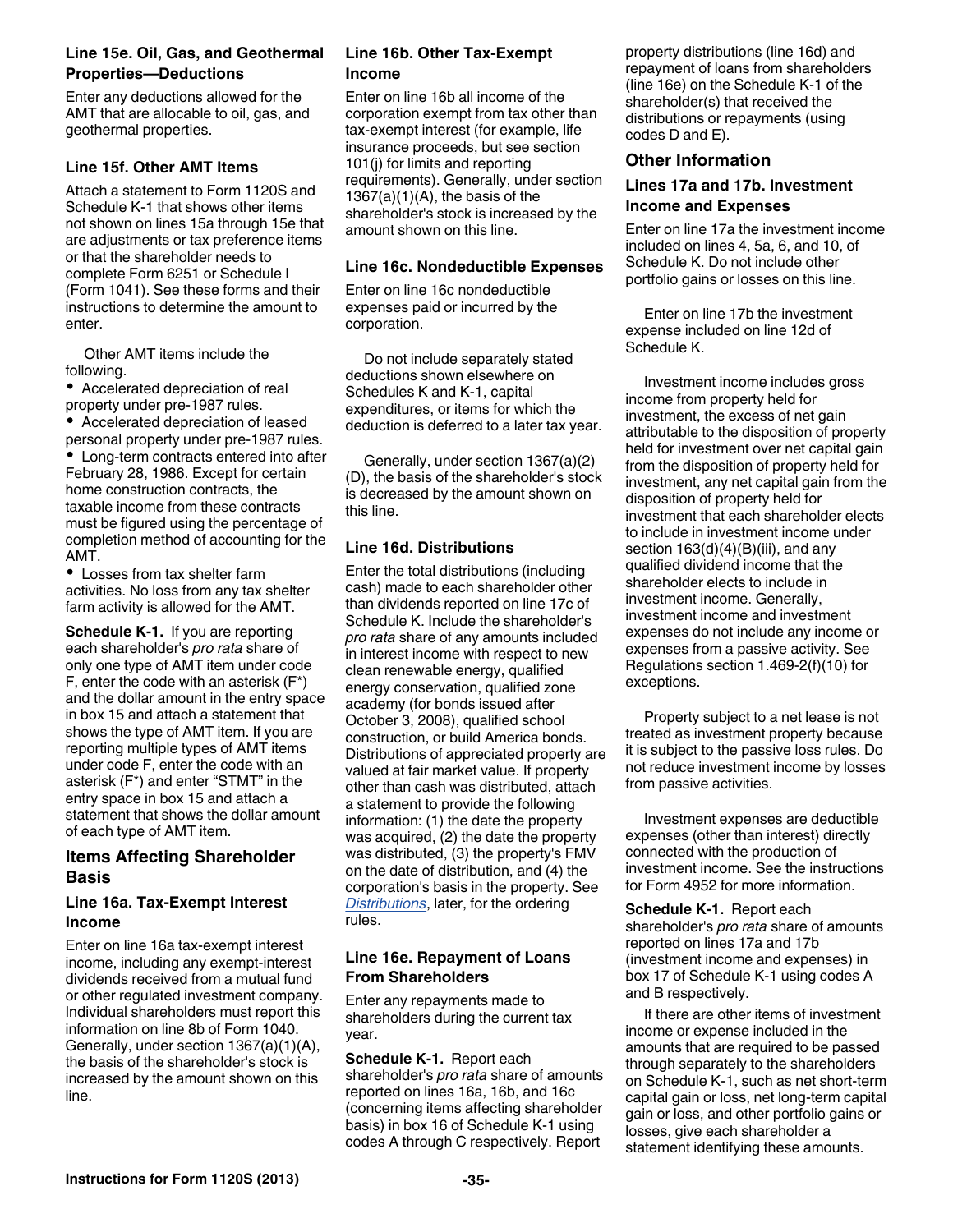#### <span id="page-36-0"></span>**Line 17c. Dividend Distributions Paid From Accumulated Earnings and Profits (Schedule K Only)**

Enter total dividends paid to shareholders from accumulated earnings and profits. Report these dividends to shareholders on Form 1099-DIV. Do not report them on Schedule K-1.

#### **Line 17d. Other Items and Amounts**

Report the following information on a statement attached to Form 1120S. On Schedule K-1, enter the appropriate code in box 17 for each information item followed by an asterisk in the left-hand column of the entry space (for example, C\*). In the right-hand column, enter "STMT." The codes are provided for each information category.

#### **Qualified rehabilitation expenditures (other than rental real estate) (code**

**C).** Enter total qualified rehabilitation expenditures from activities other than rental real estate activities. See the Instructions for Form 3468 for details on qualified rehabilitation expenditures.

**Note.** Report qualified rehabilitation expenditures related to rental real estate activities on line 13c.

*Schedule K-1.* Report each shareholder's *pro rata* share of qualified rehabilitation expenditures related to activities other than rental real estate activities in box 17 of Schedule K-1 using code C. Attach a statement to Schedule K-1 that provides the information and the shareholder's *pro rata* share of the basis and expenditure amounts the shareholder will need to figure the amounts to report on lines 11b through 11j and 11m of Form 3468. See the Instructions for Form 3468 for details. If the corporation has expenditures from more than one activity, identify on a statement attached to Schedule K-1 the information and amounts for each separate activity. See *[Passive Activity Reporting](#page-10-0)  [Requirements](#page-10-0)*, earlier.

### **Basis of energy property (code D).**

In box 17 of Schedule K-1, enter code D followed by an asterisk and enter "STMT" in the entry space for the dollar amount. Attach a statement to Schedule K-1 that provides the shareholder's *pro rata* share of the basis and capacity amounts the shareholder will need to figure the amounts to report on lines 12a-d, 12f, 12g, 12i, 12j, 12l, 12m, 12o, and 12q-12s of Form 3468.

See the Instructions for Form 3468 for details.

**Recapture of low-income housing credit (codes E and F).** If recapture of part or all of the low-income housing credit is required because (a) the prior year qualified basis of a building decreased or (b) the corporation disposed of a building or part of its interest in a building, see Form 8611, Recapture of Low-Income Housing Credit. Complete lines 1 through 7 of Form 8611 to figure the amount of the credit to recapture.

Use code E on Schedule K-1 to report recapture of the low-income housing credit from a section 42(j)(5) partnership. Use code F to report recapture of any other low-income housing credit. See the instructions for lines 13a and 13b, earlier, for more information.

**Note.** If a shareholder's ownership interest in a building decreased because of a transaction at the shareholder level, the corporation must provide the necessary information to the shareholder to enable the shareholder to figure the recapture.

*The disposal of a building or an interest therein will generate a*  **CAUTION**<br> **CAUTION C** *Credit recapture unless it is reasonably expected that the building will continue to be operated as a qualified low-income building for the remainder of the building's compliance period.*

See Form 8586, Form 8611, and section 42 for more information.

**Recapture of investment credit (code G).** Complete and attach Form 4255 if, before the end of the recapture period, investment credit property is disposed of or no longer qualifies for the credit or if credit recapture is otherwise required. See the Instructions for Form 4255 for details about when credit recapture is required. State the type of property at the top of Form 4255, and complete lines 2, 4, and 5, whether or not any shareholder is subject to recapture of the credit.

Attach to each Schedule K-1 a separate statement providing the information the corporation is required to show on Form 4255, but list only the shareholder's *pro rata* share of the basis of the property subject to recapture. Also indicate the lines of Form 4255 on which the shareholders should report these amounts.

The corporation itself is liable for investment credit recapture in certain cases. See *[Investment credit recapture](#page-20-0)  [tax](#page-20-0)*, earlier, for details.

### **Recapture of other credits (code H).**

On an attached statement to Schedule K-1, provide any information shareholders will need to report recapture of credits (other than recapture of low-income housing credit and investment credit reported on Schedule K-1 using codes E, F, and G). Examples of credits subject to recapture and reported using code H include:

• The qualified plug-in electric vehicle credit. See section 30(e)(5) for details.

• The qualified plug-in electric drive motor vehicle credit. See section 30D(f) (5) for details.

The new markets credit. See Form 8874 and Form 8874-B, Notice of Recapture Event for New Markets Credit, for details.

- The Indian employment credit. See section 45A(d) for details.
- The credit for employer-provided childcare facilities and services. See section 45F(d) for details.
- The alternative motor vehicle credit. See section 30B(h)(8) for details.
- The alternative fuel vehicle refueling property credit. See section 30C(e)(5) for details.

**Look-back interest—completed long-term contracts (code I).** If the corporation is closely held (defined in section 460(b)(4)(C)(iii)) and it entered into any long-term contracts after February 28, 1986, that are accounted for under either the percentage of completion-capitalized cost method or the percentage of completion method, it must attach a statement to Form 1120S showing the information required in items (a) and (b) of the instructions for lines 1 and 3 of Part II of Form 8697. It must also report the amounts for Part II, lines 1 and 3, to its shareholders. See the Instructions for Form 8697 for more information.

**Look-back interest—income forecast method (code J).** If the corporation is closely held (defined in section 460(b) (4)(C)(iii)) and it depreciated certain property placed in service after September 13, 1995, under the income forecast method, it must attach to Form 1120S the information specified in the instructions for Form 8866, line 2, for the 3rd and 10th tax years beginning after the tax year the property was placed in service. It must also report the line 2 amounts to its shareholders. See the Instructions for Form 8866 for more details.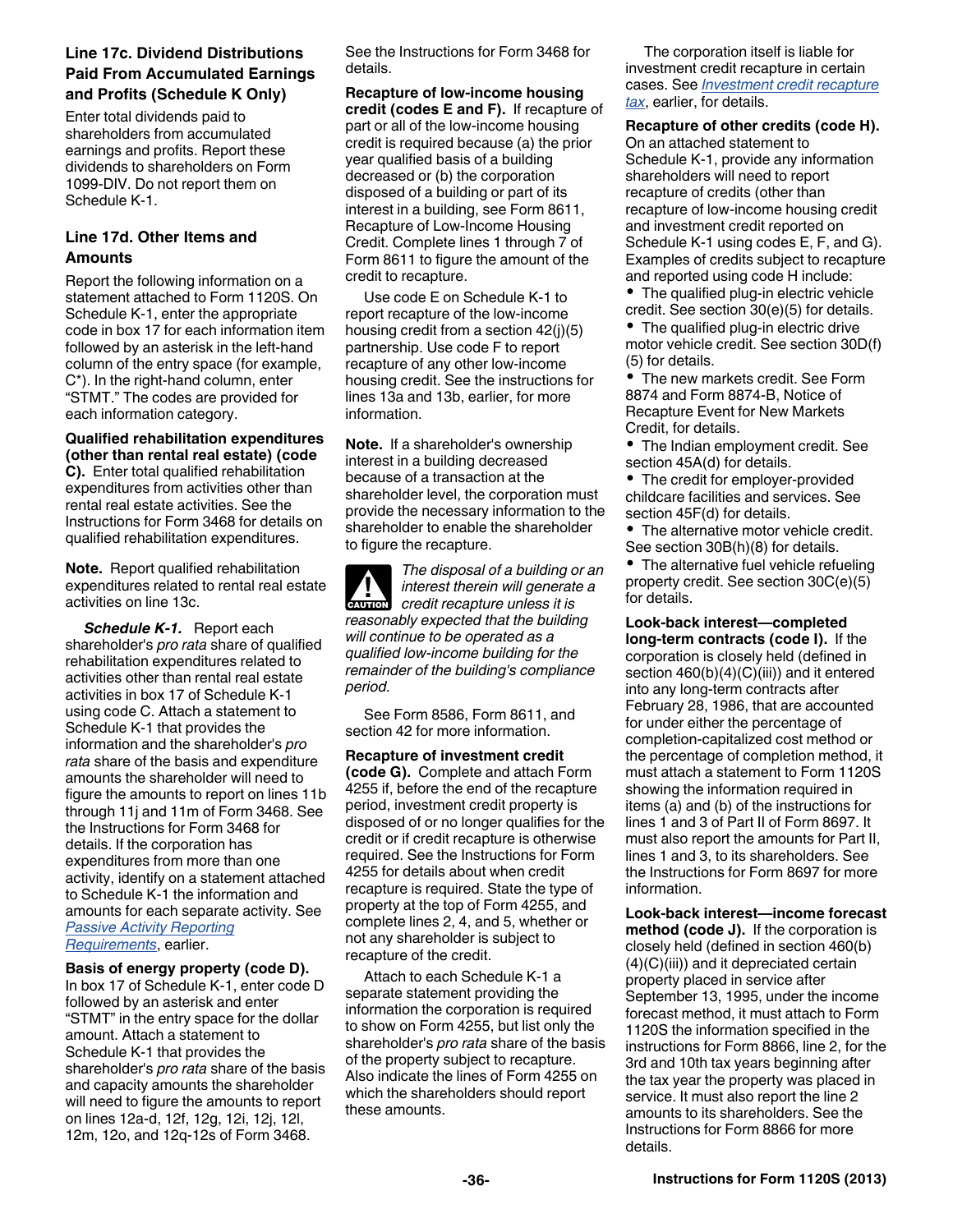### <span id="page-37-0"></span>**Dispositions of property with section**

**179 deductions (code K).** This represents gain or loss on the sale, exchange, or other disposition of property for which a section 179 deduction has been passed through to shareholders. The corporation must provide all the following information with respect to such dispositions (see the instructions for Form 1120S, line 4, earlier).

• Description of the property.

• Date the property was acquired and placed in service.

Date of the sale or other disposition of the property.

The shareholder's *pro rata* share of the gross sales price or amount realized.

The shareholder's *pro rata* share of the cost or other basis plus expense of sale (reduced as explained in the Instructions for Form 4797, line 21).

The shareholder's *pro rata* share of the depreciation allowed or allowable, determined as described in the Instructions for Form 4797, line 22, but excluding the section 179 deduction.

The shareholder's *pro rata* share of the section 179 deduction (if any) passed through for the property and the corporation's tax year(s) in which the amount was passed through.

• If the disposition is due to a casualty or theft, a statement indicating so, and any additional information needed by the shareholder.

• For an installment sale made during the corporation's tax year, any information the shareholder needs to complete Form 6252. The corporation also must separately report the shareholder's *pro rata* share of all payments received for the property in future tax years. (Installment payments received for installment sales made in prior tax years should be reported in the same manner used in prior tax years.) See the instructions for Form 6252 for details.

**Recapture of section 179 deduction** 

**(code L).** This amount represents recapture of the section 179 deduction if business use of the property dropped to 50% or less before the end of the recapture period. If the business use of any property (placed in service after 1986) for which a section 179 deduction was passed through to shareholders dropped to 50% or less (for a reason other than disposition), the corporation must provide all the following information.

The shareholder's *pro rata* share of the original basis and depreciation

allowed or allowable (not including the section 179 deduction).

The shareholder's *pro rata* share of the section 179 deduction (if any) passed through for the property and the corporation's tax year(s) in which the amount was passed through.

See Regulations section 1.179-1(e) for details.

#### **Section 453(l)(3) information (code**

**M).** Supply any information needed by a shareholder to compute the interest due under section 453(l)(3). If the corporation elected to report the dispositions of certain timeshares and residential lots on the installment method, each shareholder's tax liability must be increased by the shareholder's *pro rata* share of the interest on tax attributable to the installment payments received during the tax year.

#### **Section 453A(c) information (code**

**N).** Supply any information needed by a shareholder to compute the interest due under section 453A(c). If an obligation arising from the disposition of property to which section 453A applies is outstanding at the close of the year, each shareholder's tax liability must be increased by the tax due under section 453A(c) on the shareholder's *pro rata*  share of the tax deferred under the installment method.

#### **Section 1260(b) information (code**

**O).** Supply any information needed by a shareholder to figure the interest due under section 1260(b). If the corporation had gain from certain constructive ownership transactions, each shareholder's tax liability must be increased by the shareholder's *pro rata*  share of interest due on any deferral of gain recognition. See section 1260(b) for details, including how to figure the interest.

**Interest allocable to production expenditures (code P).** Supply any information needed by a shareholder to properly capitalize interest as required by section 263A(f). See *[Section 263A](#page-15-0) [uniform capitalization rules](#page-15-0)*, earlier, for more information.

**CCF nonqualified withdrawal (code Q).** Report nonqualified withdrawals by the corporation from a capital construction fund. Attach a statement to the shareholder's Schedule K-1 providing details of the withdrawal. See Pub. 595.

**Depletion information—oil and gas (code R).** Report gross income and other information relating to oil and gas well properties to shareholders to allow them to figure the depletion deduction for oil and gas well properties. Allocate to each shareholder a proportionate share of the adjusted basis of each corporate oil or gas well property. See section 613A(c)(11) for details.

The corporation cannot deduct depletion on oil and gas wells. Each shareholder must determine the allowable amount to report on his or her return. See Pub. 535 for more information.

#### **Amortization of reforestation costs**

**(code S).** Report the amortizable basis of reforestation expenditures paid or incurred before October 23, 2004, for which the corporation elected amortization and the tax year the amortization began for the current tax year and the 7 preceding tax years. The amortizable basis cannot exceed \$10,000 for each of those tax years.

**Section 108(i) information (code T).**  Report the shareholder's *pro rata* share of the following.

Any COD income deferred under section 108(i) that has not been included in income in the current or prior tax years.

Any OID deduction deferred under section 108(i)(2)(A)(i) that has not been deducted in the current or prior tax years.

For information on allocating these items to shareholders, see section 108(i); Regulations section 1.108(i)-1; Rev. Proc. 2009-37, 2009-36 I.R.B. 309; and Regulations section 1.108(i)-2.

#### **Net investment income (code U).**

Use code U to report any information that may be relevant for shareholders to figure their net investment income tax when the information is not otherwise identifiable elsewhere on Schedule K-1. Attach a statement that shows a description and dollar amount of each relevant item.

Examples of items reported using code U may include the following.

Net rental real estate income reported on Form 1120S, Schedule K, line 2, and other net rental income reported on Form 1120S, Schedule K, line 3c, derived from a section 212 for-profit activity (and not from a section 162 trade or business).

Gains and losses from dispositions of assets attributable to a section 212 for-profit activity (and not from a section 162 trade or business).

Gain reported on the installment sale basis (or attributable to a private annuity) that is attributable to the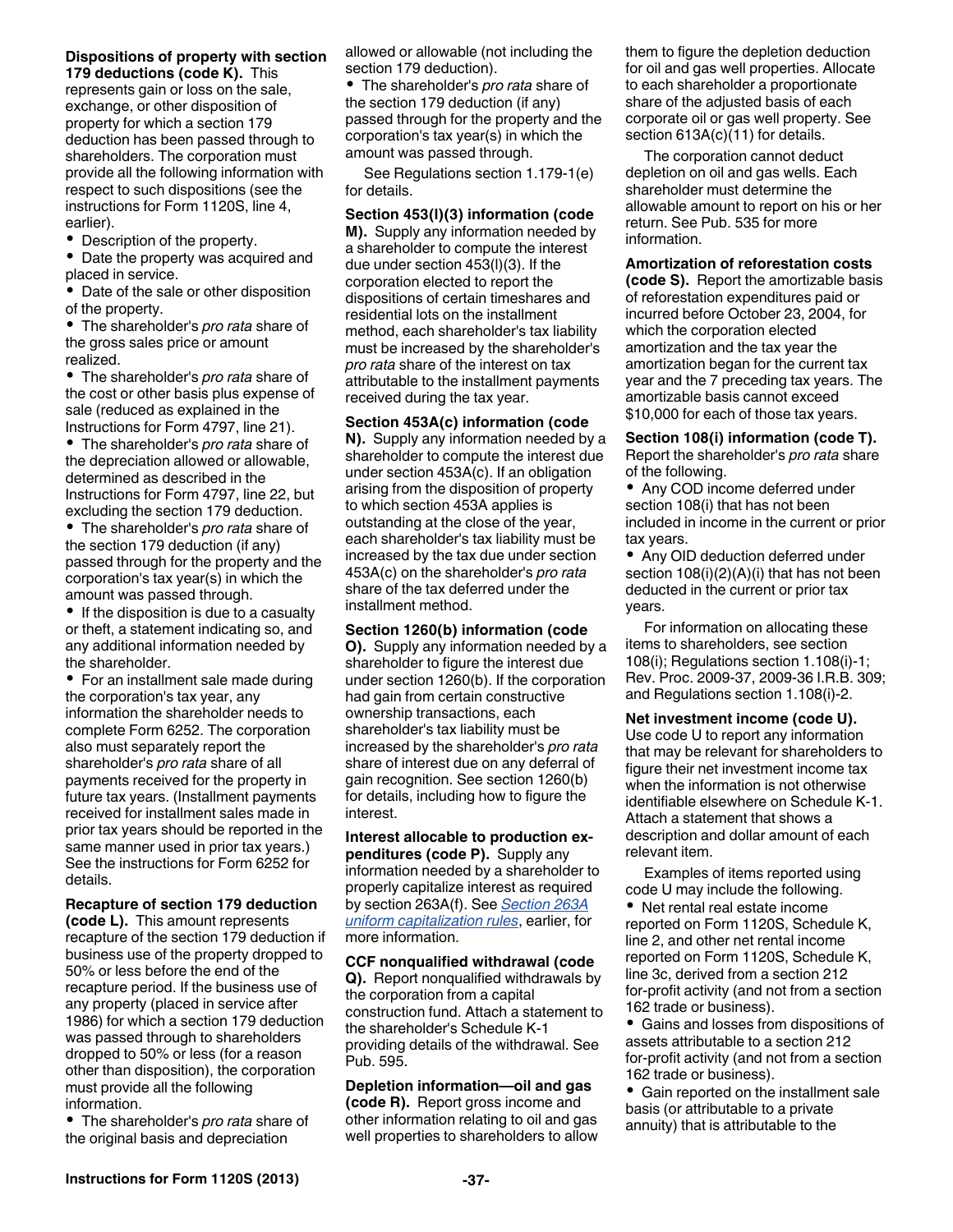disposition of properly held in a trade or business.

Gain or loss from the disposition of a partnership interest, but only if such partnership was engaged, directly or indirectly, in one or more trades or businesses, and at least one of those trades or businesses was not trading in financial instruments or commodities.

The shareholder's *pro rata* share of interest income, or interest expense, which is attributable to a loan between the corporation and the shareholder (self-charged interest).

• If the corporation received a Form 1065, Schedule K-1, the detail and amounts reported to the corporation using box 20, code Y.

• If the corporation received a Form 1065-B, Schedule K-1, the detail and amounts reported to the corporation.

• If the corporation received a Form 1041, Schedule K-1, the amount of the adjustment reported.

In addition, Regulations section 1.1411-10 provides special rules with respect to stock of CFCs and PFICs owned by the corporation. If the corporation owns directly or indirectly stock of a CFC or PFIC, then additional reporting may be required under code U.

*CFCs and QEFs.* In the case of stock of CFCs and QEFs directly or indirectly owned by the corporation, the corporation must provide the name and EIN (if one has been issued) for each CFC and QEF the stock of which is owned by the corporation for which an election under Regulations section 1.1411-10(g) is **not** in effect and with respect to which the corporation is not engaged in a trade or business described in section 1411(c)(2). For each of these entities, the corporation must provide the following information on an entity-by-entity basis (to the extent such information is not otherwise identifiable elsewhere on Schedule K-1).

- Section 951(a) inclusions.
- $\bullet$ Section 1293(a)(1)(A) inclusions.
- Section 1293(a)(1)(B) inclusions.
- Section 959(d) distributions subject to section 1411.

• Section 1293(c) distributions subject to section 1411.

• Amount of gain or loss derived with respect to dispositions of the stock of CFCs and QEFs that is taken into account for section 1411 purposes.

Amounts that are derived with respect to the disposition of the stock of CFCs and QEFs and included in income as a dividend under section 1248 for section 1411 purposes.

In the case of stock of CFCs and QEFs directly or indirectly owned by the corporation for which an election under Regulations section 1.1411-10(g) is in effect, the corporation must provide the following information (to the extent such information is not otherwise identifiable elsewhere on Schedule K-1), on either an aggregate basis or an entity-by-entity basis.

- Section 951(a) inclusions.
- Section  $1293(a)(1)(A)$  inclusions.
- Section 1293(a)(1)(B) inclusions.

In the case of stock of CFCs and QEFs directly or indirectly owned by the corporation with respect to which the corporation is engaged in a trade or business described in section 1411(c) (2), the corporation must provide the following information (to the extent such information is not otherwise identifiable elsewhere on the Schedule K-1), on either an aggregate or an entity-by-entity basis, or may aggregate this information with other income derived by the corporation that is net investment income under section 1411(c)(1)(A)(ii):

- Section 951(a) inclusions.
- Section 1293(a)(1)(A) inclusions.
- Section 1293(a)(1)(B) inclusions.

*Mark-to-market PFICs.* In the case of stock of PFICs directly or indirectly owned by the corporation for which an election under section 1296 is in effect, the corporation must provide the following information (to the extent such information is not otherwise identifiable elsewhere on Schedule K-1), on either an aggregate basis or an entity-by-entity basis (except as provided below).

Amounts included in income under section 1296(a)(1).

Amounts deducted from income under section 1296(a)(2).

In the case of PFIC stock owned directly or indirectly by the corporation for which an election under section 1296 is in effect and with respect to which the corporation is engaged in a trade or business described in section 1411(c)(2), the corporation may aggregate this information with other income derived by the corporation that is net investment income under section 1411(c)(1)(A)(ii).

*Section 1291 funds.* In the case of stock of PFICs directly or indirectly owned by the corporation with respect to which direct or indirect shareholders are subject to section 1291, the corporation must provide the following

information (to the extent such information is not otherwise identifiable elsewhere on Schedule K-1), on an entity-by-entity basis.

Excess distributions made by a PFIC with respect to which the shareholder is subject to section 1291.

Gains derived with respect to the disposition of stock of a PFIC with respect to which a shareholder is subject to section 1291.

**Other information (code V).** Report the following information to each shareholder.

1. If the corporation participates in a transaction that must be disclosed on Form 8886 (discussed earlier). Both the corporation and its shareholders may be required to file Form 8886. The corporation must determine if any of its shareholders are required to disclose the transaction and provide those shareholders with information they will need to file Form 8886. This determination is based on the category(s) under which a transaction qualified for disclosures. See the Instructions for Form 8886 for details.

2. If the corporation is involved in farming or fishing activities, report the gross income from these activities.

3. If the corporation has deductions attributable to a farming business and receives an applicable subsidy, report the aggregate gross income or gain and the aggregate deductions from the farming business. See section 461(j) for details.

4. The shareholder's *pro rata* share of any amount included in interest income on line 4 with respect to clean renewable energy, Midwestern tax credit, or (for bonds issued before October 4, 2008) qualified zone academy bonds. Shareholders need this information to properly adjust their stock basis. See Form 8912.

5. Any income or gain reported on lines 1 through 10 of Schedule K that qualifies as inversion gain, if the corporation is an expatriated entity or is a partner in an expatriated entity. For details, see section 7874. Attach a statement to Form 1120S that shows the amount of each type of income or gain included in the inversion gain. The corporation must report each shareholder's *pro rata* share of the inversion gain in box 17 of Schedule K-1 using code V. Attach a statement to Schedule K-1 that shows the shareholder's *pro rata* share of the amount of each type of income or gain included in the inversion gain.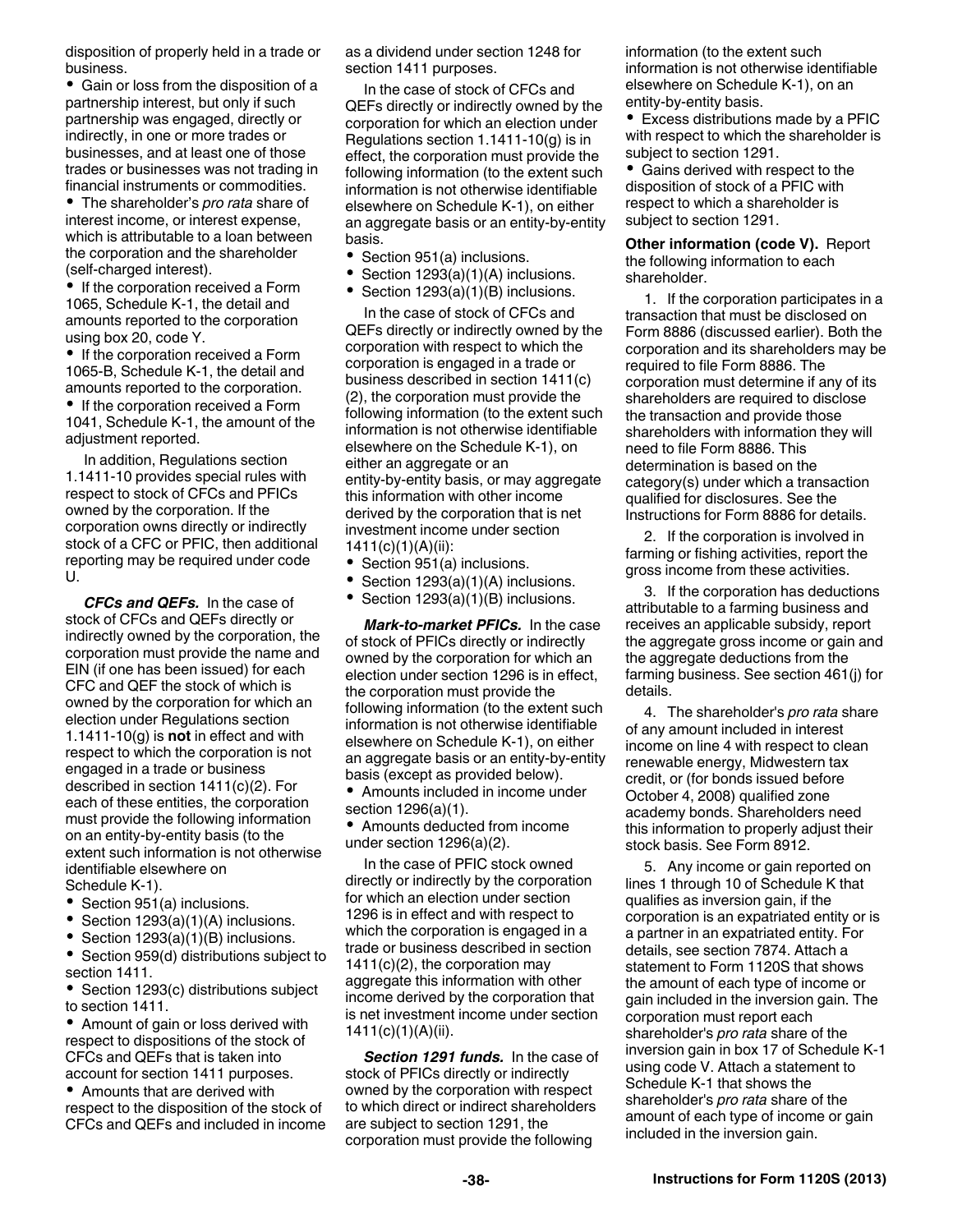<span id="page-39-0"></span>6. Basis in qualifying advanced coal project property. Attach a statement to Schedule K-1 that provides the shareholder's *pro rata* share of the basis amounts the shareholder will need to figure the amounts to report on lines 5a, 5b, and 5c of Form 3468. See the Instructions for Form 3468 for details.

7. Basis in qualifying gasification project property. Attach a statement to Schedule K-1 that provides the shareholder's *pro rata* share of the basis amounts the shareholder will need to figure the amounts to report on lines 6a and 6b of Form 3468. See the Instructions for Form 3468 for details.

8. Basis in qualifying advanced energy project property. Attach a statement to Schedule K-1 that provides the shareholder's *pro rata* share of the basis amounts the shareholder will need to figure the amounts to report on line 7 of Form 3468. See the Instructions for Form 3468 for details.

9. Any other information the shareholders need to prepare their tax returns.

### **Reconciliation**

#### **Line 18. Income/Loss Reconciliation (Schedule K Only)**

To the extent the corporation has an amount on line 12d for code P (Domestic production activities information), Q (Qualified production activities income), or R (Employer's Form W-2 wages), exclude the amount(s) from line 18. If the corporation has an amount on line 14l of Schedule K (foreign taxes paid and accrued), add that amount for purposes of computing the corporation's net income (loss). The amount reported on line 18 must be the same as the amount reported on line 8 of Schedule M-1 or line 26, column (d), in Part II of Schedule M-3 (Form 1120S).

### **Schedule L. Balance Sheets per Books**

The balance sheets should agree with the corporation's books and records. Schedule L is not required to be completed if the corporation answered "Yes" to question 10 on Schedule B. If the corporation is required to complete Schedule L, include total assets reported on Schedule L, line 15, column (d), on page 1, item F.

Corporations with total assets of \$10 million or more on the last day of the tax year must complete Schedule M-3

(Form 1120S) instead of Schedule M-1. See the separate Instructions for Schedule M-3 (Form 1120S) for provisions that also affect Schedule L.

If the S election terminated during the tax year and the corporation reverted to a C corporation, the year-end balance sheet generally should agree with the books and records at the end of the C short year. However, if the corporation elected under section 1362(e)(3) to have items assigned to each short year under normal tax accounting rules, the year-end balance sheet should agree with the books and records at the end of the S short year.

#### **Line 5. Tax-Exempt Securities**

Include on this line:

• State and local government obligations, the interest on which is excludable from gross income under section 103(a), and

• Stock in a mutual fund or other regulated investment company that distributed exempt-interest dividends during the tax year of the corporation.

### **Line 24. Retained Earnings**

If the corporation maintains separate accounts for appropriated and unappropriated retained earnings, it may want to continue such accounting for purposes of preparing its financial balance sheet. Also, if the corporation converts to C corporation status in a subsequent year, it will be required to report its appropriated and unappropriated retained earnings on separate lines of Schedule L of Form 1120.

#### **Line 25. Adjustments to Shareholders' Equity**

Some examples of adjustments to report on this line include:

Unrealized gains and losses on securities held "available for sale."

Foreign currency translation adiustments.

• The excess of additional pension liability over unrecognized prior service cost.

٠ Guarantees of employee stock (ESOP) debt.

Compensation related to employee stock award plans.

If the total adjustment to be entered is a negative amount, enter the amount in parentheses.

### **Schedule M-1. Reconciliation of Income (Loss) per Books With Income (Loss) per Return**

Schedule M-1 is not required to be completed if the corporation answered "Yes" to question 10 on Schedule B.

Corporations with total assets of \$10 million or more on the last day of the tax year must complete Schedule M-3 instead of Schedule M-1. See *[Item C.](#page-12-0)  [Schedule M-3 Information](#page-12-0)*, earlier. A corporation filing Form 1120S that is not required to file Schedule M-3 may voluntarily file Schedule M-3. See the Instructions for Schedule M-3 (Form 1120S) for more information.

#### **Line 2**

Report on this line income included on Schedule K, lines 1, 2, 3c, 4, 5a, 6, 7, 8a, 9, and 10 not recorded on the books this year. Describe each such item of income. Attach a statement if necessary.

#### **Line 3b. Travel and Entertainment**

Include any of the following.

- Meal and entertainment expenses not deductible under section 274(n).
- Expenses for the use of an
- entertainment facility.
- The part of business gifts over \$25.
- Expenses of an individual over
- \$2,000, which are allocable to conventions on cruise ships.
- Employee achievement awards over \$400.
- The cost of entertainment tickets over face value (also subject to 50% limit under section 274(n)).
- The cost of skyboxes over the face value of nonluxury box seat tickets.
- The part of luxury water travel expenses not deductible under section 274(m).
- Expenses for travel as a form of education.
- Other nondeductible travel and entertainment expenses.

For more information, see Pub. 535.

**Note.** If the corporation has an amount on line 14l of Schedule K (foreign taxes paid and accrued), take that amount into account for purposes of figuring expenses and deductions to enter on lines 3 and 6.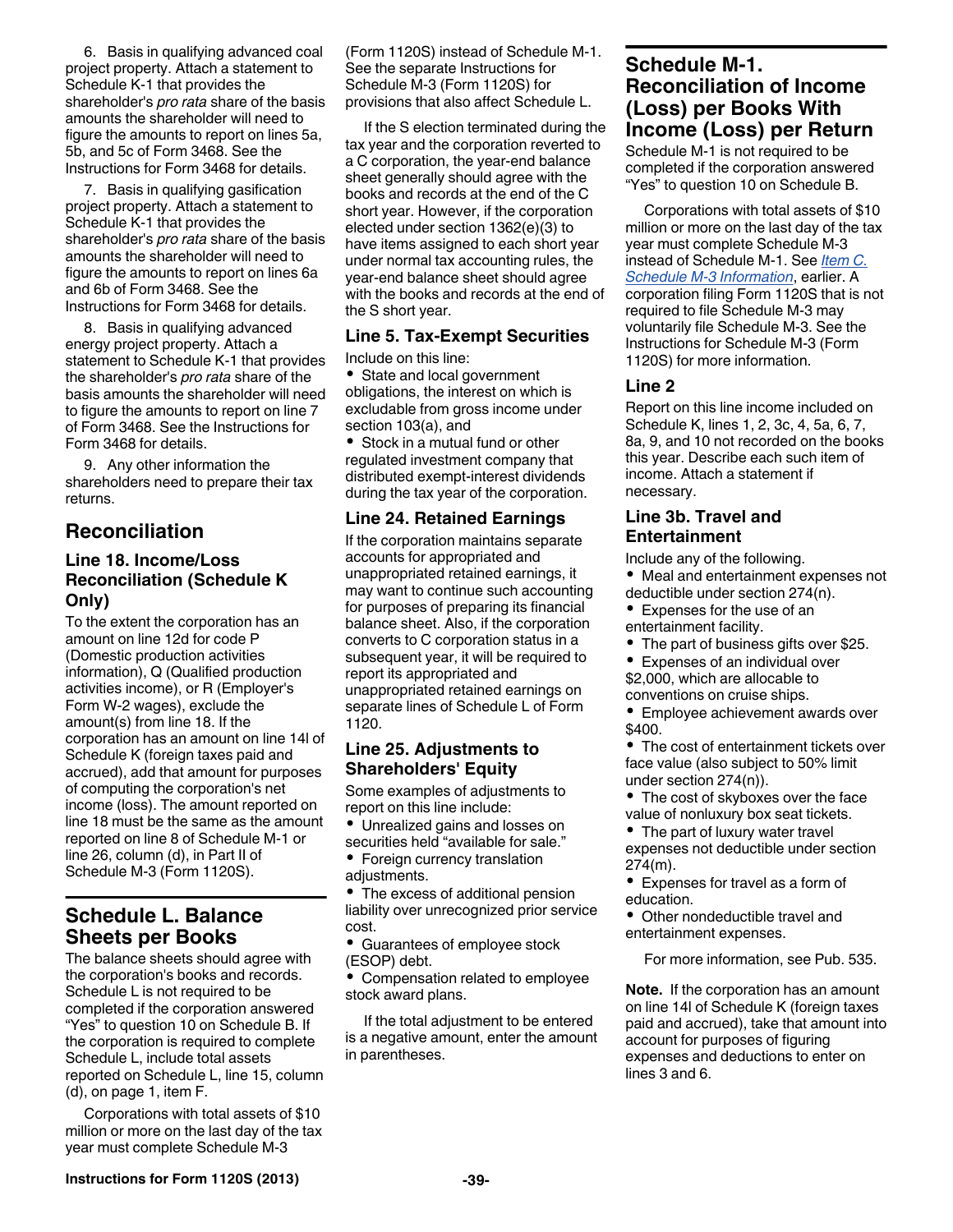### <span id="page-40-0"></span>**Schedule M-2. Analysis of Accumulated Adjustments Account, Other Adjustments Account, and Shareholders' Undistributed Taxable Income Previously Taxed**

### **Column (a). Accumulated Adjustments Account**

The accumulated adjustments account (AAA) is an account of the S corporation that generally reflects the accumulated undistributed net income of the corporation for the corporation's post-1982 years. S corporations with accumulated E&P must maintain the AAA to determine the tax effect of distributions during S years and the post-termination transition period. An S corporation without accumulated E&P does not need to maintain the AAA in order to determine the tax effect of distributions. Nevertheless, if an S corporation without accumulated E&P engages in certain transactions to which section 381(a) applies, such as a merger into an S corporation with accumulated E&P, the S corporation must be able to calculate its AAA at the time of the merger for purposes of determining the tax effect of post-merger distributions. Therefore, it is recommended that the AAA be maintained by all S corporations.

On the first day of the corporation's first tax year as an S corporation, the balance of the AAA is zero. At the end of the tax year, adjust the AAA for the items as explained below and in the order listed.

1. Increase the AAA by income (other than tax-exempt income) and the excess of the deduction for depletion over the basis of the property subject to depletion (unless the property is an oil and gas property the basis of which has been allocated to shareholders).

2. Generally, decrease the AAA by deductible losses and expenses, nondeductible expenses (other than expenses related to tax-exempt income), and the sum of the shareholders' deductions for depletion for any oil or gas property held by the corporation as described in section 1367(a)(2)(E). If deductible losses and expenses include the fair market value of certain contributed property (discussed earlier), further adjust AAA by adding back the fair market value of the contributed property and subtracting instead the property's adjusted basis. If the total decreases under (2) exceed the total increases under (1) above, the excess is a "net negative adjustment." If the corporation has a net negative adjustment, do not take it into account under (2). Instead, take it into account only under (4) below.

3. Decrease AAA (but not below zero) by property distributions (other than dividend distributions from accumulated E&P), unless the corporation elects to reduce accumulated E&P first. See *Distributions*, later, for definitions and other details.

4. Decrease AAA by any net negative adjustment. For adjustments to the AAA for redemptions, reorganizations, and corporate separations, see Regulations section 1.1368-2(d).

**Note.** The AAA may have a negative balance at year end. See section 1368(e).

#### **Column (b). Other Adjustments Account**

The other adjustments account is adjusted for tax-exempt income (and related expenses) and federal taxes attributable to a C corporation tax year. After these adjustments are made, the account is reduced for any distributions made during the year. See *Distributions*, later.

### **Column (c). Shareholders' Undistributed Taxable Income Previously Taxed**

The shareholders' undistributed taxable income previously taxed account, also called previously taxed income (PTI), is maintained only if the corporation had a balance in this account at the start of its 2013 tax year. If there is a beginning balance for the 2013 tax year, no adjustments are made to the account except to reduce the account for distributions made under section 1375(d) (as in effect before the enactment of the Subchapter S Revision Act of 1982). See *Distributions*  next for the order of distributions from the account.

Each shareholder's right to nontaxable distributions from PTI is personal and cannot be transferred to another person. The corporation is required to keep records of each shareholder's net share of PTI.

#### **Distributions**

**General rule.** Unless the corporation makes one of the elections described below, property distributions (including

| Keep for Your Records<br><b>Schedule M-2 Worksheet</b> |                                             |                                                  |                                            |                                                                          |  |  |
|--------------------------------------------------------|---------------------------------------------|--------------------------------------------------|--------------------------------------------|--------------------------------------------------------------------------|--|--|
|                                                        |                                             | (a)<br><b>Accumulated adjustments</b><br>account | (b)<br><b>Other adjustments</b><br>account | (c)<br>Shareholders' undistributed<br>taxable income previously<br>taxed |  |  |
| 1.                                                     | Balance at beginning of tax                 |                                                  |                                            |                                                                          |  |  |
|                                                        | year                                        | -0-                                              | -0-                                        |                                                                          |  |  |
| 2.                                                     | Ordinary income from page 1,                |                                                  |                                            |                                                                          |  |  |
|                                                        | $line 21$                                   | 10,000                                           |                                            |                                                                          |  |  |
| 3.                                                     | Other additions                             | 20,000                                           | 5,000                                      |                                                                          |  |  |
| 4.                                                     | Loss from page 1, line $21$                 |                                                  |                                            |                                                                          |  |  |
| 5.                                                     | Other reductions                            | (36,000)                                         |                                            |                                                                          |  |  |
| 6.                                                     | Combine line 1 through 5                    | 6,000                                            | 5,000                                      |                                                                          |  |  |
| 7.                                                     | Distributions other than dividend           |                                                  |                                            |                                                                          |  |  |
|                                                        | $distributions \ldots \ldots \ldots \ldots$ | -0-                                              | 5,000                                      |                                                                          |  |  |
| 8.                                                     | Balance at end of tax year.                 |                                                  |                                            |                                                                          |  |  |
|                                                        | Subtract line 7 from line 6                 | 6,000                                            | -0-                                        |                                                                          |  |  |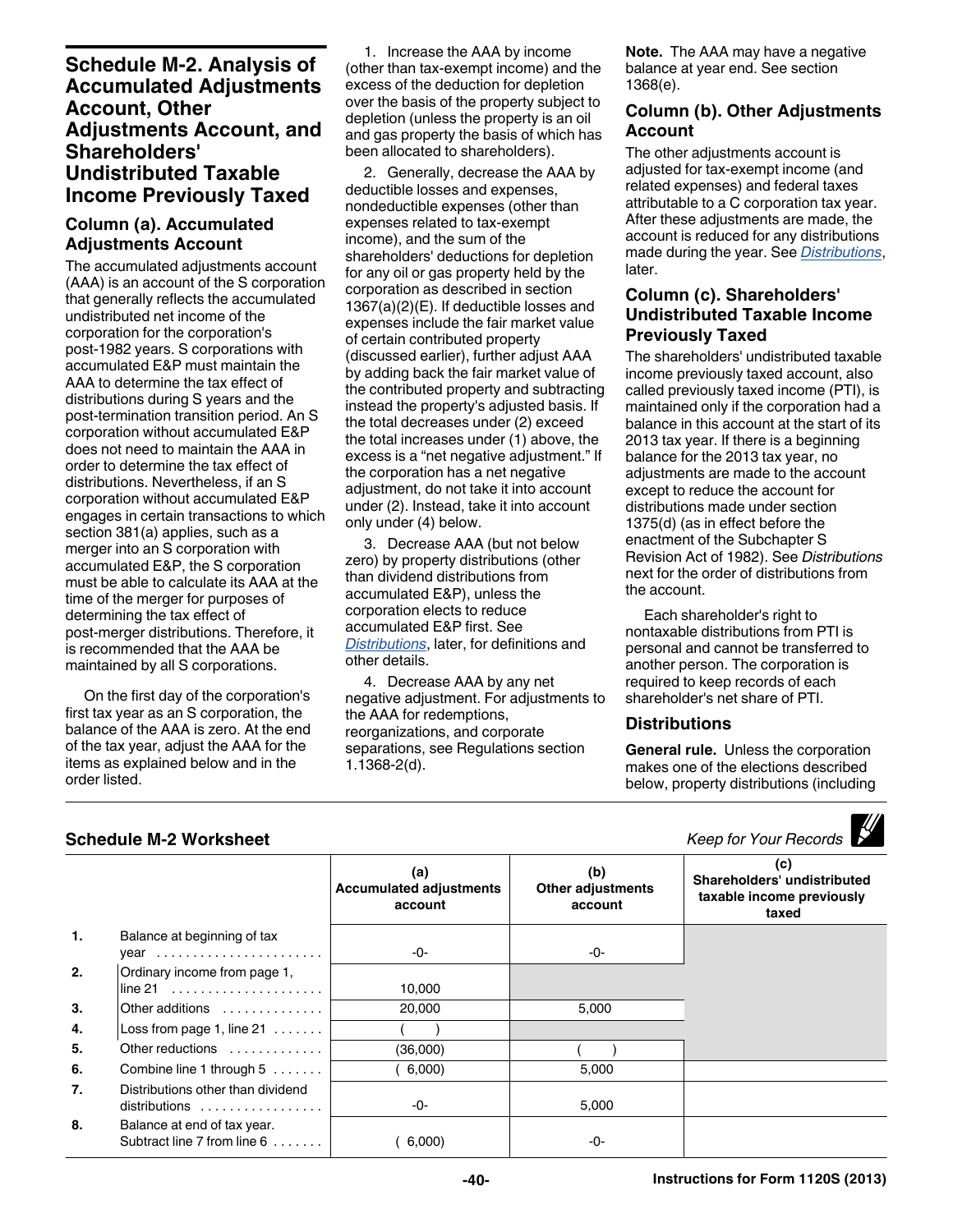cash) are applied in the following order (to reduce accounts of the S corporation that are used to figure the tax effect of distributions made by the corporation to its shareholders):

1. Reduce the AAA determined without regard to any net negative adjustment for the tax year (but not below zero). If distributions during the tax year exceed the AAA at the close of the tax year determined without regard to any net negative adjustment for the tax year, the AAA is allocated *pro rata* to each distribution made during the tax year. See section 1368.

2. Reduce shareholders' PTI account for any section 1375(d) (as in effect before 1983) distributions. A distribution from the PTI account is tax free to the extent of a shareholder's basis in his or her stock in the corporation.

3. Reduce accumulated E&P. Generally, the S corporation has accumulated E&P only if it has not distributed E&P accumulated in prior years when the S corporation was a C corporation (section 1361(a)(2)). See section 312 for information on E&P. The only adjustments that can be made to the accumulated E&P of an S corporation are (a) reductions for dividend distributions; (b) adjustments for redemptions, liquidations, reorganizations, etc.; and (c) reductions for investment credit recapture tax for which the corporation is liable. See sections  $1371(c)$  and  $(d)(3)$ .

4. Reduce the other adjustments account (OAA).

5. Reduce any remaining shareholders' equity accounts.

**Elections relating to source of distributions.** The corporation may modify the above ordering rules by making one or more of the following elections.

*Election to distribute accumulated E&P first.* If the corporation has accumulated E&P and wants to distribute from this account before making distributions from the AAA, it may elect to do so with the consent of all its affected shareholders (section  $1368(e)(3)(B)$ ). This election is irrevocable and applies only for the tax year for which it is made. For details on making the election, see *Statement regarding elections*, later.

*Election to make a deemed dividend.* If the corporation wants to distribute all or part of its accumulated E&P through a deemed dividend, it may elect to do so with the consent of all its affected shareholders (section 1368(e) (3)(B)). Under this election, the corporation will be treated as also having made the election to distribute accumulated E&P first. The amount of the deemed dividend cannot exceed the accumulated E&P at the end of the tax year. The E&P at year end is first reduced by any actual distributions of accumulated E&P made during the tax year. A deemed dividend is treated as if it were a *pro rata* distribution of money to the shareholders, received by the shareholders, and immediately contributed back to the corporation, all on the last day of the tax year. This election is irrevocable and applies only for the tax year for which it is made. For details on making the election, see *Statement regarding elections*, later.

*Election to forego PTI.* If the corporation wants to forego distributions of PTI, it may elect to do so with the consent of all its affected shareholders (section  $1368(e)(3)(B)$ ). Under this election, item (2) under *[General rule](#page-40-0)*, earlier, does not apply to any distribution made during the tax year. This election is irrevocable and applies only for the tax year for which it is made. For details on making the election, see *Statement regarding elections* next.

**Statement regarding elections.** To make any of the above elections, the corporation must attach a statement to a timely filed original or amended Form 1120S for the tax year for which the election is made. In the statement, the corporation must identify the election it is making and must state that each shareholder consents to the election. The statement of election to make a deemed dividend must include the amount of the deemed dividend distributed to each shareholder. For more details on the election, see Regulations section 1.1368-1(f)(5).

#### **Example**

The following example shows how the Schedule M-2 accounts are adjusted for items of income (loss), deductions, and distributions reported on Form 1120S. In this example, the corporation has no PTI or accumulated E&P.

#### **Items per return are:**

1. Page 1, line 21 income—\$10,000;

2. Schedule K, line 2 loss—(\$3,000);

3. Schedule K, line 4 income—\$4,000;

4. Schedule K, line 5a income—\$16,000;

5. Schedule K, line 12a deduction—\$24,000;

6. Schedule K, line 12d deduction—\$3,000;

7. Schedule K, line 13g work opportunity credit—\$6,000;

8. Schedule K, line 16a tax-exempt interest—\$5,000;

9. Schedule K, line 16c nondeductible expenses—\$6,000 (reduction in salaries and wages for work opportunity credit); and

10. Schedule K, line 16d distributions—\$65,000.

Based on items (1) through (10) above and starting balances of zero, the columns for the AAA and the other adjustments account are completed as shown in the Schedule M-2 Worksheet, earlier.

For the AAA, the worksheet line 3—\$20,000 amount is the total of the Schedule K, lines 4 and 5a income of \$4,000 and \$16,000. The worksheet line 5—\$36,000 amount is the total of the Schedule K, line 2 loss of (\$3,000), line 12a (code A) deduction of \$24,000, line 12d (code R) deduction of \$3,000, and the line 16c nondeductible expenses of \$6,000. The worksheet line 7 is zero. The AAA at the end of the tax year (figured without regard to distributions and the net negative adjustment of \$6,000) is zero, and distributions cannot reduce the AAA below zero.

For the other adjustments account, the worksheet line 3 amount is the Schedule K, line 16a, tax-exempt interest income of \$5,000. The worksheet line 7 amount is \$5,000, reducing the other adjustments account to zero. The remaining \$60,000 of distributions are not entered on Schedule M-2.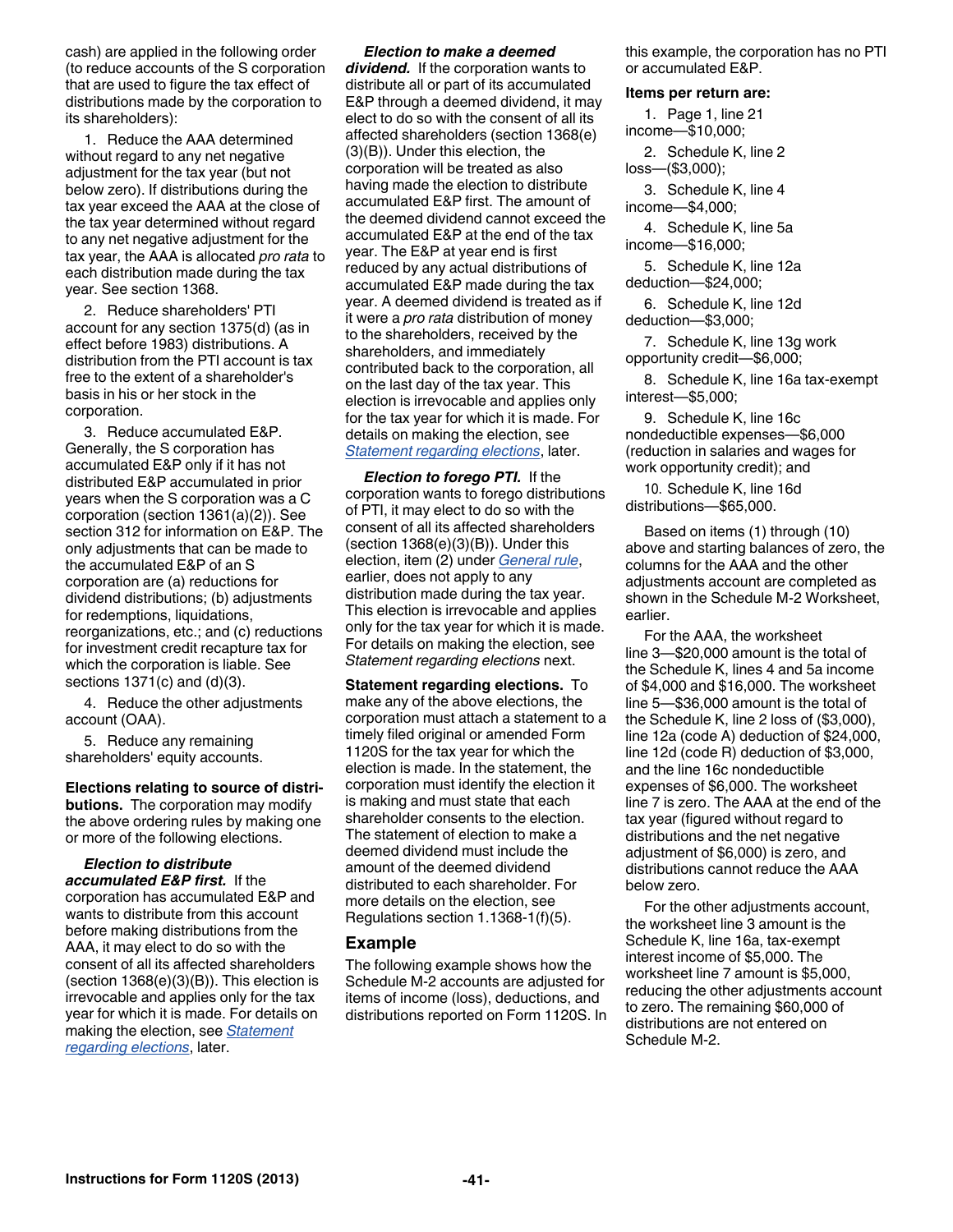**Paperwork Reduction Act Notice.** We ask for the information on these forms to carry out the Internal Revenue laws of the United States. You are required to give us the information. We need it to ensure that you are complying with these laws and to allow us to figure and collect the right amount of tax.

You are not required to provide the information requested on a form that is subject to the Paperwork Reduction Act unless the form displays a valid OMB control number. Books or records relating to a form or its instructions must be retained as long as their contents may become material in the administration of any Internal Revenue law. Generally, tax returns and return information are confidential, as required by section 6103.

The time needed to complete and file the following forms will vary depending on individual circumstances. The estimated average times are:

| <b>Form</b>      | Recordkeeping   | Learning about the<br>law or the form | Preparing the form | Copying, assembling, and<br>sending the form to the IRS |
|------------------|-----------------|---------------------------------------|--------------------|---------------------------------------------------------|
| 1120S            | 62 hr., 10 min. | 30 hr., 28 min.                       | 56 hr., 3 min.     | 6 hr., 42 min.                                          |
| Sch. B-1 (1120S) | 1 hr., 25 min.  | - - - - -                             | 0 hr., 1 min.      | -----                                                   |
| Sch. D (1120S)   | 7 hr., 53 min.  | 4 hr., 30 min.                        | 6 hr., 42 min.     | 0 hr., 32 min.                                          |
| Sch. K-1 (1120S) | 8 hr., 15 min.  | 6 hr., 3 min.                         | 10 hr., 22 min.    | 1 hr., 4 min.                                           |
| Sch. M-3 (1120S) | 63 hr., 51 min. | 3 hr., 3 min.                         | 5 hr., 9 min.      | 0 hr., 16 min.                                          |

If you have comments concerning the accuracy of these time estimates or suggestions for making these forms simpler, we would be happy to hear from you. You can write to the Internal Revenue Service, Tax Forms and Publications, SE:W:CAR:MP:TFP, 1111 Constitution Ave. NW, IR-6526, Washington, DC 20224. Do not send the tax form to this address. Instead, see *[Where To File](#page-3-0)*, earlier.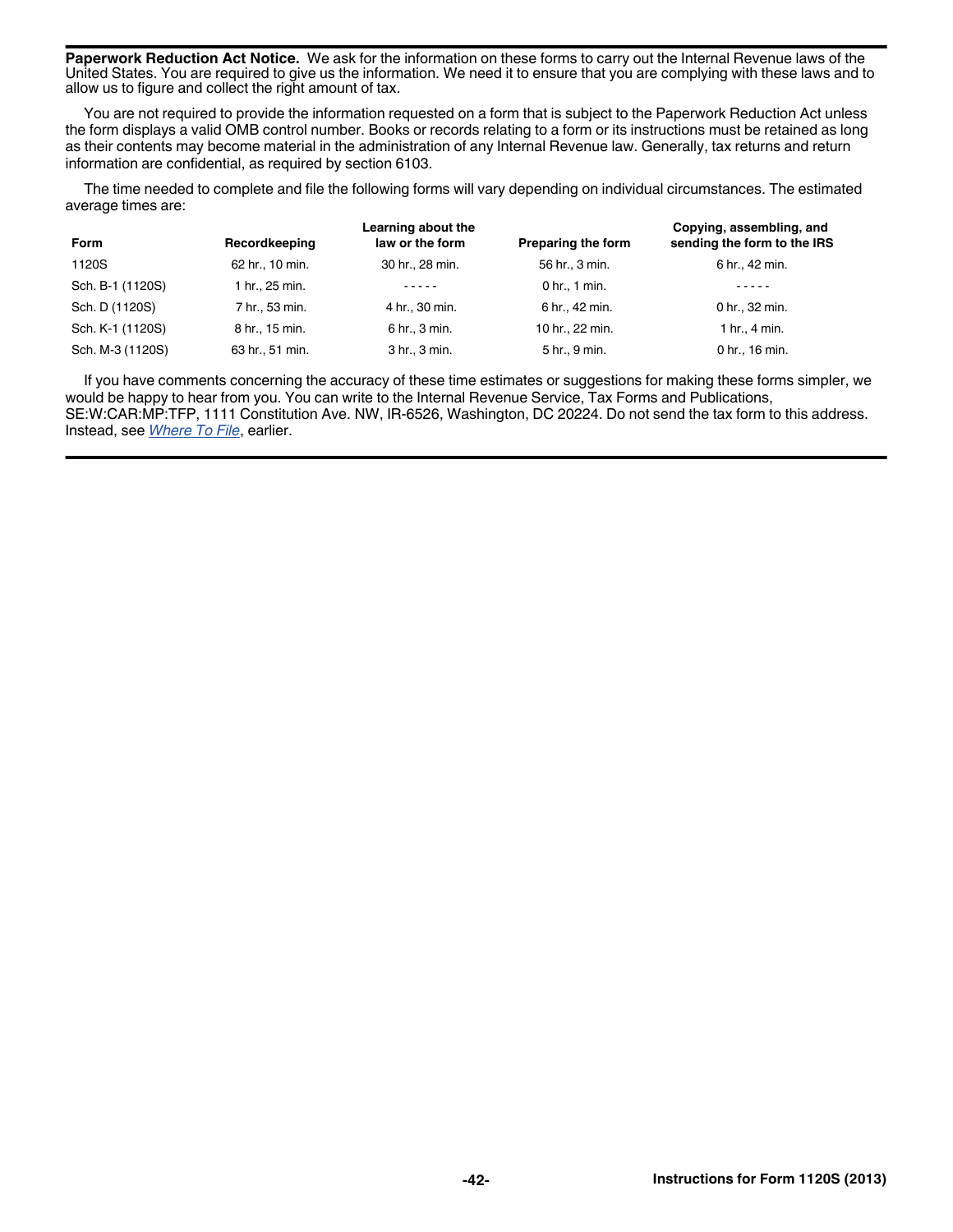#### <span id="page-43-0"></span>**Principal Business Activity Codes**

This list of principal business activities and their<br>associated codes is designed to classify an<br>enterprise by the type of activity in which it is<br>engaged to facilitate the administration of the Internal<br>Revenue Code. Thes

Using the list of activities and codes below, determine from which activity the company derives

the largest percentage of its "total receipts." Total<br>receipts is defined as the sum of gross receipts or<br>sales (page 1, line 1a); all other income (page 1, lines<br>4 and 5); income reported on Schedule K, lines 4, 5a,<br>and 6

considered a manufacturer and must use one of the manufacturing codes (311110-339900).

Once the principal business activity is<br>determined, enter the six-digit code from the list<br>below on page 1, item B. Also enter the business<br>activity on page 2, Schedule B, line 2(a) and a brief<br>description of the principal

|                     | <b>Agriculture, Forestry, Fishing</b>                              |                      | <b>Specialty Trade Contractors</b>                             |                                   | <b>Printing and Related Support</b>                          |               | 333610 Engine, Turbine & Power                          |
|---------------------|--------------------------------------------------------------------|----------------------|----------------------------------------------------------------|-----------------------------------|--------------------------------------------------------------|---------------|---------------------------------------------------------|
| and Hunting         |                                                                    |                      | 238100 Foundation, Structure, &                                | <b>Activities</b>                 |                                                              |               | <b>Transmission Equipment Mfg</b>                       |
|                     |                                                                    |                      | <b>Building Exterior Contractors</b>                           | 323100 Printing & Related Support |                                                              | 333900        | <b>Other General Purpose</b>                            |
|                     | <b>Crop Production</b>                                             |                      | (including framing carpentry,                                  |                                   | Activities                                                   |               | <b>Machinery Mfg</b>                                    |
|                     | 111100 Oilseed & Grain Farming<br>111210 Vegetable & Melon Farming |                      | masonry, glass, roofing, &<br>siding)                          | <b>Manufacturing</b>              | <b>Petroleum and Coal Products</b>                           | Manufacturing | <b>Computer and Electronic Product</b>                  |
|                     | (including potatoes & yams)                                        | 238210               | <b>Electrical Contractors</b>                                  |                                   | 324110 Petroleum Refineries (including                       |               | 334110 Computer & Peripheral                            |
|                     | 111300 Fruit & Tree Nut Farming                                    | 238220               | Plumbing, Heating, &<br>Air-Conditioning Contractors           |                                   | integrated)                                                  |               | Equipment Mfg                                           |
|                     | 111400 Greenhouse, Nursery, &<br><b>Floriculture Production</b>    |                      | 238290 Other Building Equipment                                |                                   | 324120 Asphalt Paving, Roofing, &<br>Saturated Materials Mfg |               | 334200 Communications Equipment<br>Mfg                  |
|                     | 111900 Other Crop Farming (including                               |                      | Contractors                                                    | 324190                            | Other Petroleum & Coal                                       |               | 334310 Audio & Video Equipment Mfg                      |
|                     | tobacco, cotton, sugarcane,                                        | 238300               | <b>Building Finishing Contractors</b>                          |                                   | <b>Products Mfg</b>                                          |               | 334410 Semiconductor & Other                            |
|                     | hay, peanut, sugar beet & all                                      |                      | (including drywall, insulation,                                |                                   | <b>Chemical Manufacturing</b>                                |               | Electronic Component Mfg                                |
|                     | other crop farming)                                                |                      | painting, wallcovering, flooring,<br>tile, & finish carpentry) |                                   | 325100 Basic Chemical Mfg                                    | 334500        | Navigational, Measuring,                                |
|                     | <b>Animal Production</b>                                           | 238900               | <b>Other Specialty Trade</b>                                   | 325200                            | Resin, Synthetic Rubber, &                                   |               | Electromedical, & Control                               |
|                     | 112111 Beef Cattle Ranching &                                      |                      | Contractors (including site                                    |                                   | Artificial & Synthetic Fibers &                              |               | Instruments Mfg                                         |
|                     | Farming                                                            |                      | preparation)                                                   |                                   | <b>Filaments Mfg</b>                                         | 334610        | Manufacturing & Reproducing                             |
|                     | 112112 Cattle Feedlots                                             |                      | <b>Manufacturing</b>                                           | 325300                            | Pesticide, Fertilizer, & Other                               |               | Magnetic & Optical Media                                |
|                     | 112120 Dairy Cattle & Milk Production                              |                      |                                                                |                                   | Agricultural Chemical Mfg                                    |               | <b>Electrical Equipment, Appliance, and</b>             |
|                     | 112210 Hog & Pig Farming                                           |                      | <b>Food Manufacturing</b>                                      | 325410                            | <b>Pharmaceutical &amp; Medicine</b>                         |               | <b>Component Manufacturing</b>                          |
|                     | 112300 Poultry & Egg Production                                    |                      | 311110 Animal Food Mfg                                         |                                   | Mfg                                                          |               | 335100 Electric Lighting Equipment<br>Mfg               |
|                     | 112400 Sheep & Goat Farming                                        |                      | 311200 Grain & Oilseed Milling                                 | 325500                            | Paint, Coating, & Adhesive Mfg                               |               | 335200 Household Appliance Mfg                          |
| 112510              | Aquaculture (including shellfish                                   | 311300               | <b>Sugar &amp; Confectionery Product</b>                       | 325600                            | Soap, Cleaning Compound, &                                   |               |                                                         |
|                     | & finfish farms & hatcheries)                                      |                      | Mfg                                                            |                                   | <b>Toilet Preparation Mfg</b>                                |               | 335310 Electrical Equipment Mfg                         |
|                     | 112900 Other Animal Production                                     | 311400               | Fruit & Vegetable Preserving &                                 | 325900                            | Other Chemical Product &<br><b>Preparation Mfg</b>           |               | 335900 Other Electrical Equipment &                     |
|                     | <b>Forestry and Logging</b>                                        |                      | <b>Specialty Food Mfg</b>                                      |                                   |                                                              |               | <b>Component Mfg</b>                                    |
|                     | 113110 Timber Tract Operations                                     |                      | 311500 Dairy Product Mfg                                       | <b>Manufacturing</b>              | <b>Plastics and Rubber Products</b>                          | Manufacturing | <b>Transportation Equipment</b>                         |
| 113210              | Forest Nurseries & Gathering                                       | 311610               | Animal Slaughtering and                                        |                                   |                                                              |               |                                                         |
|                     | of Forest Products                                                 |                      | Processing                                                     |                                   | 326100 Plastics Product Mfg                                  |               | 336100 Motor Vehicle Mfg                                |
| 113310 Logging      |                                                                    | 311710               | Seafood Product Preparation &                                  |                                   | 326200 Rubber Product Mfg                                    | 336210        | Motor Vehicle Body & Trailer                            |
|                     | <b>Fishing, Hunting and Trapping</b>                               |                      | Packaging                                                      |                                   | <b>Nonmetallic Mineral Product</b>                           |               | Mfg                                                     |
|                     |                                                                    | 311800               | Bakeries, Tortilla, & Dry Pasta                                | <b>Manufacturing</b>              |                                                              |               | 336300 Motor Vehicle Parts Mfg                          |
| 114110 Fishing      |                                                                    |                      | Mfg                                                            |                                   | 327100 Clay Product & Refractory Mfg                         |               | 336410 Aerospace Product & Parts Mfg                    |
|                     | 114210 Hunting & Trapping                                          |                      | 311900 Other Food Mfg (including<br>coffee, tea, flavorings &  |                                   | 327210 Glass & Glass Product Mfg                             | 336510        | <b>Railroad Rolling Stock Mfg</b>                       |
|                     | <b>Support Activities for Agriculture and</b>                      |                      | seasonings)                                                    |                                   | 327300 Cement & Concrete Product                             |               | 336610 Ship & Boat Building                             |
| <b>Forestry</b>     |                                                                    |                      | <b>Beverage and Tobacco Product</b>                            |                                   | Mfg                                                          | 336990        | <b>Other Transportation</b>                             |
|                     | 115110 Support Activities for Crop<br>Production (including cotton | <b>Manufacturing</b> |                                                                | 327400                            | Lime & Gypsum Product Mfg                                    |               | Equipment Mfg                                           |
|                     | ginning, soil preparation,                                         |                      | 312110 Soft Drink & Ice Mfg                                    | 327900                            | <b>Other Nonmetallic Mineral</b>                             |               | <b>Furniture and Related Product</b>                    |
|                     | planting, & cultivating)                                           |                      |                                                                |                                   | <b>Product Mfg</b>                                           | Manufacturing |                                                         |
|                     |                                                                    |                      |                                                                |                                   |                                                              |               |                                                         |
|                     |                                                                    |                      | 312120 Breweries                                               |                                   | <b>Primary Metal Manufacturing</b>                           | 337000        | Furniture & Related Product                             |
|                     | 115210 Support Activities for Animal<br>Production                 |                      | 312130 Wineries                                                | 331110                            | Iron & Steel Mills & Ferroalloy                              |               | Manufacturing                                           |
|                     | 115310 Support Activities For Forestry                             |                      | 312140 Distilleries                                            |                                   | Mfg                                                          |               | <b>Miscellaneous Manufacturing</b>                      |
|                     |                                                                    |                      | 312200 Tobacco Manufacturing                                   | 331200                            | Steel Product Mfg from                                       | 339110        | <b>Medical Equipment &amp; Supplies</b>                 |
| Mining              |                                                                    |                      | <b>Textile Mills and Textile Product Mills</b>                 |                                   | <b>Purchased Steel</b>                                       |               | Mfg                                                     |
|                     | 211110 Oil & Gas Extraction                                        |                      | 313000 Textile Mills                                           |                                   | 331310 Alumina & Aluminum                                    | 339900        | <b>Other Miscellaneous</b>                              |
|                     | 212110 Coal Mining                                                 |                      | 314000 Textile Product Mills                                   |                                   | <b>Production &amp; Processing</b>                           |               | Manufacturing                                           |
|                     | 212200 Metal Ore Mining                                            |                      | <b>Apparel Manufacturing</b>                                   | 331400                            | Nonferrous Metal (except                                     |               | <b>Wholesale Trade</b>                                  |
|                     | 212310 Stone Mining & Quarrying                                    |                      | 315100 Apparel Knitting Mills                                  |                                   | Aluminum) Production &                                       |               | <b>Merchant Wholesalers, Durable</b>                    |
| 212320              | Sand, Gravel, Clay, & Ceramic                                      |                      | 315210 Cut & Sew Apparel Contractors                           |                                   | Processing                                                   | Goods         |                                                         |
|                     | & Refractory Minerals Mining &                                     |                      |                                                                |                                   | 331500 Foundries                                             |               | 423100 Motor Vehicle & Motor Vehicle                    |
|                     | Quarrying                                                          |                      | 315220 Men's & Boys' Cut & Sew<br><b>Apparel Mfg</b>           |                                   | <b>Fabricated Metal Product</b>                              |               | Parts & Supplies                                        |
| 212390              | <b>Other Nonmetallic Mineral</b>                                   |                      | 315240 Women's, Girls', & Infants' Cut                         | <b>Manufacturing</b>              |                                                              | 423200        | Furniture & Home Furnishings                            |
|                     | Mining & Quarrying                                                 |                      | & Sew Apparel Mfg                                              |                                   | 332110 Forging & Stamping                                    | 423300        | Lumber & Other Construction                             |
|                     | 213110 Support Activities for Mining                               | 315280               | Other Cut & Sew Apparel Mfg                                    |                                   | 332210 Cutlery & Handtool Mfg                                |               | <b>Materials</b>                                        |
| <b>Utilities</b>    |                                                                    |                      | 315990 Apparel Accessories & Other                             |                                   | 332300 Architectural & Structural                            | 423400        | Professional & Commercial                               |
|                     | 221100 Electric Power Generation,                                  |                      | <b>Apparel Mfg</b>                                             |                                   | <b>Metals Mfg</b>                                            |               | Equipment & Supplies                                    |
|                     | Transmission & Distribution                                        |                      | <b>Leather and Allied Product</b>                              |                                   | 332400 Boiler, Tank, & Shipping                              |               | 423500 Metal & Mineral (except                          |
|                     | 221210 Natural Gas Distribution                                    | <b>Manufacturing</b> |                                                                |                                   | Container Mitg                                               |               | Petroleum)                                              |
|                     |                                                                    |                      | 316110 Leather & Hide Tanning &                                |                                   | 332510 Hardware Mfg                                          | 423600        |                                                         |
|                     | 221300 Water, Sewage & Other<br>Systems                            |                      | Finishing                                                      |                                   | 332610 Spring & Wire Product Mfg                             |               | Household Appliances &<br>Electrical & Electronic Goods |
|                     | 221500 Combination Gas & Electric                                  |                      | 316210 Footwear Mfg (including rubber                          | 332700                            | Machine Shops; Turned                                        | 423700        | Hardware, & Plumbing &                                  |
|                     |                                                                    |                      | & plastics)                                                    |                                   | Product; & Screw, Nut, & Bolt<br>Mfg                         |               | <b>Heating Equipment &amp; Supplies</b>                 |
| <b>Construction</b> |                                                                    |                      | 316990 Other Leather & Allied Product                          | 332810                            |                                                              | 423800        | Machinery, Equipment, &                                 |
|                     | <b>Construction of Buildings</b>                                   |                      | Mfg                                                            |                                   | Coating, Engraving, Heat<br>Treating, & Allied Activities    |               | <b>Supplies</b>                                         |
|                     | 236110 Residential Building                                        |                      | <b>Wood Product Manufacturing</b>                              | 332900                            | <b>Other Fabricated Metal Product</b>                        |               | 423910 Sporting & Recreational Goods<br>& Supplies      |
|                     | Construction                                                       |                      | 321110 Sawmills & Wood Preservation                            |                                   | Mfg                                                          |               |                                                         |
|                     | 236200 Nonresidential Building                                     |                      | 321210 Veneer, Plywood, &                                      |                                   | <b>Machinery Manufacturing</b>                               |               | 423920 Toy & Hobby Goods &<br>Supplies                  |
|                     | Construction                                                       |                      | <b>Engineered Wood Product Mfg</b>                             |                                   | 333100 Agriculture, Construction, &                          |               | 423930 Recyclable Materials                             |
|                     | <b>Heavy and Civil Engineering</b>                                 |                      | 321900 Other Wood Product Mfg                                  |                                   | Mining Machinery Mfg                                         | 423940        |                                                         |
| <b>Construction</b> |                                                                    |                      | <b>Paper Manufacturing</b>                                     | 333200                            | Industrial Machinery Mfg                                     |               | Jewelry, Watch, Precious<br>Stone, & Precious Metals    |
|                     | 237100 Utility System Construction                                 |                      | 322100 Pulp, Paper, & Paperboard                               | 333310                            | Commercial & Service Industry                                | 423990        | <b>Other Miscellaneous Durable</b>                      |
|                     | 237210 Land Subdivision                                            |                      | Mills                                                          |                                   | Machinery Mfg                                                |               | Goods                                                   |
| 237310              | Highway, Street, & Bridge                                          |                      | 322200 Converted Paper Product Mfg                             | 333410                            | Ventilation, Heating,                                        |               | <b>Merchant Wholesalers, Nondurable</b>                 |
|                     | Construction                                                       |                      |                                                                |                                   | Air-Conditioning, &                                          | Goods         |                                                         |
| 237990              | Other Heavy & Civil                                                |                      |                                                                |                                   | <b>Commercial Refrigeration</b>                              | 424100        | Paper & Paper Products                                  |
|                     | <b>Engineering Construction</b>                                    |                      |                                                                |                                   | <b>Equipment Mfg</b><br>333510 Metalworking Machinery Mfg    |               | 424210 Drugs & Druggists' Sundries                      |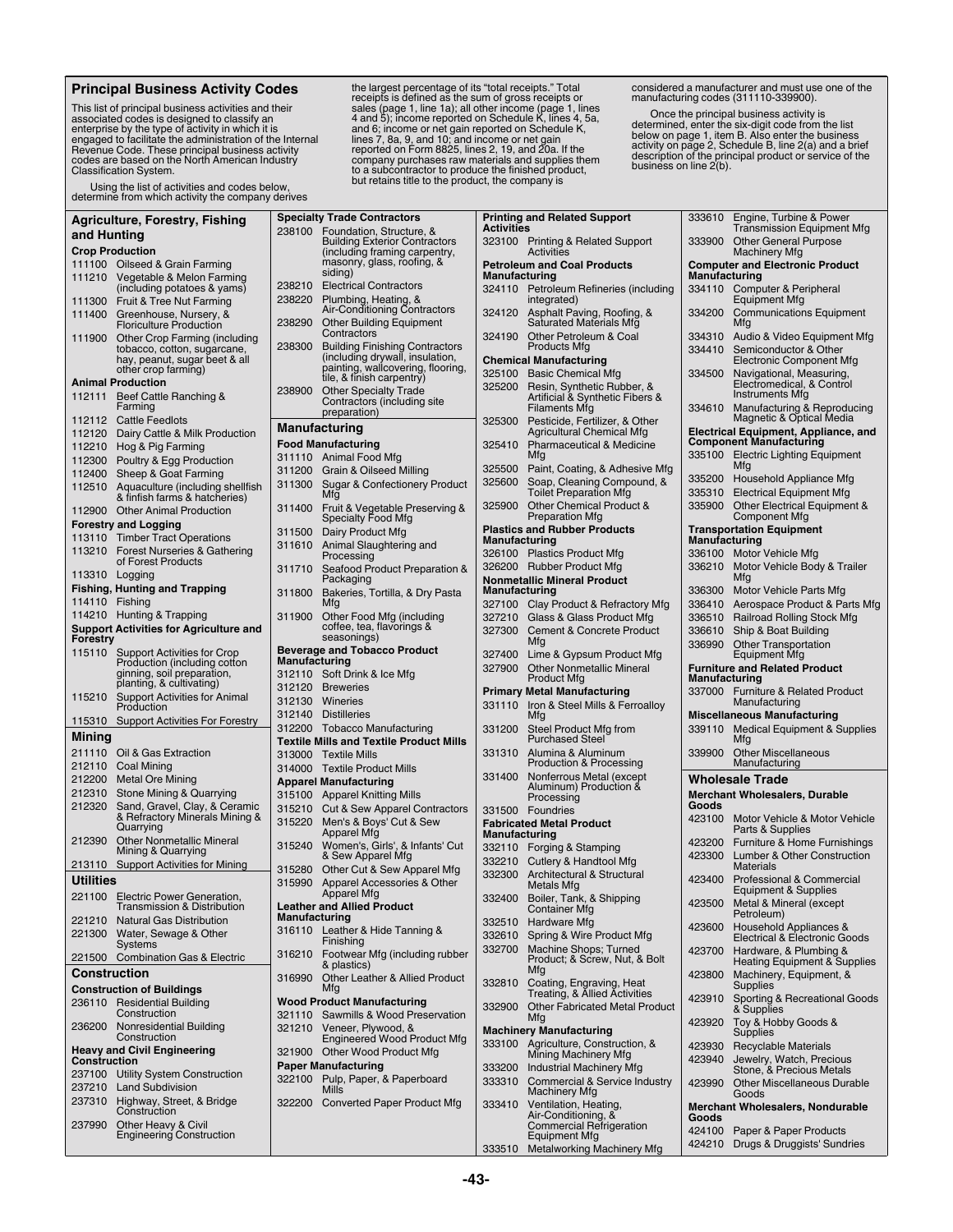#### **Principal Business Activity Codes** *(Continued)*

| 424300                  | Apparel, Piece Goods, &<br>Notions                                        | 4483                |
|-------------------------|---------------------------------------------------------------------------|---------------------|
| 424400                  | Grocery & Related Products                                                | Spoı                |
| 424500                  | <b>Farm Product Raw Materials</b>                                         | Mus                 |
| 424600                  | <b>Chemical &amp; Allied Products</b>                                     | 4511<br>4511        |
| 424700                  | Petroleum & Petroleum<br>Products                                         | 4511                |
| 424800                  | Beer, Wine, & Distilled<br><b>Alcoholic Beverages</b>                     | 4511                |
| 424910                  | <b>Farm Supplies</b>                                                      | 4512                |
| 424920                  | Book, Periodical, &<br>Newspapers                                         | 4512                |
| 424930                  | Flower, Nursery Stock, &<br>Florists' Supplies                            | Gen<br>4521         |
| 424940<br>424950        | <b>Tobacco &amp; Tobacco Products</b><br>Paint, Varnish, & Supplies       | 4529                |
| 424990                  | <b>Other Miscellaneous</b>                                                | Misc                |
|                         | Nondurable Goods                                                          | 4531                |
|                         | <b>Wholesale Electronic Markets and</b><br><b>Agents and Brokers</b>      | 4532                |
| 425110                  | <b>Business to Business</b>                                               | 4532                |
| 425120                  | <b>Electronic Markets</b><br>Wholesale Trade Agents &                     |                     |
|                         | <b>Brokers</b>                                                            | 4533<br>4539        |
| <b>Retail Trade</b>     |                                                                           | 4539                |
| 441110                  | <b>Motor Vehicle and Parts Dealers</b>                                    | 4539                |
| 441120                  | <b>New Car Dealers</b><br><b>Used Car Dealers</b>                         | 4539                |
| 441210                  | <b>Recreational Vehicle Dealers</b>                                       |                     |
| 441222                  | <b>Boat Dealers</b>                                                       | Non:                |
| 441228                  | Motorcycle, ATV, & All Other<br>Motor Vehicle Dealers                     | 4541                |
| 441300                  | Automotive Parts, Accessories,                                            |                     |
|                         | & Tire Stores                                                             | 4542<br>4543        |
| <b>Stores</b>           | <b>Furniture and Home Furnishings</b>                                     |                     |
| 442110                  | <b>Furniture Stores</b>                                                   | 4543                |
| 442210                  | <b>Floor Covering Stores</b>                                              |                     |
| 442291<br>442299        | <b>Window Treatment Stores</b><br>All Other Home Furnishings              |                     |
|                         | <b>Stores</b>                                                             |                     |
|                         | <b>Electronics and Appliance Stores</b>                                   | Traı                |
| 443141<br>443142        | <b>Household Appliance Stores</b><br><b>Electronics Stores (including</b> | War<br>Air, I       |
|                         | Audio, Video, Computer, &                                                 | 4810                |
|                         | Camera Stores)<br><b>Building Material and Garden</b>                     | 4821                |
|                         | <b>Equipment and Supplies Dealers</b>                                     | 4830                |
| 444110                  | <b>Home Centers</b>                                                       | <b>Truc</b><br>4841 |
| 444120<br>444130        | Paint & Wallpaper Stores<br><b>Hardware Stores</b>                        | 4841                |
| 444190                  | <b>Other Building Material Dealers</b>                                    |                     |
| 444200                  | Lawn & Garden Equipment &<br><b>Supplies Stores</b>                       | 4842<br>Tran        |
|                         | <b>Food and Beverage Stores</b>                                           | Tran                |
| 445110                  | Supermarkets and Other<br>Grocery (except Convenience)<br><b>Stores</b>   | 4851<br>4852        |
| 445120                  | <b>Convenience Stores</b>                                                 | 4853                |
| 445210                  | <b>Meat Markets</b>                                                       | 4853                |
| 445220                  | <b>Fish &amp; Seafood Markets</b>                                         | 4854                |
| 445230<br>445291        | Fruit & Vegetable Markets<br><b>Baked Goods Stores</b>                    | 4855                |
| 445292                  | Confectionery & Nut Stores                                                | 4859                |
| 445299                  | All Other Specialty Food Stores                                           | Pipe                |
| 445310                  | Beer, Wine, & Liquor Stores<br><b>Health and Personal Care Stores</b>     | 4860                |
| 446110                  | <b>Pharmacies &amp; Drug Stores</b>                                       | Scer                |
| 446120                  | Cosmetics, Beauty Supplies, &                                             | 4870                |
| 446130                  | <b>Perfume Stores</b><br><b>Optical Goods Stores</b>                      | Sup                 |
| 446190                  | Other Health & Personal Care                                              | 4881                |
|                         | Stores<br><b>Gasoline Stations</b>                                        | 4882                |
| 447100                  | Gasoline Stations (including<br>convenience stores with gas)              | 4883                |
|                         | <b>Clothing and Clothing Accessories</b>                                  | 4884                |
| <b>Stores</b><br>448110 | Men's Clothing Stores                                                     | 4884                |
| 448120                  | <b>Women's Clothing Stores</b>                                            | 4885                |
| 448130                  | Children's & Infants' Clothing<br><b>Stores</b>                           | 4889                |
| 448140                  | <b>Family Clothing Stores</b>                                             |                     |
| 448150                  | <b>Clothing Accessories Stores</b>                                        | Cou                 |
| 448190<br>448210        | <b>Other Clothing Stores</b><br><b>Shoe Stores</b>                        | 4921<br>4922        |
| 448310                  | <b>Jewelry Stores</b>                                                     |                     |

| 448320              | Luggage & Leather Goods<br><b>Stores</b>                                                  |                             | Warehousing and Storage                                                                 |
|---------------------|-------------------------------------------------------------------------------------------|-----------------------------|-----------------------------------------------------------------------------------------|
|                     | Sporting Goods, Hobby, Book, and                                                          | 493100                      | Warehousing & Storage<br>(except lessors of                                             |
| <b>Music Stores</b> |                                                                                           |                             | miniwarehouses & self-storage<br>units)                                                 |
| 451110<br>451120    | <b>Sporting Goods Stores</b>                                                              | Information                 |                                                                                         |
| 451130              | Hobby, Toy, & Game Stores<br>Sewing, Needlework, & Piece<br>Goods Stores                  | Internet)                   | <b>Publishing Industries (except</b>                                                    |
| 451140              | Musical Instrument & Supplies<br><b>Stores</b>                                            | 511110<br>511120            | Newspaper Publishers<br><b>Periodical Publishers</b>                                    |
| 451211              | <b>Book Stores</b>                                                                        | 511130                      | <b>Book Publishers</b>                                                                  |
| 451212              | <b>News Dealers &amp; Newsstands</b><br><b>General Merchandise Stores</b>                 | 511140                      | Directory & Mailing List<br><b>Publishers</b>                                           |
| 452110              | <b>Department Stores</b>                                                                  | 511190                      | <b>Other Publishers</b>                                                                 |
| 452900              | <b>Other General Merchandise</b>                                                          | 511210                      | Software Publishers                                                                     |
|                     | <b>Stores</b><br>Miscellaneous Store Retailers                                            |                             | <b>Motion Picture and Sound Recording</b>                                               |
| 453110              | <b>Florists</b>                                                                           | <b>Industries</b><br>512100 |                                                                                         |
| 453210              | <b>Office Supplies &amp; Stationery</b>                                                   |                             | Motion Picture & Video<br>Industries (except video rental)                              |
| 453220              | <b>Stores</b><br>Gift, Novelty, & Souvenir                                                | 512200                      | <b>Sound Recording Industries</b><br><b>Broadcasting (except Internet)</b>              |
|                     | <b>Stores</b>                                                                             | 515100                      | Radio & Television                                                                      |
| 453310              | <b>Used Merchandise Stores</b>                                                            |                             | Broadcasting                                                                            |
| 453910<br>453920    | Pet & Pet Supplies Stores                                                                 | 515210                      | Cable & Other Subscription<br>Programming                                               |
| 453930              | <b>Art Dealers</b><br>Manufactured (Mobile) Home                                          |                             | <b>Telecommunications</b>                                                               |
|                     | Dealers                                                                                   | 517000                      | Telecommunications (including                                                           |
| 453990              | All Other Miscellaneous Store<br>Retailers (including tobacco,<br>candle, & trophy shops) |                             | paging, cellular, satellite, cable<br>& other program distribution,<br>resellers, other |
|                     | <b>Nonstore Retailers</b>                                                                 |                             | telecommunications, & Internet<br>service providers)                                    |
| 454110              | Electronic Shopping &<br><b>Mail-Order Houses</b>                                         |                             | <b>Data Processing Services</b>                                                         |
| 454210              | <b>Vending Machine Operators</b>                                                          | 518210                      | Data Processing, Hosting, &                                                             |
| 454310              | <b>Fuel Dealers (including Heating</b>                                                    |                             | <b>Related Services</b><br><b>Other Information Services</b>                            |
|                     | Oil & Liquefied Petroleum)                                                                | 519100                      | <b>Other Information Services</b>                                                       |
| 454390              | <b>Other Direct Selling</b><br>Establishments (including                                  |                             | (including news syndicates,                                                             |
|                     | door-to-door retailing, frozen                                                            |                             | libraries, Internet publishing, &<br>broadcasting)                                      |
|                     | food plan providers, party plan<br>merchandisers, & coffee-break                          |                             | <b>Finance and Insurance</b>                                                            |
|                     | service providers)                                                                        |                             | <b>Depository Credit Intermediation</b>                                                 |
|                     | Transportation and                                                                        | 522110                      | <b>Commercial Banking</b>                                                               |
| Warehousing         |                                                                                           | 522120                      | Savings Institutions                                                                    |
|                     |                                                                                           |                             |                                                                                         |
|                     | Air, Rail, and Water Transportation                                                       | 522130                      | <b>Credit Unions</b>                                                                    |
| 481000              | Air Transportation                                                                        | 522190                      | <b>Other Depository Credit</b><br>Intermediation                                        |
| 482110<br>483000    | <b>Rail Transportation</b><br><b>Water Transportation</b>                                 |                             | <b>Nondepository Credit Intermediation</b>                                              |
|                     | <b>Truck Transportation</b>                                                               | 522210                      | <b>Credit Card Issuing</b>                                                              |
| 484110              | General Freight Trucking, Local                                                           | 522220                      | <b>Sales Financing</b>                                                                  |
| 484120              | General Freight Trucking,<br>Long-distance                                                | 522291<br>522292            | Consumer Lending                                                                        |
| 484200              | Specialized Freight Trucking                                                              |                             | Real Estate Credit (including<br>mortgage bankers &                                     |
|                     | <b>Transit and Ground Passenger</b>                                                       | 522293                      | originators)                                                                            |
| Transportation      |                                                                                           | 522294                      | International Trade Financing<br>Secondary Market Financing                             |
| 485210              | 485110 Urban Transit Systems<br>Interurban & Rural Bus                                    | 522298                      | All Other Nondepository Credit                                                          |
|                     | Transportation                                                                            |                             | Intermediation<br><b>Activities Related to Credit</b>                                   |
| 485310<br>485320    | <b>Taxi Service</b>                                                                       | Intermediation              |                                                                                         |
| 485410              | <b>Limousine Service</b><br>School & Employee Bus                                         | 522300                      | <b>Activities Related to Credit</b>                                                     |
| 485510              | Transportation                                                                            |                             | Intermediation (including loan<br>brokers, check clearing, &                            |
| 485990              | <b>Charter Bus Industry</b><br><b>Other Transit &amp; Ground</b>                          |                             | money transmitting)<br><b>Securities, Commodity Contracts,</b>                          |
|                     | Passenger Transportation                                                                  |                             | and Other Financial Investments and                                                     |
|                     | <b>Pipeline Transportation</b><br>486000 Pipeline Transportation                          | 523110                      | <b>Related Activities</b><br>Investment Banking &                                       |
|                     | <b>Scenic &amp; Sightseeing Transportation</b>                                            |                             | <b>Securities Dealing</b>                                                               |
| 487000              | Scenic & Sightseeing                                                                      | 523120                      | Securities Brokerage                                                                    |
|                     | Transportation<br><b>Support Activities for Transportation</b>                            | 523130<br>523140            | <b>Commodity Contracts Dealing</b><br><b>Commodity Contracts</b>                        |
| 488100              | <b>Support Activities for Air</b><br>Transportation                                       | 523210                      | Brokerage<br>Securities & Commodity                                                     |
| 488210              | Support Activities for Rail                                                               | 523900                      | Exchanges<br>Other Financial Investment                                                 |
| 488300              | Transportation<br><b>Support Activities for Water</b><br>Transportation                   |                             | Activities (including portfolio<br>management & investment                              |
| 488410              | Motor Vehicle Towing                                                                      |                             | advice)<br><b>Insurance Carriers and Related</b>                                        |
| 488490              | Other Support Activities for<br>Road Transportation                                       | <b>Activities</b>           |                                                                                         |
| 488510              | <b>Freight Transportation</b><br>Arrangement                                              | 524140                      | Direct Life, Health, & Medical<br><b>Insurance &amp; Reinsurance</b><br>Carriers        |
| 488990              | <b>Other Support Activities for</b><br>Transportation                                     | 524150                      | Direct Insurance &<br>Reinsurance (except Life,                                         |
|                     | <b>Couriers and Messengers</b>                                                            |                             | Health, & Medical) Carriers                                                             |
| 492110<br>492210    | Couriers<br>Local Messengers & Local                                                      | 524210                      | Insurance Agencies &<br><b>Brokerages</b>                                               |

|                   | <b>Warehousing and Storage</b>                                                 |                       | administration of insurance and<br>pension funds)                       |
|-------------------|--------------------------------------------------------------------------------|-----------------------|-------------------------------------------------------------------------|
| 493100            | Warehousing & Storage<br>(except lessors of                                    |                       | <b>Funds, Trusts, and Other Financial</b>                               |
|                   | miniwarehouses & self-storage<br>units)                                        | Vehicles<br>525100    | Insurance & Employee Benefit                                            |
| Information       |                                                                                | 525910                | Funds<br>Open-End Investment Funds                                      |
| Internet)         | <b>Publishing Industries (except</b>                                           |                       | (Form 1120-RIC)                                                         |
| 511110            | <b>Newspaper Publishers</b>                                                    | 525920                | Trusts, Estates, & Agency<br>Accounts                                   |
| 511120            | <b>Periodical Publishers</b>                                                   | 525990                | <b>Other Financial Vehicles</b>                                         |
| 511130            | <b>Book Publishers</b>                                                         |                       | (including mortgage REITs &<br>closed-end investment funds)             |
| 511140            | Directory & Mailing List<br><b>Publishers</b>                                  |                       | "Offices of Bank Holding Companies"                                     |
| 511190            | <b>Other Publishers</b>                                                        |                       | and "Offices of Other Holding<br>Companies" are located under           |
|                   | 511210 Software Publishers<br><b>Motion Picture and Sound Recording</b>        |                       | <b>Management of Companies (Holding</b><br>Companies) below.            |
| Industries        |                                                                                |                       |                                                                         |
| 512100            | Motion Picture & Video<br>Industries (except video rental)                     | Leasing               | <b>Real Estate and Rental and</b>                                       |
| 512200            | Sound Recording Industries                                                     | <b>Real Estate</b>    |                                                                         |
|                   | <b>Broadcasting (except Internet)</b>                                          | 531110                | <b>Lessors of Residential</b>                                           |
| 515100            | Radio & Television<br><b>Broadcasting</b>                                      |                       | Buildings & Dwellings<br>(including equity REITs)                       |
| 515210            | Cable & Other Subscription                                                     | 531120                | <b>Lessors of Nonresidential</b>                                        |
|                   | Programming<br>Telecommunications                                              |                       | Buildings (except<br>Miniwarehouses) (including                         |
| 517000            | Telecommunications (including                                                  |                       | equity REITs)                                                           |
|                   | paging, cellular, satellite, cable<br>& other program distribution,            | 531130                | Lessors of Miniwarehouses &<br>Self-Storage Units (including            |
|                   | resellers, other                                                               |                       | equity REITs)                                                           |
|                   | telecommunications, & Internet<br>service providers)                           | 531190                | <b>Lessors of Other Real Estate</b><br>Property (including equity       |
|                   | <b>Data Processing Services</b>                                                |                       | REIT <sub>S</sub> )                                                     |
| 518210            | Data Processing, Hosting, &<br><b>Related Services</b>                         | 531210                | Offices of Real Estate Agents &<br><b>Brokers</b>                       |
|                   | <b>Other Information Services</b>                                              | 531310                | Real Estate Property Managers                                           |
| 519100            | <b>Other Information Services</b>                                              | 531320                | <b>Offices of Real Estate</b><br>Appraisers                             |
|                   | (including news syndicates,<br>libraries, Internet publishing, &               | 531390                | Other Activities Related to Real                                        |
|                   | broadcasting)                                                                  |                       | Estate<br><b>Rental and Leasing Services</b>                            |
|                   | <b>Finance and Insurance</b>                                                   | 532100                | <b>Automotive Equipment Rental</b>                                      |
| 522110            | <b>Depository Credit Intermediation</b><br><b>Commercial Banking</b>           |                       | & Leasing                                                               |
| 522120            | Savings Institutions                                                           | 532210                | Consumer Electronics &<br>Appliances Rental                             |
| 522130            | <b>Credit Unions</b>                                                           | 532220                | Formal Wear & Costume                                                   |
| 522190            | <b>Other Depository Credit</b><br>Intermediation                               | 532230                | Rental<br>Video Tape & Disc Rental                                      |
|                   | Nondepository Credit Intermediation                                            | 532290                | <b>Other Consumer Goods Rental</b>                                      |
| 522210<br>522220  | <b>Credit Card Issuing</b>                                                     | 532310                | <b>General Rental Centers</b>                                           |
| 522291            | <b>Sales Financing</b><br>Consumer Lending                                     | 532400                | Commercial & Industrial<br>Machinery & Equipment Rental                 |
| 522292            | Real Estate Credit (including                                                  |                       | & Leasing                                                               |
|                   | mortgage bankers &<br>originators)                                             |                       | Lessors of Nonfinancial Intangible<br>Assets (except copyrighted works) |
| 522293            | International Trade Financing                                                  | 533110                | <b>Lessors of Nonfinancial</b>                                          |
| 522294            | Secondary Market Financing                                                     |                       | Intangible Assets (except<br>copyrighted works)                         |
| 522298            | All Other Nondepository Credit<br>Intermediation                               |                       | Professional, Scientific, and                                           |
| Intermediation    | <b>Activities Related to Credit</b>                                            |                       | <b>Technical Services</b>                                               |
| 522300            | <b>Activities Related to Credit</b>                                            | <b>Legal Services</b> |                                                                         |
|                   | Intermediation (including loan)                                                | 541110<br>541190      | Offices of Lawyers<br><b>Other Legal Services</b>                       |
|                   | brokers, check clearing, &<br>money transmitting)                              |                       | <b>Accounting, Tax Preparation,</b>                                     |
|                   | <b>Securities, Commodity Contracts,</b><br>and Other Financial Investments and | 541211                | <b>Bookkeeping, and Payroll Services</b><br>Offices of Certified Public |
|                   | <b>Related Activities</b>                                                      |                       | <b>Accountants</b>                                                      |
| 523110            | Investment Banking &<br><b>Securities Dealing</b>                              | 541213                | <b>Tax Preparation Services</b>                                         |
| 523120            | Securities Brokerage                                                           | 541214<br>541219      | <b>Payroll Services</b><br><b>Other Accounting Services</b>             |
| 523130            | <b>Commodity Contracts Dealing</b>                                             |                       | Architectural, Engineering, and                                         |
| 523140            | <b>Commodity Contracts</b><br><b>Brokerage</b>                                 |                       | <b>Related Services</b>                                                 |
| 523210            | Securities & Commodity                                                         | 541310<br>541320      | <b>Architectural Services</b><br>Landscape Architecture                 |
| 523900            | Exchanges<br><b>Other Financial Investment</b>                                 | 541330                | Services<br><b>Engineering Services</b>                                 |
|                   | Activities (including portfolio                                                | 541340                | <b>Drafting Services</b>                                                |
|                   | management & investment<br>advice)                                             | 541350                | <b>Building Inspection Services</b>                                     |
| <b>Activities</b> | <b>Insurance Carriers and Related</b>                                          | 541360                | Geophysical Surveying &<br><b>Mapping Services</b>                      |
| 524140            | Direct Life, Health, & Medical                                                 | 541370                | Surveying & Mapping (except                                             |
|                   | Insurance & Reinsurance<br>Carriers                                            | 541380                | Geophysical) Services                                                   |
| 524150            | Direct Insurance &                                                             |                       | <b>Testing Laboratories</b><br>Specialized Design Services              |
|                   | Reinsurance (except Life,<br>Health, & Medical) Carriers                       | 541400                | Specialized Design Services                                             |
| 524210            | Insurance Agencies &<br>Brokerages                                             |                       | (including interior, industrial,<br>graphic, & fashion design)          |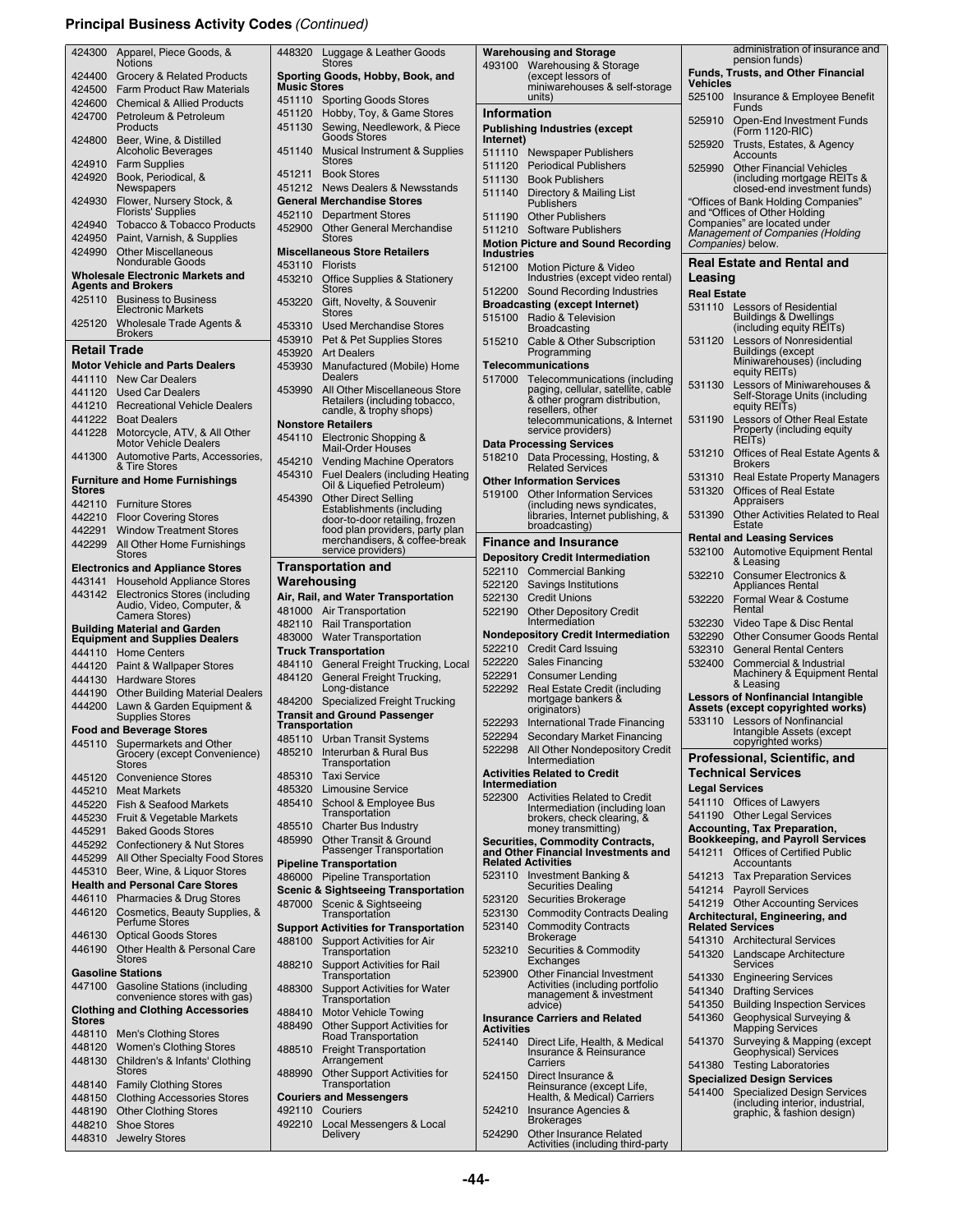### **Principal Business Activity Codes** *(Continued)*

|        | Computer Systems Design and<br><b>Related Services</b>                              | 561740          | Carpet & Upholstery Cleaning<br>Services                                                           | <b>Hospitals</b>  |                                                                        |                      | 722513 Limited Service Restaurants                                  |
|--------|-------------------------------------------------------------------------------------|-----------------|----------------------------------------------------------------------------------------------------|-------------------|------------------------------------------------------------------------|----------------------|---------------------------------------------------------------------|
|        | 541511 Custom Computer                                                              | 561790          | Other Services to Buildings &                                                                      |                   | 622000 Hospitals                                                       |                      | 722514 Cafeterias & Buffets                                         |
|        | <b>Programming Services</b>                                                         |                 | <b>Dwellings</b>                                                                                   | <b>Facilities</b> | <b>Nursing and Residential Care</b>                                    | 722515               | Snack & Non-alcoholic<br><b>Beverage Bars</b>                       |
|        | 541512 Computer Systems Design<br><b>Services</b>                                   | 561900          | <b>Other Support Services</b><br>(including packaging & labeling<br>services, & convention & trade | 623000            | Nursing & Residential Care<br><b>Facilities</b>                        |                      | <b>Other Services</b>                                               |
| 541513 | <b>Computer Facilities</b>                                                          |                 | show organizers)                                                                                   |                   | <b>Social Assistance</b>                                               |                      | <b>Repair and Maintenance</b>                                       |
|        | <b>Management Services</b><br>541519 Other Computer Related                         |                 | <b>Waste Management and Remediation</b>                                                            |                   | 624100 Individual & Family Services                                    |                      | 811110 Automotive Mechanical &<br><b>Electrical Repair &amp;</b>    |
|        | <b>Services</b>                                                                     | <b>Services</b> |                                                                                                    |                   | 624200 Community Food & Housing, &<br>Emergency & Other Relief         |                      | Maintenance                                                         |
|        | Other Professional, Scientific, and<br>Technical Services                           |                 | 562000 Waste Management &<br><b>Remediation Services</b>                                           |                   | <b>Services</b>                                                        |                      | 811120 Automotive Body, Paint,<br>Interior, & Glass Repair          |
| 541600 | Management, Scientific, &                                                           |                 | <b>Educational Services</b>                                                                        |                   | 624310 Vocational Rehabilitation<br><b>Services</b>                    | 811190               | Other Automotive Repair &                                           |
|        | <b>Technical Consulting Services</b>                                                |                 | 611000 Educational Services (including                                                             |                   | 624410 Child Day Care Services                                         |                      | Maintenance (including oil<br>change & lubrication shops &          |
| 541700 | Scientific Research &<br><b>Development Services</b>                                |                 | schools, colleges, &<br>universities)                                                              |                   | Arts, Entertainment, and                                               |                      | car washes)                                                         |
|        | 541800 Advertising & Related Services                                               |                 | <b>Health Care and Social</b>                                                                      | Recreation        |                                                                        | 811210               | Electronic & Precision<br>Equipment Repair &                        |
| 541910 | Marketing Research & Public                                                         | Assistance      |                                                                                                    |                   | Performing Arts, Spectator Sports,                                     |                      | Maintenance                                                         |
| 541920 | <b>Opinion Polling</b>                                                              |                 | <b>Offices of Physicians and Dentists</b>                                                          |                   | and Related Industries                                                 |                      | 811310 Commercial & Industrial                                      |
|        | <b>Photographic Services</b><br>541930 Translation & Interpretation                 |                 | 621111 Offices of Physicians (except                                                               |                   | 711100 Performing Arts Companies<br>711210 Spectator Sports (including |                      | Machinery & Equipment<br>(except Automotive &                       |
|        | Services                                                                            |                 | mental health specialists)                                                                         |                   | sports clubs & racetracks)                                             |                      | Electronic) Repair &<br>Maintenance                                 |
|        | 541940 Veterinary Services<br>541990 All Other Professional,                        | 621112          | Offices of Physicians, Mental<br><b>Health Specialists</b>                                         |                   | 711300 Promoters of Performing Arts,<br>Sports, & Similar Events       | 811410               | Home & Garden Equipment &                                           |
|        | Scientific, & Technical Services                                                    |                 | 621210 Offices of Dentists                                                                         | 711410            | Agents & Managers for Artists,<br>Athletes, Entertainers, & Other      |                      | Appliance Repair &<br>Maintenance                                   |
|        | <b>Management of Companies</b>                                                      |                 | <b>Offices of Other Health Practitioners</b><br>621310 Offices of Chiropractors                    |                   | <b>Public Figures</b>                                                  | 811420               | Reupholstery & Furniture                                            |
|        | (Holding Companies)                                                                 |                 | 621320 Offices of Optometrists                                                                     | 711510            | Independent Artists, Writers, &                                        |                      | Repair                                                              |
|        | 551111 Offices of Bank Holding<br>Companies                                         | 621330          | <b>Offices of Mental Health</b>                                                                    |                   | Performers<br><b>Museums, Historical Sites, and</b>                    | 811430               | Footwear & Leather Goods<br>Repair                                  |
|        | 551112 Offices of Other Holding                                                     |                 | <b>Practitioners (except</b><br>Physicians)                                                        |                   | <b>Similar Institutions</b>                                            | 811490               | Other Personal & Household<br>Goods Repair & Maintenance            |
|        | Companies                                                                           | 621340          | Offices of Physical,                                                                               | 712100            | Museums, Historical Sites, &<br>Similar Institutions                   |                      | <b>Personal and Laundry Services</b>                                |
|        | <b>Administrative and Support and</b>                                               |                 | Occupational & Speech<br>Therapists, & Audiologists                                                |                   | Amusement, Gambling, and                                               |                      | 812111 Barber Shops                                                 |
|        | Waste Management and<br><b>Remediation Services</b>                                 | 621391          | <b>Offices of Podiatrists</b>                                                                      |                   | <b>Recreation Industries</b>                                           |                      | 812112 Beauty Salons                                                |
|        |                                                                                     | 621399          | Offices of All Other                                                                               |                   | 713100 Amusement Parks & Arcades                                       |                      | 812113 Nail Salons                                                  |
|        | <b>Administrative and Support Services</b><br>561110 Office Administrative Services |                 | Miscellaneous Health<br>Practitioners                                                              |                   | 713200 Gambling Industries                                             |                      | 812190 Other Personal Care Services<br>(including diet & weight)    |
|        | 561210 Facilities Support Services                                                  |                 | <b>Outpatient Care Centers</b>                                                                     | 713900            | Other Amusement &<br><b>Recreation Industries</b>                      |                      | reducing centers)                                                   |
|        | 561300 Employment Services                                                          |                 | 621410 Family Planning Centers                                                                     |                   | (including golf courses, skiing                                        | 812210               | <b>Funeral Homes &amp; Funeral</b>                                  |
|        | 561410 Document Preparation                                                         | 621420          | Outpatient Mental Health &                                                                         |                   | facilities, marinas, fitness<br>centers, & bowling centers)            |                      | Services                                                            |
|        | Services                                                                            |                 | <b>Substance Abuse Centers</b>                                                                     |                   | <b>Accommodation and Food</b>                                          | 812310               | 812220 Cemeteries & Crematories<br>Coin-Operated Laundries &        |
|        | 561420 Telephone Call Centers                                                       | 621491          | <b>HMO Medical Centers</b>                                                                         | <b>Services</b>   |                                                                        |                      | <b>Drycleaners</b>                                                  |
| 561430 | <b>Business Service Centers</b><br>(including private mail centers                  | 621493          | 621492 Kidney Dialysis Centers<br><b>Freestanding Ambulatory</b>                                   |                   | <b>Accommodation</b>                                                   |                      | 812320 Drycleaning & Laundry                                        |
|        | & copy shops)                                                                       |                 | Surgical & Emergency Centers                                                                       |                   | 721110 Hotels (except Casino Hotels)                                   |                      | Services (except<br>Coin-Operated)                                  |
| 561440 | <b>Collection Agencies</b>                                                          | 621498          | All Other Outpatient Care                                                                          |                   | & Motels                                                               |                      | 812330 Linen & Uniform Supply                                       |
| 561450 | <b>Credit Bureaus</b>                                                               |                 | Centers<br><b>Medical and Diagnostic Laboratories</b>                                              |                   | 721120 Casino Hotels                                                   | 812910               | Pet Care (except Veterinary)                                        |
| 561490 | <b>Other Business Support</b><br>Services (including                                | 621510          | <b>Medical &amp; Diagnostic</b>                                                                    | 721191            | Bed & Breakfast Inns                                                   |                      | <b>Services</b>                                                     |
|        | repossession services, court                                                        |                 | Laboratories                                                                                       |                   | 721199 All Other Traveler<br>Accommodation                             |                      | 812920 Photofinishing                                               |
|        | reporting, & stenotype<br>services)                                                 |                 | <b>Home Health Care Services</b>                                                                   | 721210            | RV (Recreational Vehicle)                                              |                      | 812930 Parking Lots & Garages<br>812990 All Other Personal Services |
| 561500 | Travel Arrangement &                                                                |                 | 621610 Home Health Care Services                                                                   |                   | <b>Parks &amp; Recreational Camps</b>                                  |                      | Religious, Grantmaking, Civic,                                      |
|        | <b>Reservation Services</b>                                                         | <b>Services</b> | <b>Other Ambulatory Health Care</b>                                                                |                   | 721310 Rooming & Boarding Houses                                       |                      | Professional, and Similar                                           |
| 561600 | Investigation & Security                                                            | 621900          | Other Ambulatory Health Care                                                                       |                   | <b>Food Services and Drinking Places</b>                               | <b>Organizations</b> |                                                                     |
| 561710 | Services<br><b>Exterminating &amp; Pest Control</b>                                 |                 | Services (including ambulance<br>services & blood & organ                                          | 722300            | <b>Special Food Services</b><br>(including food service                |                      | 813000 Religious, Grantmaking, Civic,<br>Professional, & Similar    |
|        | Services                                                                            |                 | banks)                                                                                             |                   | contractors & caterers)                                                |                      | Organizations (including<br>condominium and homeowners              |
|        | 561720 Janitorial Services                                                          |                 |                                                                                                    | 722410            | <b>Drinking Places (Alcoholic</b><br>Beverages)                        |                      | associations)                                                       |
|        | 561730 Landscaping Services                                                         |                 |                                                                                                    | 722511            | <b>Full Service Restaurants</b>                                        |                      |                                                                     |